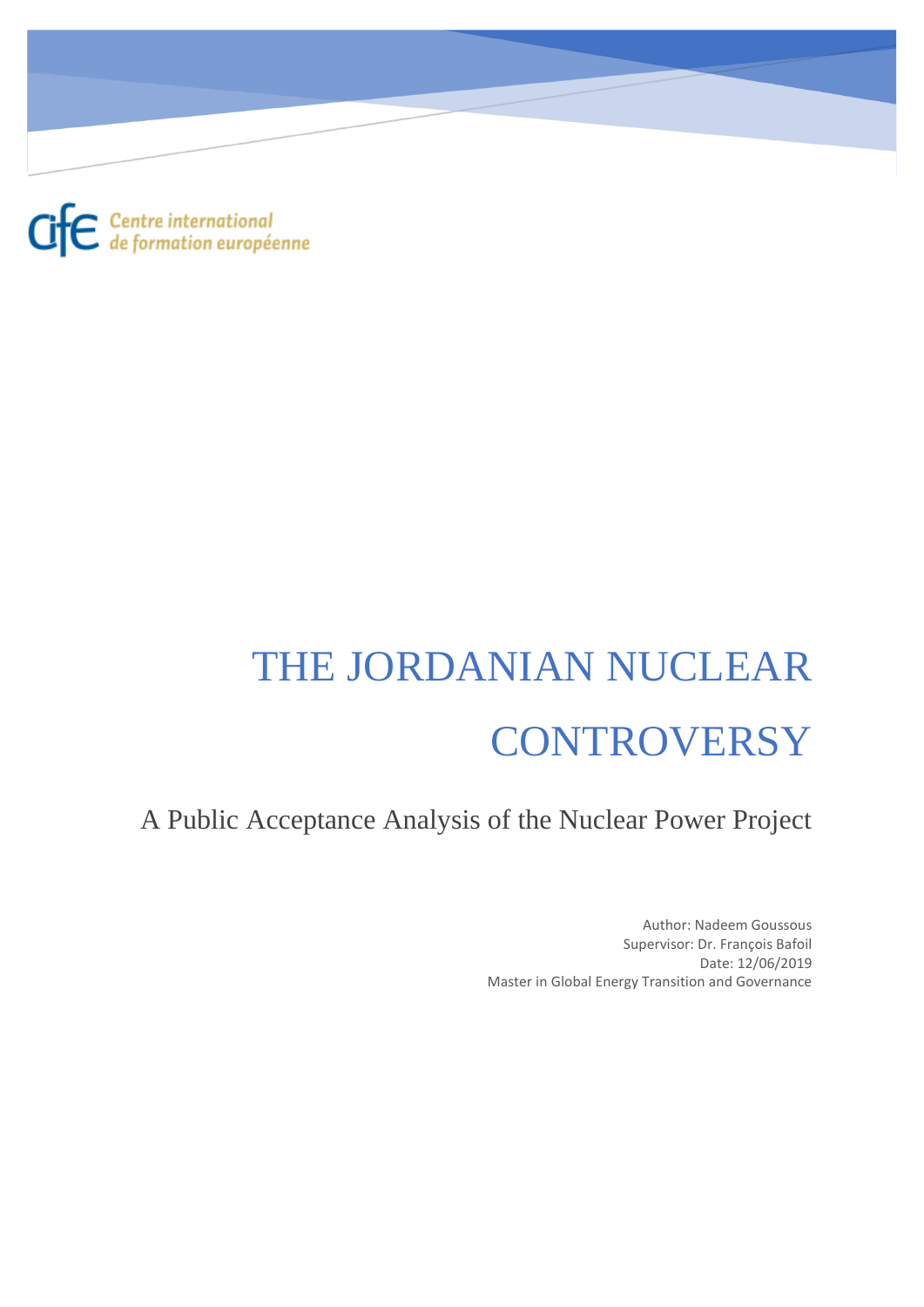## <span id="page-1-0"></span>**Abstract**

Nuclear power has been a controversial subject for the past few decades due to the huge risks it carries with its benefits. Plans to construct nuclear power plants in Jordan have been in place since 2008, with none coming to fruition as of today. As the country is in constant need of securing its energy supply after suffering due to the turmoil surrounding it, discussions regarding the usage of nuclear power in the Kingdom have raged on with no consensus reached amongst the population.

This research has two main aims. First, to identify the different benefits and risks cited by relevant stakeholders in relation to their acceptance or opposition of the nuclear power project (NPP). Second, to evaluate the impact certain individual and contextual characteristics have on the perceived severity of those benefits and risks. A modified framework based on previous literature concerning public acceptance of renewable and nuclear energy is used to explore the different dimensions affecting public opinion of the NPP. This was done by classifying the relevant stakeholders and identifying socio-political conflicts, as well as the benefits and risks of the NPP they perceive. The personal, cultural and socio-psychological drivers that impact perception are then evaluated. Following that, economic risks of the project are evaluated in relation to their effect on market acceptance.

The analyses conclude that goodwill trust and knowledge have affected public acceptance the most by decreasing benefit perception and increasing risk perception. Economic analyses also show that the proposed plans for the NPP can have a negative impact on energy affordability and the country's treasury. Focus on overcoming those challenges will be crucial for the project to gain acceptance of the Jordanian public.

*Key words: Nuclear power, stakeholders, Jordan, social acceptance, public opinion, political acceptance, community acceptance, market acceptance.*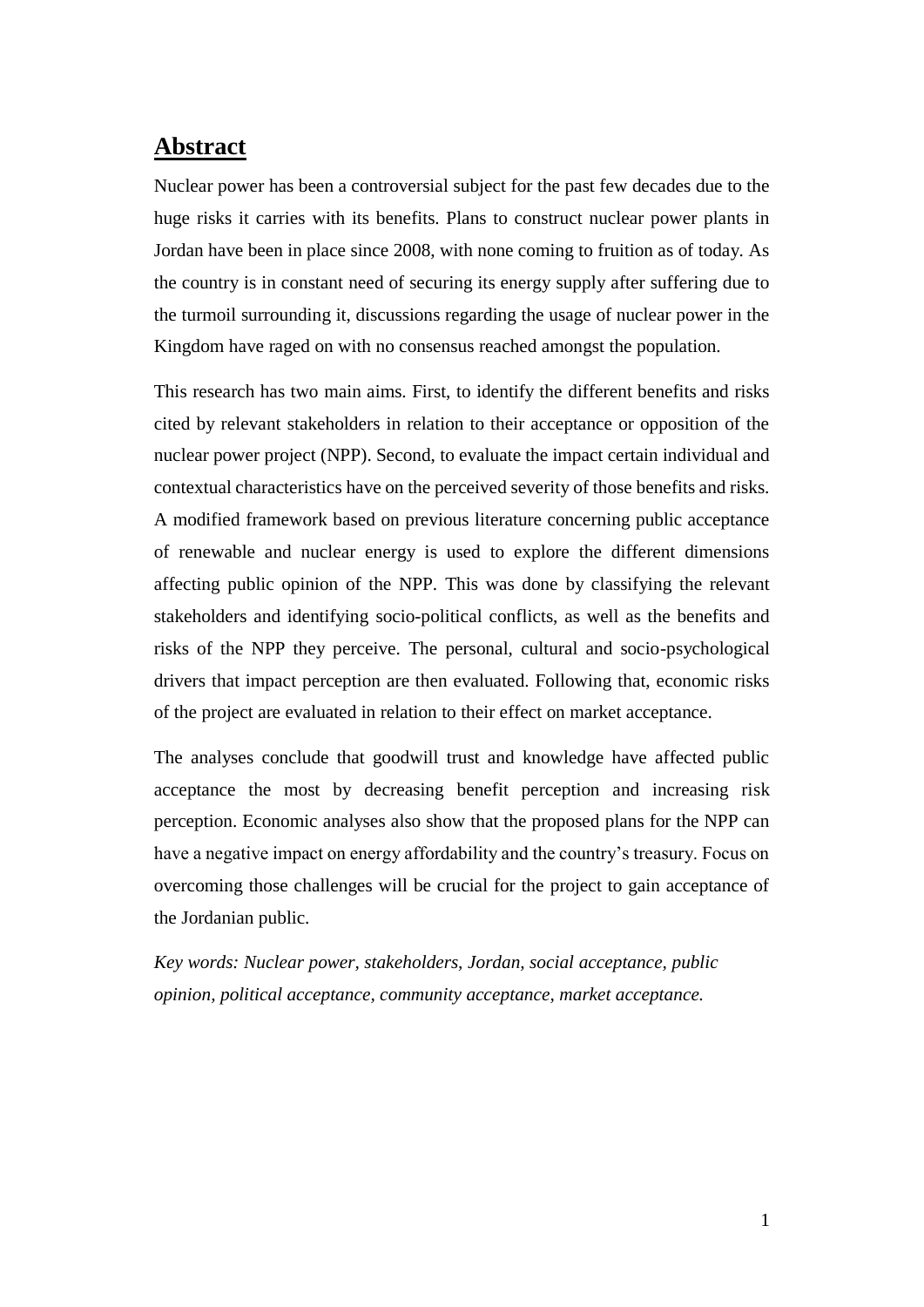# <span id="page-2-0"></span>**Acknowledgment**

I would like to express my deep gratitude to my thesis supervisor Dr. François Bafoil for his guidance throughout this year. I appreciate the prompt and detailed feedback he constantly provided me, and the clear writing direction he provided for me. I would also like to thank Dr. Rachel Guyet and Dr. Laurent Baechler for their insight on certain aspects of this paper, and Dr. Gilles Lepesant for his insightful lectures and material.

I also appreciate the time and effort given by the experts interviewed, in order to provide me with their opinion and experience of the subject.

I would also like to thank my classmates for making this a memorable journey and for creating an environment of constant support and helpful discussions on academic, professional and personal matters.

Finally, I am deeply grateful for my parents and sister for their continuous belief and support; not only with this Masters, but with everything I have pursued. I also extend this to my close friends who have always been there to help or to just have a supportive conversation.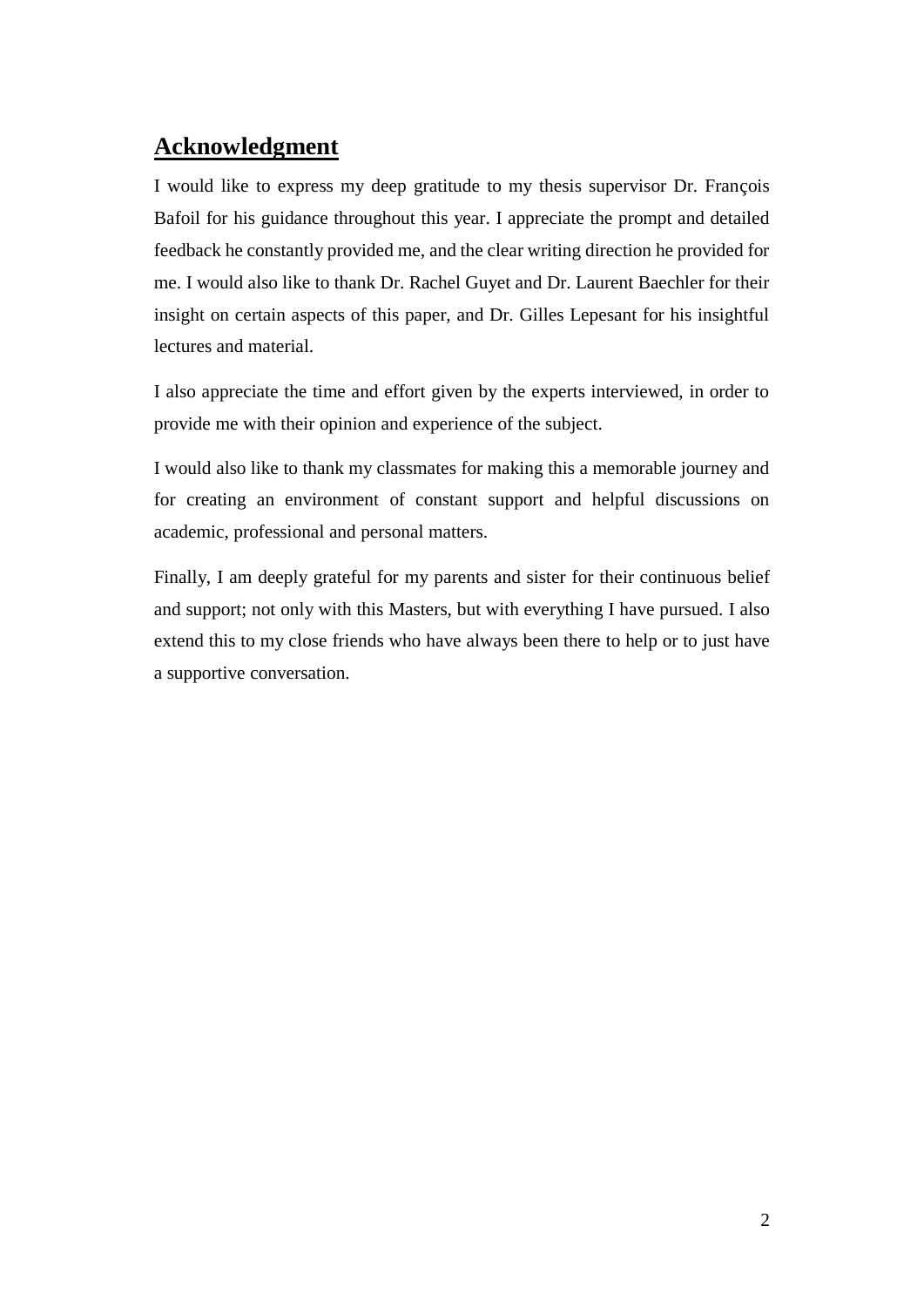# **Table of Contents**

| 3.2.3: Environmental Awareness and Responsibility 44 |  |
|------------------------------------------------------|--|
|                                                      |  |
|                                                      |  |
|                                                      |  |
|                                                      |  |
|                                                      |  |
|                                                      |  |
|                                                      |  |
|                                                      |  |
|                                                      |  |
|                                                      |  |
|                                                      |  |
|                                                      |  |
|                                                      |  |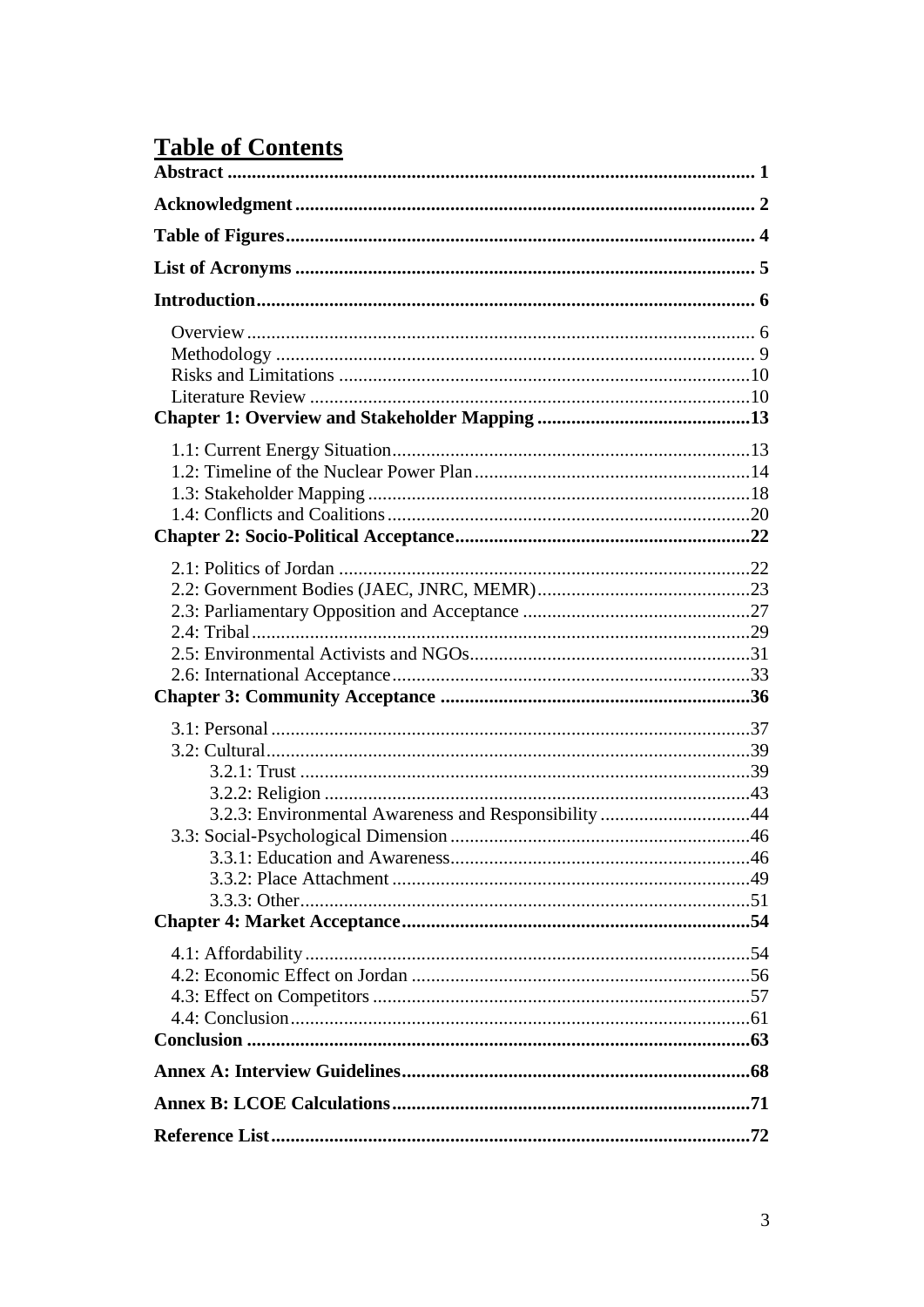# <span id="page-4-0"></span>**Table of Figures**

| Figure 2- Location of Qusayr Amra (indicated in red) 15                  |  |
|--------------------------------------------------------------------------|--|
|                                                                          |  |
|                                                                          |  |
| Figure 5- Trust, perception and public acceptance (Xiao et al., 2017) 39 |  |
| Figure 6- Impact of Community Factors on Perception and Public           |  |
|                                                                          |  |
|                                                                          |  |
|                                                                          |  |
|                                                                          |  |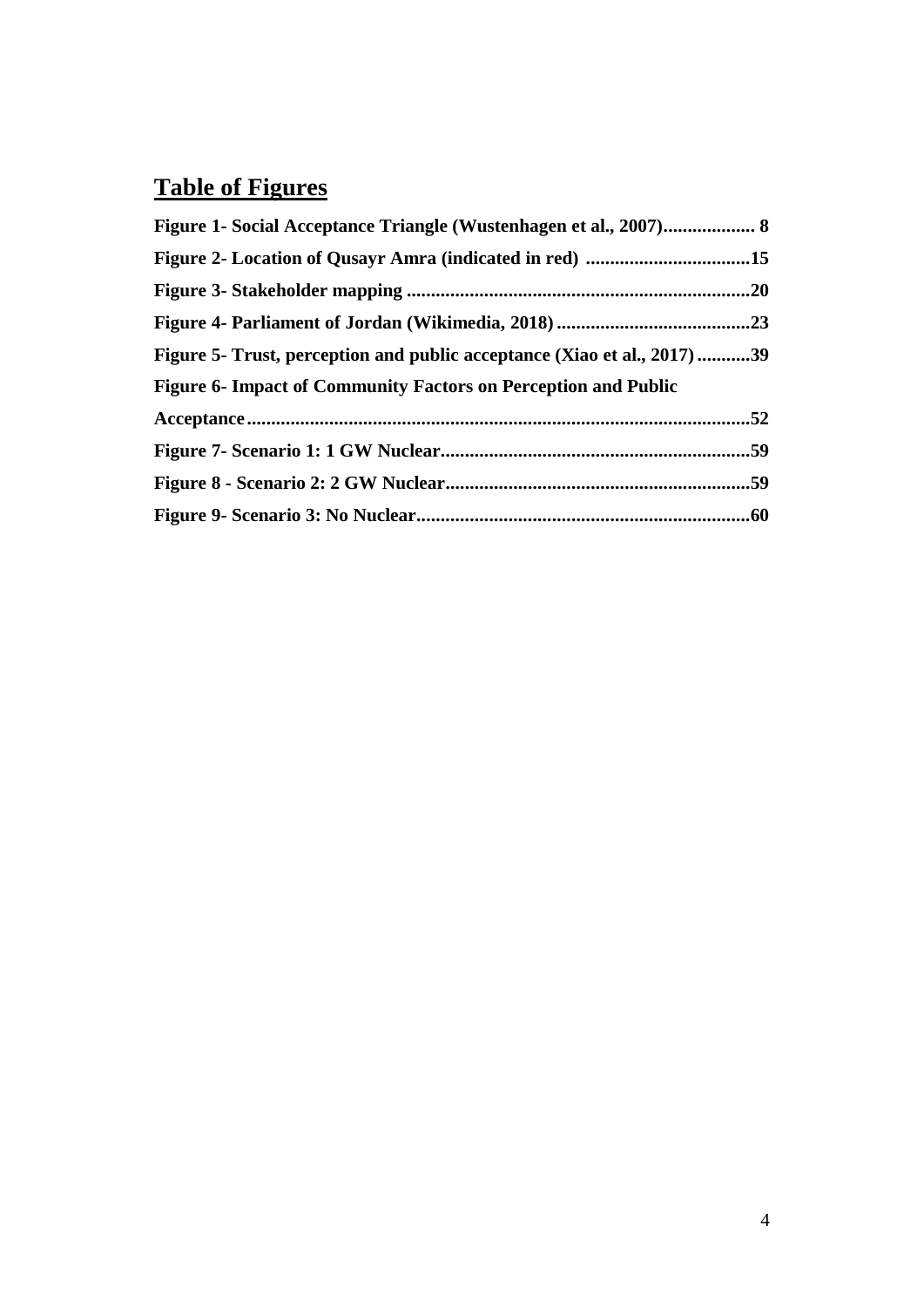# <span id="page-5-0"></span>**List of Acronyms**

| FES: Friedrich Ebert Stiftung                                |
|--------------------------------------------------------------|
| GW: Gigawatt                                                 |
| JAEC: Jordan Atomic Energy Commission                        |
| JD: Jordanian Dinar                                          |
| JFOE: Jordan Friends of the Environment                      |
| <b>JNRC: Jordan Nuclear Regulatory Commission</b>            |
| JRTR: Jordan Research and Training Reactor                   |
| <b>JUST:</b> Jordan University of Science and Technology     |
| <b>KW: Kilowatt</b>                                          |
| KWh: Kilowatt-hour                                           |
| LNG: Liquified Natural Gas                                   |
| MEMR: Ministry of Energy and Mineral Resources               |
| MP: Member of Parliament                                     |
| MW: Megawatt                                                 |
| MWh: Megawatt-hours                                          |
| <b>NEPCO:</b> National Electric Power Company                |
| <b>NPP: Nuclear Power Project</b>                            |
| OECD: Organisation for Economic Co-operation and Development |
| OIC: Organisation of Islamic Conference                      |
| RE: Renewable Energy                                         |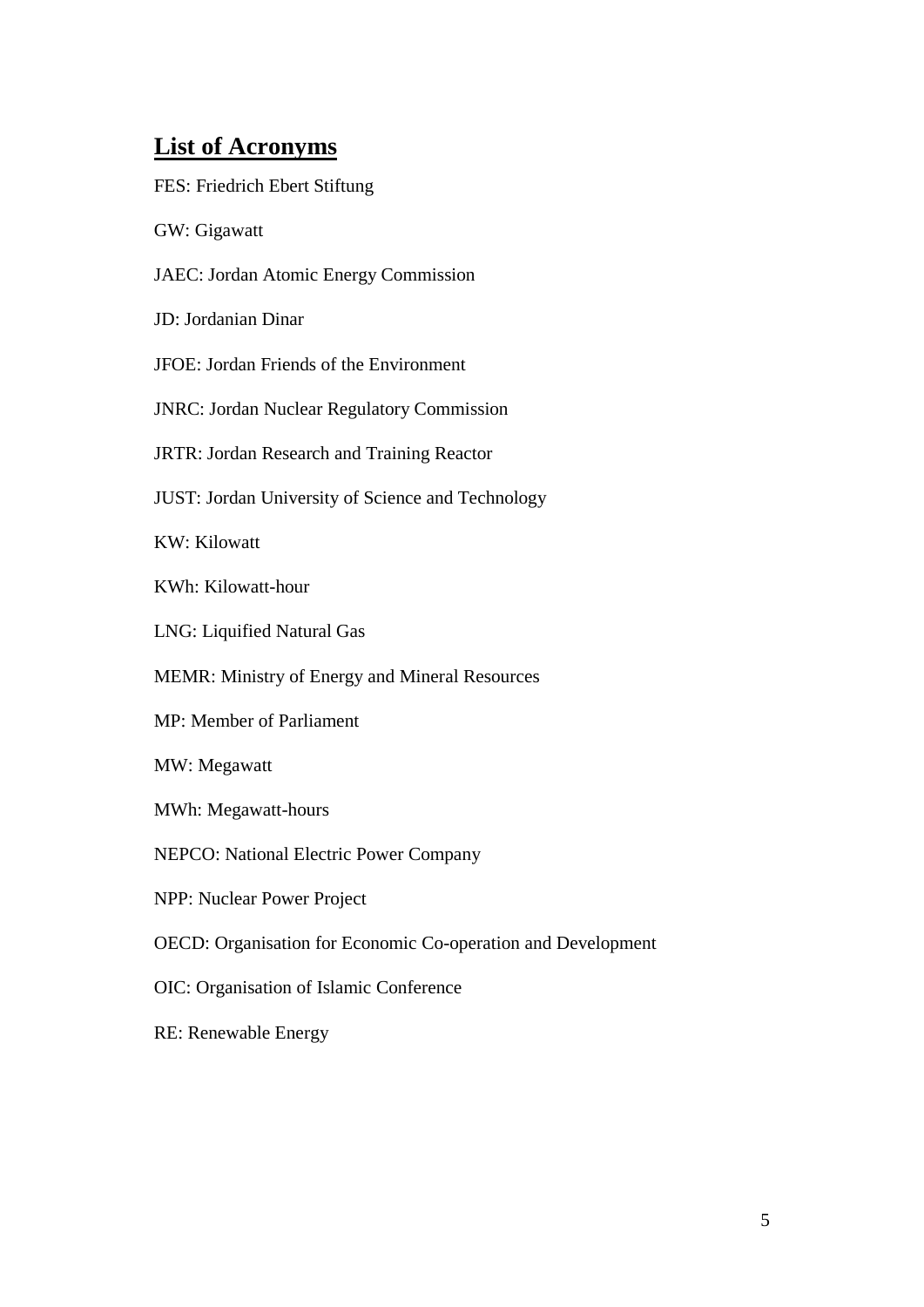## <span id="page-6-0"></span>**Introduction**

#### <span id="page-6-1"></span>**Overview**

The power of the atom has been at the forefront of world news since the Manhattan Project in 1942. For the public, it has appeared in two contrasting faces; one that fast-tracks developments by introducing clean and reliable energy along with scientific advancement, and one that brings destruction and havoc in the form of atomic bombs and nuclear meltdowns. This has also made it a difficult proposal to address and initiate in most countries. While countries such as France, where nuclear power has been seen as a success story, continue to depend heavily on it, others such as Japan have become wary of a technology that has brought them irreversible damage.

The Hashemite Kingdom of Jordan has decided to adopt nuclear power to alleviate issues of energy supply and security. Meanwhile, the country has been an eyewitness to the Arab Spring, the refugee crisis, civil wars, terrorism and foreign invasion, and the Middle East remains rife with conflict and turmoil. The government has had to manage its affairs with great consideration in order to ensure political and economic stability within its borders. Hence, a question appeared: has Jordan – the most stable country in the region – made a grave mistake by attempting to introduce an issue as hotly-debated as nuclear power into this boiling cauldron?

Countries such as Egypt, Syria, Iraq and Libya have struggled through these problematic times, and neighbouring countries felt the shockwaves arising from the conflicts. While mass immigration and terrorist attacks dominate the news, issues of energy supply and security have caused massive strains on all of the region's players. Jordan in particular has felt the impact when its natural gas supply from Egypt was cut off due to terrorist attacks to the pipeline. This prompted Jordan to burn heavy fuel for electricity, incurring around 4 billion USD in annual losses between 2011-2015. Diversifying the energy mix and decreasing dependence on a single foreign source for resources became a priority for the government, and major investments were mobilized into various energy sources such as renewable energy and oil shale. Moreover, serious steps were being taken to advance the Nuclear Power Project (NPP) that was first proposed in 2007, despite global fears around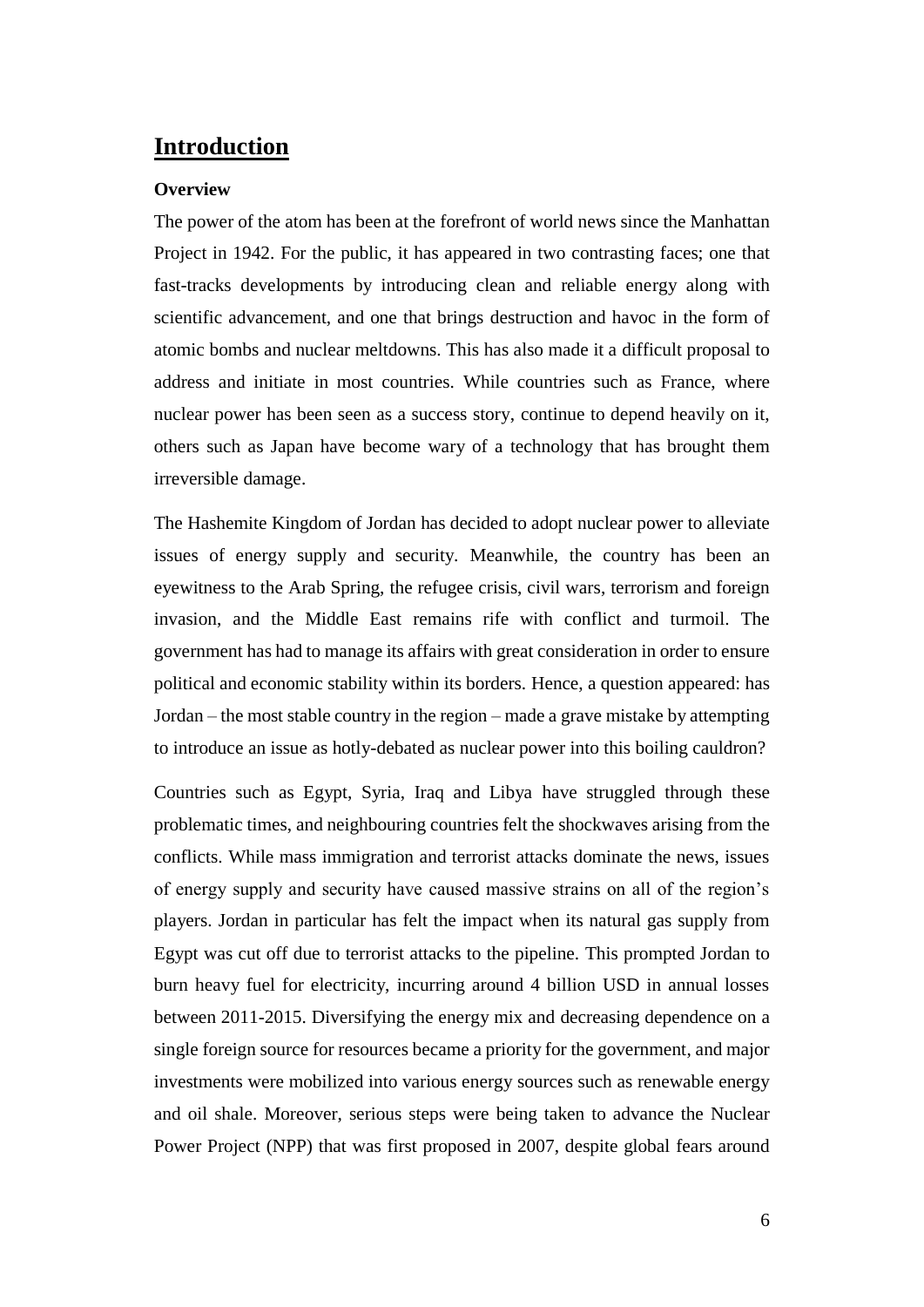that time due to the Fukushima disaster. The officials of the Jordan Atomic Energy Commission (JAEC) in charge of the NPP declared that nuclear energy had the potential to provide Jordan with up to 30% of its electricity needs. They also claimed that Jordanian territory was abundant with uranium, enough so that it can cover the Kingdom's usage and also be exported for billions in revenue.

However, nuclear programmes have never been devoid of controversy. Given that the timing of this news coincided with the decision of several countries to phase out nuclear energy, major doubts arose in Jordan regarding the safety of this technology, especially with the Fukushima tragedy making global headlines. Furthermore, concerns circulated regarding the political motives behind this public policy, the country's economic woes, and its capacity to develop a safe and environmentally-friendly nuclear power plant. Members of Parliament, environmental activists and tribal leaders have all militantly opposed the NPP, creating constant fiery arguments within parliament halls, holding public protests and even organizing civil disobedience movements in the proposed construction regions.

This paper aims to examine the drivers affecting public acceptance of the nuclear power project and its political, social and economic implications. The first chapter will provide a timeline for the development of the NPP, and an identification of relevant local and foreign stakeholders, in order to provide a clear overview of the situation for the reader.

The following three chapters will use a modified version of Wüstenhagen et al.'s (2007) framework of social acceptance through "*socio-political acceptance*", "*community acceptance"* and "*market acceptance*", as shown in figure 1, where the community acceptance aspect is expanded upon to include other individual and cultural characteristics due to the nature of nuclear technology and its wide-scale impact.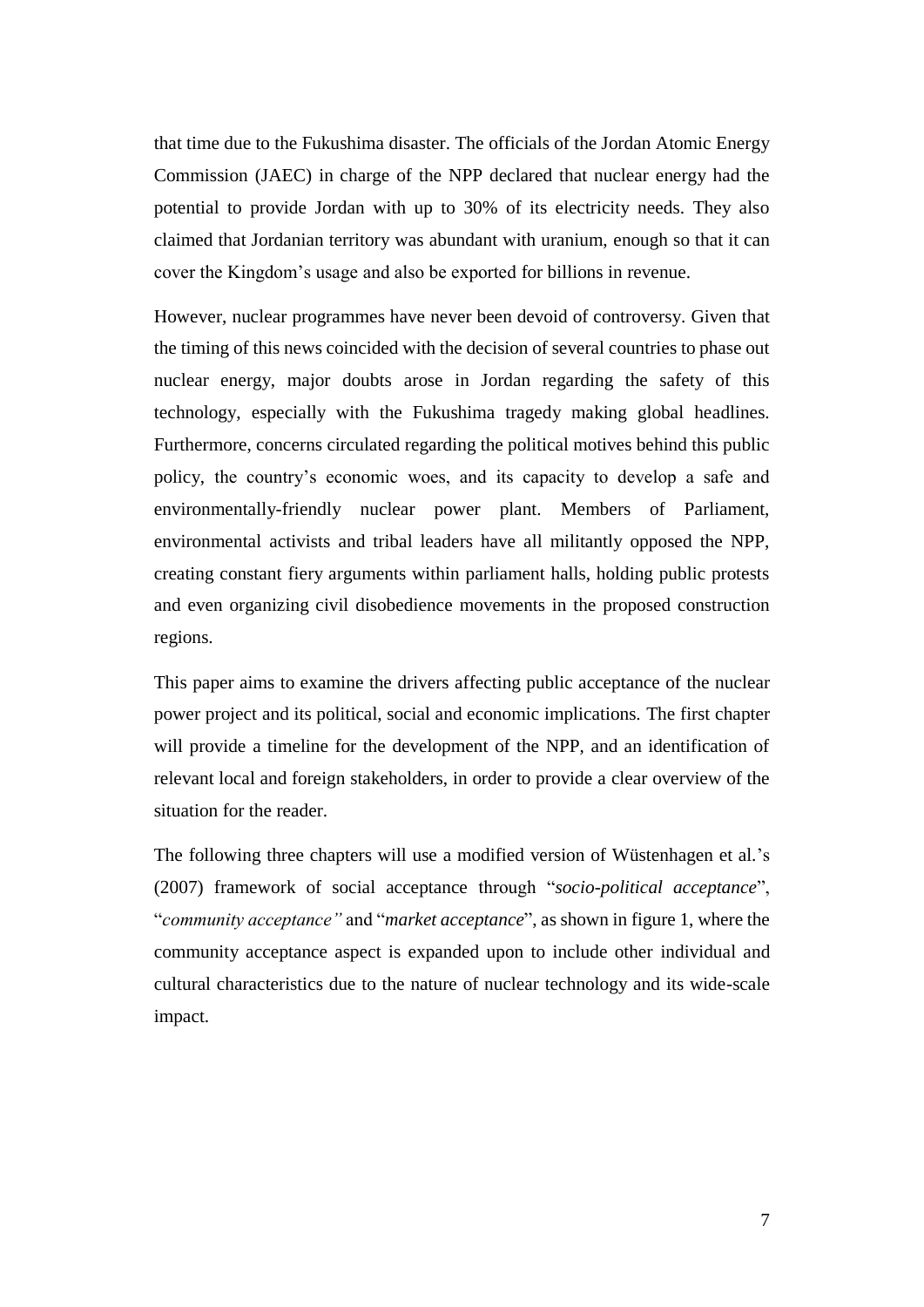

*Figure 1- Social Acceptance Triangle (Wüstenhagen et al., 2007)*

<span id="page-8-0"></span>The second chapter will examine the stance of different socio-political actors, their internal and external conflicts, and some strategies the JAEC and other actors are taking to spread awareness on their position towards this issue. It will also outline the perceived benefits and risks cited by supporters and opposers of the NPP.

The third chapter examines the factors affecting public acceptance on both an individual and collective (community) basis by identifying the drivers, analysing them in the context of Jordanian society and its actors, and evaluating their effect on the overall acceptance of the NPP.

The fourth chapter evaluates the economic impact of the NPP on the country's treasury, energy consumers, and existing and new competitors in the Jordanian energy market in order to evaluate its potential impact on market actors' acceptance of it, and the validity of economic concerns mentioned in previous chapters.

The paper will be concluded with a summary of the previous sections and how they interrelate, and areas of focus will be narrowed down for further research to help evaluate public acceptance of the NPP more concretely.

**Research Question:** What are the drivers affecting public acceptance of the nuclear power project in Jordan, and to what extent do personal, cultural, psychological characteristics impact them?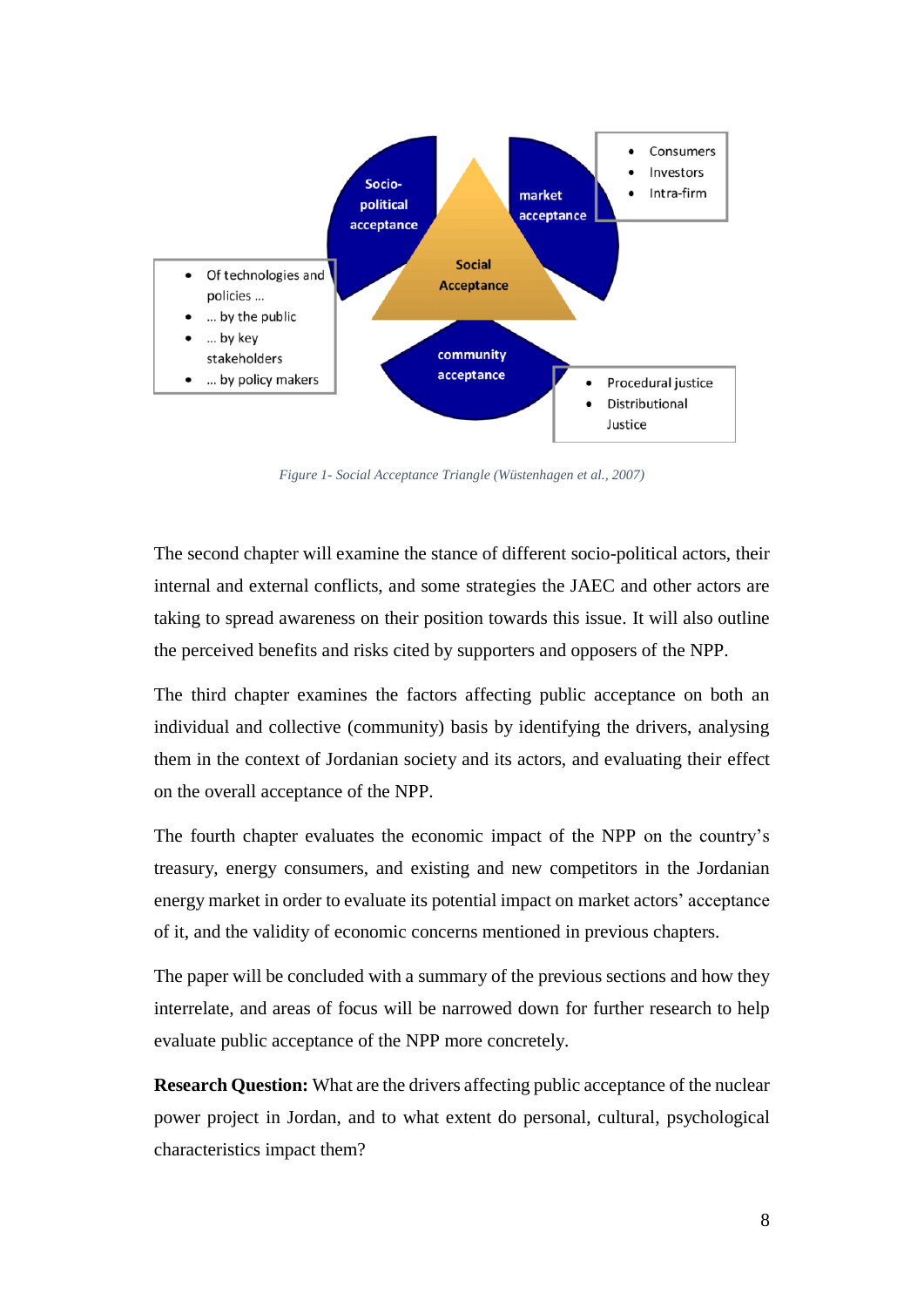#### <span id="page-9-0"></span>**Methodology**

In this paper, a mixed quantitative and qualitative approach was undertaken. For the basis of the paper, a desktop qualitative research was conducted by reviewing academic journals, books, news articles, and recorded video interviews. This was done in order to find the most appropriate frameworks to be used as the structure of this paper, and to ensure the availability of information at hand.

Furthermore, semi-structured interviews were conducted with five stakeholders to ensure the provision of well-rounded and balanced data, as the stakeholders represented nuclear officials, environmentalists, students, and researchers. These interviews were done with:

- Dr. Ahmad Al-Sabbagh Fuel Cycle Commissioner of the JAEC.
- Basel Burgan Chairman of the Jordan Friends of Environment.
- Julien Jreissati Greenpeace Campaigner.
- Nuclear Engineering students Jordanian University of Science and Technology.
- Anonymous Visiting researcher at a Jordanian research institute.

The interviews were tailored to the information and opinion needed from each stakeholder. The meetings were held in their offices, in public spaces, and through phone calls. The data was used in order to support hypotheses inferred from previous literature and news articles.

Questions were prepared prior to the interview in order to ensure the discussion yields the results needed. Deviations in the subject were welcomed, however, and were used to develop and support certain arguments in this paper.

For quantitative data, existing polls and questionnaires were used in order to obtain a quantitative estimation for different aspects regarding public acceptance, environmental awareness, and other issues pertaining to the subject of this paper. This data was used to corroborate hypotheses obtained from interviews and desk research, in order to evaluate the impact of different factors on the public acceptance of the NPP in Jordan.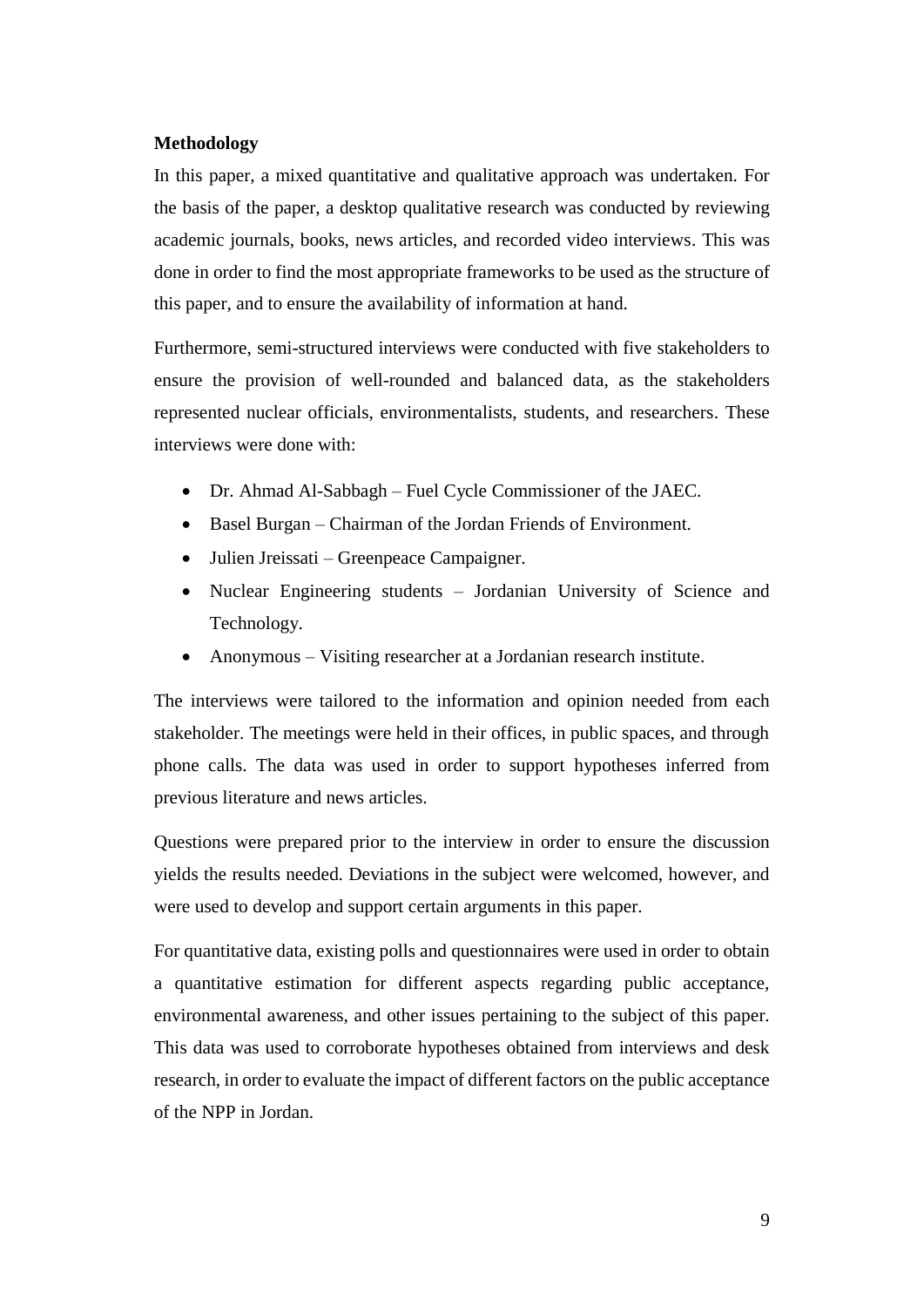Current and predicted energy costs and pricing was collected for use in calculations for economic evaluation of the nuclear power project in the final chapter, where existing methodology was used such as the Levelized Cost of Energy (LCOE) to provide the relevant data and the basis for the conclusion of the corresponding sections.

#### <span id="page-10-0"></span>**Risks and Limitations**

Primary data collection through questionnaires was not done by the author due to time and financial restrictions, as well as the availability of existing relevant surveys.

Fluctuations in economic costs of energy can make predictive modelling of economic scenarios difficult and volatile. The predictive models are based entirely on the author's collected data and may not represent other models or findings.

#### <span id="page-10-1"></span>**Literature Review**

#### **Social Acceptance of Nuclear and Renewable Energy**

As the aim of this paper is to analyse public attitudes towards the nuclear power project in Jordan through a methodology normally used for renewable energy, it is important to examine existing literature on public acceptance in the cases of both renewables and nuclear.

It is increasingly recognized that social acceptance may be a constraining factor in achieving energy targets. As can be seen in the case of wind energy due to its impact on natural landscapes. Wustenhagen, Wolsink and Bürer (2007) introduce three dimensions of social acceptance, namely socio-political, community and market acceptance. Factors influencing socio-political and community acceptance are recognized as being important for understanding the apparent contradictions between general public support for energy development and the difficult completion of specific projects. The third dimension, market acceptance, is mainly focused on the impacts on market players, such as consumers and competitors (Wüstenhagen,, Wolsink, & Bürer, 2007).

Others have attempted to explore public acceptance of renewables through different methods. Devine-Wright (2007) summarizes existing research on the acceptance of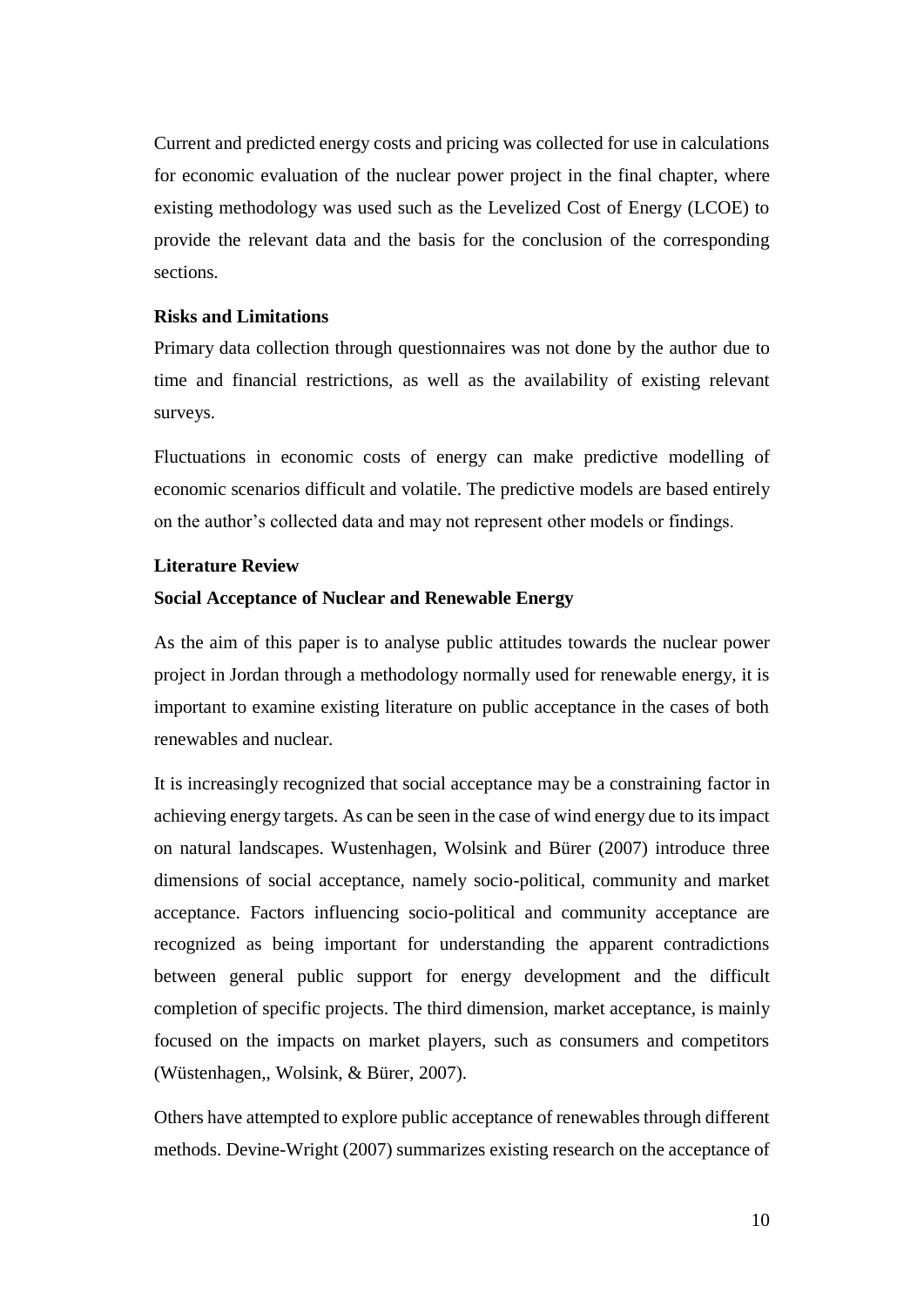renewable energy, and provides a unique classification of factors that affect public attitudes; personal, psychological and contextual. He concludes by calling for further systematic research on social acceptance that is motivated by psychological and social sciences theoretical frameworks, and the use of innovative methodological tools, along with more emphasis on symbolic and affective aspects.

#### **Individual and Contextual Characteristics**

Psychological factors have been discussed in the area of nuclear energy acceptance for decades now. For example, a paper by Stoutenborough, Sturgess and Vedlitz examines public support in the US for nuclear power following the Fukushima catastrophe, and the influence of knowledge and risk perception on public support of nuclear power policy-making (Stoutenborough, Sturgess, Vedlitz, 2013). Kim, Kim and Kim examine the effects of knowledge, trust, risk and benefit perception as determinants of public acceptance of nuclear energy in 19 countries. Without grouping the countries, they found that trust in inspection authorities is essential for the decision between opposition and reluctant acceptance. Additionally, their results show that generation of electricity has the most positive effect on public acceptance of nuclear power (Kim, Kim, & Kim, 2013).

Scholars have examined the effect of personal characteristics on the likelihood of acceptance or opposition of nuclear, such as gender. Solomon, Tomaskovic-Devey and Risman have attributed this "gender gap" to differences in safety concerns and risk perception between males and females, and women's propensity to process negative information regarding nuclear power (Solomon, Tomaskovic-Devey, & Risman, Barbara, 1989). However, others have contested that, with the results of a national survey in 1994 showing that the gap was differentiated by race rather than gender due to socio-political factors such as power, status, alienation and trust (Flynn, Slovic, & Mertz, 1994).

The effect of worldview and inherent psychological biases on nuclear acceptance has also been discussed. Peters and Slovic demonstrate how fatalist, hierarchal and individualist worldviews can increase support for nuclear power usage, while an egalitarian worldview would have the opposite effect (Peters, & Slovic, 1996).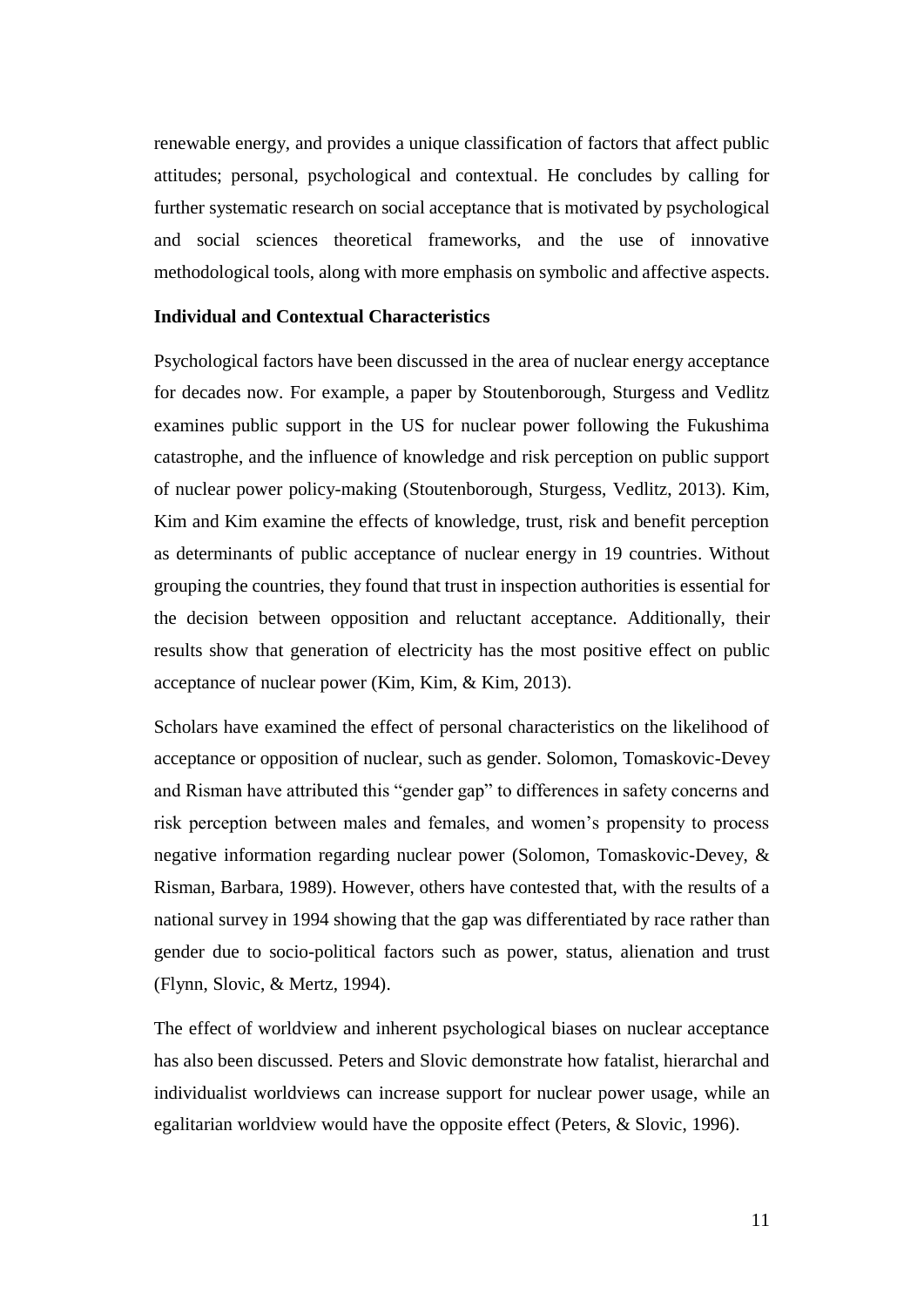#### **Relevant Case Studies**

Country-specific studies have been done using different methodologies in order to gauge public acceptance of nuclear energy and factors affecting it. Song, Kim and Han (2013) demonstrated the effect of perceived efficacy on strong acceptance of the nuclear power plants in South Korea, and the relationship between communication quality, trusted mediated relationships and perceived risks and benefits in the context of nuclear acceptance. Xiao, Liu and Feldman (2017) examined the effect of goodwill and competence trust, showing that improved goodwill trust decreases risk perception, while improved competence trust increases benefit perception; both leading to stronger acceptance of nuclear power plants in Qinshan, China.

A European-wide comparative analysis was done to gauge public attitudes towards nuclear by Wang and Kim (2018), classifying factors affecting acceptance into two categories; individual and contextual. The analysis showed that perceived benefits explained the largest variance of acceptance, followed by trust and perceived risk. At the contextual level, nuclear power share in the overall energy supply, environmental awareness and ideology impacted the acceptance the most. The study argues that individuals' acceptance of nuclear is based on beliefs and perceptions, but is also greatly influenced by the socio-cultural and institutional context of each country.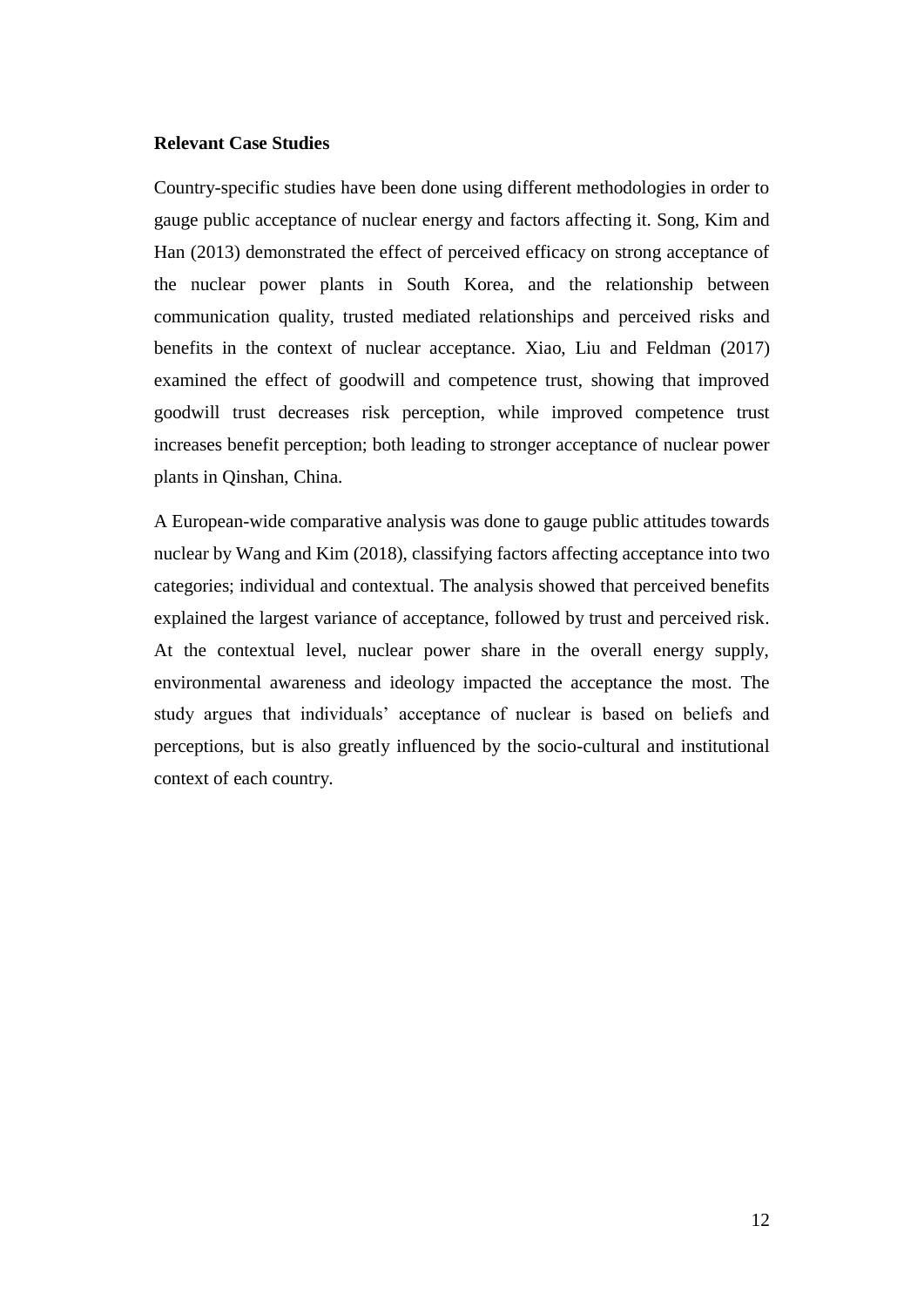## <span id="page-13-0"></span>**Chapter 1: Overview and Stakeholder Mapping**

#### <span id="page-13-1"></span>**1.1: Current Energy Situation**

Jordan lies in a tough neighbourhood, with rife political instability all around it. This instability has led to mass immigration into the country, creating a considerable economic and financial load. The population of Jordan has increased from 6.5 million to 10.7 million in 2019, a 40% increase (MEMR, 2018). To put that into perspective, global population only increased by 7% in the same duration (Worldometers). This has placed significant pressure on the electricity grid, as consumption rose from 14.5 TWh to over 18 TWh, according to the Ministry of Energy and Mineral Resources (MEMR, 2018). Meanwhile, Jordan imports over 93% of its energy needs, and produces the rest using its installed wind and solar energy capacities (JT, 2018).

This makes energy security one of the biggest challenges Jordan has faced in the last two decades. The IEA defines energy security as "the uninterrupted availability of energy sources at an affordable price" (IEA). And according to that definition, Jordan has definitely encountered some major obstacles to secure its energy supply. The two major incidents being the stoppage of Iraq's oil sales to Jordan at favourable prices after the fall of Saddam's government in 2003, and the terrorist attacks cutting off the gas supply from Egypt after 2013.

The Jordanian government realized the need to secure its supply, whether through internal or external means. It has done so through several ways. Firstly, it has pushed for the development of renewable energy. As mentioned earlier, wind and solar energy provides around 7% of the country's total energy consumption, following the 2007-2020 Master Strategy of the Energy Sector, which aimed for 10% by 2020 (MEMR, 2007).

Secondly, it has facilitated the import of Liquified Natural Gas (LNG) by building an LNG regasification terminal in Aqaba in 2015 (ALTC).

Thirdly, it pushed for the production of oil shale as a way of decreasing imported energy and possibly exporting oil. This was done by collaborating with Estonian company Enefit, the world's largest oil shale producer, in order to make us of its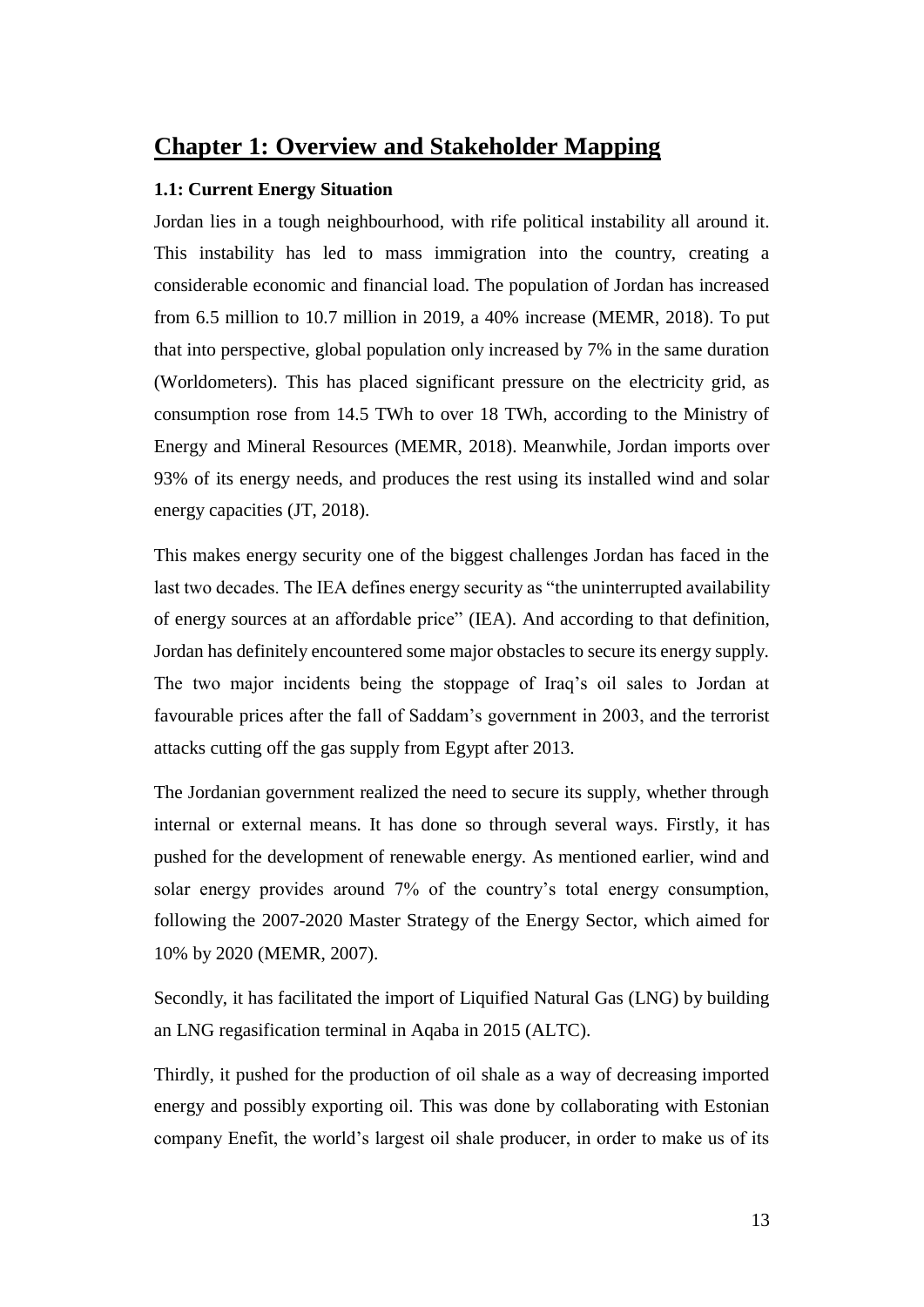reserves. Later on, a \$2.1 billion deal to build an oil shale-to-power plant was announced, which was backed by Chinese investors and banks (The National, 2018). The plant is expected to start generating power in late 2019.

Fourthly, NEPCO began importing natural gas from Israel as part of a \$10 bn deal signed in 2016. This entailed 15-year long agreement to obtain gas from the Leviathan gas fields in the Mediterranean Sea through pipelines passing from the coast to Al-Mafraq in Jordan (Bloomberg, 2018). This move caused public outrage, as the Jordanian population opposes any form of normalization with the Israeli state (Brookings, 2016).

Lastly, and most importantly in the scope of this paper, Jordan revealed the plans for developing nuclear power plants. The timeline of the development of the nuclear power project is explained in the next section.

#### <span id="page-14-0"></span>**1.2: Timeline of the Nuclear Power Project**

Jordan's Committee for Nuclear Strategy (JCNS) was established in 2007, with the aim of providing 30% of Jordan's electricity through nuclear energy by 2030. Following that, nuclear law was amended that year in order to establish the Jordan Atomic Energy Commission (JAEC) and the Jordan Nuclear Regulatory Commission (JNRC).

The JAEC was established in 2008 with several missions and objectives in mind. It aimed for the use of nuclear energy for peaceful purposes by exploiting natural local nuclear resources (uranium), developing local capacities to support the nuclear program, strengthening nuclear science and medicine, partnering with the IAEA and other countries with nuclear expertise, and building a nuclear power plant for energy production and water desalination (JAEC).

Several proposals for nuclear power plants seemed to have been reported following the establishment of the JAEC. In 2008, discussions were had with Canadian actors to conduct a feasibility study to build a 740 MW Enhanced Candu-6 reactor (Electricity Forum, 2008). A month later, another report claimed that the government intended to opt for an AREVA reactor, specifically from Atmea, an Areva-Mitsubishi joint venture (ATMEA SAS, 2009). Later in the year, the JAEC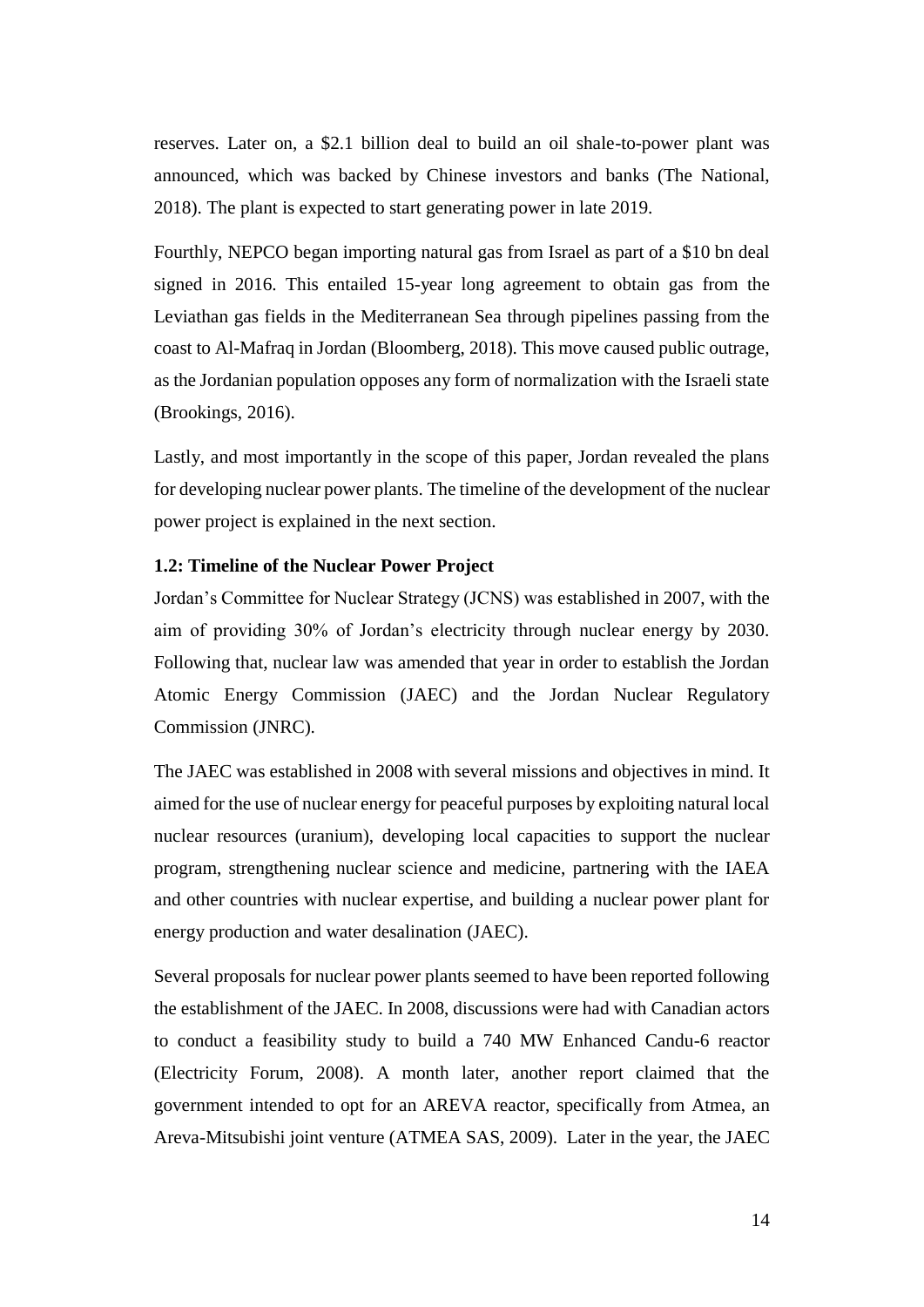signed an MoU with Korea Electric Power Corp for a feasibility study for a nuclear power and desalination projects near the coast of Aqaba (Abdul-Rahim, & Eid, 2017).

In September 2009, the JAEC contracted the Belgian company Tractabel Engineering for a siting study for a power plant near Aqaba. However, the proposed location for the reactor changed to Qusayr Amra in Al Mafraq province, due to more favourable seismic characteristics. As a substitute for the cooling water that was supposed to come from the Red Sea, the municipal Khirbet Samra Wastewater Treatement Plant was chosen to provide cooling with a model based on the Palo Verde reactor in the arid regions of Arizona, USA.



*Figure 2- Location of Qusayr Amra (indicated in red)(Jordan Google Map)*

<span id="page-15-0"></span>In November 2009, the commission signed an agreement with Australian energy consultancy WorleyParsons worth \$11.3 million for the pre-construction phase of a nuclear power plant including technology selection, planning the tender, and assisting in fuel cycle and waste management planning for the reactor (MEED, 2009). The plan was for two 1 GW class-reactors, and WorleyParsons were to assist with establishing a public-private utility company with 75% equity from a strategic partner to own and operate the plant.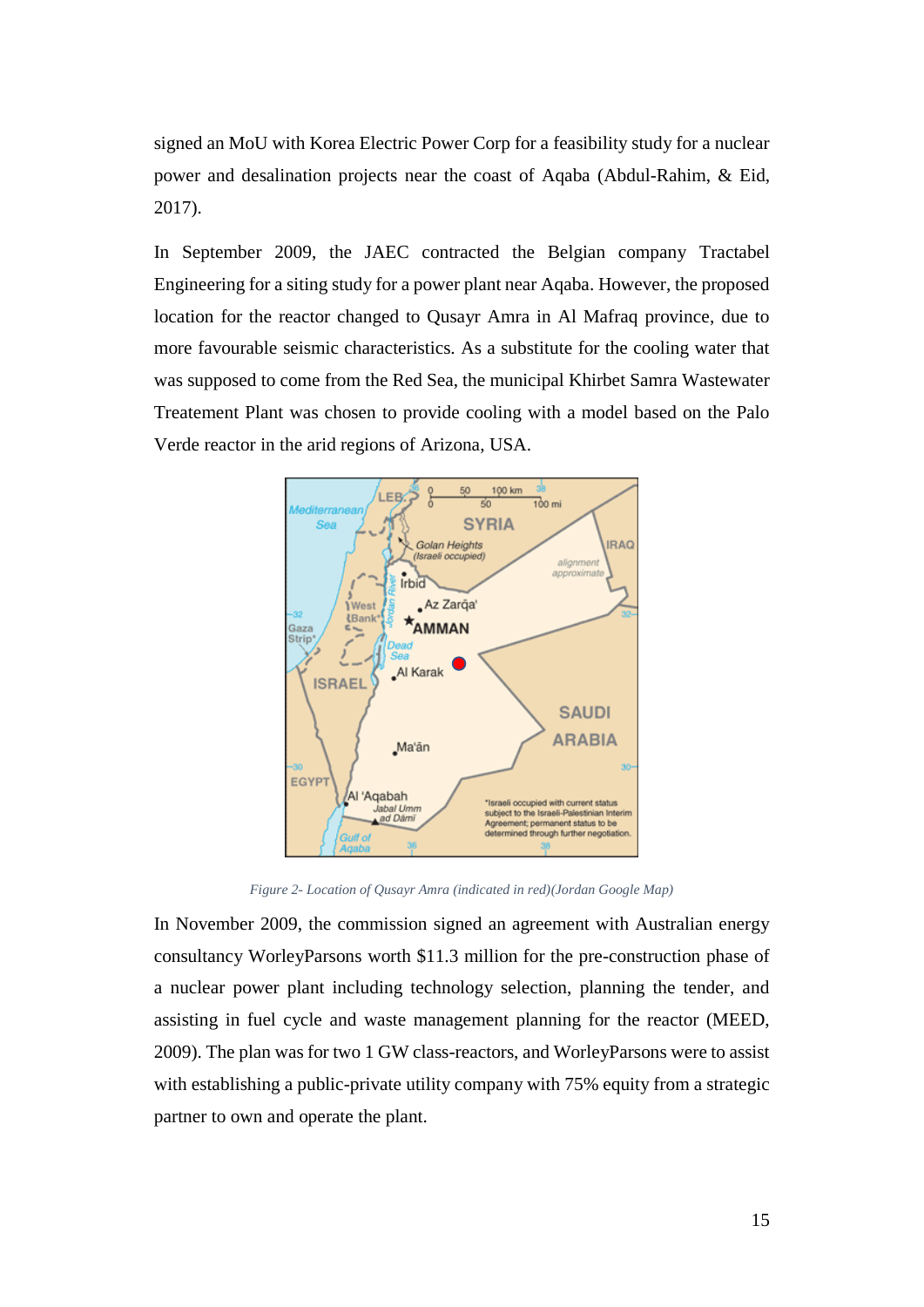The program was moving slowly around that time, until February 2011 when the Energy Minister, who at that time was Dr. Khaled Toukan, announced that the JAEC had shortlisted the Belgian GDF Suez, the Russian Rusatom, the Chinese Datang Power, and the South Korean KEPCO as the potential partners for constructing the 2 GW nuclear power plant. The financing plan was to have a debtequity ratio of 70-30 with a Power Purchase Agreement (PPA) of 45 years, that included a sovereign government guarantee. An overnight capital cost of 4900\$/kW was expected, which would amount to almost \$9.8 billion for the plant. Another estimate for the cost was made at \$12 billion (World Nuclear, 2019).

Most reports following the announcement seemed to indicate that Jordan plans to proceed with a partnership with Rusatom. In October 2013, the JAEC announced that AtomStroyExport (ASE), Rusatom's reactor export subsidiary, would supply two AES-92 Units for the 2 GW plant, and that Rusatom Overseas would be the strategic partner and operator of the reactors through a joint venture. Some reports mentioned that Rusatom would provide 49.9% of the project's financing, with the government-wned Jordan Nuclear Power Co (JNPC) financing the 50.1%, thus retaining control of the project (IAEA, 2016). Other talks were had with Chinese bodies for different financing mechanisms between Jordan, Russia and China, but no further developments were made.

In 2014, the JAEC invited the International Atomic Energy Agency (IAEA) to perform an integrated nuclear infrastructure review (INIR) to gauge the country's preparations for the NPP, after former reviews in 2009 and 2012. The reports were favourable. However, a second phase of the INIR reported that improvement was needed in infrastructure and governmental regulation (IAEA, 2014).

In 2016, Rusatom announced that a feasibility study for the NPP in Jordan will be ready in 2017 (World Nuclear, 2019). However, the JAEC announced in 2018 the scrapping of the agreement with Rusatom, as financing through commercial loans -as Rusatom requested- was deemed financially unfeasible (GCR, 2018).

This led to the current discussions regarding the usage of Small Module Reactors (SMRs), due to their smaller capacities and relative ease of installation, as well as the advantages regarding saving water due to their gas-cooling capabilities.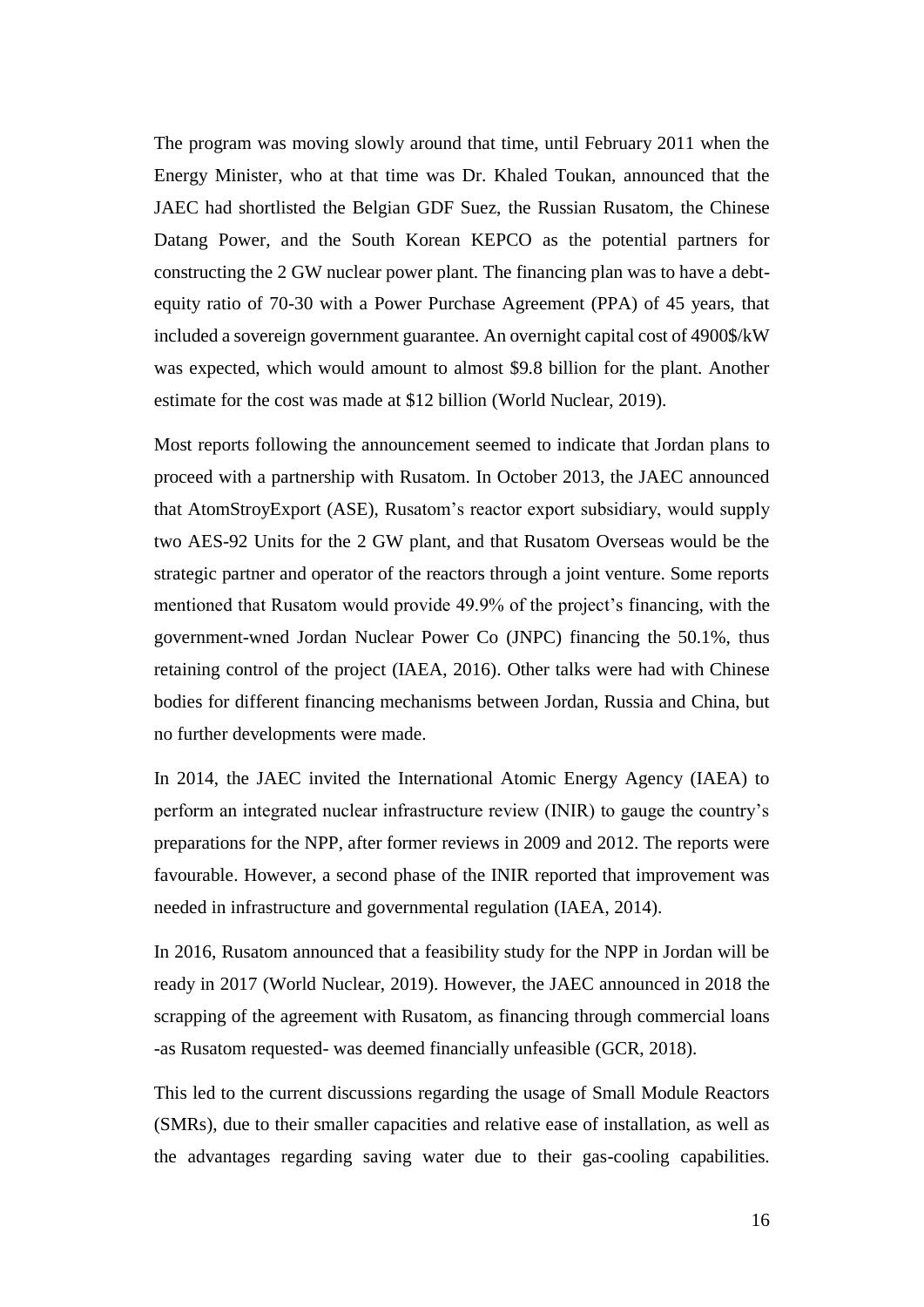Discussions have been held with the American company NuScale (WNN, 2019), the Chinese X-Energy (WNN, 2019), Rosatom (Rosatom, 2017), and others. As of June 2019, a definitive plan regarding the model or strategic partner has not been announced, which leaves room for speculation regarding the future of the NPP in Jordan.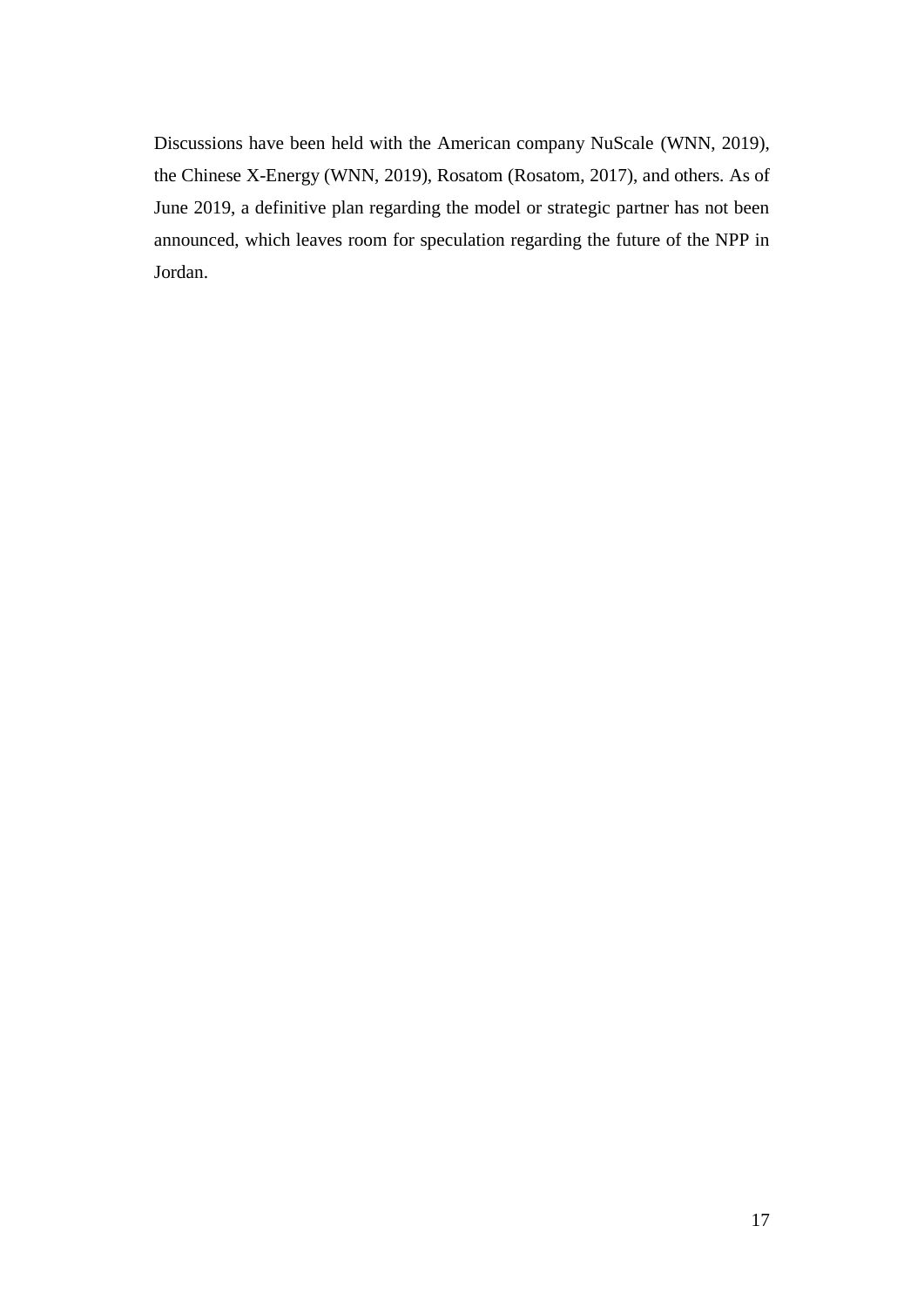#### <span id="page-18-0"></span>**1.3: Stakeholder Mapping**

In order to discuss the stance of stakeholders regarding the NPP, their internal and external conflicts, and the drivers behind their acceptance or opposition, it is important to identify clearly both local and foreign actors, and determine their interest and influence over the project.

For local actors, a brief description of the stakeholder will be given along with the key or most relevant actors for the context of the paper.

| <b>Stakeholder</b>                                                                      | <b>Description</b>                                                                                                                                                                                                                                                                          | <b>Key Actor</b>                               |
|-----------------------------------------------------------------------------------------|---------------------------------------------------------------------------------------------------------------------------------------------------------------------------------------------------------------------------------------------------------------------------------------------|------------------------------------------------|
| <b>National</b><br><b>Authorities</b>                                                   | The Jordanian government is a parliamentary monarchy,<br>where King Abdullah bin Hussein II appoints the non-<br>partisan government, and the parliament is elected. The<br>parliament consists of 130 representative members, 99<br>being independent, and 65 senators chosen by the king. | Prime<br>Minister Dr.<br>Omar Al-<br>Razzaz    |
| <b>Jordan Atomic</b><br><b>Energy</b><br><b>Commission</b><br>(JAEC)                    | The governmental body that aims to promote and develop<br>peaceful utilization of nuclear atomic energy. The<br>commission manages and develops the nuclear power<br>project, uranium mining, and nuclear research.                                                                         | Chairman<br>Dr. Khaled<br>Toukan               |
| <b>Jordan Nuclear</b><br><b>Regulatory</b><br><b>Commission</b><br>(JNRC)               | As part of the Jordanian Energy Regulatory Commission,<br>its aim is to issue licenses for nuclear development and<br>oversee it, screen employees in the sector, and perform<br>inspections and auditing for nuclear facilities.                                                           |                                                |
| Non-<br><b>Governmental</b><br><b>Organizations</b><br>(NGOs)                           | Several NGOs are playing an active role in the public<br>discourse of the NPP, such as Greenpeace and Jordan<br>Friends of the Environment (JFoE).                                                                                                                                          | <b>JFoE</b><br>Chairman<br><b>Basel Burgan</b> |
| <b>Ministry of</b><br><b>Energy and</b><br><b>Mineral</b><br><b>Resources</b><br>(MEMR) | The ministry responsible for energy and resource<br>development and regulation in Jordan. The JEEC and the<br>JNRC fall under its jurisdiction.                                                                                                                                             | Minister<br>Hiba Zawati                        |
| <b>Local Energy</b><br><b>Companies</b>                                                 | Private actors in the energy industry, mainly in the energy<br>generation sector. This includes the recent oil shale power<br>plant owned by a Malaysian-Estonian consortium, and<br>renewable energy developers such as JWPC.                                                              |                                                |
| <b>National</b><br><b>Electric Power</b><br><b>Corporation</b><br>(NEPCO)               | Government owned energy utility company that s<br>responsible for the activities of the transmission networks<br>and stations and the electrical connection and control.                                                                                                                    | <b>GM</b> Amjad<br>Rawashdeh                   |

*Table 1: Stakeholder identification*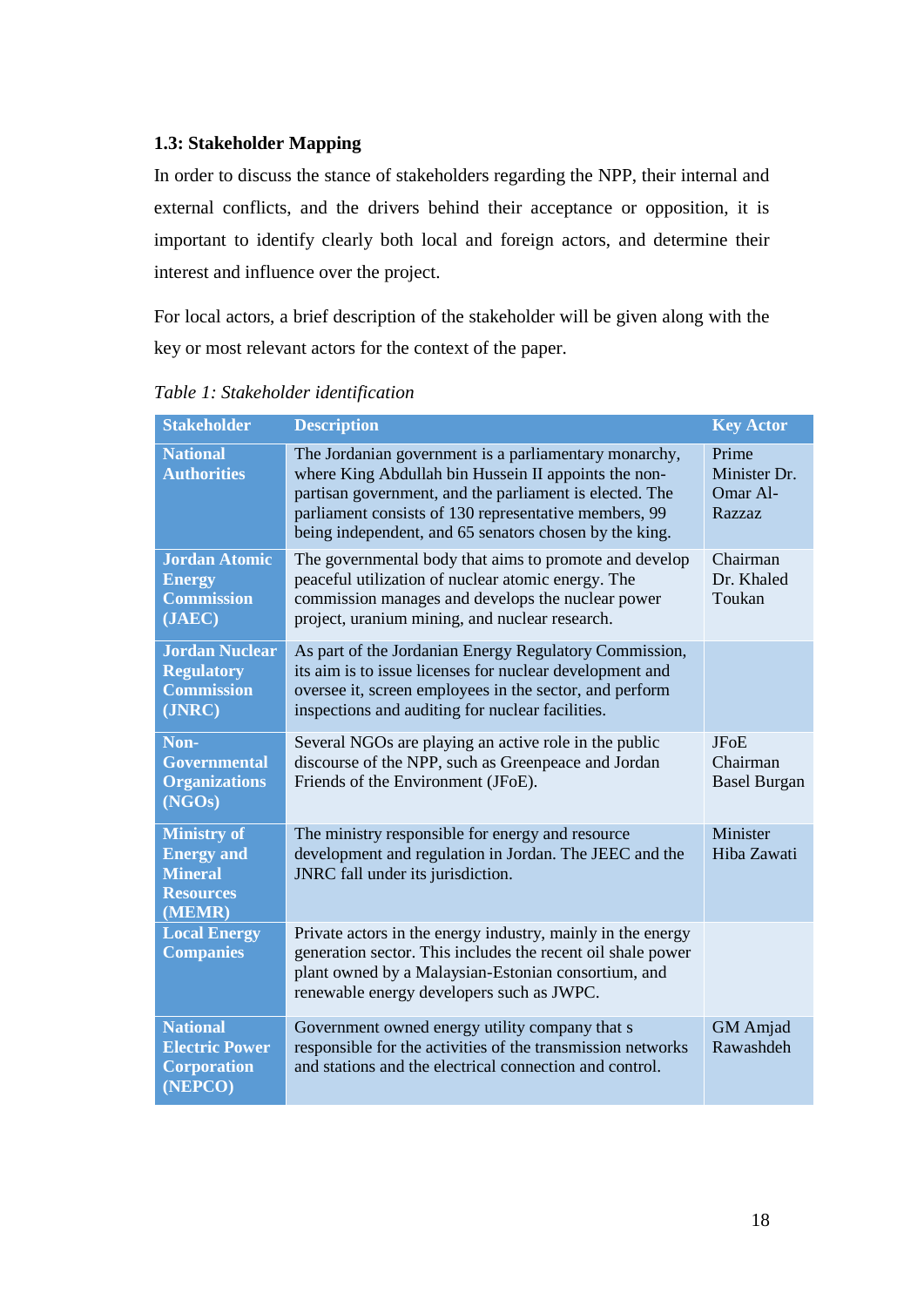| <b>International</b><br><b>Atomic Energy</b><br>Agency (IAEA) | An international organization that seeks to promote the<br>peaceful use of nuclear energy. It reports to both the<br>United Nations General Assembly and the Security<br>Council.                                                                    | Director-<br>General<br>Yukiya<br>Amano                |
|---------------------------------------------------------------|------------------------------------------------------------------------------------------------------------------------------------------------------------------------------------------------------------------------------------------------------|--------------------------------------------------------|
| <b>Jordanian Civil</b><br><b>Society</b>                      | Current population of around 10 million inhabitants, with<br>almost 40% living in the capital city Amman. Literacy<br>rate of over 98%. Majority (97%) Muslim population.<br>Highly educated, with a researcher ratio higher than the<br>EU average. | Major tribes<br>(Bani Hasan,<br>Bani Sakher,<br>Edwan) |

Following the identification of local stakeholders involved in the nuclear power project, it is important to identify some foreign stakeholders and their interest in the project. It is important to note that this table is only for the identification of foreign stakeholders, and further explanation regarding countries' interests and influence will be given in the final part of the second chapter.

*Table 2: International stakeholder identification.*

| <b>Stakeholder</b> | <b>Interest</b>                                                                                                                              |
|--------------------|----------------------------------------------------------------------------------------------------------------------------------------------|
| <b>USA</b>         | Commercial interest for involvement of US companies in the NPP.<br>Prevention of full fuel cycle ownership by countries in volatile regions. |
| <b>Israel</b>      | Safety concerns due to earthquake potential of the area.                                                                                     |
| <b>Russia</b>      | Commercial interest in selling Russian nuclear technology.                                                                                   |
| <b>China</b>       | Commercial interest in selling Chinese nuclear technology.                                                                                   |
| <b>South Korea</b> | Commercial interest in selling South Korean nuclear technology.<br>Already provided the JRTR.                                                |
| <b>Japan</b>       | Commercial interest in selling Japanese nuclear technology.                                                                                  |

A stakeholder mapping is performed and evaluated according to interest and influence, which is derived through historical evidence of impact on the NPP through news articles, academic research, interviews, and other media. It is shown in figure 3 below.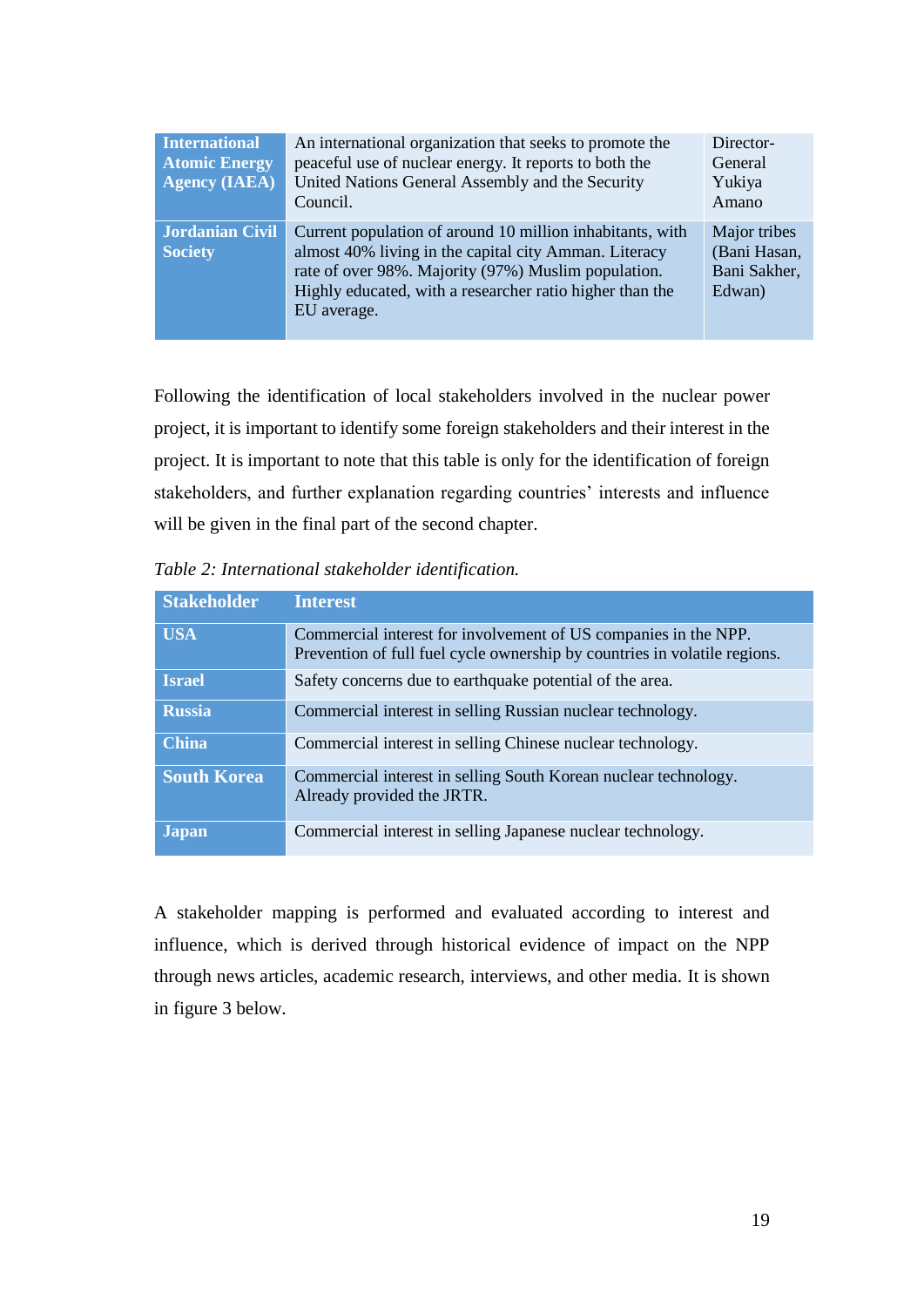

Low Impact *Figure 3- Stakeholder mapping*

#### <span id="page-20-0"></span>**1.4: Conflicts and Coalitions**

It is important to consider possible coalitions and conflicts when outlining stakeholders in the NPP. From the previously mentioned stakeholders, a clear working relationship is seen between the JAEC and the JNRC due their sole focus on nuclear matters. As they both report to the MEMR, their public opinions seem to be along the same line, due to the fear of any discourse discrepancies that might affect the legitimacy of those institutions. Utility companies such as NEPCO are publicly owned, and therefore, follow the same public opinion as government institutions.

The parliament itself has conflicts and coalitions within it, especially with regards to the NPP. Due to the current weak party system in Jordan, there is an absence of a homogenous opinion within large groups of MPs, and therefore, voting patterns maybe be unpredictable. The fair representation of the population can also be doubtful in some cases due to the nepotist nature of those institutions.

Non-governmental organizations have opposed the NPP strongly, and have worked with civil society and tribal leaders in order to influence public opinion.

Internationally, some countries have been willing to work together as described earlier, for example, China and Russia. Potential conflicts could occur between the US and those countries in the case of either being chosen as the financier of the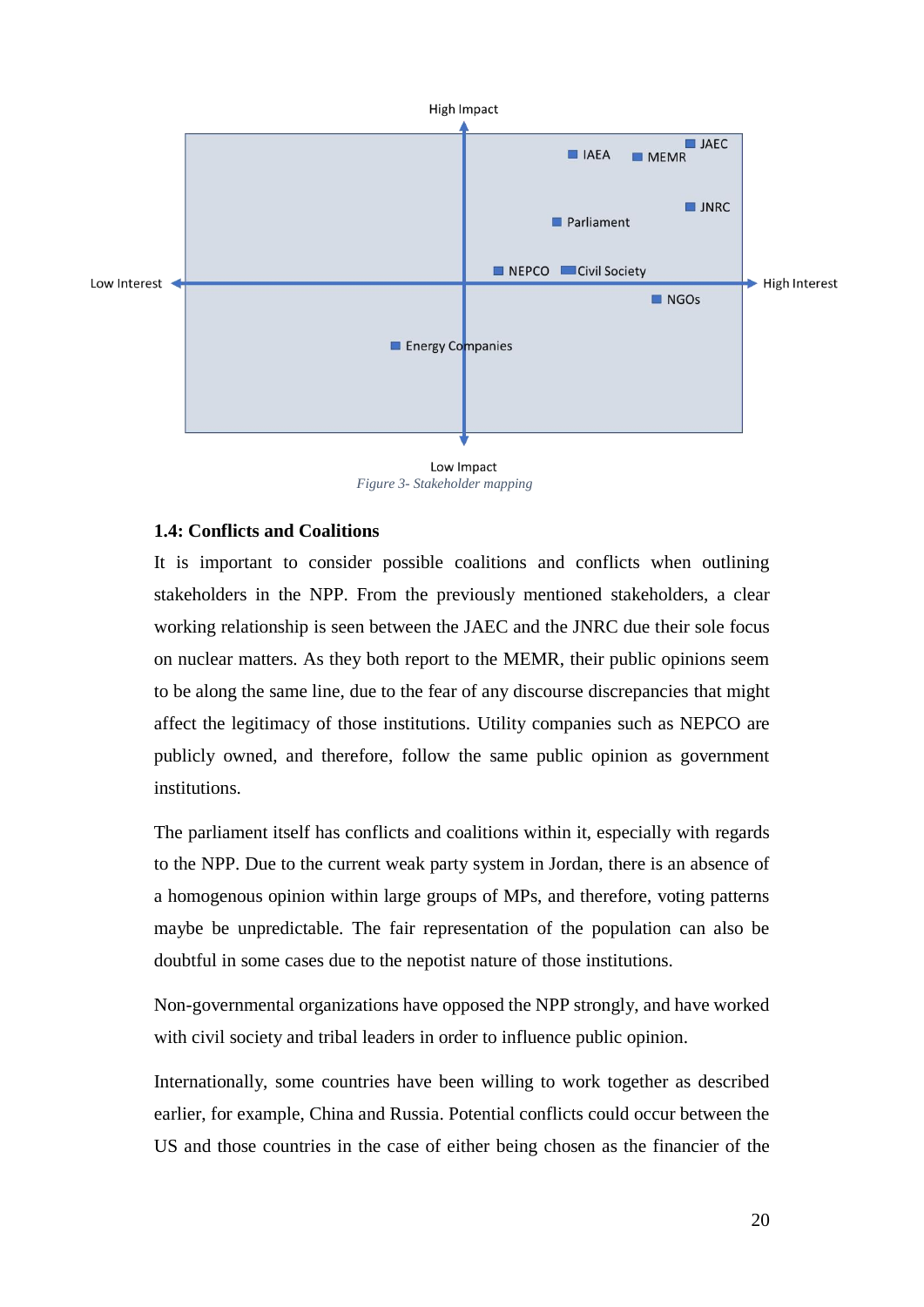NPP; this is due to Jordan being a long-term ally of the US, and it may be seen as an attempt to gain influence in the country by the US' main international rivals.

These conflicts, coalitions and ongoing events will be discussed in detail in the following chapter in order to develop a full picture of the situation in Jordan in the context of the NPP.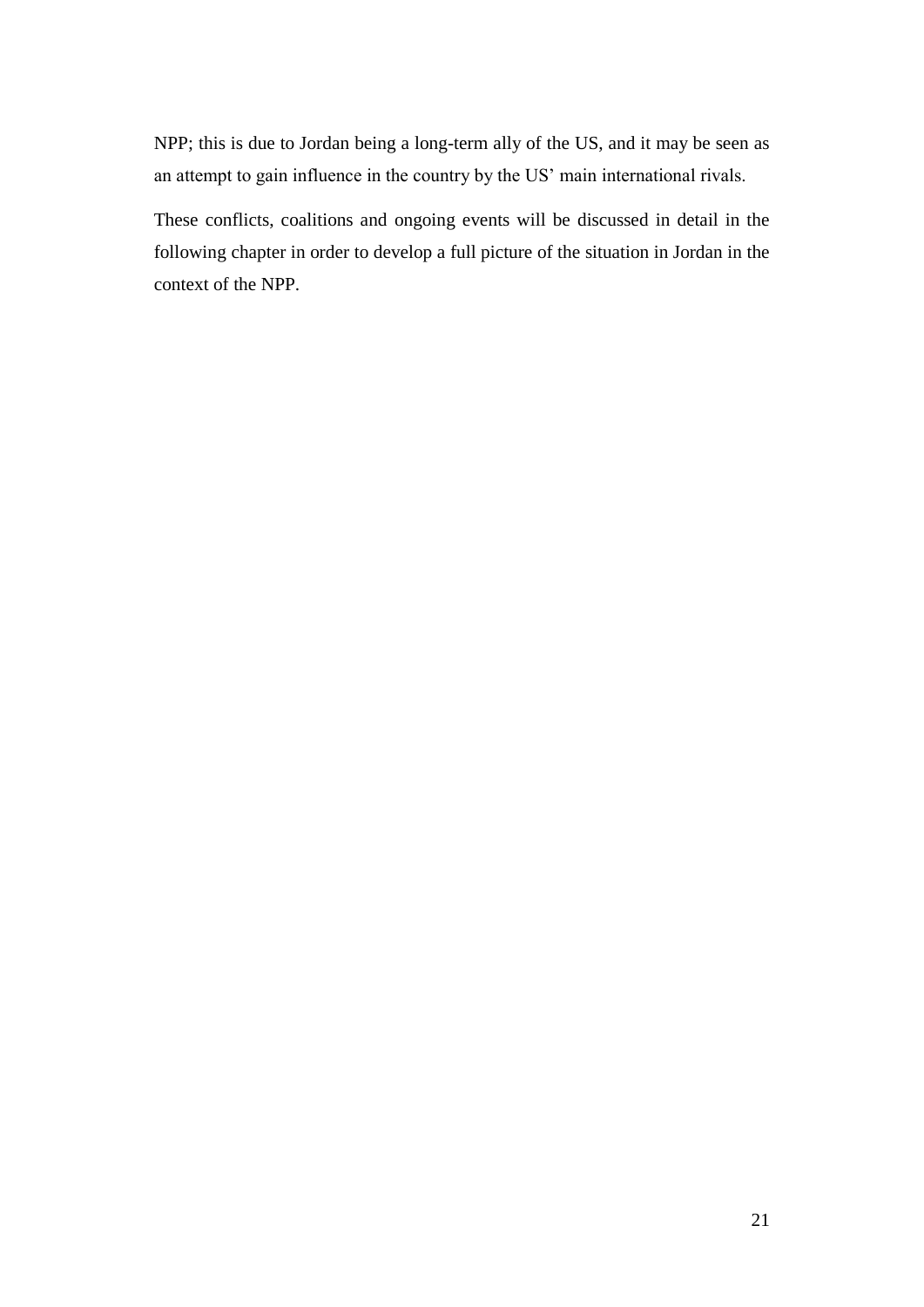## <span id="page-22-0"></span>**Chapter 2: Socio-Political Acceptance**

In order to understand the factors driving acceptance or opposition of the Jordanian nuclear power project, it is important to have a solid overview of the views of the key stakeholders and their cited reasons for their stance on the NPP. Therefore, it is important to explore some key concepts in this chapter that will provide the reader with a solid understanding of the current situation in order to delve deeper into personal, cultural, psychological, and economic factors affecting public discourse on this project. They key issues in this chapter are the following:

- 1. Cited reasons for acceptance or opposition.
- 2. Internal conflicts within a stakeholder's organization.
- 3. External conflicts with other stakeholders.
- 4. Strategies taken by stakeholders to influence acceptance or opposition.

Important local stakeholders mentioned in the stakeholder mapping of the previous chapter will be focused on, and the final section of this chapter will be dedicated to giving an overview of the positions of international actors.

As this chapter provides a relatively descriptive analysis of these issues, it is important to note that they will be backed by the author's interviews, journalistic and scientific articles, and relevant surveys.

#### <span id="page-22-1"></span>**2.1: Politics of Jordan**

The politics of Jordan are based on a parliamentary monarchy system, with the Prime Minister (currently Dr. Omar Al-Razzaz) acting as the head of government with a multi-party system. It has been a constitutional monarchy since 1952, and the king exercises his power through the appointed government which is responsible before the parliament.

The king approves amendments to the constitution according to parliament votes, acts as supreme leader of the arm forces, and is capable of appointing and dismissing judges.

The lower house of parliament is made up of 130 representatives as shown in figure 4. However, Jordan is known for its weak party system, and many choose to run as independents as can be seen in the figure 4.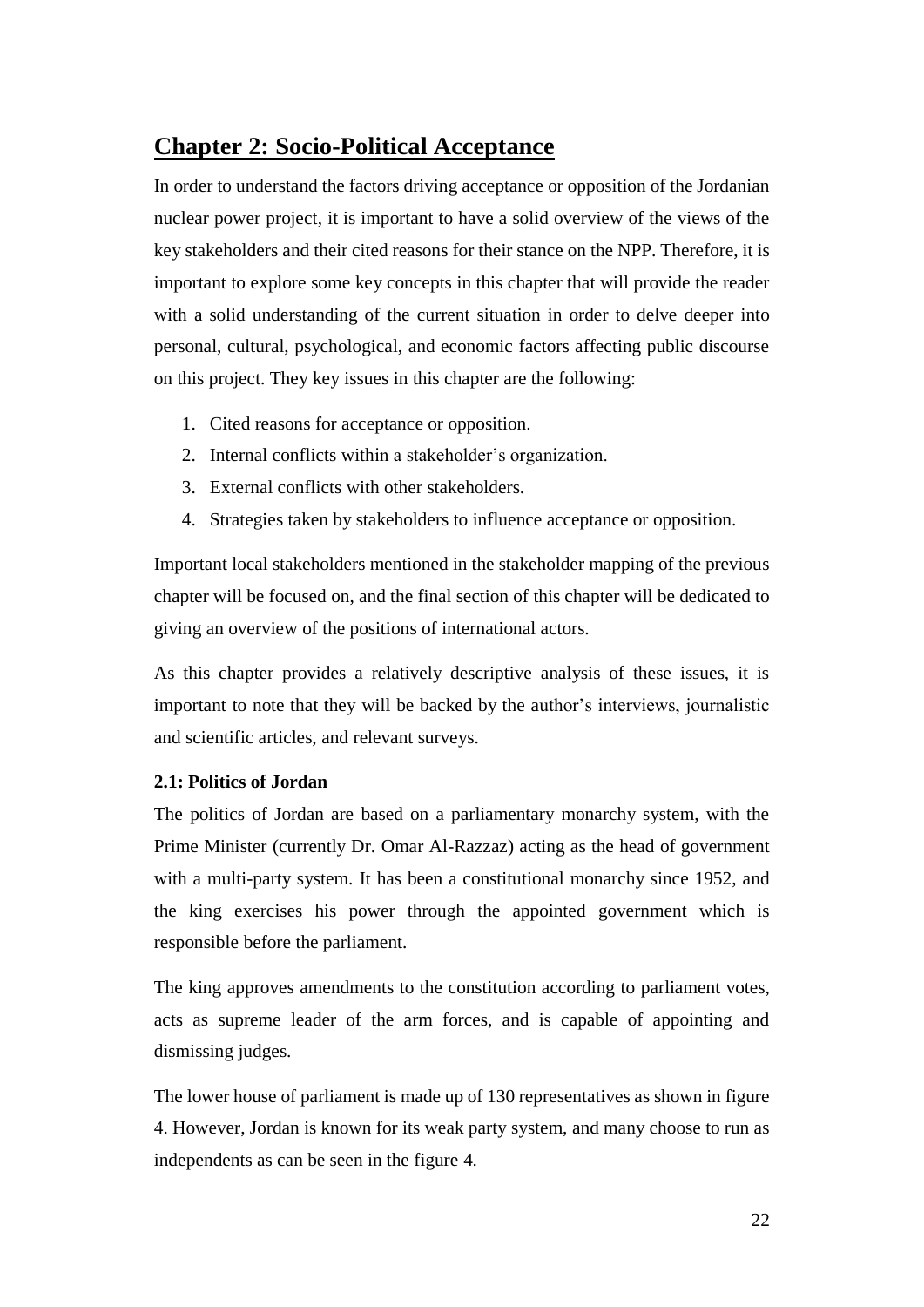

*Figure 4- Parliament of Jordan (Wikimedia, 2018)*

#### <span id="page-23-1"></span><span id="page-23-0"></span>**2.2: Government Bodies (JAEC, JNRC, MEMR)**

The strongest support for the NPP comes from government bodies, as the main enablers for this project. However, that does not apply to individuals in those bodies. Therefore, it is important to explore the drivers for the support of those stakeholders for the nuclear programme, the internal and external conflicts they face, and the actions they are taking in order to increase public acceptance of the project.

#### *Why the JAEC wants the NPP.*

The JAEC, headed by Dr. Khaled Toukan has the highest influence and control over the NPP. The commission has the biggest incentive to deliver on their project proposal and succeed with the NPP.

In an interview with JAEC Commissioner of the Nuclear Fuel Cycle Dr. Ahmad Al-Sabbagh, he explains his reasoning on why Jordan needs to take advantage of nuclear energy. For Jordan's current situation and energy demand, which is around 3.2 GW, it is impossible to supply the base load using renewable energy due to its intermittency. Moreover, Jordan had severe energy security issues during the period from 2011-2014 due to the cutting off of the supply from Egypt, and heavy oil had to be used at that time which resulted in over 6 billion JD in losses. He says this was a lesson that the country cannot keep relying on foreign sources for energy, and must aim to achieve energy independence in the most cost beneficial way. Hence, expansion of renewable energy should not be encouraged, as they involve "take-orpay" contracts, where NEPCO will have to either take the energy supplied by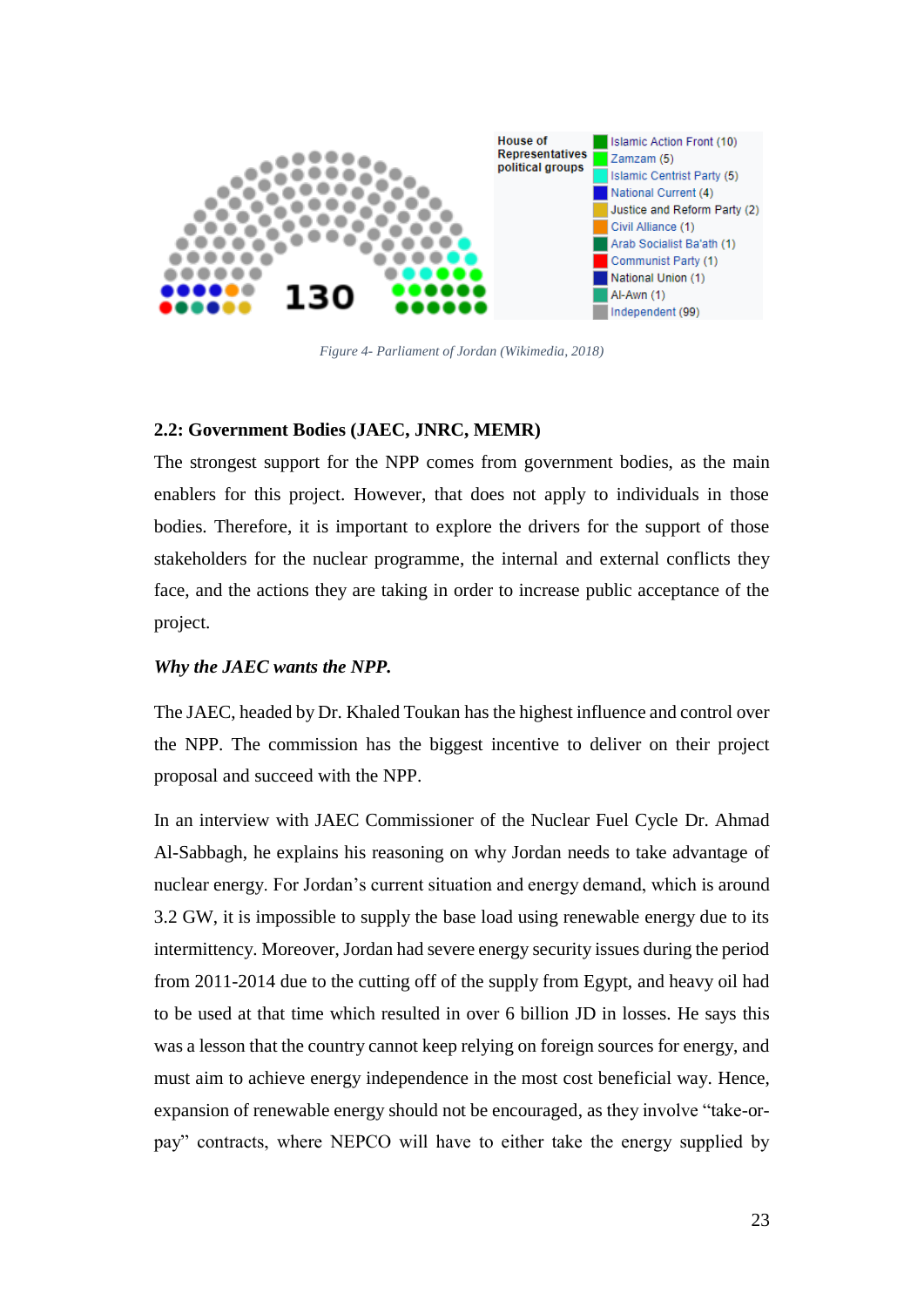renewables or pay compensation for the unused energy. This, he says, will end up costing the country a lot of money as it pays for energy it doesn't need, as energy from wind or solar cannot be scheduled as is the case with "base-load" sources. This does not mean, however, that renewable energy should be dismissed. On the contrary, he thinks it should definitely be used, but after careful consideration of the type of contract and how it fits within the grid. Sabbagh also stresses the importance of a diversified energy mix in Jordan, one that includes different sources of energy to avoid overdependence on one type, as was the case with imported natural gas from Egypt. He believes nuclear energy is the best solution for Jordan, in an energy mix that also includes oil shale, natural gas, wind and solar.

Dr. Sabbagh also stressed the fact that JAEC does not only exist for the sole purpose of developing the nuclear power plants, but also to run advanced projects and programmes in medicine and physics based on nuclear technology, to make Jordan a frontrunner in this field.

#### *Internal Conflict*

This excerpt from the interview reflects the strong belief the JAEC has in the NPP, and its importance as a solution to Jordan's energy security issues, as well as its commitment to use nuclear technology for other functions to add value to the citizens of Jordan. However, not everyone in the JAEC agreed. Former commissioner of the nuclear fuel cycle Dr. Nidal Zoubi was the commission's first outspoken internal critic, when he claimed that the uranium researchers found was less than 7% of what was expected. He also doubted Jordan's ability to provide enough water for uranium mining when it is the fourth poorest country in the world in terms of water (Seeley, 2014). He claims he was sent into retirement by the JAEC after publicly criticizing the programme. Another internal critic was the JAEC's former director of site management, Kamal Khdeir, who objected to the decision to choose the Qusayr Amra site for the reactor instead of Aqaba, and duly resigned (Seeley, 2013). In addition, in 2012, the director-general of the JNRC, Jamal Sharaf, was fired from his post, with the JAEC citing both incompetence and his antinuclear position as the reasons for his removal. However, another member of the JNRC board claimed that Sharaf was fired due to his refusal to comply with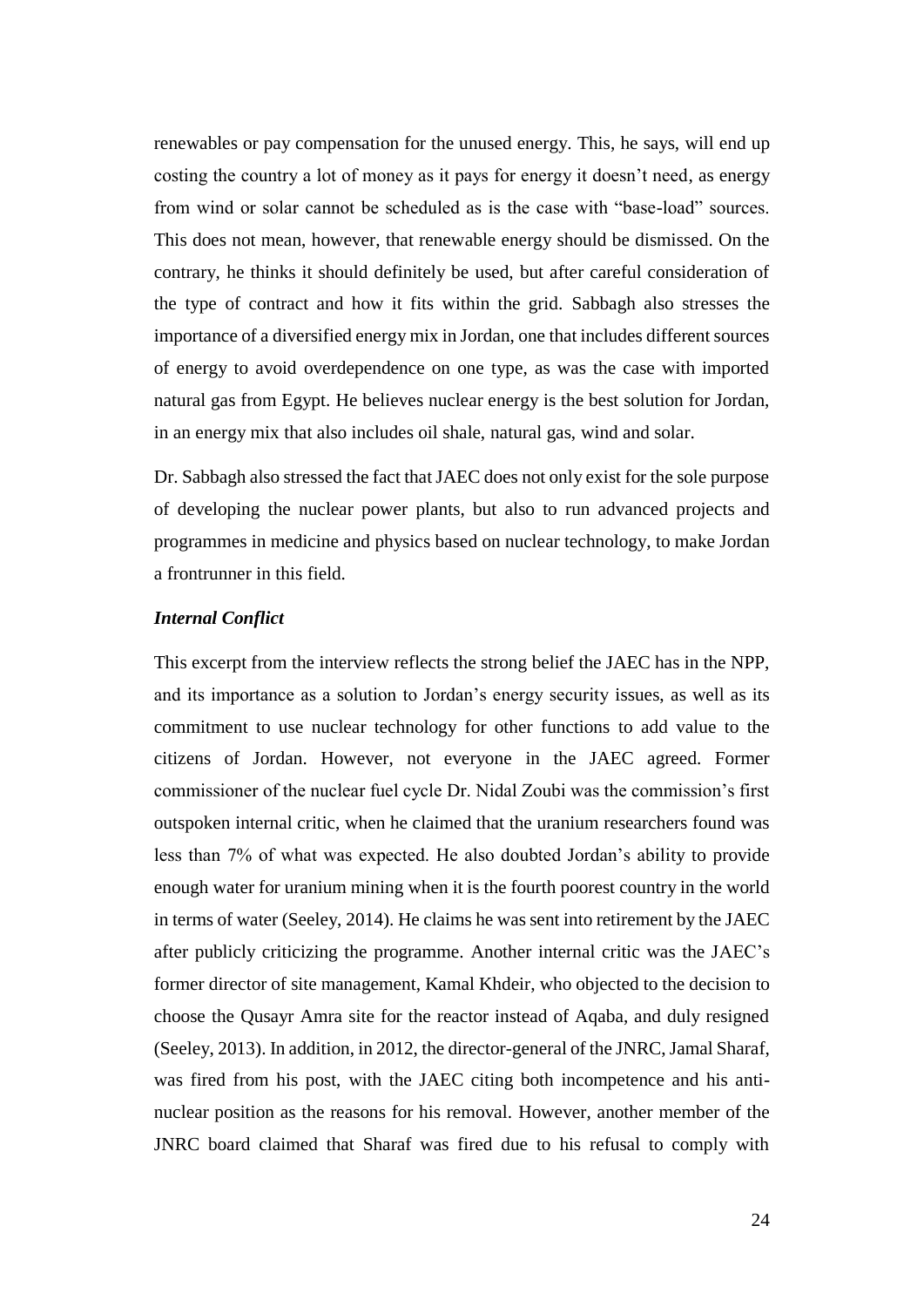Toukan's request for building licenses for the JRTR that were against regulations, and the JAEC's failure to provide necessary site studies and environmental assessments. Furthermore, Sharaf's replacement was Majd Hawwari, the brother of Ayman Hawwari, head of the nuclear program at the University of South Carolina, and the former JAEC commissioner for nuclear reactors (Seeley, 2014).

This intensified claims that the JAEC uses gagging or censorship methods to keep its opposition quiet, as well as nepotism in order to keep both the JAEC and JNRC on the same track. In response to a question about gagging allegations, Dr. Sabbagh says he personally does not agree with any censorship laws, and he does not think any person can be silenced nowadays due to the plethora of media outlets that allow anyone to publish their thoughts to their liking.

Another major conflict that came from the JAEC was an unintended one. In 2012, a leaked audio clip was circulated on news websites and social media in Jordan, in which Dr. Khaled Toukan allegedly appears to insult the people who oppose the NPP, calling them "donkeys" and "garbagemen" (Ammon News, 2012). This stirred up a huge controversy in both the parliament and the general Jordanian public, and led to even stronger opposition to the NPP based on a now-personal issue with the person in charge of the programme.

#### *Stakeholder Engagement Strategy*

However, the JAEC understand the need for the public to be on board with the programme for it to succeed. Therefore, they developed a comprehensive stakeholder engagement strategy in order to raise awareness for the benefits of the project, involve stakeholders, and increase public acceptance. This strategy is not public as of yet, but it was discussed in further detail by Dr. Sabbagh during the interview with the author. It covered the following: key players, actions to achieve objectives, target stakeholders, communication tools and key messages to deliver, and a major timeline.

A main focus of the strategy is on schools. As of January 2019, 83 schools had been visited by a team from the JAEC that holds scientific days with lectures about radiation, which includes both theoretical teaching and practical testing of radiation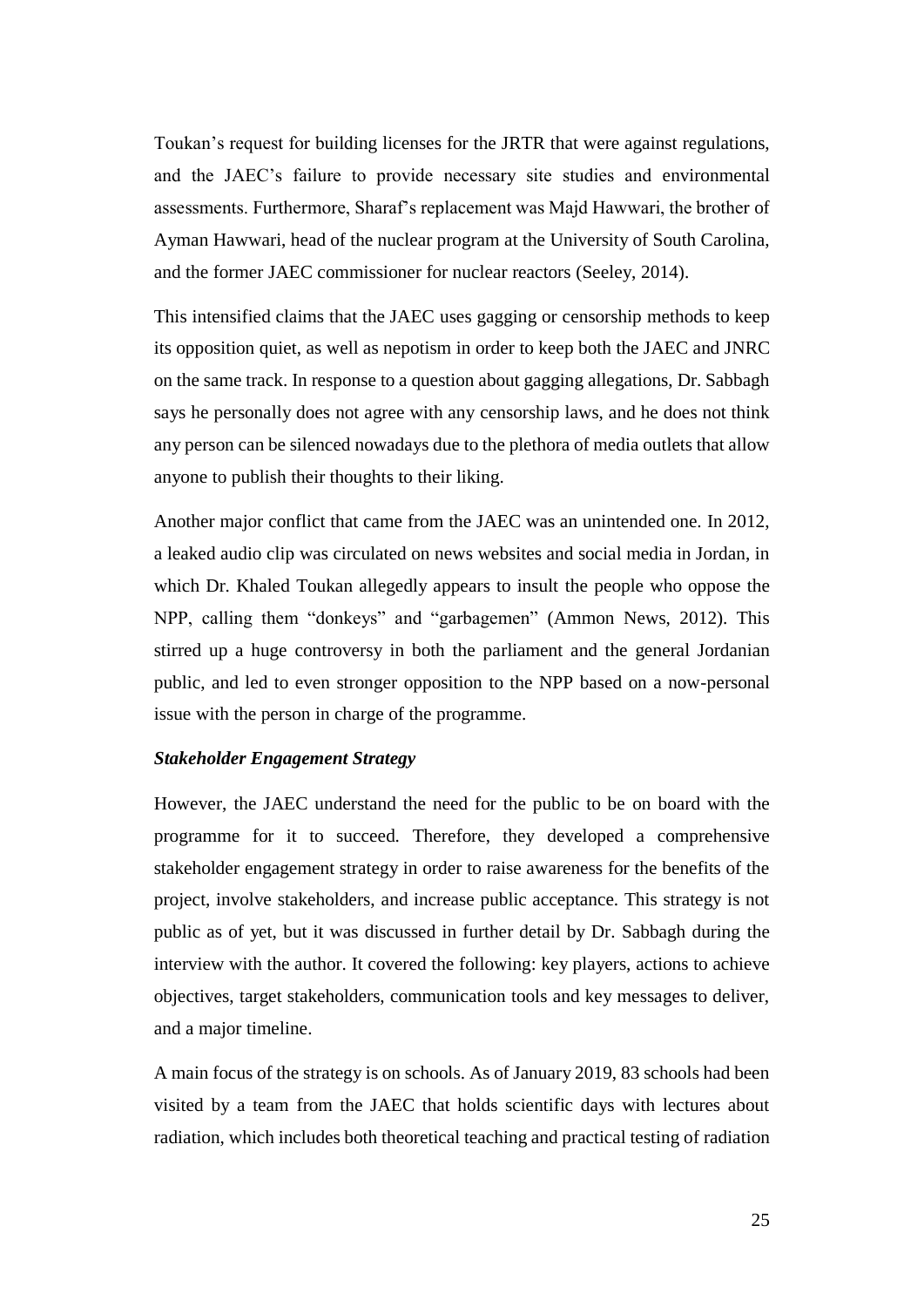using detectors for students to understand the nature of radiation. Another method of knowledge dissemination that the JAEC have been using is also through social and conventional media, where they have even shared facts about nuclear energy through popular existing TV shows and cartoons, as well as hold awareness events. They also have plans for a public information centre in the future. And finally, the JAEC "believe that seeing something is more important than just hearing about it," and therefore, allow individuals to register to see the research test reactor in action providing they pass a security screening.

Hence, it is clear to see that the JAEC aim to increase acceptance of the NPP by focusing on raising awareness and knowledge regarding the safety of nuclear power and radiation, and by dispelling myths and pre-existing biases against the technology that could have been influenced by either nuclear accidents or the threat of nuclear weapons. The effect of education and pre-existing biases on public acceptance will be discussed further in the third chapter.

However, it is interesting to note that the strategy does not involve the "cleaning" of the commission's image which some may see as corrupt; an issue that will be touched upon multiple times further on in the text. In response to this, Dr. Sabbagh claims everything is transparent for the public to see; for instance, in the Jordanian Audit Bureau's annual report, it can be seen that the JAEC has had zero negative remarks or comments. Therefore, the reputation of the JAEC should speak for itself.

#### *Ministerial Support and Opposition*

As of 2019, the MEMR under Hala Zawati has not shown clear public support for nuclear power generation in Jordan, neither have any key members from the cabinet it criticized it. In December of 2018, Zawati said that the new 2030 strategy for the energy sector in Jordan will not contain nuclear power generation, which is the reason for the closure of the Nuclear Power Company (Alghad, 2018). This is possibly due to the current uncertainty surrounding the NPP and the technologies it may utilize for power generation.

Some former figures in the MEMR have shown their opposition for the project after their stints in the ministry. Ex-Minister of Energy Malik Al-Kabariti stated in an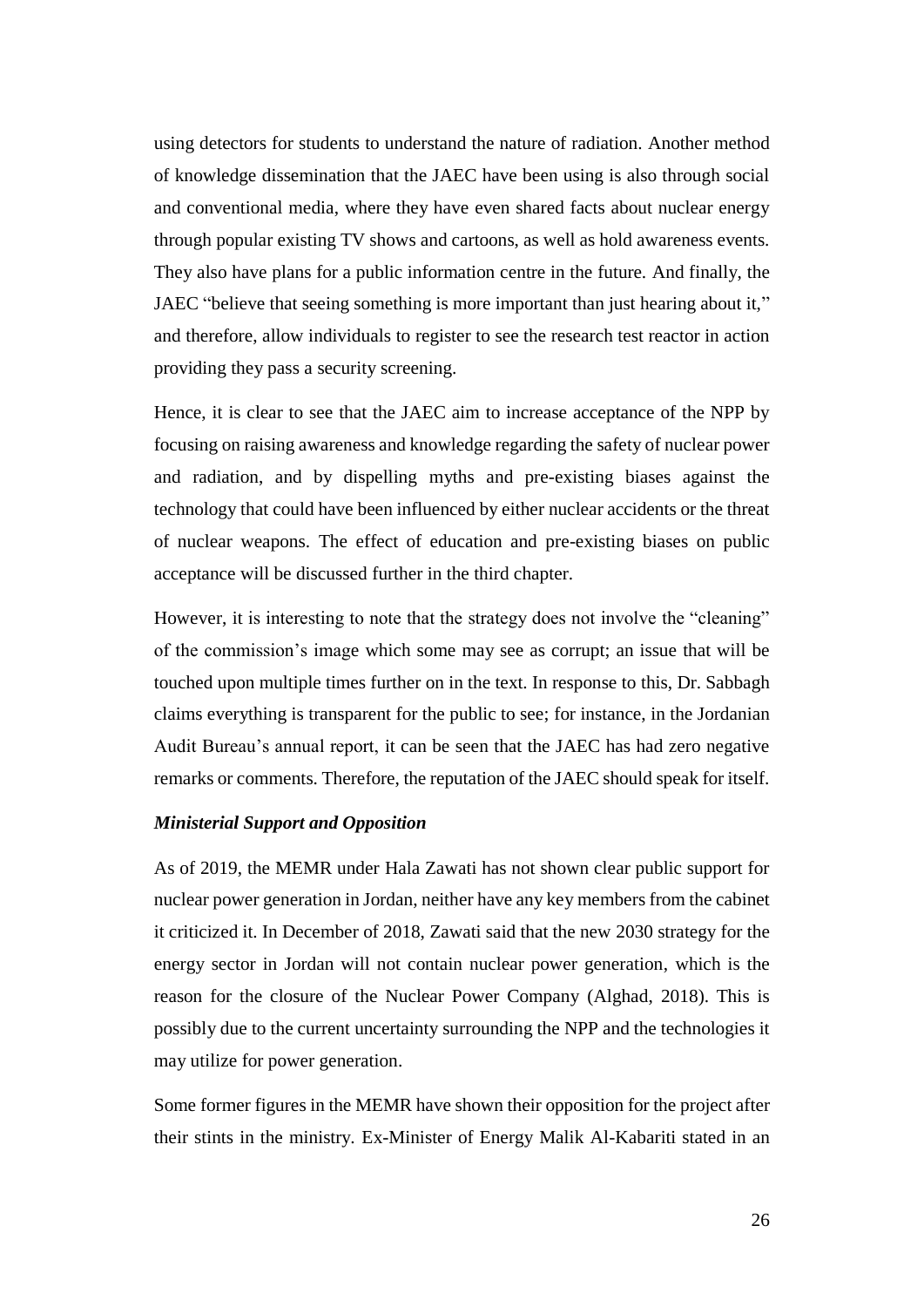interview "I still don't understand how some governments, even in Europe, are still thinking of nuclear power (after Fukushima and Chernobyl). This is madness." (IPG, 2019). However, government figures and civil servants remain relatively quiet

#### <span id="page-27-0"></span>**2.3: Parliamentary Opposition and Acceptance**

The picture changes significantly when analysing the perspectives and discourse of the members of parliament. With a lacking party system and a multitude of different ideologies and independent actors, many opinions can be found from within, and coalitions and opposition groups tend to naturally form and change according to the subject at hand, with the NPP being a permanent fixture since 2008 in heated parliamentary sessions.

A significant opposition to the NPP has been apparent in the Jordanian parliament. In the "Global Conference for a Nuclear Free World" in Yokahoma in 2012, just after the Fukushima accident, 2 Jordanian MPs were in attendance, in an effort to lobby their Japanese parliamentary counterparts in order to convince them to renounce the exportation of Japanese nuclear power plants to Jordan. They also stated that 64 out of 120 MPs had signed a petition against the construction of the power plants (Saito, 2012).

In a Lower House session on the  $30<sup>th</sup>$  of May 2012, 36 out of 63 MPs voted in favour of a recommendation by the Energy and Mineral Resources Committee to halt Jordan's nuclear programme, stating it "will drive the country into a dark tunnel and will bring about adverse environmental effects that cannot be avoided", along with several criticisms such as its heavy economic burden, Jordan's scarcity of water and lack of transparency (Wise Uranium, 2019). Several MPs have repeatedly shown their disapproval of the NPP, including Atif Kawwar, Hind Al-Fayez, and Jamal Gammoh, the head of the Parliamentary Energy Committee. Kawwar once said the government has put all its eggs in the nuclear basket, and claimed that everything (other energy projects) is being delayed, to the benefit of the nuclear programme (Seeley, 2014). For example, he claims that the oil shale deal with the Estonian-Malaysian consortium was being delayed to due opposition from the nuclear lobby. Al-Fayez, a former MP, has denounced the NPP on several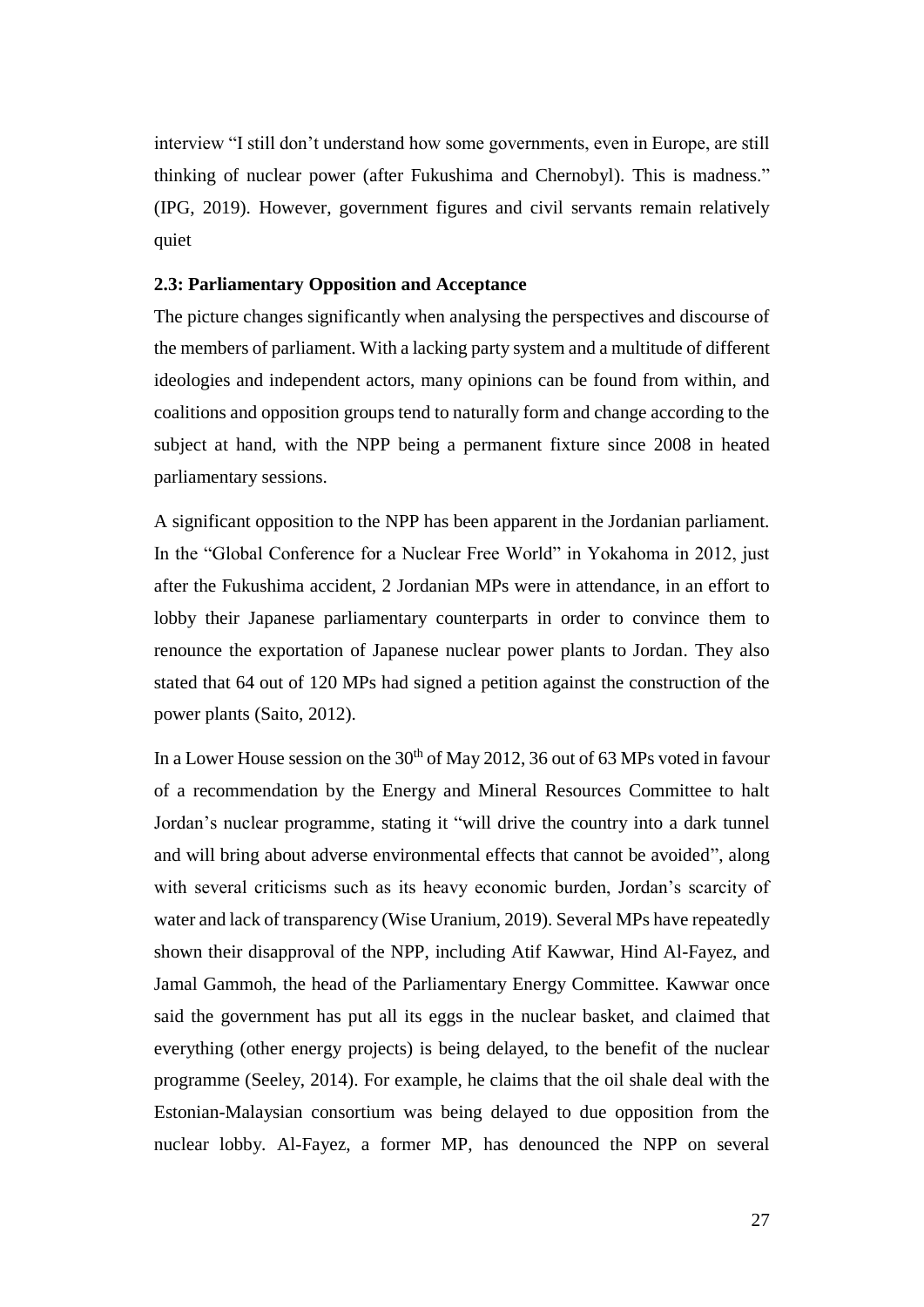occasions, once stating: "They'll build that plant over my dead body". Moreover, despite the aforementioned vote to halt the NPP, the JAEC persisted with it, leading to claims of foul play and conspiracy from the parliament.

However, some argue that the vote to stop the nuclear programme was driven by personal vendettas against Dr. Khaled Toukan, rather than as an impartial objection to the NPP. After the parliamentary session in which the vote occurred, former MP Sameer Urabi, stated that circumstances surrounding the vote signifies that there are personal disputes between the MPs and Toukan. He hinted that he considers it a reaction to the leaked audio recording of Toukan insulting NPP opposers, especially after 45 MPs requested a general discussion regarding the recording (Saraya News, 2012).

In December 2018, MP Wafa' Bani Mustafa criticized Toukan harshly -not for the first time- in a parliamentary session, saying he had "sold an illusion to the Jordanian public", that he's "bigger than the state", and that he had failed to attend all meetings organized to discuss the NPP (Alghad, 2018). This emphasised the aforementioned dislike some figures have for Toukan's actions and statements, as criticisms in this case were directed towards his person in the public statement as opposed to strictly the NPP.

Another supporter of the NPP is the Islamic Action Front (IAF), the political wing of the Muslim Brotherhood in Jordan. In the beginning, they opposed the programme, citing the same risks mentioned by other MPs. However, on the  $13<sup>th</sup>$  of February, 2013, they changed their stance on the subject, accepting the construction of the nuclear power plants as long as they meet 12 conditions they set. The party leader at the time, Sheikh Hamza Mansour, announced those conditions which included ensuring that the NPP provides an affordable energy source, ensuring a remote location far away from residential areas, and not to use untested and uncertified nuclear technologies, among others (Alghad, 2013).

Due to the lack of a cohesive party system in the Jordanian parliament, it is difficult to group supporters and opposers of the NPP based on political affiliation or beliefs. Voting registries are also unavailable for public viewing, which then leaves members' political stances to be based on published news articles and statements.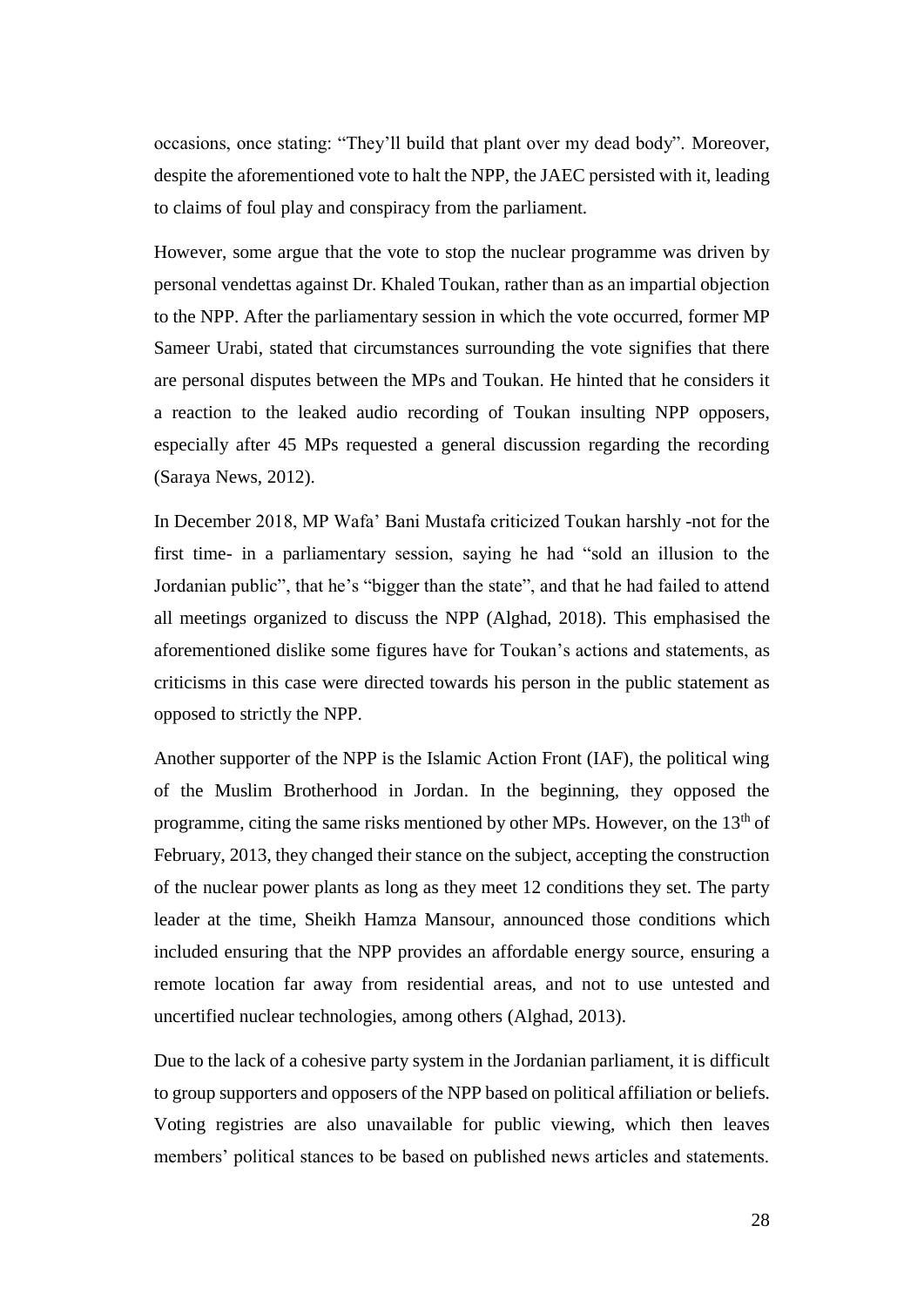As representatives of their communities, opposition of the MPs can reflect the factors behind the opposition of the people they represent. Therefore, the reasons vary among each candidate, and can be environmental, economic, cultural and psychological. Those factors and their drivers will be discussed in further detail in the third and fourth chapters of this paper.

#### <span id="page-29-0"></span>**2.4: Tribal**

Another hurdle for the NPP in Jordan is the tribal opposition. Jordanian civil society is still based on a tribal structure, with historically and numerically influential tribes and families having a very active role in the country's politics and decision-making. Some of them have been significantly vocal opponents of the NPP, most notably, the Bani Sakher tribe. As a historically Bedouin tribe with many significant social and political figures (including Hind Al-Fayez) in Jordan, they have vehemently protested the plan to construct the plant in Qusayr Amra, which lies within their region in central Jordan. This resulted in a series of civil disobedience campaigns as a part of the "Bani Sakher Awakening" – a government opposition movementthat aimed to disrupt any attempts by civil contractors to start working on the project. A representative of another major tribe and a former MP representing the central Badia district, Shaish Khraisha, declared "We absolutely reject the nuclear power project on our land," (AlJazeera, 2014).

Other significant campaigns opposing the NPP were organized by the Bani Hasan tribe, the largest of Jordan, nicknamed the "tribe of a million". This came as a part of sit-ins and protests when the project was projected to be realized in Al-Mafraq, the district of Bani Hasan's origin. In the interview with Basel Burgan, he claimed that representatives of 21 families belonging to Bani Hasan even took a case against Dr. Khaled Toukan to court, claiming hate speech from the JAEC head commissioner. This was in relation to the leaked audio clip mentioned earlier. He went on to mention that the court ruled in favour of Toukan citing results from an audio expert, incurring anger from the Bani Hasan tribe (Jafra News, 2015) .

In another significant case, during the construction phase of the JRTR, 500 local residents infiltrated and vandalized offices belonging to the nuclear engineering department in the university, causing damages worth over 250,000 JD. They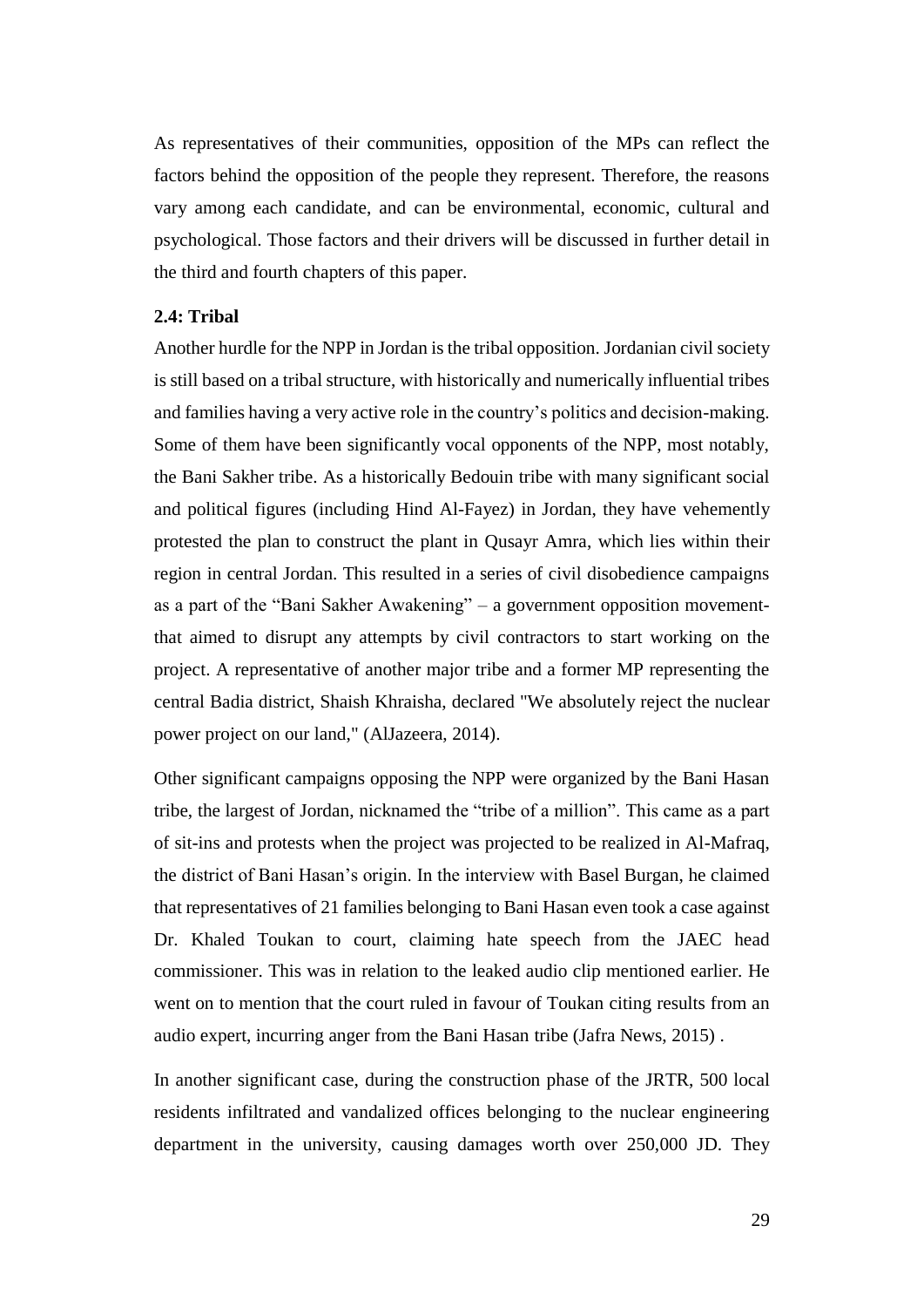demanded a complete halt to the project, stating that the Emirati company that bought the land announced that it will be used for the construction of a swimming pool and a mosque. They were also worried about the effect of nuclear radiation from the JRTR on the surrounding residents and environment. Furthermore, they claimed unfair compensation from the government for the acquisition of their lands, and unconstitutional sales of those lands to private actors (Alghad, 2013).

However, tribes also contain different factions within themselves, as well as distinguished and influential individuals that can be considered opinion leaders. Therefore, vocal acceptance of a project coming from an influential person of a certain tribe can serve to positively influence the opinion of tribe members. The directors of the nuclear programme understand that, and have tried to utilize it to their advantage. Burgan confirms this, stating that certain tribe members have been appointment as high-level directors and employees in related companies in order to "bribe" tribes for their silence or acceptance. For instance, current Minister of Interior Salameh Hammad was included as a managing partner of JUMCO, and former Royal Court Chief Faisal al-Fayez was appointed as the CEO of the Nuclear Power Company (AlRai, 2015; Saraha News, 2015) .

That is not to say that only underhanded methods are used in order to promote acceptance of the project. Another method used by the JAEC is by assisting the development of local communities as part of their stakeholder engagement plan. In his interview with the author, Commissioner Dr. Sabbagh described projects that included renovation of schools and involvement of local communities in order to promote the benefits of the project to the local tribal communities.

Tribal protests seem tightly linked to three issues. Firstly, their attachment to the land they deem as their land of origin, as it is seen as a matter of pride and honour, and holds sentimental value. Secondly, the effect of the construction of the nuclear power plants on their livelihoods and lifestyle. And thirdly, a lack of trust of confidence in the government's actions, due to perception of corruption and unjust distribution. These three issues will be discussed in further detail in the third chapter "Community Acceptance". The government recognizes the importance of tribal acceptance, and attempts to promote it by providing additional benefits to local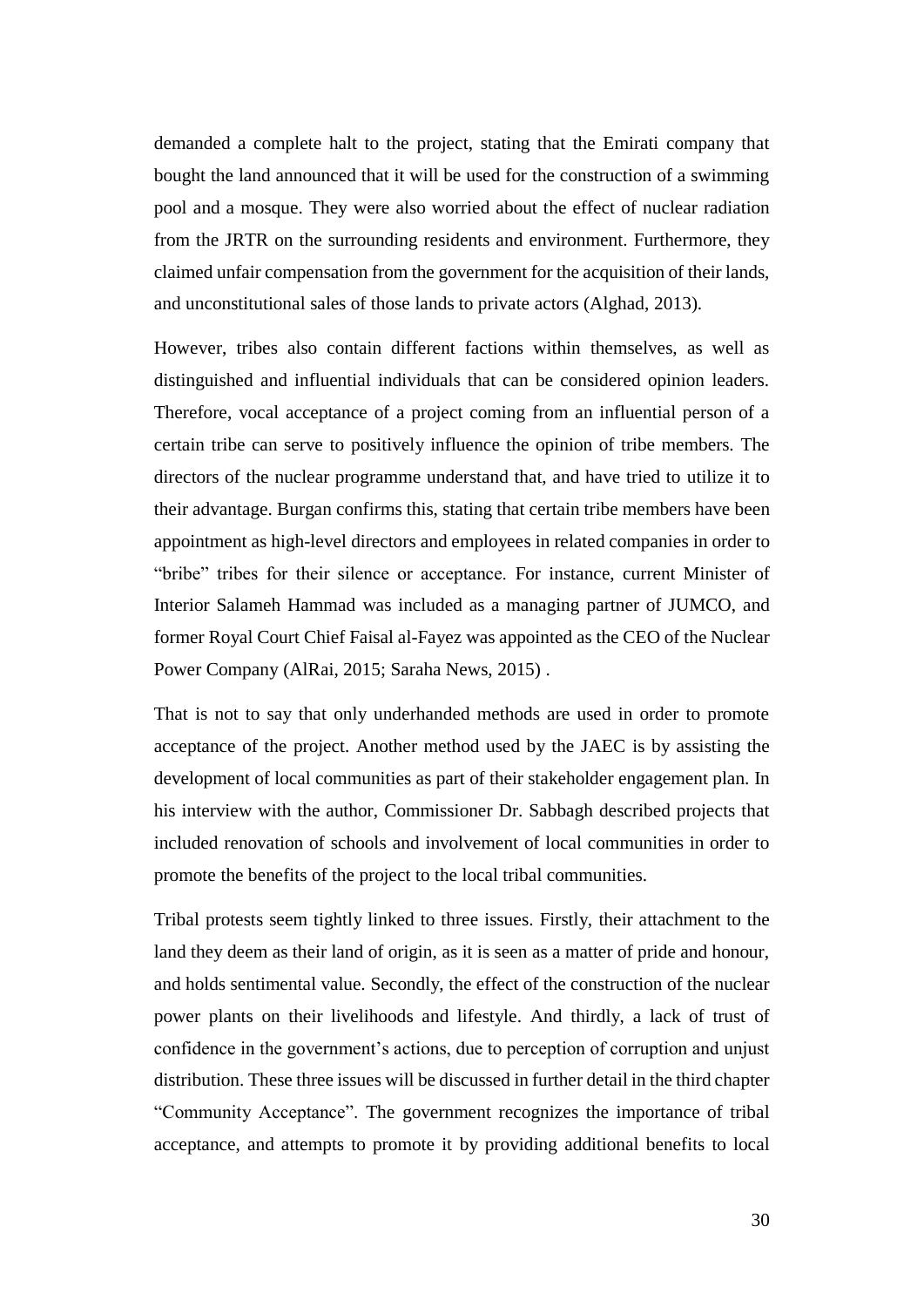communities surrounding the project's area, while also engaging in alleged methods of silencing vocal opposition using bribery.

#### <span id="page-31-0"></span>**2.5: Environmental Activists and NGOs**

Environmental activism has played a huge role in stirring up public opinion regarding the NPP. This has come from NGOs such as Greenpeace, think tanks such as the Friedrich Ebert Stiftung, and individual activists. From organizing protests and sit-ins to writing op-eds and articles in the media, they have definitely managed to raise awareness about the nuclear programme. Several protests were held by Greenpeace in front of the headquarters of the JAEC and the MEMR (Wise International, 2011). They were held in collaboration with the anti-nuclear movement *Irhamouna* ("Spare us"), where they voiced their concerns regarding potential environmental, health and economic risks the NPP may pose for the country. In an interview with Greenpeace campaigner Julien Jreissati, he also mentions the security risk a nuclear power plant might have in such a volatile region. He also references the difficulties that will be had with waste management, the increasing relative cost of nuclear (while citing the financing difficulties the UK's Hinkley Point C plant is facing), Jordan's water scarcity in relation to cooling of the plant, and risk of a catastrophe like Fukushima. Greenpeace's stance on the energy security issue of Jordan is clear: they believe Jordan can transition to 100% renewable energy by 2050.

Friedrich Ebert Stiftung, the German think tank associated with the Social Democrat party of Germany, has shown its opposition towards the NPP as well. This view definitely reflects the strong anti-nuclear view that has been prevalent in Germany since Fukushima. In a report titled "Empowering NGOs on nuclear power socio-economic and environmental hazards versus renewables as energies of peace", written by the prominent anti-nuclear activist, Dr. Ayoub Abu Dayyeh in 2015, a long list of potential risks is given. This included the risks mentioned in the earlier paragraph, alongside some others such as the lack of public consultation, deadlines not being met, feasibility studies not being announced, issues with land ownership (as mentioned in the tribal section), and the lack of a legitimate environmental assessment (FES, 2015). It also mentions a scandal that was uncovered in South Korea that involved bribery and faked quality assurances for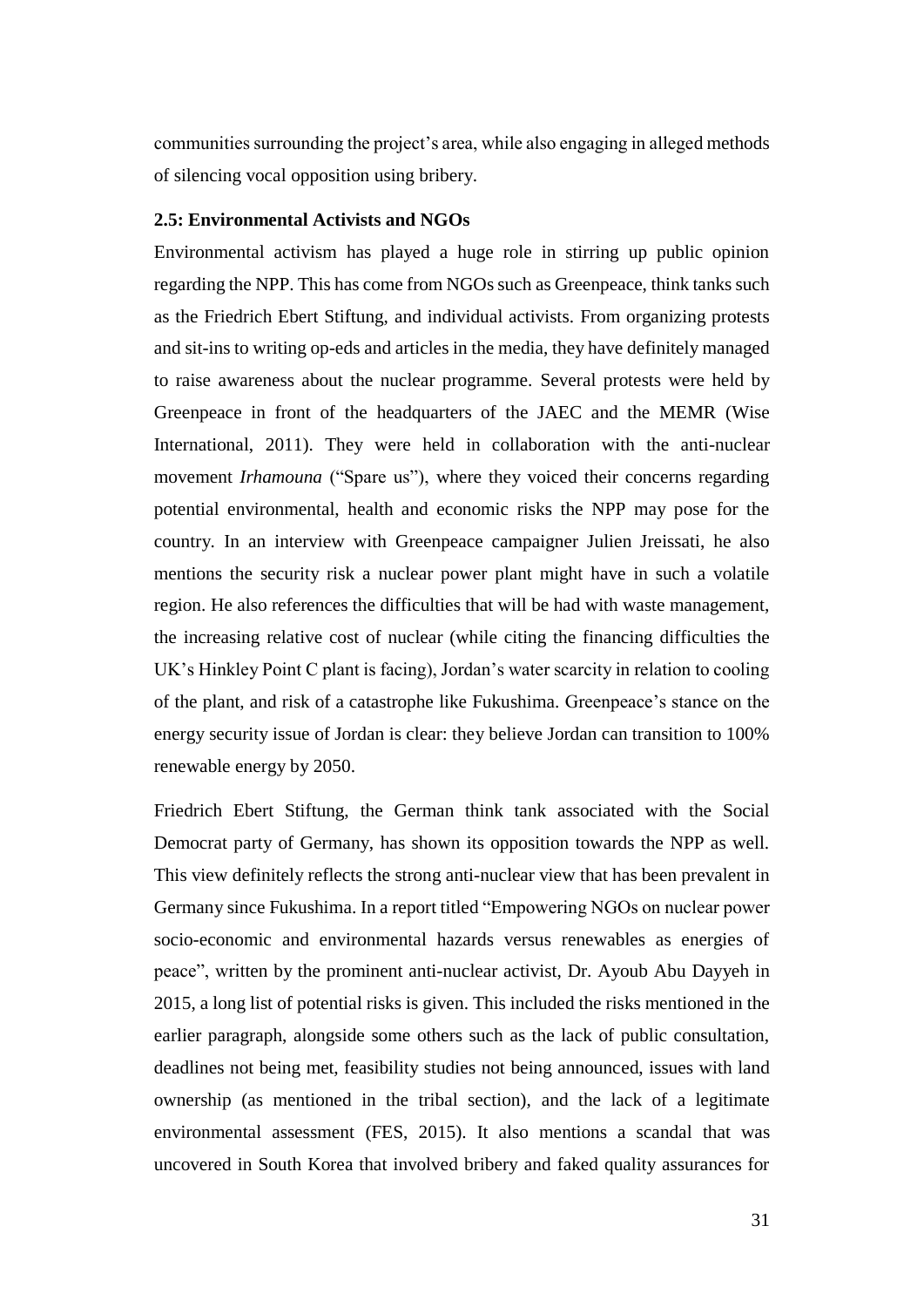nuclear power plant parts (FoE, 2013). As the JRTR was built by a South Korean consortium, Abu Dayyeh displays his doubts regarding the actual quality of the parts of a technology with such catastrophic consequences in the case of a bad scenario.

Abu Dayyeh's concerns also match up with Basel Burgan's concerns voiced in the interview with the author. However, Burgan's worries also have a major political driver behind them. He speaks of a history of corruption surrounding JAEC chairman Dr. Toukan, along with the current vice-chairman Abdel Halim Wreikat, that goes back to when Toukan was the director of the Balqa' Applied University. He continues to say that the conviction at that time was covered up by some higherups.

Another concern for Burgan, and the general public, is potential radiation from the reactor. This greatly concerns the Jordanian population, especially seeing as news articles had been published in the past stating that the number of cases of cancer diagnoses near Al-Karak and Al-Tafila has risen due to radiation leakage from the Shimon Peres Negev Nuclear Research Center in Israel, also known as the Dimona Reactor (Roee, 2010). There are many conspiracies regarding the Dimona Reactor, with a large political implication. However, the main concern over it has been the fact that it has been over 65 years since its commissioning, and that the inaction towards decommissioning it are the cause of its radiation leakages.

Princess Basma, however, has displayed her opposition to the NPP openly, despite the RHC's support. A strong environmental activist, she has aided the Jordanian Royal Marine Conservation Society (JREDS) and other associations in organizing anti-nuclear campaigns. She also stands by the idea that Jordan's renewable energy potential is too good to ignore for the sake of nuclear power (Wise International, 2011).

In general, the NPP has faced a unified and strong opposition coming from the field of environmental activism. NGOs such as Greenpeace and JFOE, as well as antinuclear movements and campaigners, have all expressed their full opposition to the nuclear programme. On the surface, risks such as water scarcity, waste management issues, radiation, and cost can be seen as some of the major factors affecting the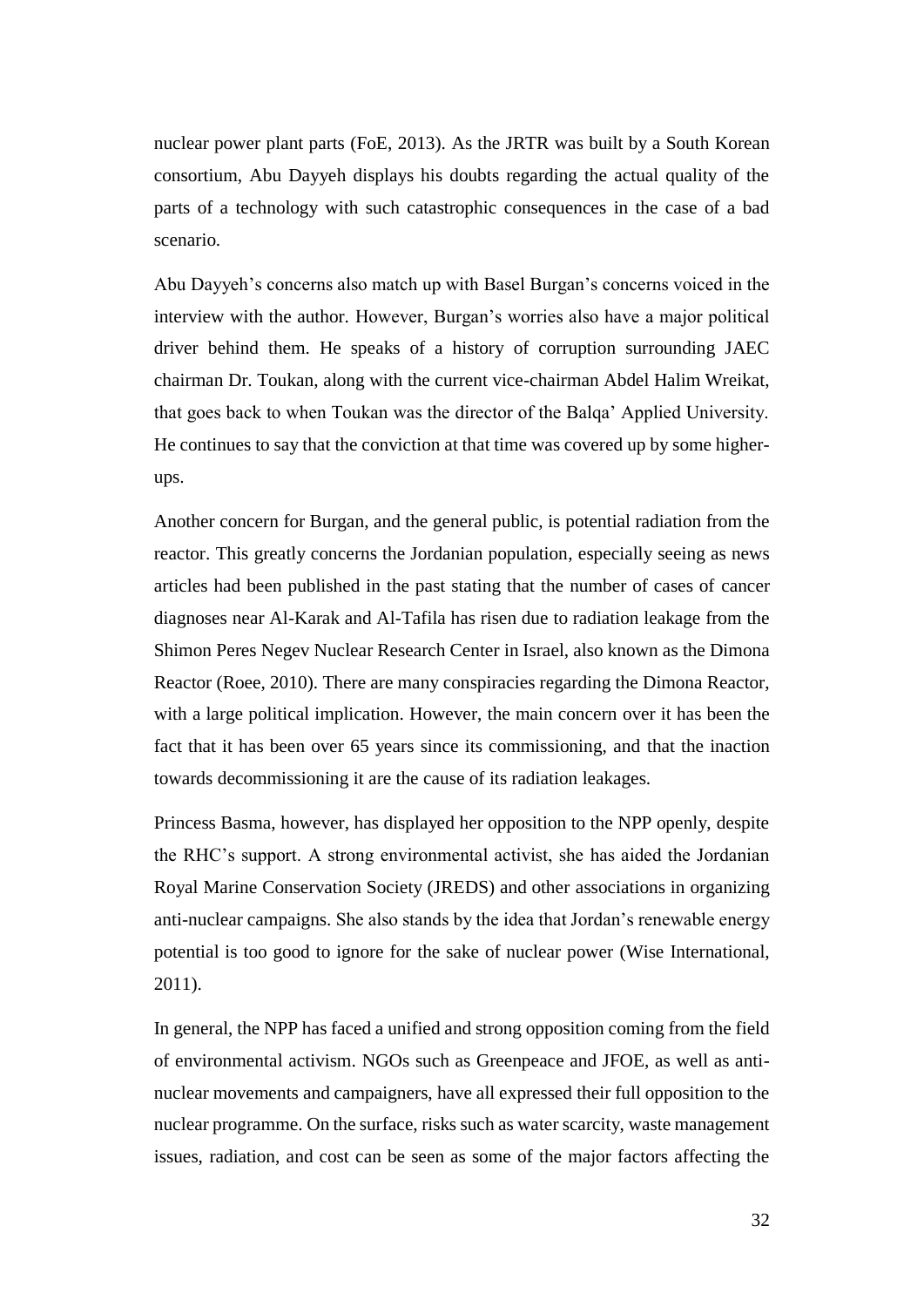acceptance of the NPP from environmentally-concerned actors. However, issues such as perceived corruption, legitimacy, transparency and dishonesty can be seen as some of the underlying drivers which have pushed individuals such as Burgan and Abu Dayyeh to campaign so strongly against the program.

#### <span id="page-33-0"></span>**2.6: International Acceptance**

Nuclear energy by nature can be considered a globally relevant issue for several reasons. Firstly, the potential of nuclear weapon development is a persistent concern and a cause of tension for all, which is why the Nuclear Non-Proliferation Treaties is considered mandatory. Secondly, aside from some exceptional cases, the supply chain of for nuclear power generation extends across several regions, as there is a need for uranium which is not found in all countries, as well as nuclear technology which is limited to a small number of states. And thirdly, both the benefits and risks of a nuclear power plant can be regional. For example, excess power generated from a nuclear plant can be distributed across borders if needed, and nuclear medicinal research can prove to be beneficial on a global scale. However, an accident occurring in a nuclear power plant can have significant implications on surrounding countries, as was the case in Chernobyl.

This makes the acceptance or opposition of other countries an important subject of examination, due to its potential implications of the development of the NPP and its subsequent success. Jordan is a country that relies heavily on foreign aid and assistance, and strategic partnerships with countries for nuclear power could help Jordan maintain their strategic importance in the region for that purpose.

The United States is a major example. Jordan and the US were due to finalize a bilateral agreement on nuclear cooperation in 2013. One major stipulation of this agreement coming from the US was to ban Jordan from uranium enrichment activities. This is part of an American effort to prevent countries from owning full fuel cycle technologies (including enrichment and reprocessing), to minimize the risk of countries in volatile regions producing nuclear weapons unassisted (Chen, 2013). However, Jordan declined this condition, stating that it unfairly limits their rights under the Nuclear Non-Proliferation Treaty, and prevents them from becoming a major uranium and nuclear fuel supplier (Peel, 2013). In an interview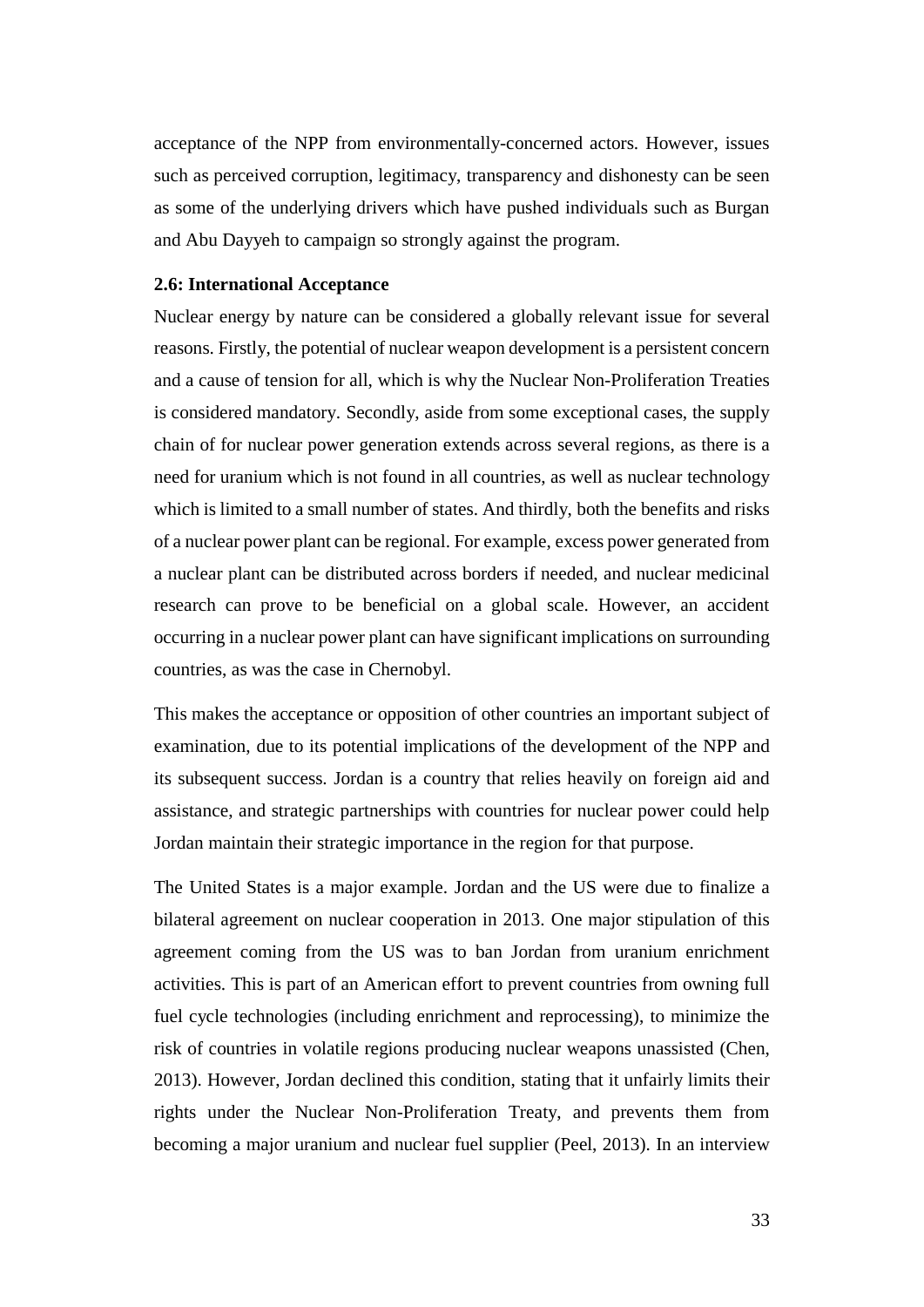with a researcher in the field, he mentions how, in a US-Jordanian Security Conference in November of 2018, Dr. Khaled Toukan declared that the agreement is a violation of Jordan's sovereignty, echoing his sentiments from 5 years earlier.

Another conflict lies with Jordan's neighbour, Israel. In 2011, King Abdullah accused Israel of attempting to derail the NPP by warning off potential partners. However, Israel dismissed the King's accusation, as the head of the Israel Atomic Energy Commission said they "supported the use of nuclear power by its neighbours for their energy and water needs" (Peel, 2013). In 2009, Israel had expressed their worries about Jordan acquiring nuclear technology, citing safety issues. They highlighted that the initially proposed location for the power plant was along a major earthquake fault line in the Jordan River Valley. During that meeting, Jordanian officials cited Japan as an example of an earthquake-prone country that has successfully avoided risk to its nuclear reactors. This was only 2 years before the Fukushima disaster (Schenker, 2015).

However, the nuclear programme has been seen as an opportunity by some other international actors. Both the UAE and Saudi Arabia see opportunities for mining uranium in Jordan that can benefit their own nuclear power plans. The US also seems potential for the involvement of US companies in the programme, providing that Jordan signs the bilateral agreement.

Other major nuclear powers also see business opportunities in Jordan. As part of China " $1+2+3$ " investment framework with the Arab states that runs parallel with its Belt Road Initiative, nuclear energy is seen as one of the main investment areas (Tiezzi, 2016). This can be seen in Jordan's case as they look to China to provide SMRs in their latest proposed plan. Russia also offers ready financing at low interest in order to push for the sale of nuclear technology from its biggest nuclear energy company, Rosatom. Japanese officials also lobbied strongly in favour of Japanese nuclear technology during their visit to Jordan in 2010 (JT, 2010). South Korean officials also attempted to sell their own technology in 2009 (Hibbs, 2009), before winning the contract for the JRTR.

It can be seen that the international acceptance of the nuclear power project in Jordan depends on the perceived risks and benefits for each country. While Israel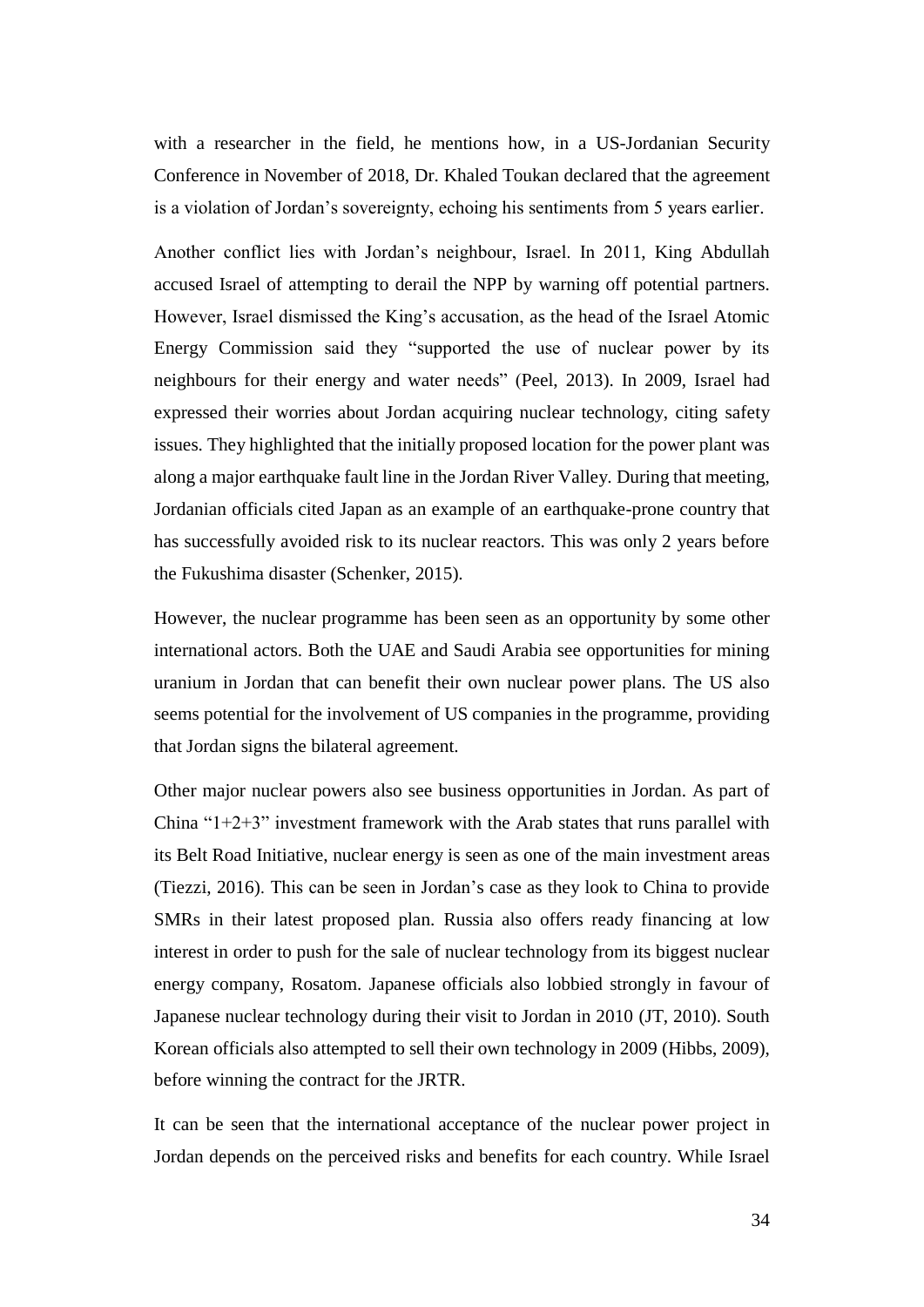seem to oppose the NPP due to safety reasons, other countries that are more geographically distant seem to embrace it for the economic potential for their own companies and economies. Even the United States, despite a disagreement with Jordan regarding its proposed bilateral agreement, sees potential economic benefits if the deal were to go through. However, the subject of international acceptance is tied to the broader study of nuclear diplomacy. Hence, it needs in-depth research using theories of international relations in order to clearly quantify the reasons for acceptance and opposition of states to the NPP, as opposed to the local framework used in this paper.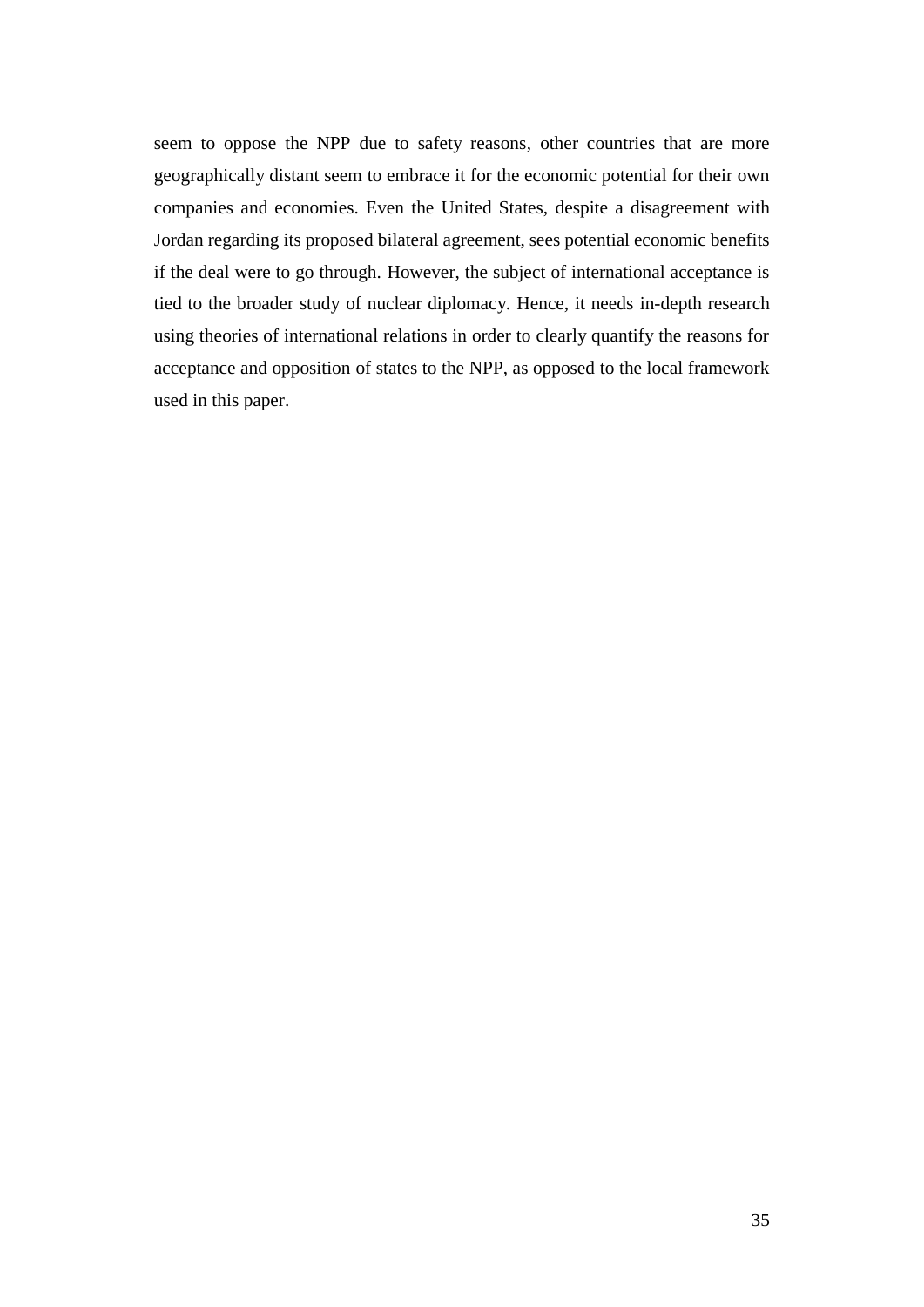## **Chapter 3: Community Acceptance**

In this chapter, public attitude towards the NPP will be explored in order to determine the personal, cultural and psychological reasons behind the acceptance (or lack thereof) of the proposed nuclear power plants in Jordan. This chapter will use existing literature, the author's interviews, surveys, and extrapolated analysis from studies in other regions in order to offer a comprehensive view of the multidimensional motives lying behind the stakeholders' opinions expressed in the previous chapters.

The chapter will be divided into three sections, according to a modified version of a report from the European Parliament Research Service (EPRS, 2019) (based on Devine-Wright, 2007) categorization of public attitude dimensions for low carbon technologies. The first section will explore the personal aspect, which includes age, gender, class and income. The second section will explore the cultural aspect, which includes trust, environmental awareness and personal responsibility. The third section will explore the social-psychological aspect, which includes knowledge and awareness and place attachment.

The concept of **risk and benefit perception** has to be defined before analysing the upcoming dimensions, as it can serve as the link between the personal, cultural, and psychological aspects and public acceptance. Risk has been often seen as the likelihood that an individual will experience the effect of danger by a specific action, both in terms of probability of its occurrence and its magnitude (Sjöberg, Moen, & Rundmo, 2004). Benefit can be defined positive consequences that are caused by the action, also in terms of probability and magnitude (Leung, 2013). An increased perception of risk of a certain action can decrease its acceptance by an individual, and vice versa. An increased perception of benefit of a certain action can increase its acceptance, and vice versa. It is also important to note that studies have shown that risk and benefit perception are inversely correlated; the greater the perceived benefit, the lower the perceived risk and vice versa (Alhakami, & Slovic, 1994). The following dimensions and characteristics all have an influence on the benefit and risk perception of the NPP that were mentioned in the previous chapter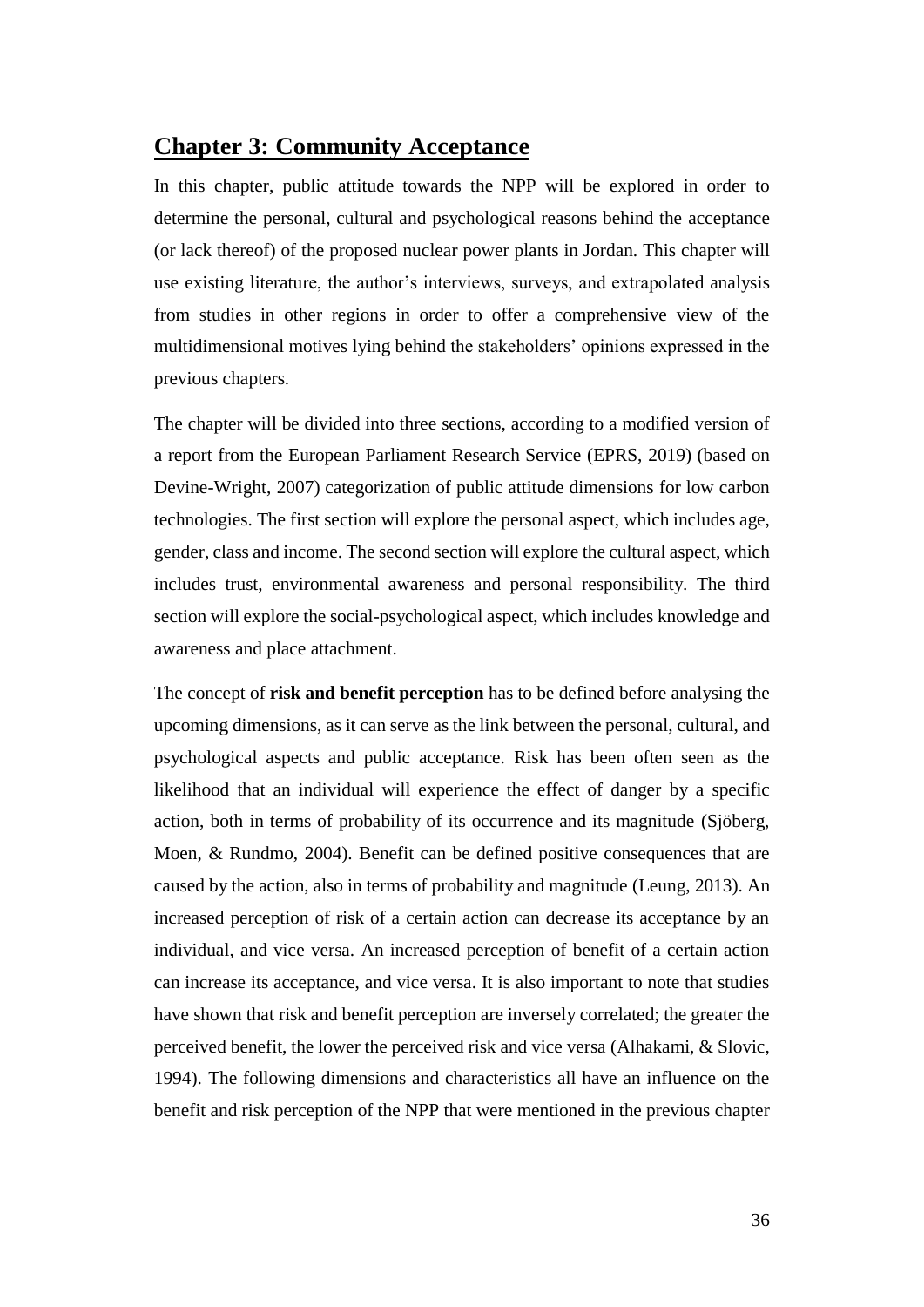(environmental, health, economic, political, etc.), and its acceptance, which will be summarized at the end of the section.

### **3.1: Personal**

Various literature exists on the effect different demographic characteristics such as age, gender, class and income level have on a person or group's attitude towards certain types of technology. The "gender gap" in the context of attitude towards nuclear power has been discussed in academic circles for decades now. Some surveys have shown a clear difference in the level of acceptance between male and female participants, with males generally having a significantly higher rate of acceptance (The Times, 2015). Several discussions have arisen about the reason behind this discrepancy. For example, a study in 1989 titled "The Gender Gap and Nuclear Power: Attitudes in a politicized environment" suggests that the reason behind females' aversion towards nuclear power plants is due to them having higher safety concerns in face of negative information about the technology than males (Solomon, Tomaskovic-Devey, & Risman, Barbara, 1989). However, other studies dispute that claim, stating that this discrepancy does not appear with non-white participants, and hence it should be argued that the gap exists between white males versus all other participants, rather than between males and females. This is attributed to the idea that white males stand to see more benefits from environmentally risky projects than other, more vulnerable demographics (Flynn, Slovic, & Mertz, 1994).

Other studies and surveys have shown a positive relationship between income level and acceptance of nuclear power plants in Australia and the United States (Stahlik, 2010; Rankin, Melber, Overcast, & Nealey, 1981). This can be attributed to higher levels of education, or perception of personal accrued benefits of the project. This can be loosely related to the conclusion of the former paragraph, as income levels in these countries are higher for white males (Payscale, 2019). Furthermore, many national polls show increasing support with age, especially for male participants (Canadian Nuclear Association, 2012). These findings -that older white males with above-average income levels tend to support nuclear power plant construction more than others- can lead to different hypotheses regarding the correlation of acceptance with those certain demographic characteristics. The prevailing one is the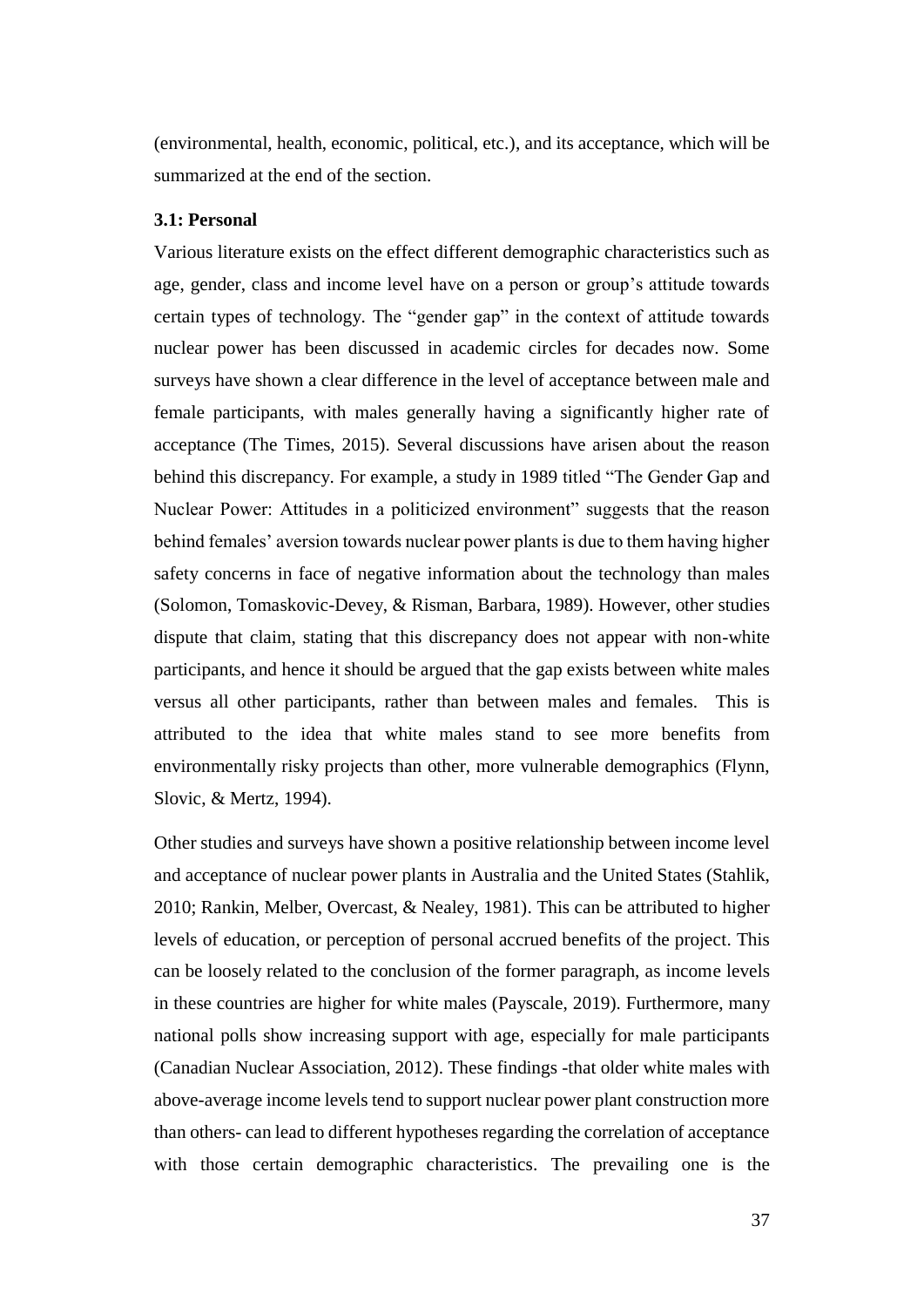aforementioned one, that a more privileged demographic stands to see more benefits from a nuclear power plant as they manage, control and reap the profits off such a project, while being less vulnerable to any health or economic risks that may come out of it (Roberts, 2015). Global surveys from OECD countries support that notion by showing that "In summary, nuclear energy is supported more by males, the better educated, those to the right of the political spectrum and those who are older." (OECD, 2010).

As Jordan is racially homogenous, especially more so when compared to the countries performing the previously mentioned surveys, it can be difficult (or redundant) to emulate the racial element into its own national surveys and studies. Therefore, the former findings can be interpolated for the Jordanian situation by only removing the racial element, which leaves the following statement to be tested for the local context: older males with higher income levels tend to support nuclear power plant construction more than others.

Using the national survey conducted by the Centre for Strategic Studies in 2016, there is a slightly increased acceptance of the NPP by general population participants over 50 years old, as well as a positive correlation between education level and acceptance of the NPP (Center for Strategic Studies, 2016). Within the "opinion leader" segment, there was a higher acceptance of the NPP by statesmen and business leaders than their academic, journalistic and trade union counterparts.

With the assumption that statesmen and business leaders will have a higher average income than others, and that education level is generally higher for demographics with higher income, a correspondence with the earlier statement can be made; older demographics with higher income levels tend to support the NPP more than others. Unfortunately, the survey did not disclose the gender ratio of participants. However, another survey done to evaluate school-age students' perceptions of energy sources showed that male students tended to support building nuclear power plants significantly more than female students (Zyadin, Puhakka, et al., 2014).

In conclusion, a tendency for more privileged demographics in Jordan to support the NPP can be seen, which follows tendencies seen in surveys and studies for other regions. Reasons behind this could be: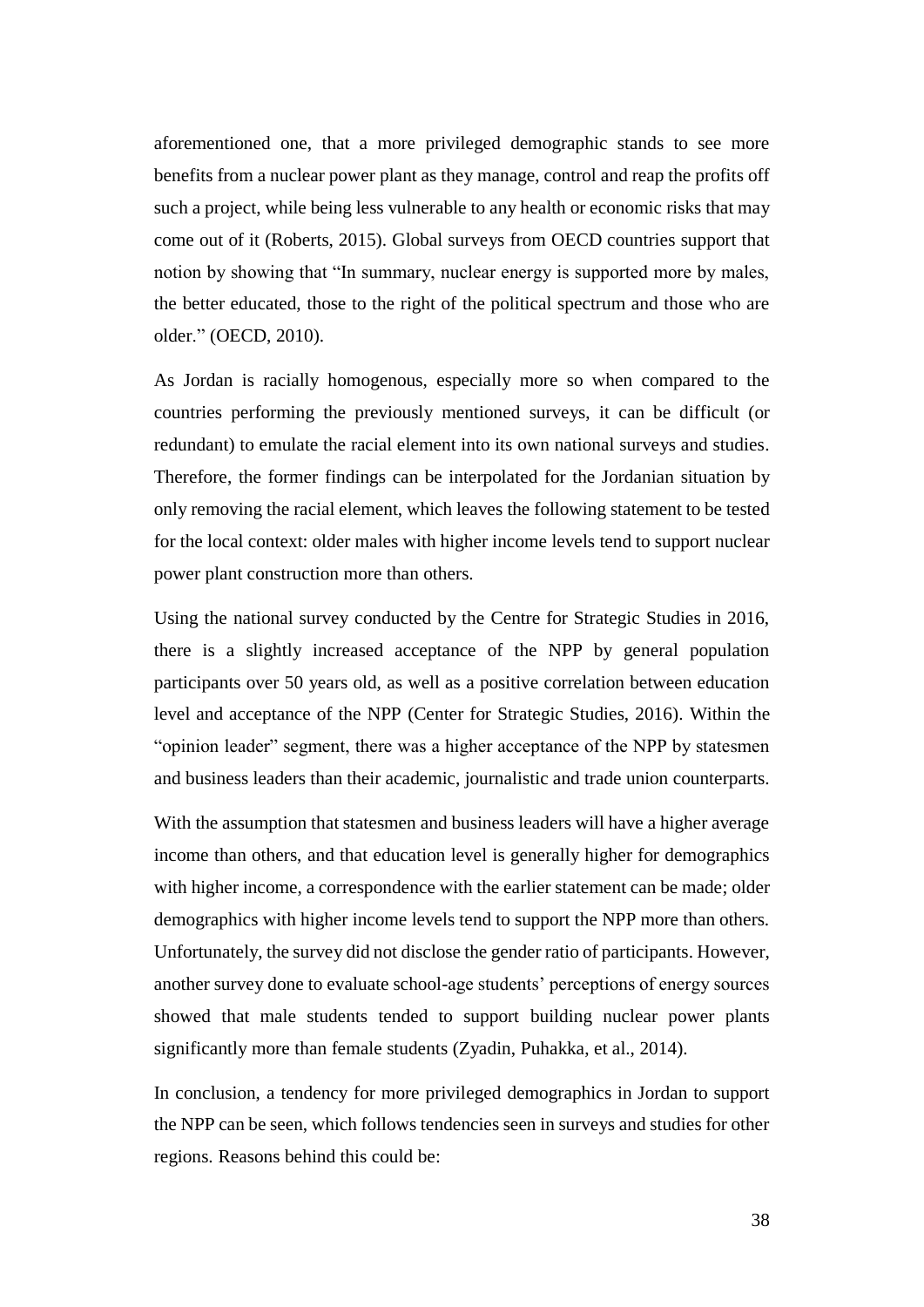- 1- The perception of accrued economic and quality of life benefits from the NPP.
- 2- Less vulnerability in the face of economic and health risks in the case of the occurrence of a negative scenario.

However, data on income levels and gender of the national survey is inexistent. Further surveys should be held in order to verify the corroboration of the local tendency with the global one with more certainty.

### **3.2: Cultural**

The cultural dimension of community acceptance is complex as it can include different aspects that are not necessarily linked as they do in the case of the personal dimension. These aspects include trust in the government, trust in others, environmental awareness and religion.

### **3.2.1: Trust**

In this case, trust can be defined in two ways. Goodwill trust, which is *the belief that the other party will produce something beneficial out of a risky proposal*. And competence trust, which is *the belief that the other party has the capacity and expertise to achieve its objective/proposal successfully*. Therefore, it is important to analyse both types extensively in order to determine the drivers that impact the Jordanian public's trust of the developers of the NPP (the government) and their capacity to achieve their promise. In the research done by Xiao et al. (2017) on this issue, it was determined that an increase of trust would increase benefit perception and decrease risk perception, which will increase public acceptance, and a decrease of trust would cause the opposite, as shown in figure 5 below.



*Figure 5- Trust, perception and public acceptance (Xiao et al., 2017)*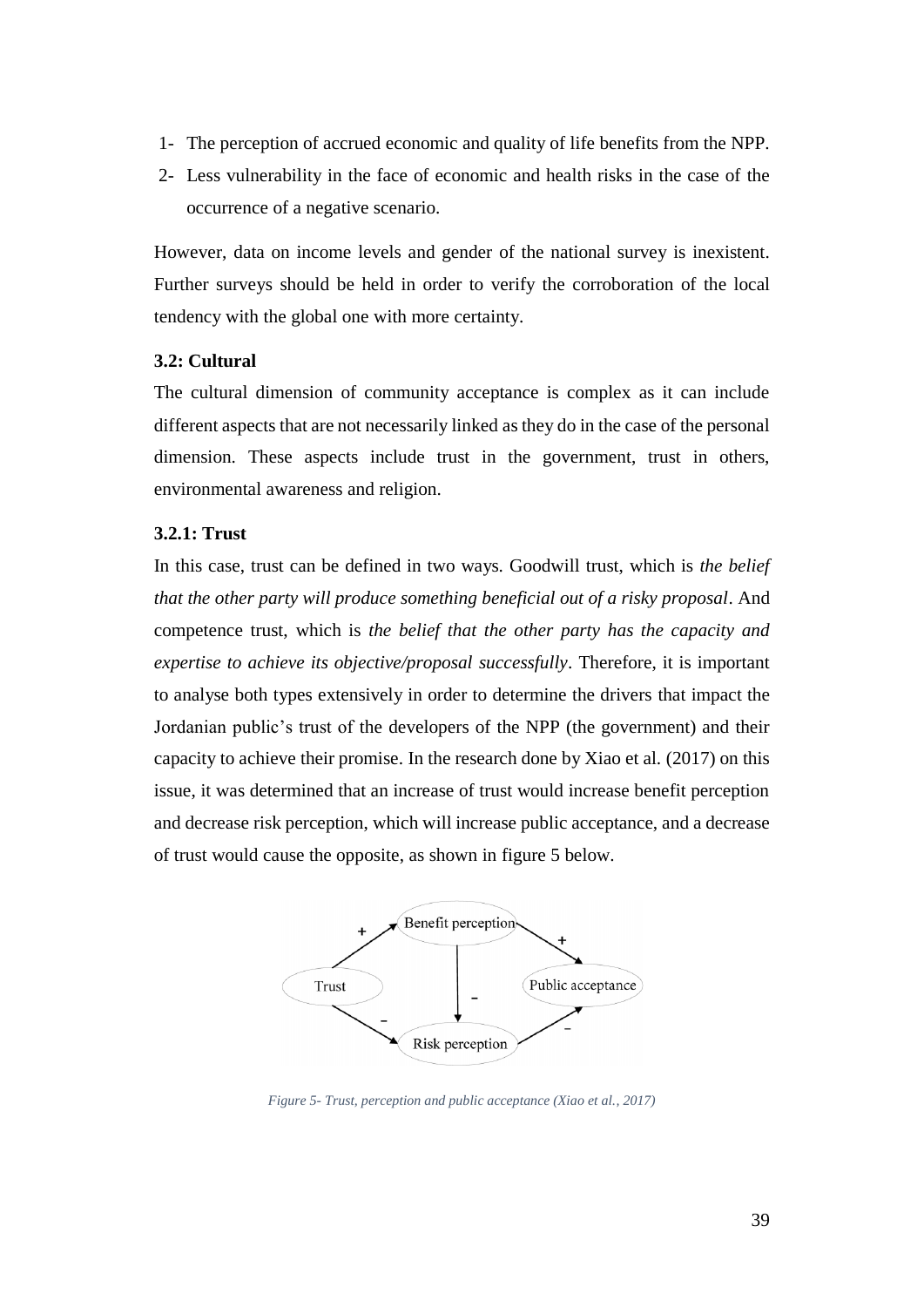Hence, **goodwill trust** needs to be contextualized further for the case of Jordan as it can be a more abstract concept than competence trust, and might also be more difficult to quantify through surveys. Goodwill trust can include whether certain figures stand to gain more than the rest of the population (perception of corruption), whether information given by the government about the NPP is reliable, and whether the government is acting for the interest of its own people as opposed to the interest of a foreign entity.

The former aspects of goodwill trust can be gauged to an extent through analysing the public discourse through news articles and relevant literature, the author's interviews with key actors, and relevant surveys regarding the public's trust in the government. The lack of reliable information has been a key element in the NPP issue in Jordan. Over the last decade, since the issuing of the nuclear energy public policy, many changes in the proposed plans for the NPP have occurred. For example, several changes to the proposed locations of the power plants were announced, from Aqaba, to Qusayr Amra. Moreover, the official rhetoric regarding the availability of uranium reserves in the country also incurred some changes. Uranium reserves were said to range from 40,000 tonnes to 70,000 tonnes, while Areva reported only 12,300 tonnes. No significant mining or exports have been made as of now. This was heavily criticized by several actors. In an interview, JUST nuclear engineering students claimed they understand the lack of trust coming from the public towards the information, as it is constantly changing and lowers credibility. Burgan also stated that the lack of credibility of the information given by the JAEC and Toukan is a reason why the project will never gain public acceptance. A report published by Friedrich Ebert Stiftung cited changing deadlines as one of the major examples of bad management of the NPP (FES, 2015).

Moreover, the lack of transparency has been cited as a major roadblock for public acceptance. This includes lack of transparency in published information, holding scoping sessions and public forums, and journalistic freedom. In his interview, Burgan claims he has been unable to publish any articles or editorials in Jordanian media since 2015 due to government censorship towards opposition of the NPP. It is important to note that the biggest Jordanian daily newspapers are all state-owned (Al-Rai, Al-Dustur, etc), and Jordan is ranked  $130<sup>th</sup>$  out of 180 countries on the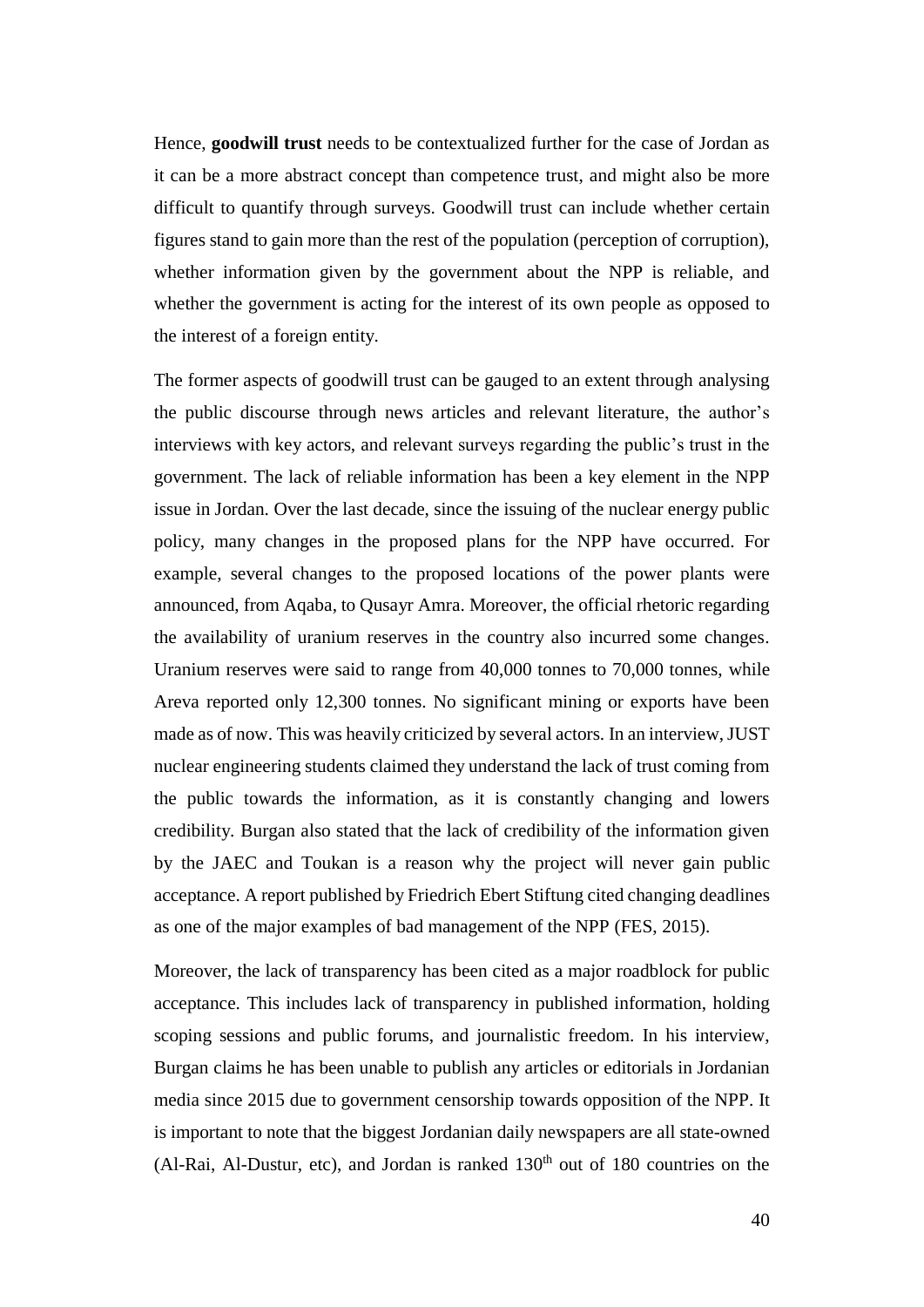Press Freedom Index (Reporters Without Borders, 2019). Furthermore, Burgan was detained by Jordanian authorities for a week in March, 2019, for allegedly spreading false information regarding a leak in the JRTR on Facebook, under the highly-criticized recent Cyber Crime Law. This sparked intense outrage from the Jordanian public and figures over the credibility of the JAEC and the validity of Burgan's claims (Nuke Resister, 2019).

The NPP has not been spared from claims of corruption. Corruption in Jordan has been known internally to be conducted through nepotism, bribery, *wasta*  (middlemen), and cronyism (Ayed, 2019). It is difficult to quantify corruption in Jordan due to the lack of journalistic freedom (a law was passed in 2011 that allows journalists that report corruption without solid facts to be fined (BTI, 2016)) and transparency. However, the perception of the existence of corruption can be the factor that influences public acceptance. Therefore, even rumoured cases of such nature can influence public opinion on a certain matter. For example, nepotism in the nuclear sector was displayed, as mentioned in the second chapter, in the form of the brother of a JAEC official obtaining the director position in the JNRC. Others claim that some employees in the JAEC and the JRTR have been hired due to *wasta* or to appease tribal communities. Moreover, some allege that the JAEC have sent illegal payments to foreign actors for years (AllofJo, 2012). It is difficult to prove the validity of those claims, and some may rightly dismiss them as rumours. However, the very existence of this perception of corruption can weaken the trust of the people towards the government and the JAEC.

Regarding **competence trust**, it can be quantified using some of the questions asked in the 2016 CSS survey. Moreover, it can be supported using news articles, interviews, and other sources. In the aforementioned survey, the following question was asked: "Do you have confidence in the capacity of Jordan to build nuclear power plants?". The results were as following: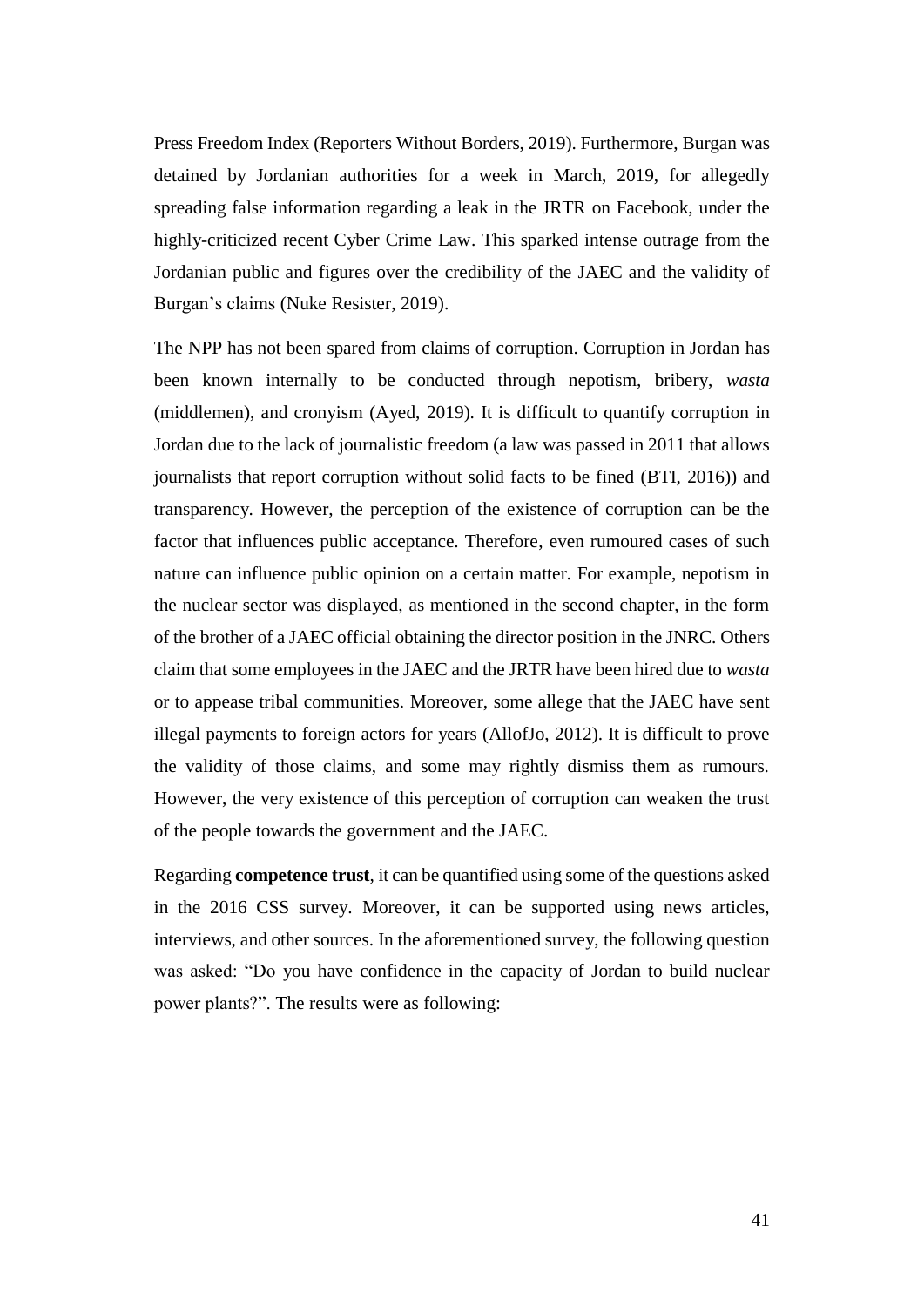|                     | General Public (%) | Opinion Leaders (%) |  |
|---------------------|--------------------|---------------------|--|
| Great confidence    | 36.7               | 38.3                |  |
| Moderate confidence | 41.8               | 27.8                |  |
| Little confidence   | 10.4               | 10.5                |  |
| No confidence       | 9.1                | 22.3                |  |
| Do not know         | 2.0                | 1.0                 |  |

*Table 3: Capacity confidence (CSS, 2017)*

If moderate-to-great confidence is to be classified as a positive response, and according to those numbers, the general public's trust in the state's technical competence (or their ability to provide and acquire technical and engineering resources, locally or not) to can be said to be rather high. In an interview, Jordan nuclear engineering students reiterated this sentiment by saying they also believe that Jordan is capable of building and operating a nuclear power plant successfully, aside from their other doubts regarding the NPP. However, they do agree with the current idea at the JAEC, that SMRs are the right choice for Jordan, as the absence of an infinite heat sink in Jordan will make cooling (and thus operating) the reactor impossible. Moreover, the JRTR has been successfully running for 3 years (Farouki, Hamdan, Jun, & Alkhafaii, 2018), and its success could influence perception of a future large-scale project. Therefore, it can be concluded that technical competence trust is substantially high.

Another aspect within competence trust should be explored in this case, which is expertise trust. It can be defined in this context as the belief whether the experts and local workforce involved in this project have the capabilities to safely and successfully build and operate this project on a long-term basis. Self-doubt in Jordan communities seems like a pervasive issue, and on a surface level, it may seem like foreign entities are seen as more credible when it comes to project development. In the same interview with the students, they mention a strong lack of confidence from the Jordanian society in Jordanian engineers, especially ones who have completed their studies in the kingdom. However, in the CSS survey, "presence of a competent workforce" was cited as the public's lowest worry on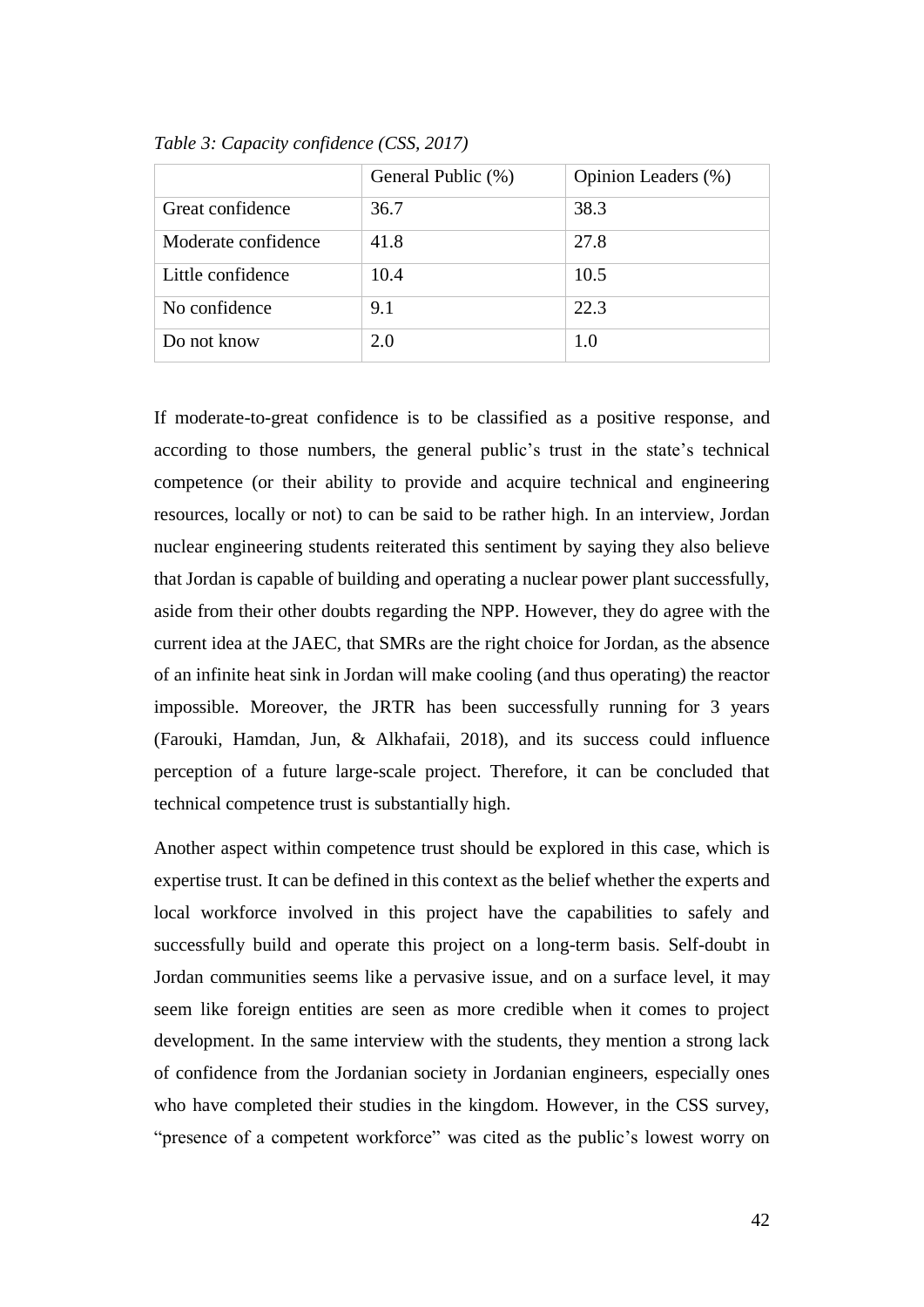average when compared to "economic cost", "security", and other issues. Being the least-worrying out of these options does not mean it is not a significant worry for Jordanians, however, as it is still a present issue in the mind of the community. Therefore, it is a matter than can increase risk perception, and decrease public acceptance of the NPP, and it is important to build the public's confidence in the nation's expertise in order to sway public opinion towards the project, however slightly.

#### **3.2.2: Religion**

Religion plays a significant part in the Jordanian way of life, and its influence can be seen in its culture, education, traditions and governance. Islam is the religion of the Jordanian state in the constitution, and 97% of the population follows it. Therefore, to gauge factors affecting community acceptance of the Jordan public, it is important to look at the religious dimension of Jordanian culture.

At the moment, there is a lack of literature discussing the view of Islam on the usage of nuclear energy for power generation, or at least a collective consensus from the Islamic world. On one hand, there are examples of opposition coming from Islamic leaders and groups. For instance, in a document provided by the Islamic Foundation for Ecology and Environmental Sciences, based in the UK, it was stated that conventional nuclear power generation has potential for catastrophic risks, and is therefore not preferable as a source of sustainable energy. A wishful preference was also given to nuclear fusion as a great alternative (IFEES, 2016). This sentiment is shared by other imams (mosque leaders) that are especially active environmentally (SAFCEI, 2015)). In another instance, in a world first, a plan for a nuclear power plant in Jepara, Indonesia, was declared *haram* (forbidden) by local Islamic scholars, basing it on their conclusion that the risks faced by having a nuclear power plant in their district outweigh the benefits it presents (Tanter, 2007).

On the other hand, sentiments change when it comes to the Arab world. In the 2009 edition of the annual Islamic Affairs Conference, held in Cairo, the Supreme Council for Islamic Affairs declared that all countries have the right of owning and utilizing nuclear energy for peaceful purposes (Aleqtisadiya, 2009). This was the first instance of such a declaration from an Islamic international body on the matter.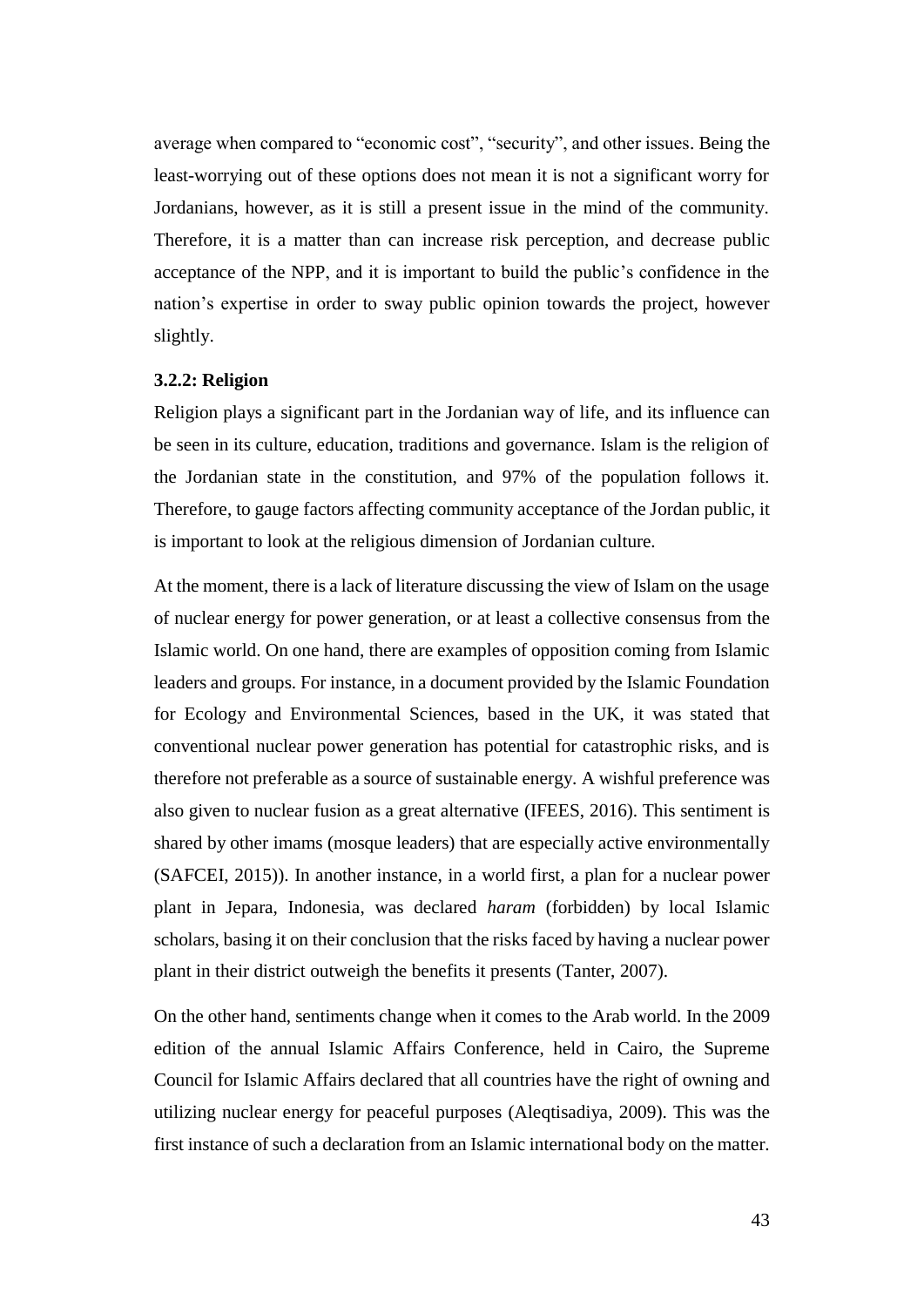Moreover, as mentioned in the second chapter, the IAF in Jordan stated its support for the NPP in Jordan given 12 conditions are provided; conditions that deal with environmental, economic, and societal concerns of the programme. As the political arm of the religious and conservative Muslim Brotherhood, it can be said that the IAF's support of the nuclear power plants represent the Brotherhood's views on the matter as well. As Muslim Brotherhood-affiliated political parties (IAF and Zamzam) have the largest number of seats in the Parliament of Jordan (15 as of 2019), their views on nuclear power can be said to either represent the views of a significant number of Jordanian citizens, or are able to influence their follower's attitudes towards it.

Hence, it can be said that the religious dimension has not played a significant part in the public acceptance of the NPP, as the examples of the acceptance or opposition it has garnered from certain religiously-affiliated bodies seem to come from the same factors that affect other dimensions (environmental, economic, personal, etc.) rather than from a purely theological basis derived from religious text or studies.

#### **3.2.3: Environmental Awareness and Responsibility**

In the second chapter, the lack of a valid environmental assessment for the NPP was one of the cited reasons for opposition for several critics. Other environmental worries were mentioned, such as water scarcity, waste management, and harmful radioactivity. Hence, it can be helpful to examine the level of environmental awareness of the Jordanian public, and how prevalent environmental issues are as factors driving public acceptance of the NPP.

In a 2005 study by Ziadat et al., a questionnaire was conducted in order to seek out the major factors contributing to environmental awareness in Jordan. Ziadat defined awareness as "to imply a level of knowledge gained empirically through one's perceptions, but it can also be considered synonymous with ''cognizance,'' which is the recognition of something sensed or felt." (Ziadat, 2009). Three steps are mentioned for environmental interaction which were defined by Cheremisinoff and Bendavid-val (2001): awareness of what should be done, the knowledge of the method of addressing an environmental concern, and incentive with matching direct rewards for performance to better the environment.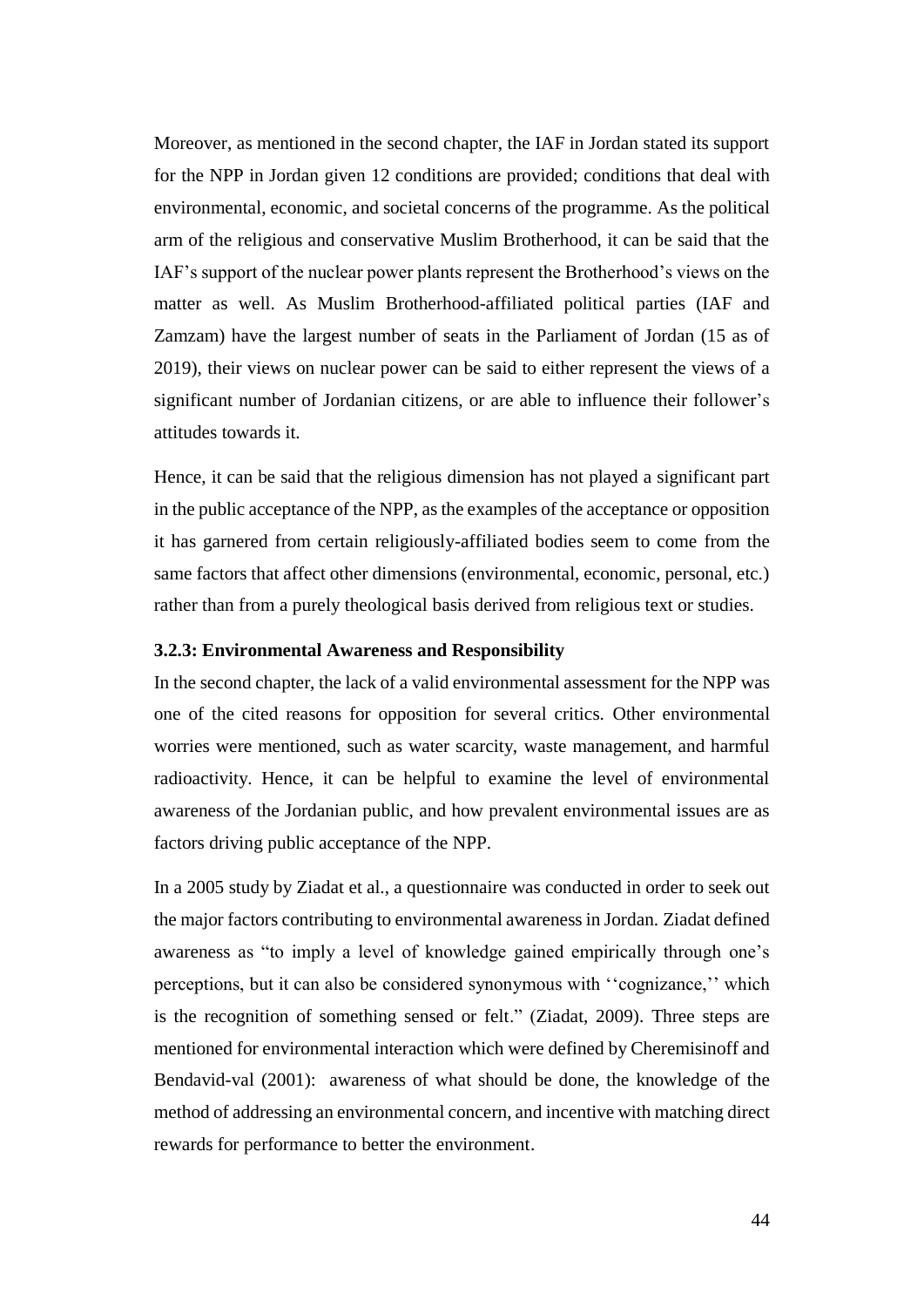On that basis, Ziadat conducted the questionnaire in order to answer the research question. The results of the questionnaire concluded a relatively high (71.08%) overall awareness in the proposed environmental topics, with 86% of participants responding that the protection of the environment is the responsibility of both the government and the individual. Environmental awareness was higher in Aqaba than other cities, possibly due to its coastal location and hence, a more direct interaction of citizens with a valuable environmental commodity (water). It was also concluded that females in all regions had higher environmental awareness, possibly due to more daily interaction with environmentally-related issues such as water rationing, solid waste disposal, and household chemical usage, due to Middle Eastern culture. Finally, environmental awareness increased with both age and education levels.

Furthermore, in another study by Zyadin (2014), school-age students from both rural and urban areas leaned more towards agreeing to paying additional money to receive clean energy in their homes in the future, which indicates higher concern for environmental issues.

This can be compared with responses from the CSS nuclear power survey, in order to contextualize it for this paper. In a question asking about the biggest reason for opposing the construction of nuclear power plants, 52.6% of the general public cited health concerns, and 15.1% cited environmental concerns. For those who responded with health concerns, it could be attributed to either educational reasons (which will be discussed in the *education and awareness section)* or a genuine environmental concern due to potential radioactivity and waste management.

In another question, participants were asked to evaluate their different concerns for the NPP from 1-5 (1 being not worried, 5 being extremely worried). The results concluded water and cooling being the highest for both opinion leaders and the general public, economic worries being the second highest, and environmental and health concerns scoring equally for the third highest concerns. Environmental issues that encompass water, health, and natural elements seem to be a strong factor in the discourse regarding the NPP, with water being repeatedly mentioned due to its scarcity in Jordan.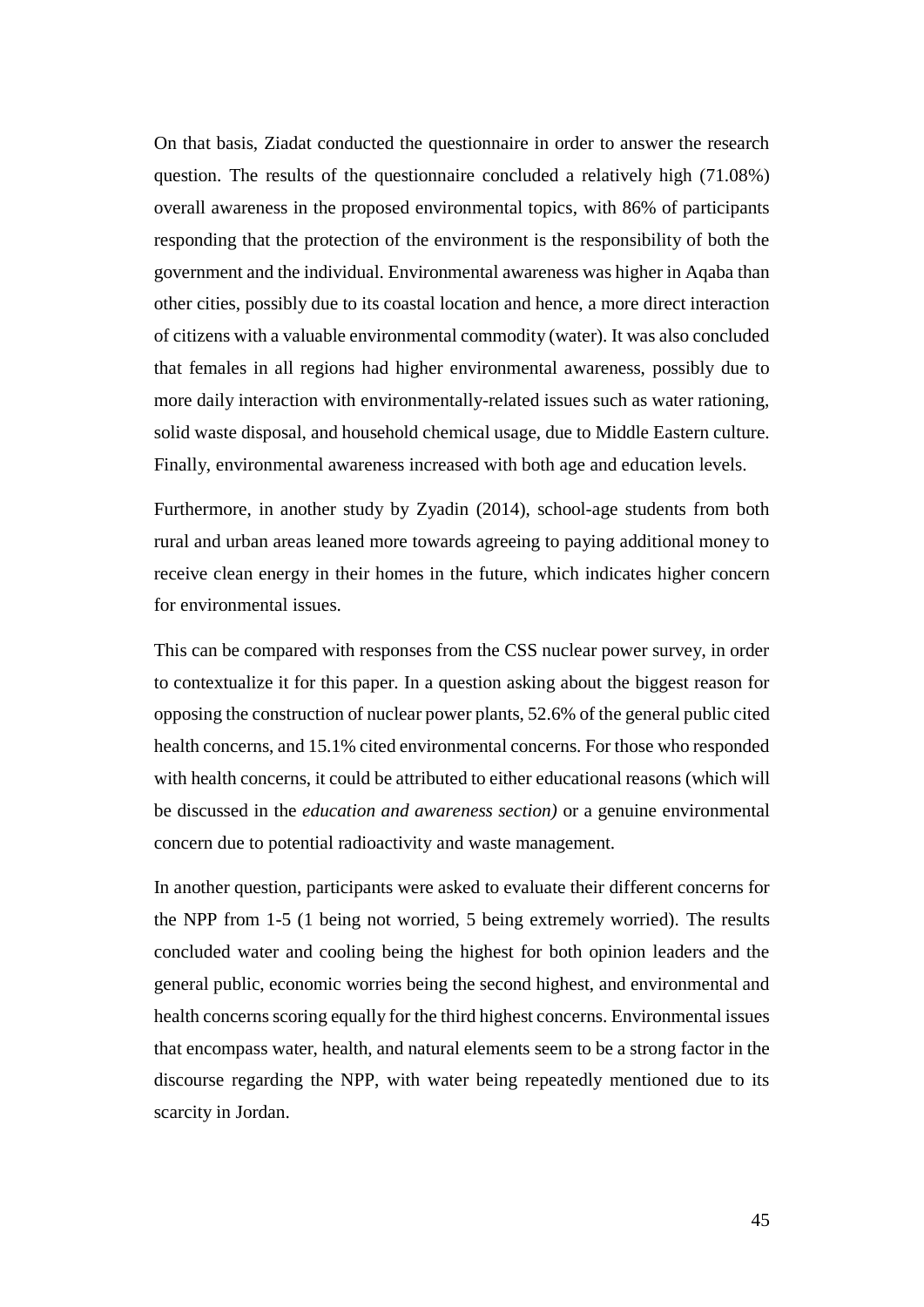Therefore, it can be deduced through both the higher environmental awareness of Aqaba residents and the CSS survey results that water scarcity seems to be the most prominent driver for environmental concerns regarding the NPP. However, it is difficult to evaluate the extent of which other environmental concerns have impacted the acceptance of the NPP as the health concerns cited in the CSS survey could indicate heightened risk perception due to misinformation, as well as due to reasons of environmental awareness.

Nevertheless, studies have shown that the population of Jordan has a high sense of responsibility towards its environment, which correlates to its high level of education compared to other Middle Eastern countries. This highlights the need for environmental challenges to be tackled publicly in order to decrease environmental risk perception of the NPP and increase public acceptance.

### **3.3: Social-Psychological Dimension**

Baron, Byrne & Suls (1989) define social psychology as 'the scientific field that seeks to understand the nature and causes of individual behaviour in social situations'. It is then important to examine how some characteristics that are affected by social interaction and experience, such as education, awareness, and place attachment, can have an effect on perception and acceptance of the NPP.

### **3.3.1: Education and Awareness**

The JAEC believe that increasing the public's knowledge regarding nuclear energy, its benefits and the science behind it will increase acceptance of the nuclear power project, and this belief matches existing academic research regarding the link between awareness of nuclear technology and acceptance. The lack of understanding of nuclear power and technology can lead to misinformation regarding its risks, and therefore increase risk perception and decreased acceptance (Kim, Kim, & Kim, 2014).

On an individual level, it is important to note that individuals do not operate with perfect information (Simon, 1972), and therefore are prone to form opinions based on misinformation. In addition to the general level of education for a population or community, the particular knowledge of nuclear that is communicated to the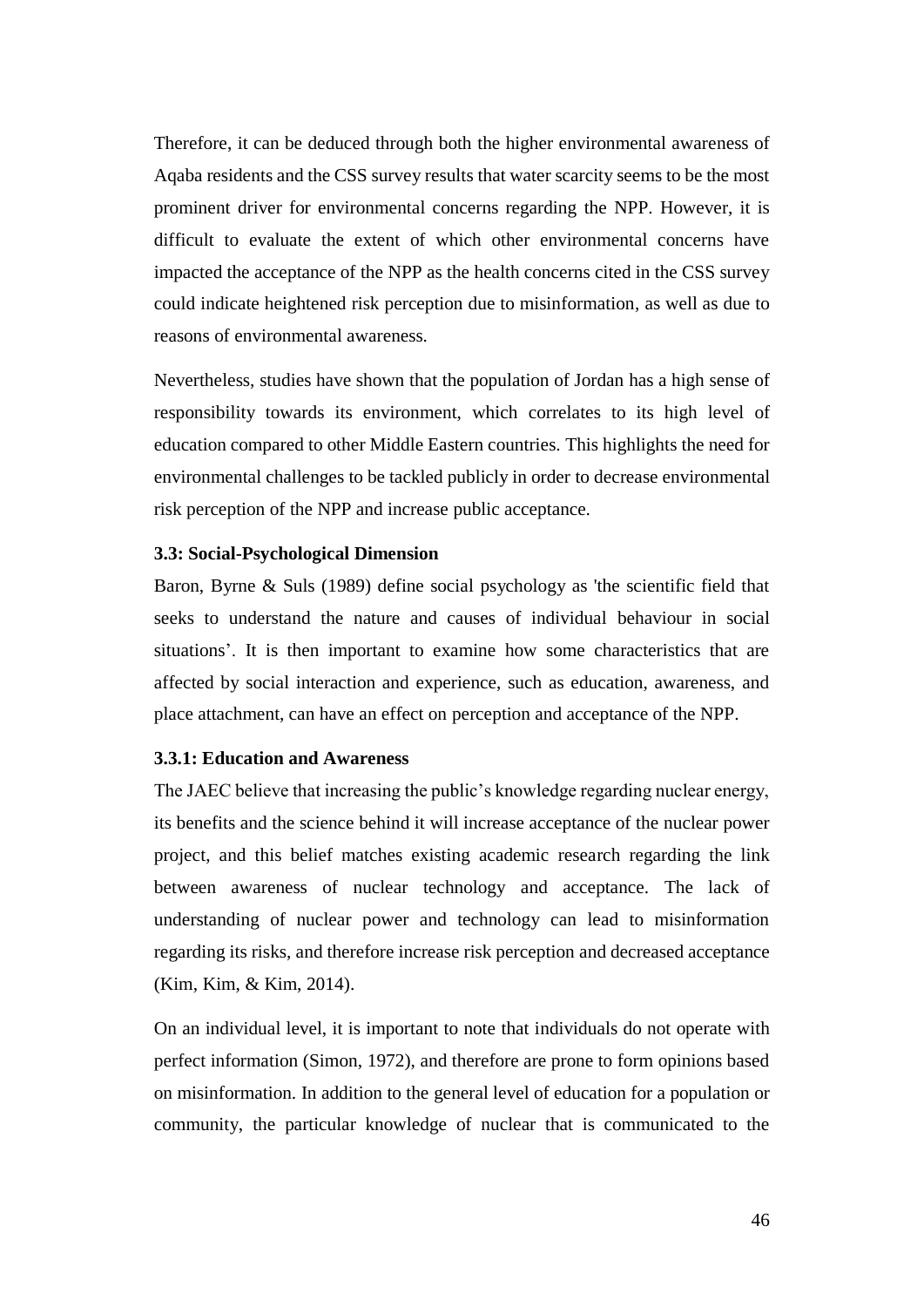individual as well as their willingness to learn about it are crucial in affecting benefit and risk perception.

Many surveys and studies have shown that an increased level of education equates to an increased level of acceptance. In 2010, an EU poll presented by Eurobarometer found that respondents with higher levels of education are more likely to think that the advantages of nuclear outweigh its risks. Similarly, a Globespan poll for the IAEA concluded that respondents with higher levels with education are more likely to think that nuclear power is safe and new plants should be built, and respondents with lower levels of education are more likely to think that nuclear power is dangerous and plants should be closed down (OECD, 2010).

In Jordan, as noted in the "*Personal*" section of this chapter, there is an increased level of acceptance of the NPP correlated with a higher level of education. Jordan also generally has a high level of education, being ranked the first amongst OIC countries (OIC, 2010). However, the relatively high level of education in Jordan did not respond directly to knowledge about nuclear power or its environmental impact. In the CSS survey, the following question was asked: "Do you believe that nuclear energy is environmentally-friendly and produces zero dangerous emissions, when modern technology is used?". 46.9% of respondents answered no, 46% answered yes, and 7.1% said they do not know.

Furthermore, some studies show that knowledge dissemination should not only focus on general knowledge of nuclear or radiation. Perko et al. (2012) show that effective risk communication "not only on knowledge but also on other more heuristic predictors, such as risk perception or attitudes toward communicated risks.". Wang et al. (2018) also shows the importance of communicating direct messages regarding benefit and risk perception, rather than only on general messages regarding nuclear. Therefore, for a beneficial outreach campaign from the JAEC, it is important to directly challenge risk perception of individuals rather than only educating them on the general topic of nuclear and radiation science.

However, an invested interest in learning about the Jordanian nuclear power project, and exposure to information about it, did correlate positively with knowledge of it.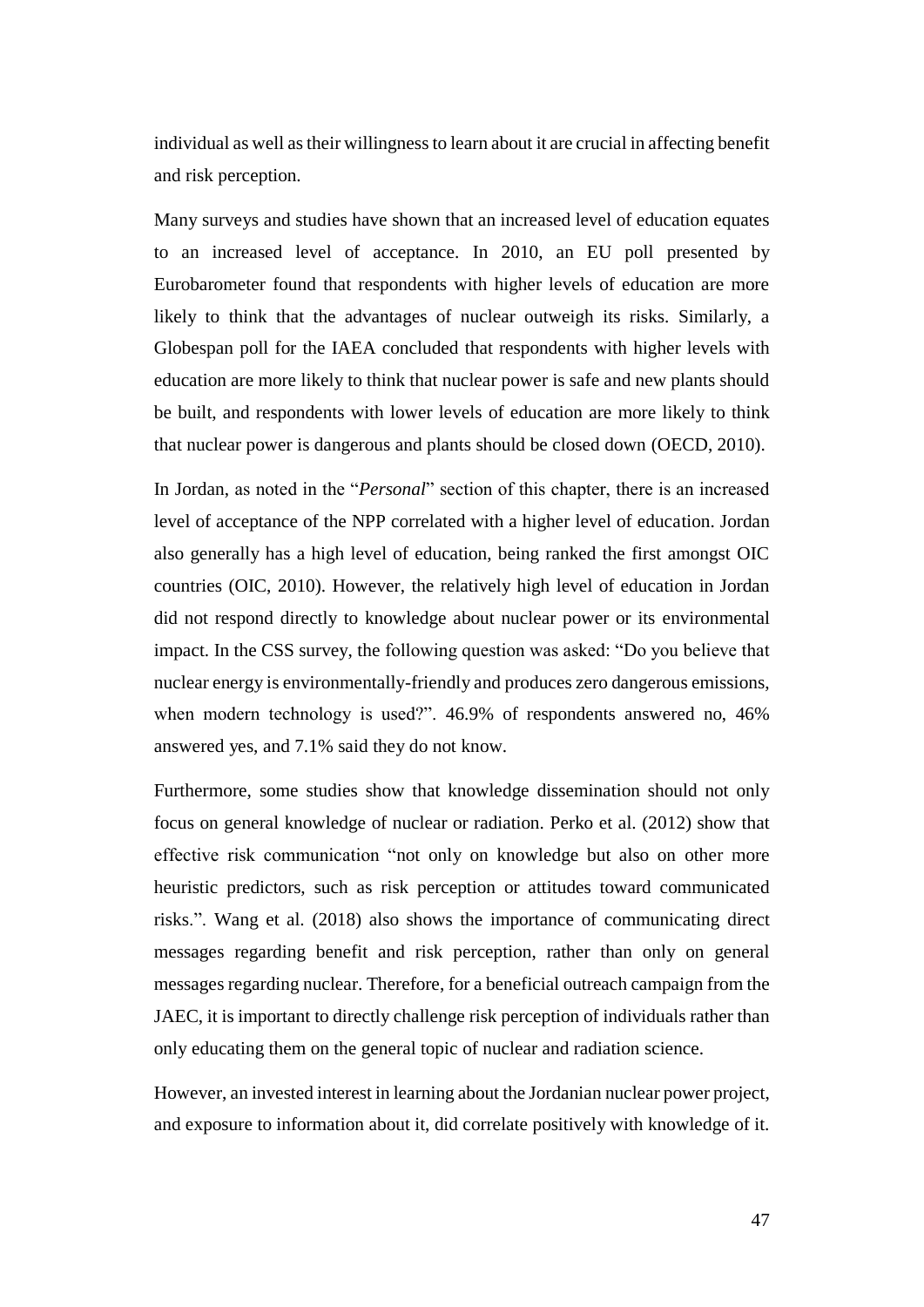A question was asked to both opinion leaders and the general public about their personal estimation of their knowledge of nuclear energy.

The following was the result:

*Table 4: Knowledge estimate of nuclear (CSS, 2017)*

| Group                  | Excellent | Good     | Weak  |
|------------------------|-----------|----------|-------|
| <b>Opinion Leaders</b> | 17.2%     | $60.2\%$ | 22.6% |
| <b>General Public</b>  | 6.2%      | 34.3%    | 59.5% |

It can be seen that opinion leaders have in general a much better estimation of their own understanding of nuclear energy than the general public.

Another question was asked regarding exposure and awareness of the NPP, asking if the respondent has heard, read, or watched anything regarding the NPP.

The following was the result:

*Table 5: Exposure to NPP (CSS, 2017)*

| Group                  | Yes   | No    | Don't know |
|------------------------|-------|-------|------------|
| <b>Opinion Leaders</b> | 83.1% | 16.4% | 0.4%       |
| <b>General Public</b>  | 43.0% | 54.1% | 3.0%       |

This shows that the willingness to inform one's self regarding nuclear and increased exposure does increase knowledge. However, as mentioned earlier, that does not necessarily increase acceptance if other factors are not directly challenged. For example, when stating their top reason for opposing the construction of a nuclear power plant, the general public opposition leaned heavily towards citing health risks, while opinion leaders cited economic unfeasibility and the sufficiency of renewable energy as the top factors for their opposition. It can also be seen from interviews with students in a nuclear engineering program that any opposition to the NPP can be attributed to both goodwill and competency trust as opposed to perceived environmental or safety risks of nuclear. This can be attributed to their advanced acquired knowledge of nuclear technology through their studies Therefore, it can be seen that increased of knowledge of nuclear can decrease perception of risks that can form more easily due to misinformation, such as health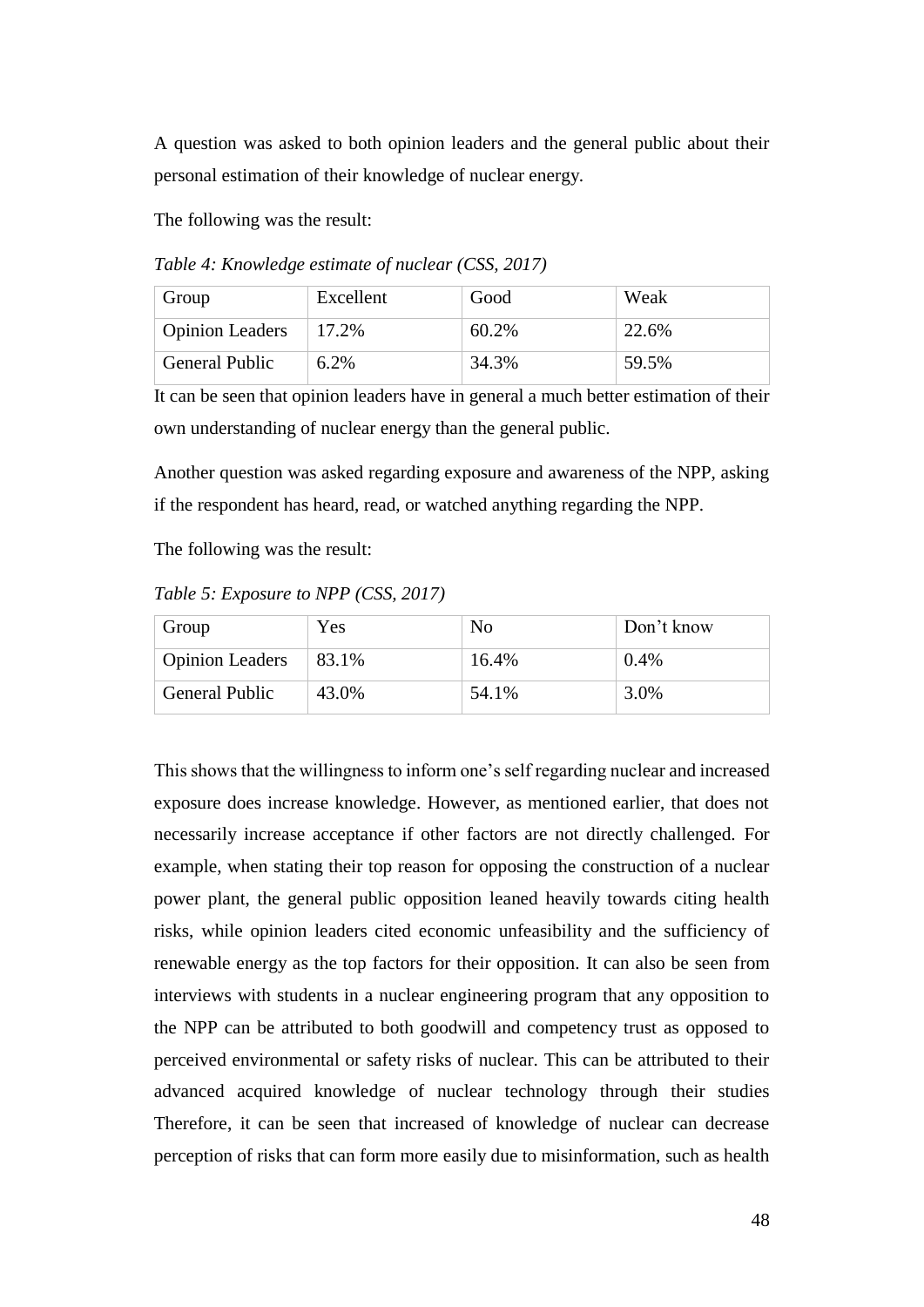risks, but it does not necessarily decrease opposition if other perceived risks -that are more tangible- still persist.

In conclusion, the link between level of education and acceptance of nuclear does exist. However, for an educational campaign to effectively increase acceptance of the project, it is important to aim to challenge all perceived risks rather than only aim to provide general education on nuclear energy and radiation, as economic, trust and other risks can still persist despite a high level of knowledge regarding the subject.

### **3.3.2: Place Attachment**

An important concept in environmental psychology, place attachment is defined as the bonding that occurs between individuals and their meaningful environments. It also contributes to the understanding of environmental risk perception and place protective attitudes. (Scannell, & Gifford, 2010). Therefore, it can be beneficial to explore this concept to identify why opposition to the NPP on the basis of land attachment and protection is so prevalent in Jordanian civil society, and especially in tribal actors.

Research on place attachment has predominantly focused on the social aspect; the idea that people are attached to places that facilitate social interaction, relationships and group identity. Using Scannell and Gifford's framework, some functions of place attachment can be used to support the sentiments of residents who have used land attachment and protection as their reason for opposing the NPP. One function is that place attachment can exist due to a certain location offering advantages for survival. This may include the ability to extract food, water and other resources, and the familiarity of how to extract them (Turnbull, 1987). As a country with Bedouin heritage, traditional Jordanian life relies heavily on making the best use out of limited agricultural capacity. In an anti-nuclear protest, Khaled Jabour, a herdsman from the proposed plant location of Azraq said: "We have lived all of our lives as herdsmen and growing wheat and barley, who is going to buy our products once these reactors are placed on the land where we herd and grow?". The owner of a nearby farm also claimed: "No one wants to buy produce form Azraq anymore, the reactors are not even built and we are known as a 'nuclear area'" (AlJazeera,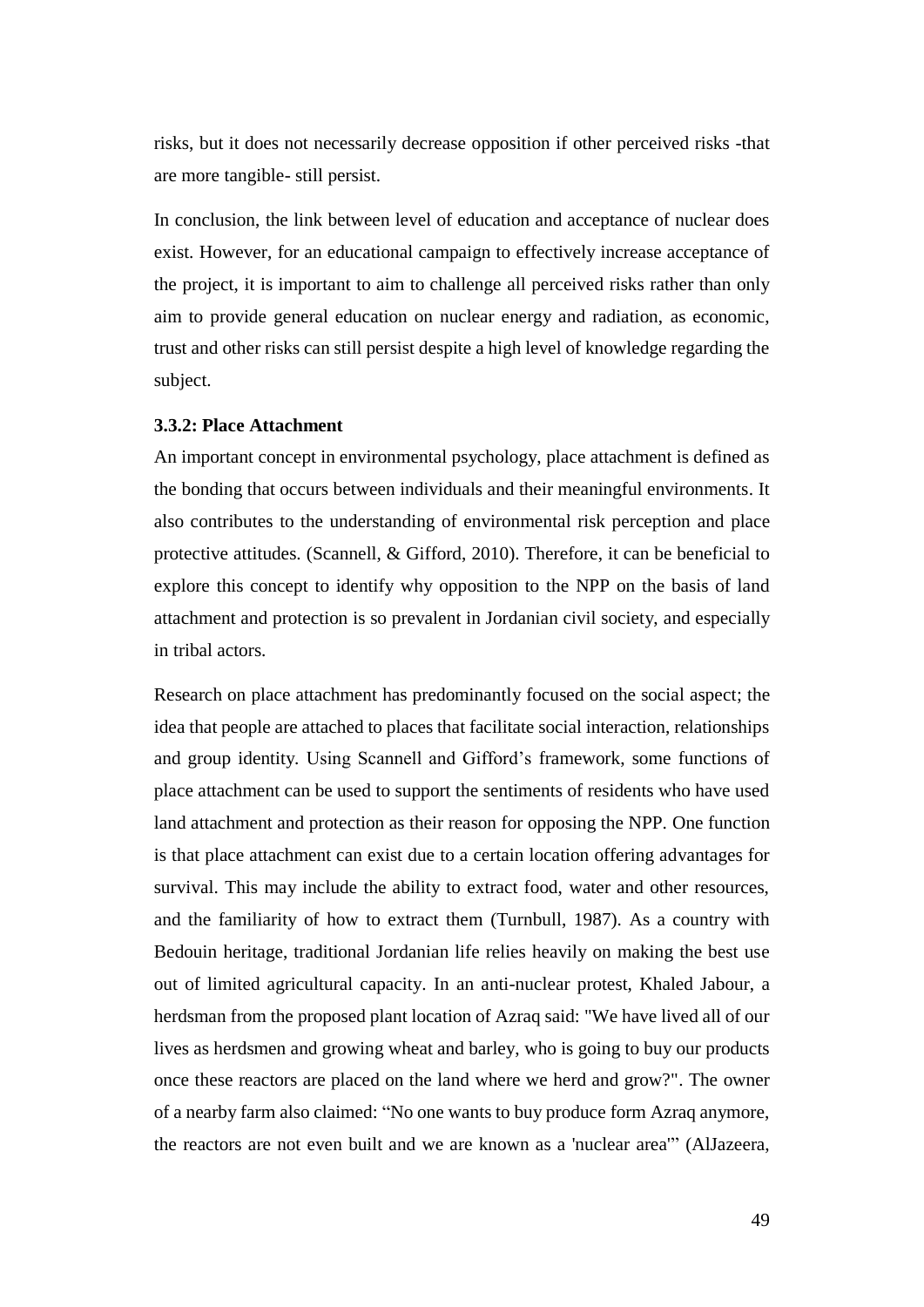2014). This exemplifies the perspective that place attachment can relate to a person or community's dependence on it for survival and security, and both the environmental and reputational risks can harm its residents' ability to use it for survival.

Another function of place attachment is the provision of continuity; a stable sense of self that links past and future behaviours on an individual level (Hallowell, 1955). This can be in the form of a link to a childhood home, to people that a person might have lost, or through a cultural link with historical stories and myths that enriches the pride of a community of the significance of the place (Low, 1990). Tribal communities identify strongly by their place of origin, even when relocation occurs through generations. This could be supported by the manner in which Fawzi Jabbour, head of the "Bani Sakher Awakening" movement, talks about the nuclear plans in his region: "As Bedouins, we have always defended this country; and we will not allow anyone to dig or construct anything in our land" (AlJazeera, 2014).

Other functions mentioned in the framework include providing individuals with a sense of belongingness (Guiliani, Ferrara, & Barabotti, 2003), and an attachment to places with distinct social or physical qualities (La Guardia, Ryan, Couchman, & Deci, 2000). Tribal communities are based on interdependent relationships amongst themselves, with close social ties and frequent interaction. This could explain how a major nuclear development in their region can lead them to perceive a direct negative impact to their way of life, their belongingness, and their social habits, and therefore lead to an opposition of this development.

Place attachment can be an important concept to explore in relation to risk perception, as it can be seen that risk perception increases when individuals or communities detect negative impacts to the functions of place attachment mentioned. Impact can occur to a community's ability of survival, its cultural and heritage link to the place, or its social ties, which can lead to opposition of the NPP. Further research and surveys need to be done in order to quantify the most relevant risks these communities may perceive in relation to place attachment, as the available data can only support hypotheses but not clearly quantify conclusive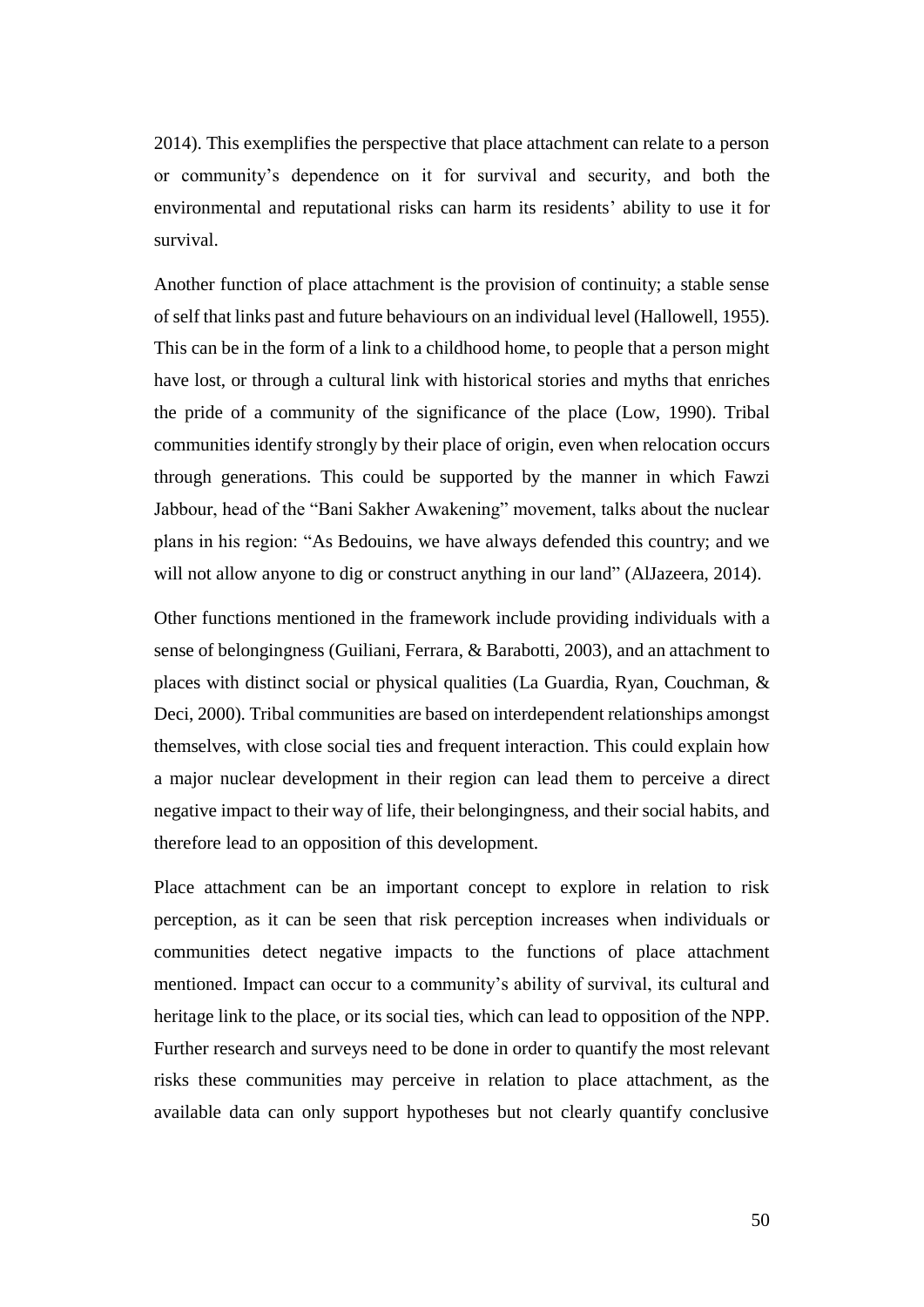evidence to which functions of place attachment have had the most effect on the acceptance or opposition of the NPP.

### **3.3.3: Other**

Other characteristics of community acceptance exist that need to be explored further in the context of Jordanian society. Political beliefs and worldview have been shown to have an effect on the acceptance of nuclear power according to research by Peters and Slovic (1996). The role of gender in nuclear acceptance in Jordan can also be examined, as multiple studies worldwide have shown a significant difference of acceptance between male and female poll participants. Other factors such as perception of effect on lifestyle, and feelings of personal responsibility, can also be studied.

In conclusion, the effects of these different dimensions on public acceptance can be summarized in the following diagram (figure 6), in accordance with the trust-risk and benefit model proposed by Xiao et al. (2017).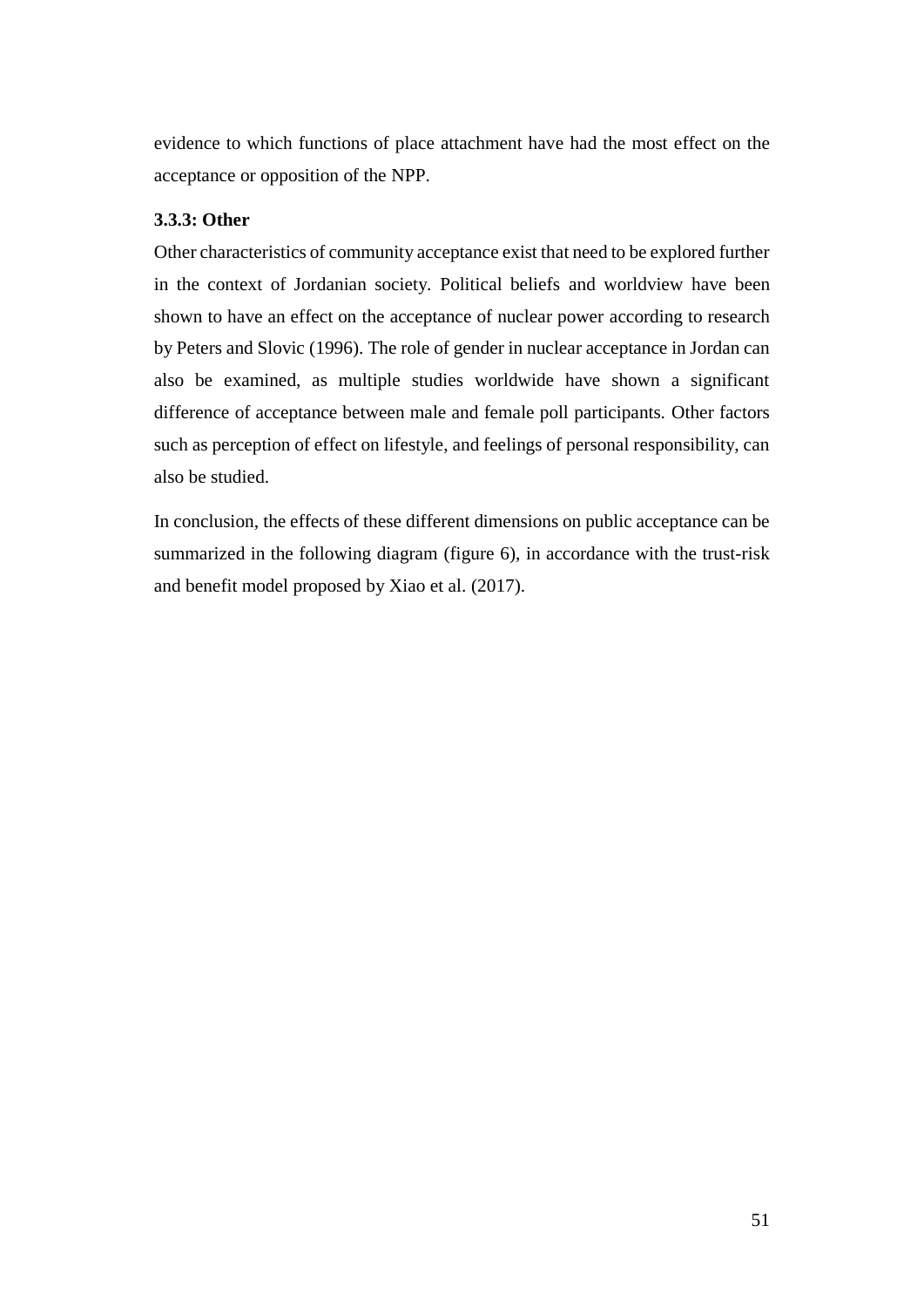

*Figure 6- Impact of Community Factors on Perception and Public Acceptance*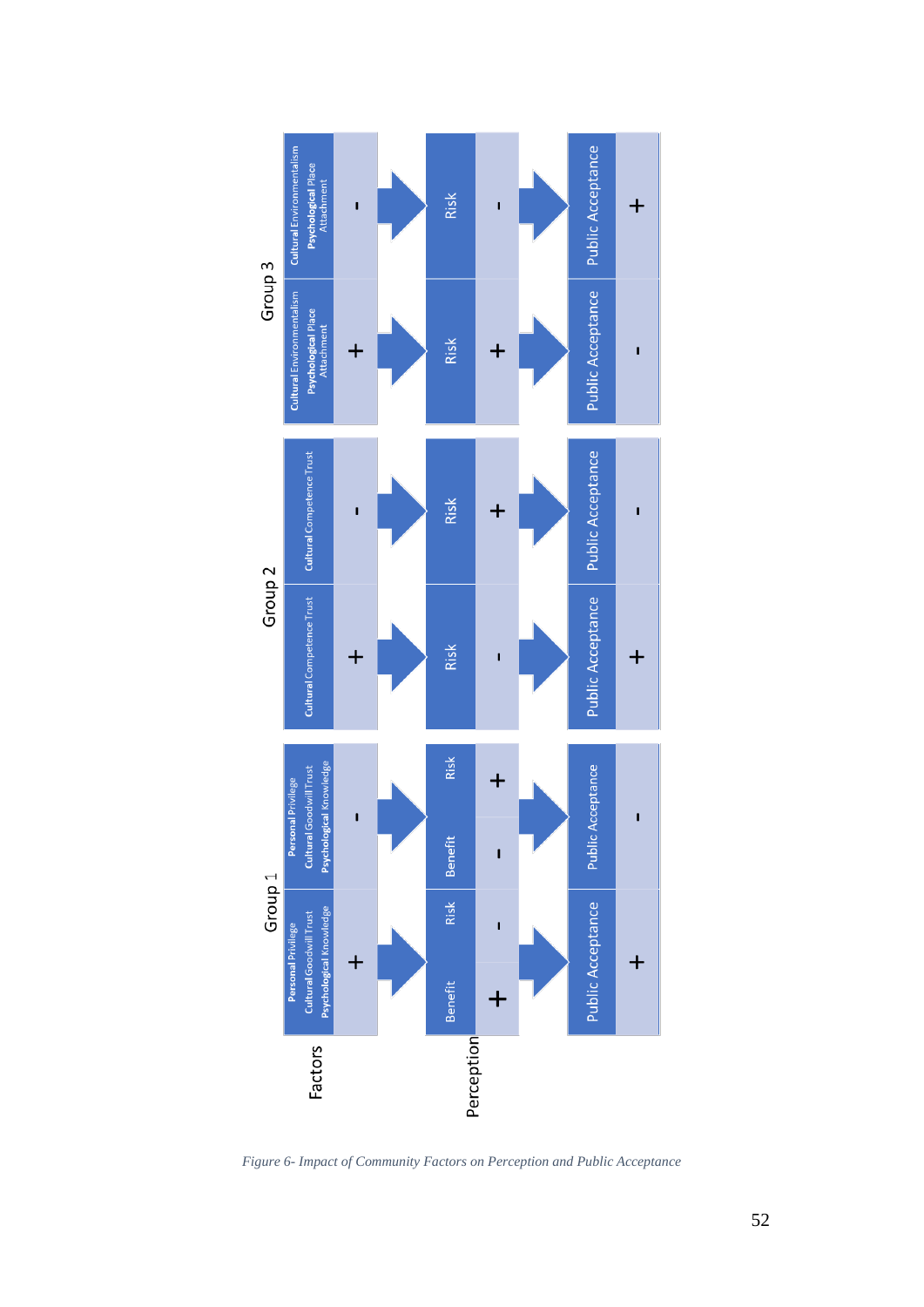The previous diagram shows how the aforementioned personal, cultural and sociopsychological factors were seen to affect the risks and benefits perceived in the second chapter (economic, health, environmental, etc.), and hence, how those factors affect overall public acceptance. For example, increased (+) goodwill trust leads to increased benefit perception as well as decreased (-) risk perception, which leads to increased public acceptance, while decreased goodwill trust leads to decreased benefit perception and increased risk perception, therefore decreasing public acceptance. Group 1 had noticeable influence on both perceptions of risk and benefits. Group 2 and 3 were shown to mostly influence risk perception. This does not take into account religion, which has not shown to be highly influential to acceptance or opposition within the context of Jordan.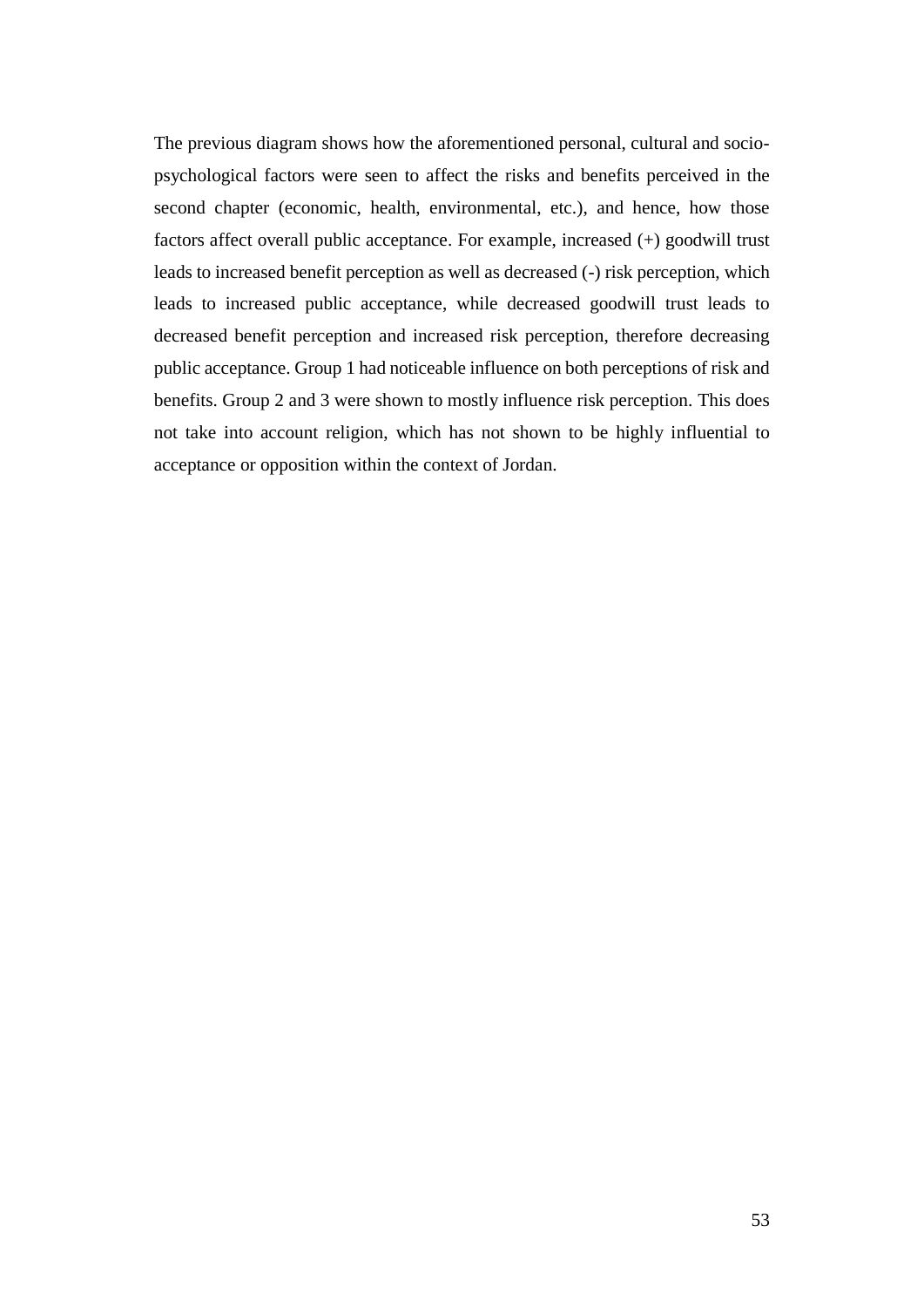# **Chapter 4: Market Acceptance**

It is essential to define what market acceptance is before discussing it in the context of this thesis. In Wustenagen et al.'s paper (2007), it is defined as the market adoption of an innovation. However, it is important to expand on the definition for this topic in particular by including the ideas of its affordability, economic benefit, and effect on its competitors. Therefore, market acceptance can be contextualized for the NPP by defining it in the following way: *"the market's adoptability of the nuclear power project with regards to its affordability for the consumer, its economic benefit for the state, and its effect on the rest of the energy sector."*

This section aims to explore the aforementioned three aspects of market acceptance as per its definition in this paper, according to existing literature, interviews, and the author's analysis. This will aim to provide a clearer explanation to the economic risks mentioned in previous chapters in order to determine their validity and their actual severity on the three stakeholders mentioned.

### **4.1: Affordability**

Energy affordability by consumers, whether domestic, commercial, or industrial, is of paramount importance to the acceptance of a new source of energy in Jordan. For individuals and households considered poor -which is over a third of the population in Jordan (WFP, 2018)- financial security is prioritized, presumably on the same level as personal security according to Maslow's hierarchy of needs (Maslow, 1943). In theory, that means the lower the price a consumer pays for their energy relative to their income, the more acceptable the energy source is, as it increases financial security. Therefore, the cost-competitiveness of the proposed nuclear power plants should be examined in comparison with other energy sources.

Electricity tariffs in Jordan adhere to the cost causation principle, where the rate paid by the consumer for a unit of energy are closely related to the cost caused by producing the unit of energy (Hogan, 2019). Hence, comparing the cost of generating energy from the available sources in Jordan with nuclear energy should yield an approximate answer to whether utilizing nuclear energy will positively or negatively affect affordability, and accordingly, acceptance of the technology.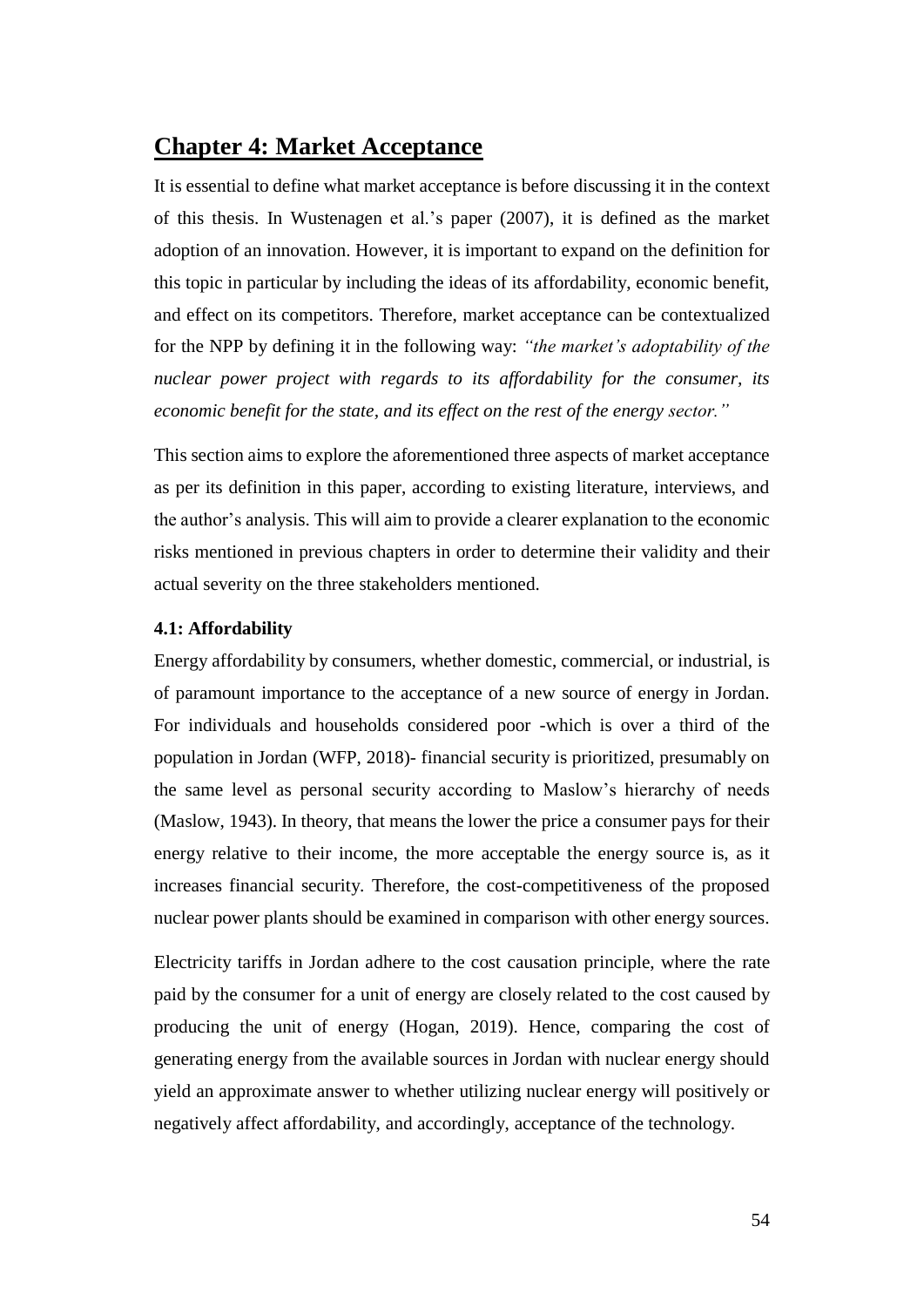In 2015, a study by Dr. Ali Ahmad was undertaken in order to gauge the economic risk of the NPP using a comparative cost analysis. The analysis was done using the estimated costs of various energy sources' Levelized Cost of Energy (LCOE) at that time, and under the assumption that the reactors built were to be of the same type as the Novovoronezh reactors built in Russia. It was found that nuclear power would only be relatively economical to Concentrated Solar Power (CSP) and Photovoltaics (PV) if their capital costs were to be higher than 2300 and 1800 USD respectively. As for natural gas, it was calculated that nuclear energy would be uneconomical if Jordan could obtain natural gas at 12 USD per mmBTU or lower (Ahmad, 2015).

As the proposed reactors for the NPP in Jordan have changed, along with the prices of natural gas and solar energy, an updated study is needed. The emergence of oil shale as an energy source in Jordan should also be considered.

A cost comparison can be done using previous LCOE analyses from existing literature and studies in order to determine the cost competitiveness of nuclear power (from SMRs) against other energy sources.

| Source         | <b>LCOE</b><br>$(\frac{MWh}{)}$ | Source                     |
|----------------|---------------------------------|----------------------------|
| Nuclear SMR    | 87                              | (SMR Roadmap, 2018)        |
| Natural Gas CC | 58                              | (SMR Roadmap, 2018)        |
| Onshore Wind   | 76                              | (SMR Roadmap, 2018)        |
| Solar PV       | 60                              | (NREL, 2018)               |
| Solar CSP      | 130                             | (NREL, 2018)               |
| Oil Shale      | 134                             | (Ea Energy Analyses, 2013) |

*Table 6: LCOE of Energy Sources*

It can be seen from the previous table that electricity produced using SMRs would only be provide cheaper energy than solar CSP and oil shale. Due to the large reserves of oil shale in Jordan, oil shale fired power plants can prove to be even cheaper than nuclear according to the author's calculations if oil were to be used at only production cost (shown in annex B). Therefore, if natural gas were to be sourced at the current prices (or close to it), and renewables continue to be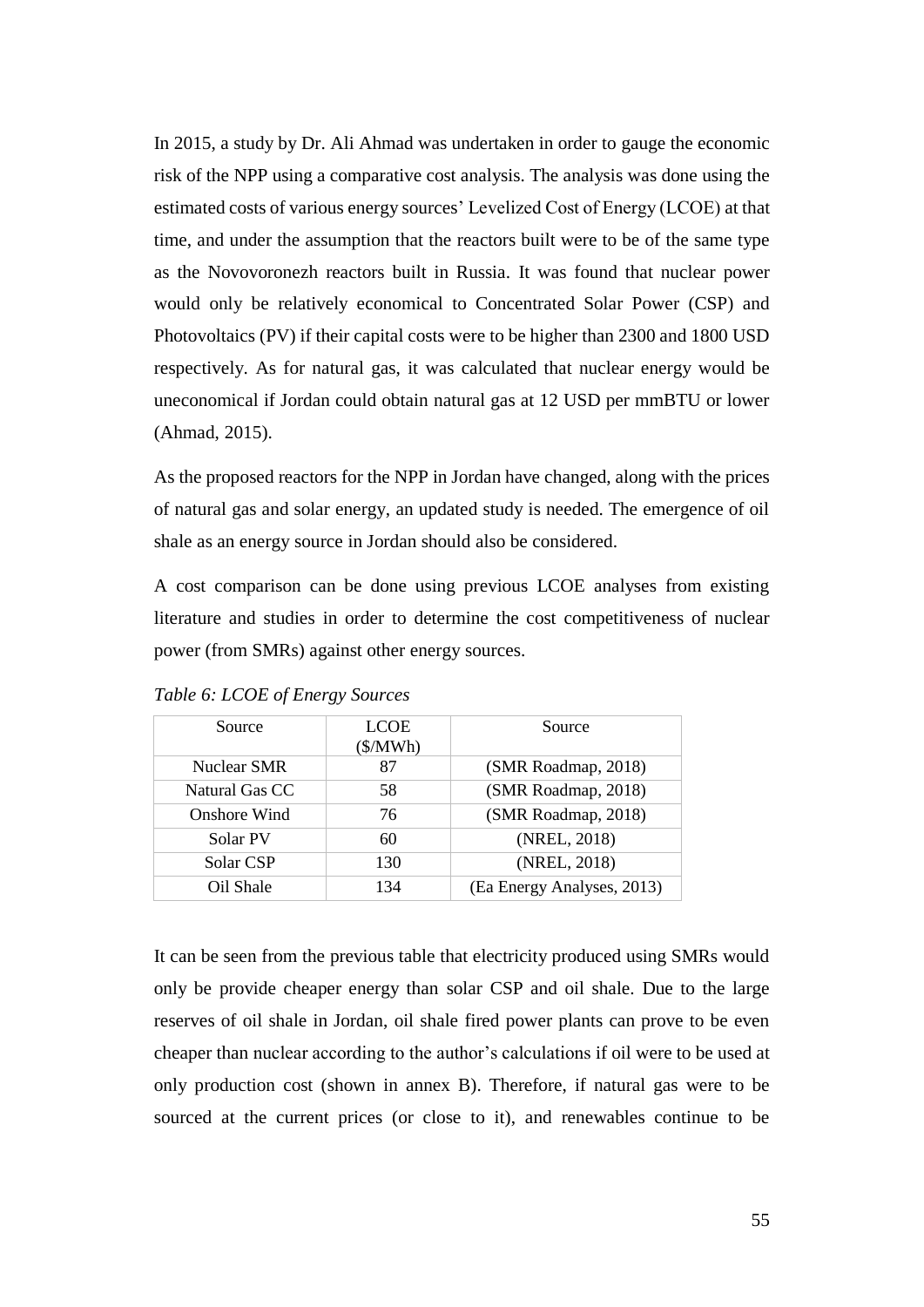developed around the country, then nuclear cannot provide more affordable energy than its alternatives, and hence, cannot gain acceptance based on economic benefit.

### **4.2: Economic Effect on Jordan**

Many local actors have stated that one of their main worries -if not their main worry- regarding the NPP is the huge negative implications it may have on a struggling Jordanian economy. In a recent meeting between the parliamentary committee for energy and mineral resources and the Jordan Transparency Centre held on the  $22<sup>nd</sup>$  of May, 2019, the current head of the committee MP Haitham Zyadin called for a complete suspension of the nuclear programme as they consider it as a waste of public funds, citing costs that could reach up to 10 billion JD (JT, 2019).

Multiple studies have been conducted with the conclusion that the NPP could pose serious economic risks for the country. In Ahmad's paper from 2015, several challenges are mentioned that support that claim. Firstly, the affordability issue mentioned in the previous section is presented.

Secondly, the question of financing agreements is discussed. Originally, the JAEC's plan was for Jordan to cover 50.1% of the 10 billion USD project's cost, with Rosatom covering 49.9%. Jordan's part of the cost was to be financed by prospective uranium exports that were hoped to bring in over 1.25 billion USD annually in revenue by 2012. As uranium mining has not yet proven to be feasible, it is unknown how the JAEC is planning to finance the project. Obtaining money from tax revenues would add gasoline over an already fired-up mood in the Jordanian streets (see  $4<sup>th</sup>$  circle protests), while seeking loans from financial lenders may prove to be a risky move. Jordan is unable to provide sovereign guarantees due to its weak credit rating, which could force the country to turn to commercial lenders with higher interests and unfavourable conditions. PPA could be used to incentivize lenders. However, that may lead to Jordan being forced to turn to nuclear when other, cheaper alternatives are available in the future.

Thirdly, Ahmad denotes the potential risk of project cancellation. Nuclear power plants are prone to delays and suspensions, as can be seen with the UK's Hinkley Point C (The Guardian, 2017). Cost escalations, for example, could prove to be a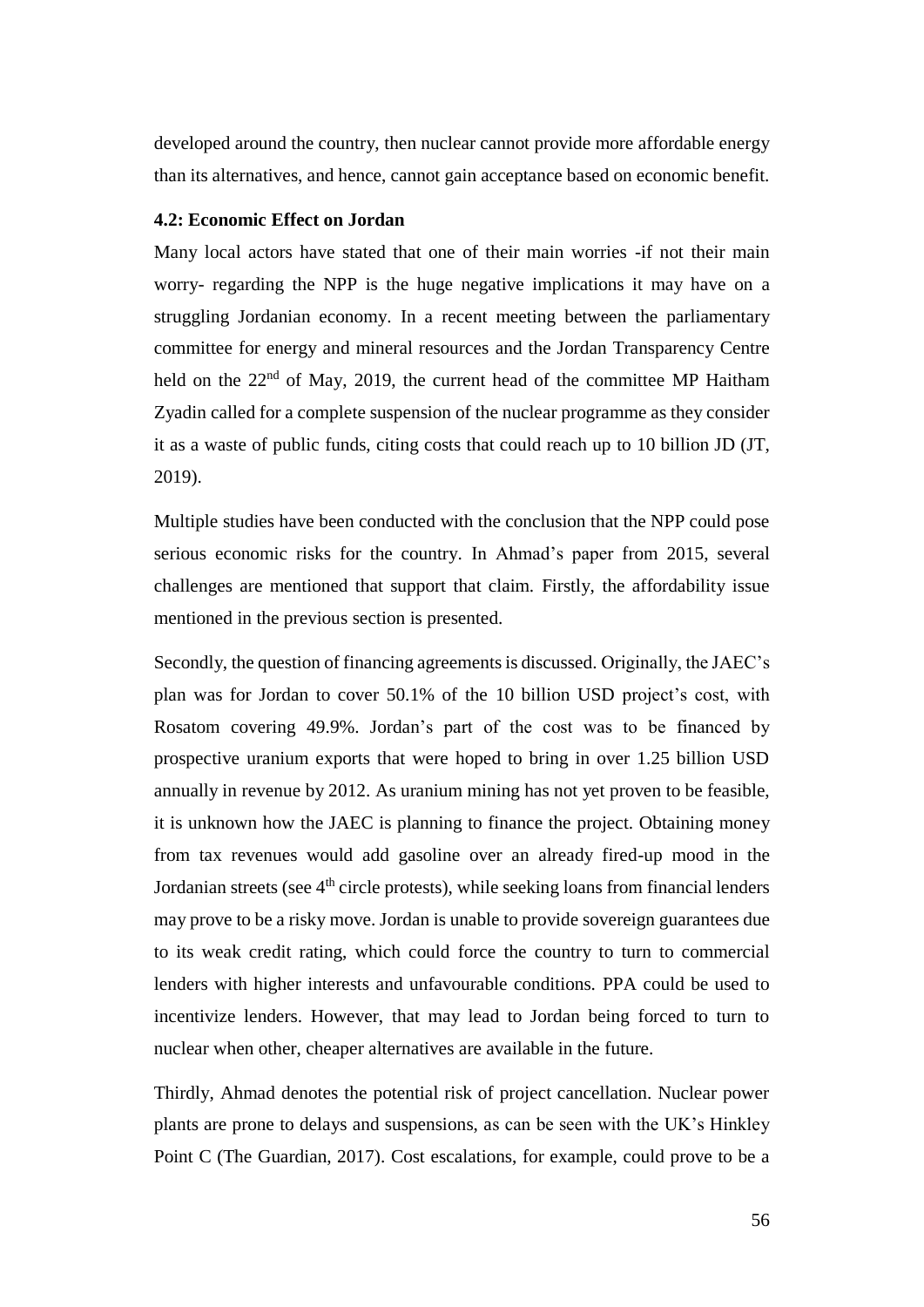real obstacle for a country with such weak financial capabilities. This could lead to delay or cancellation of the project, and its sunk costs will decrease the public's trust in the government's capacity in handling projects. Another cause for cancellation could be public opposition, especially if it escalates with political and damaging implications.

Finally, Ahmad presents the possibility of an unplanned plant outage placing heavy strain on the grid, due to the early 1-2 GW nuclear plant proposition. However, this issue will be difficult to be taken into account until a firm decision regarding the plants' technology is taken, as several smaller units of SMRs could mitigate outage risks a single 1-2 GW plant might carry.

In a country with increasing public unrest due to unemployment, corruption, and low standards of living, a project with such high economic risks can make the public extremely wary, as people would prefer to see government funds being put into projects with tangible and short-term effects with low risks such as schooling, health and infrastructure, rather than an already controversial project with such an unpredictable outcome. Therefore, the JAEC must be able to present clear and convincing economic feasibility studies to the public in order to prove that this project is not, as MP Zyadin remarked, "a waste of government funds".

#### **4.3: Effect on Competitors**

 $\overline{a}$ 

In the idealistic vision of having a diversified and reliable energy mix, as opposed to the current situation of one energy source getting the lion's share of the electricity market in Jordan, it is important to study the effect the NPP might have on the companies operating in other energy sources. In such a prospective study, it is hard difficult to accurately predict market trends as the parameters and their impacts are impossible to forecast. However, several scenarios can be explored based on estimated supply and demand parameters, with estimated cost of energy scenarios for different sources to be used as the variable<sup>1</sup>.

In this context, the following parameters have to be defined in order:

<sup>&</sup>lt;sup>1</sup> This analysis is based on basic assumptions and hypotheses, and solely provides very rough estimates of potential scenarios without taking into account many volatile variables such as market trends, fuel prices and regional political and economic circumstances.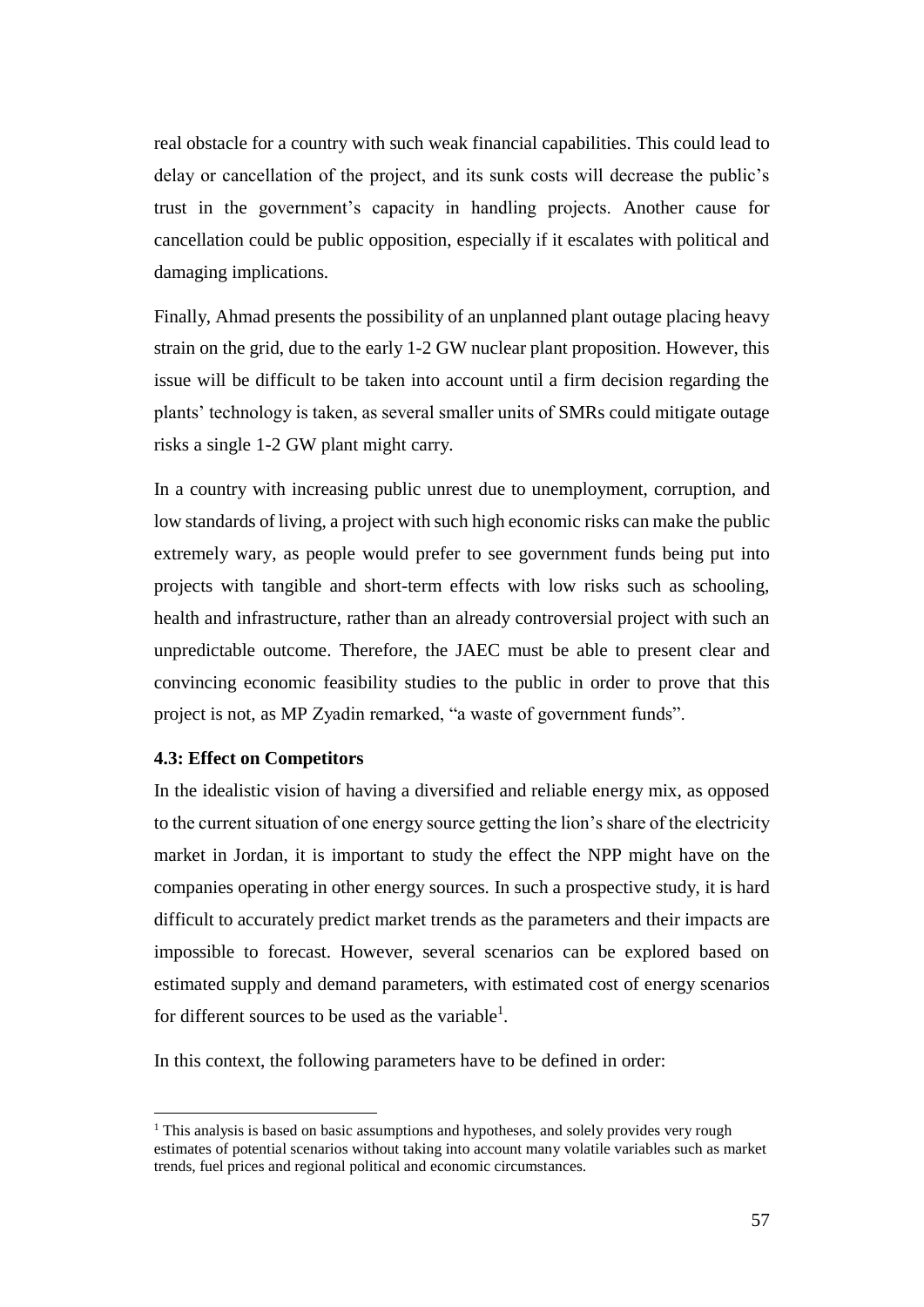- 1. Energy demand forecast in Jordan by 2025.
- 2. Energy supply capacity of the major proposed energy sources (nuclear and fossil fuels).
- 3. Estimate of the remaining gap to be filled by renewable energy or other sources.

This logical sequence can be too simplistic to provide even a rough estimation, as it does not take into account the competitiveness of the various energy sources. Therefore, the estimated cost of energy for different sources can be used as a variable to generate different scenarios that will allow the identification of the different ways the NPP could impact its competitors.

- 1. Energy Demand Forecast: in an official document released by the MEMR, maximum energy demand is expected to increase to 4433 MW by 2025, where energy demand growth will equal 3.8% (MEMR, 2018).
- 2. Energy supply capacity: providing that the current plan of utilizing SMRs instead of large nuclear reactors for the NPP is in order, several SMRs units with ~250 MW capacities will be installed in pairs. An assumption of 4-8 units will be made to create two different scenarios of 1-2 GW of nuclear power generation.
- 3. Estimate of the remaining gap: The capacity of the Attarat oil shale power plant is 470 MW. The capacity of nuclear energy capacity can be estimated to be around 1-2 GW for now. The combined total is 1.47-2.47 GW. Of the 4,433 MW predicted demand of 2025, that represents 33.3-55.7%. This leaves 44.3-76.7%, or 1,963-2,963 MW to be filled by natural gas and renewable energy<sup>2</sup>.

The following graph shows the remaining capacity for other energy sources, mainly renewable energy and natural gas, according to possible NPP scenarios:

 $\overline{a}$ 

<sup>&</sup>lt;sup>2</sup> According to the MEMR, renewable energy capacity should increase to around 2.400 MW by 2021, from their current 1,130 MW capacity .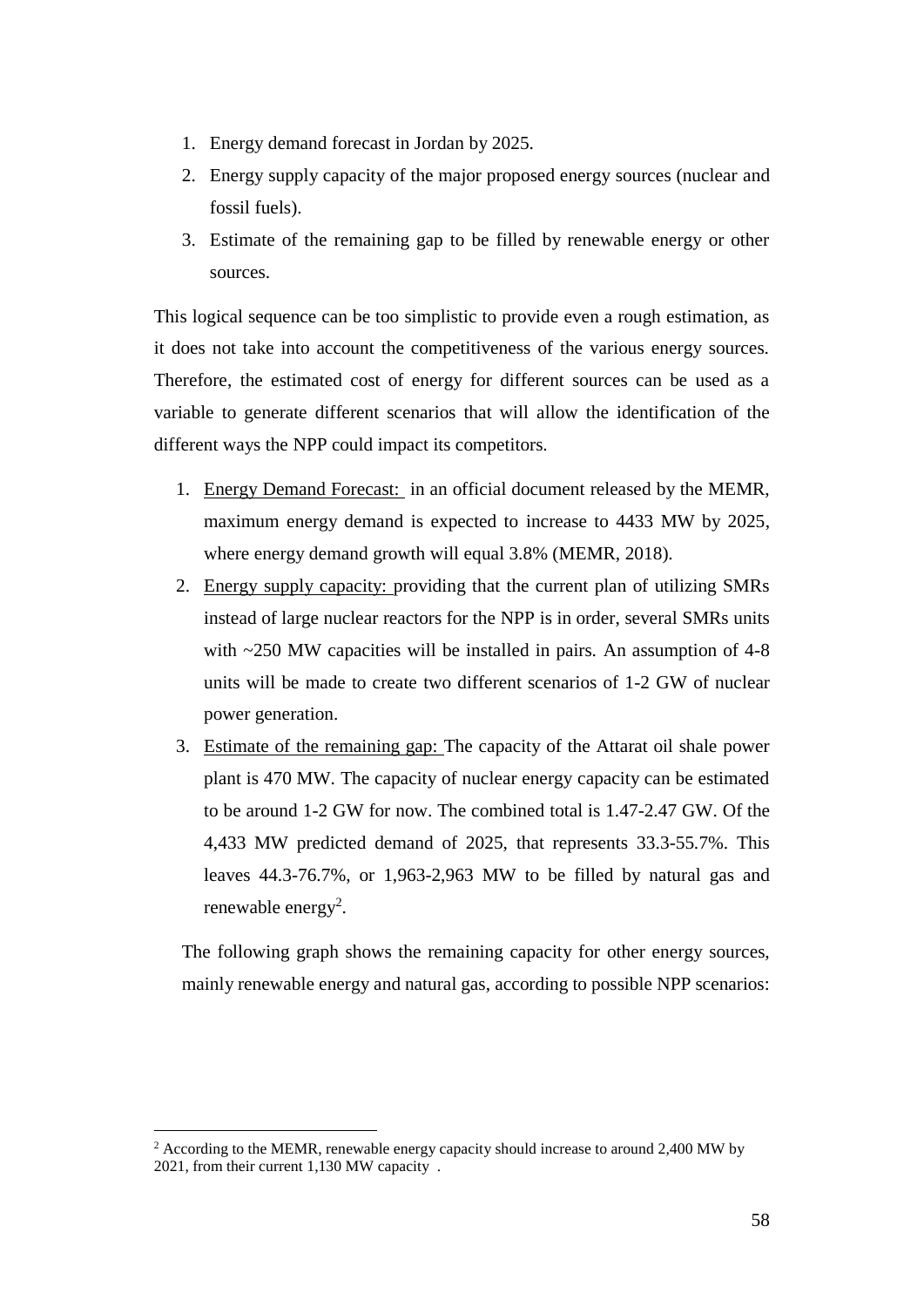

*Figure 7- Scenario 1: 1 GW Nuclear*

In scenario 1, it can be seen that around 563 MW will be left for further investments in natural gas and renewable energy. The number should be higher, however, as the intermittent nature of renewables will call for a much bigger investment in both RE capacity and storage technology in order to satisfy demand, unless investment is made mostly in the natural gas department.



*Figure 8 - Scenario 2: 2 GW Nuclear*

In scenario 2, it can be seen that there will actually be an excess of 437 MW considering the usage of full capacity. While this is definitely not the case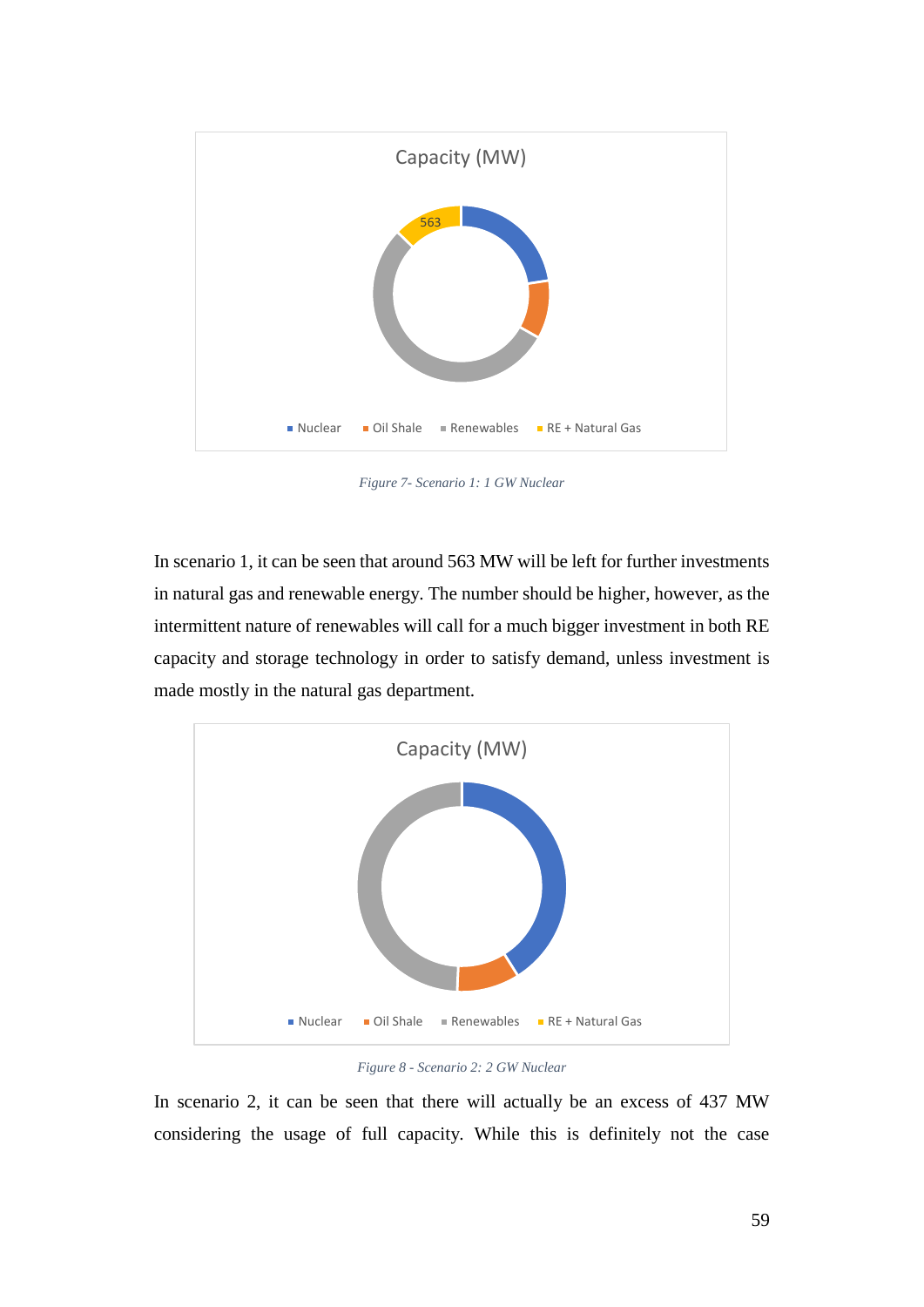constantly due to the intermittency of RE, it shows that installing 2 GW of nuclear capacity can be an obstacle for the integration of further RE into the grid in Jordan.



*Figure 9- Scenario 3: No Nuclear*

In scenario 3, where no nuclear power plants are installed, a lot of room will be available for investment into alternative sources of energy such as RE, natural gas, and oil shale. For RE, it will be very difficult to fill the remaining gap without massive investments into large capacity installations and storage technology.

The former calculations were done based on very basic presumptions and do not take into account worldwide market scenarios that may affect fossil fuel or RE installation costs. For example, natural gas could become too costly to be viable for usage in Jordan which could push for further usage of oil shale or RE. This also does not take into account potential fossil fuel exploration in Jordan which could make fossil fuel-fired power plants more economically viable than RE.

Depending on the capacities and technologies the JAEC decides to proceed with, different scenarios could be unveiled. For competitors in the renewable energy industry, scenarios 3 and 1 will prove to be the most favourable as it leaves room for extensive investment into RE technologies, thus making nuclear a possibly acceptable competitor in the energy industry as not much harm in the RE industry will be felt. This also applies to investors in natural gas power generation plants, with even more acceptability in the first scenario due to the need of covering the demand with a base-load energy source. The second scenario (or a similar one)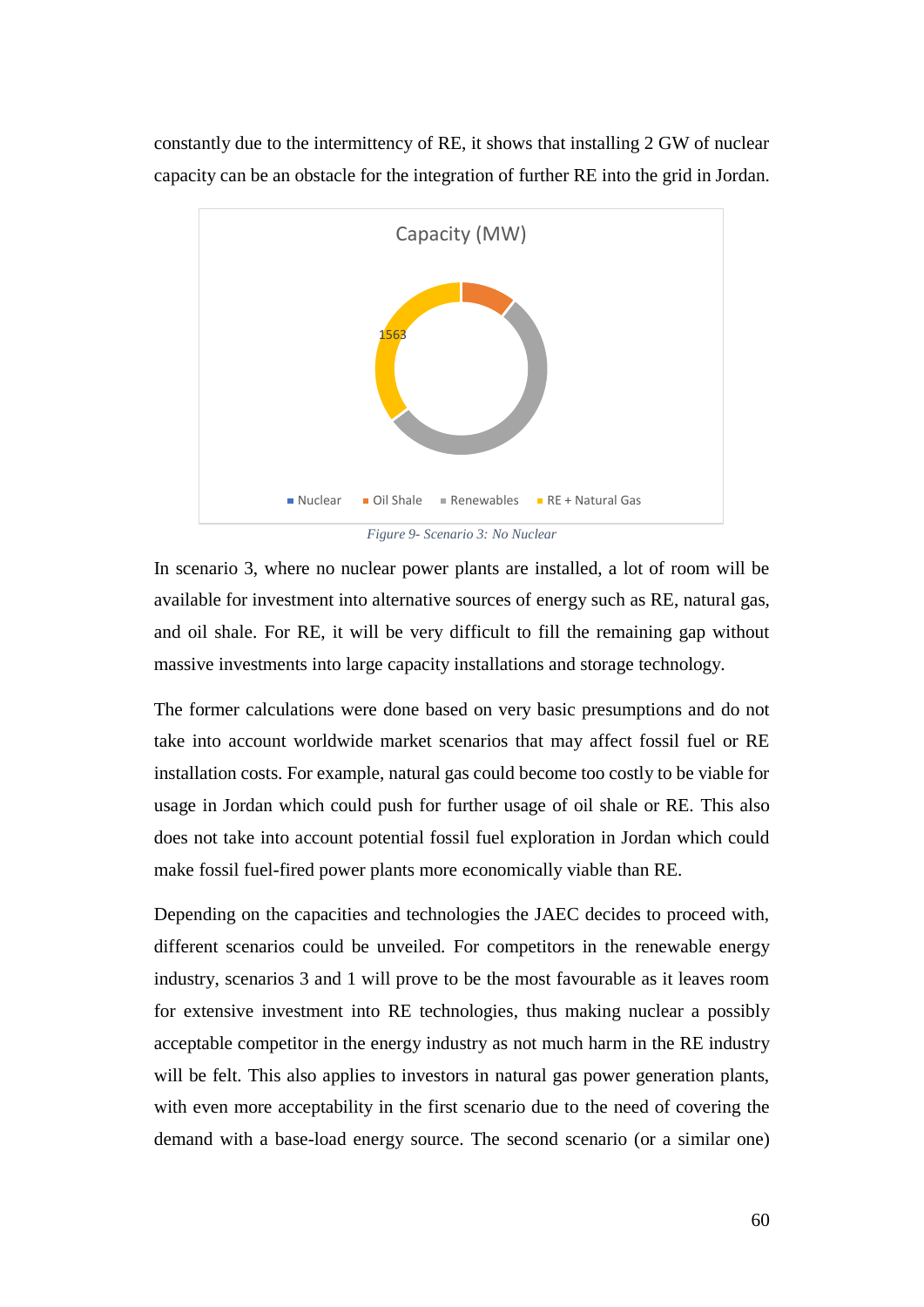could harm the aforementioned industry significantly by leaving no room for further RE and power plant connections to the grid to avoid overloading.

In conclusion, there is a risk of harming competitors in the energy sector if large capacities of nuclear power are installed. To maintain acceptance from the sector, smaller capacities should be pursued that will preserve competitiveness in the energy sector in Jordan while serving as a bridging technology in the pursuit of increased energy security and independence.

## **4.4: Conclusion**

|                     | <b>Affordability</b>        | <b>Economic Effect</b> | <b>Effect</b> on   |
|---------------------|-----------------------------|------------------------|--------------------|
|                     |                             | on Jordan              | <b>Competitors</b> |
| <b>Stakeholders</b> | Civil Society (tribes, low- | Government             | Energy companies   |
| <b>Affected</b>     | income households).         | institutions.          | (oil shale,        |
|                     | Commercial and              | Civil society.         | renewable energy,  |
|                     | industrial consumers.       | Industries.            | natural gas).      |
|                     |                             |                        | Fossil fuel        |
|                     |                             |                        | suppliers (Egypt,  |
|                     |                             |                        | Israel, Iraq).     |
| <b>Effect</b> on    | Decreases economic          | Decreases              | Depends on         |
| <b>Perception</b>   | benefit perception.         | economic benefit       | scenario as        |
|                     | Increases economic risk     | perception.            | mentioned in       |
|                     | perception.                 | Increases economic     | section 4.3.       |
|                     |                             | risk perception.       |                    |
| Acceptance          | Decreases.                  | Decreases.             | Depending on       |
| of NPP              |                             |                        | scenario, could    |
|                     |                             |                        | decrease or be     |
|                     |                             |                        | unaffected         |

*Table 7: Economic effects on market acceptance.*

The table above summarizes the economic impact on certain stakeholders in the Jordanian market. It can be seen that effects will mostly be negative if the current proposed scenarios were to unfold. This will decrease accept of the NPP as by decreasing economic benefit perceptions of more affordable electricity tariffs and export profits for the country. It will also increase economic risk perception for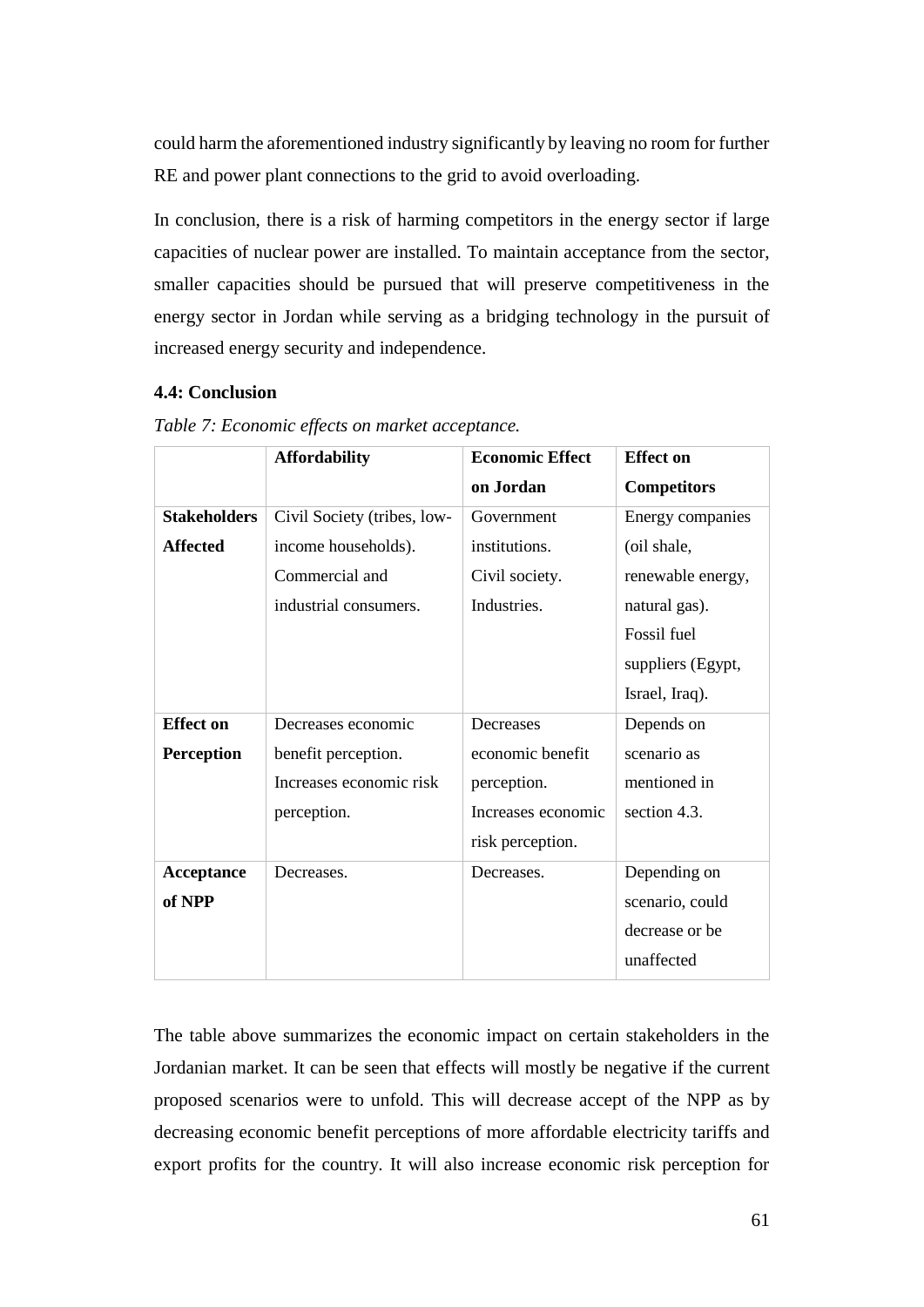certain stakeholders, for example, more costly energy on the consumer side, worries of indebting the country, and less room for energy competitors to develop capacities in their field.

There is one case that could negate the previous concerns, however. If uranium reserves are concretely shown to be in the same range as the previous ambitious announcements from the JAEC, and successful mining and processing of it is performed, then the country could profit considerably from exports of uranium, and duly subsidize energy for consumers as well as cover commercial loans more easily.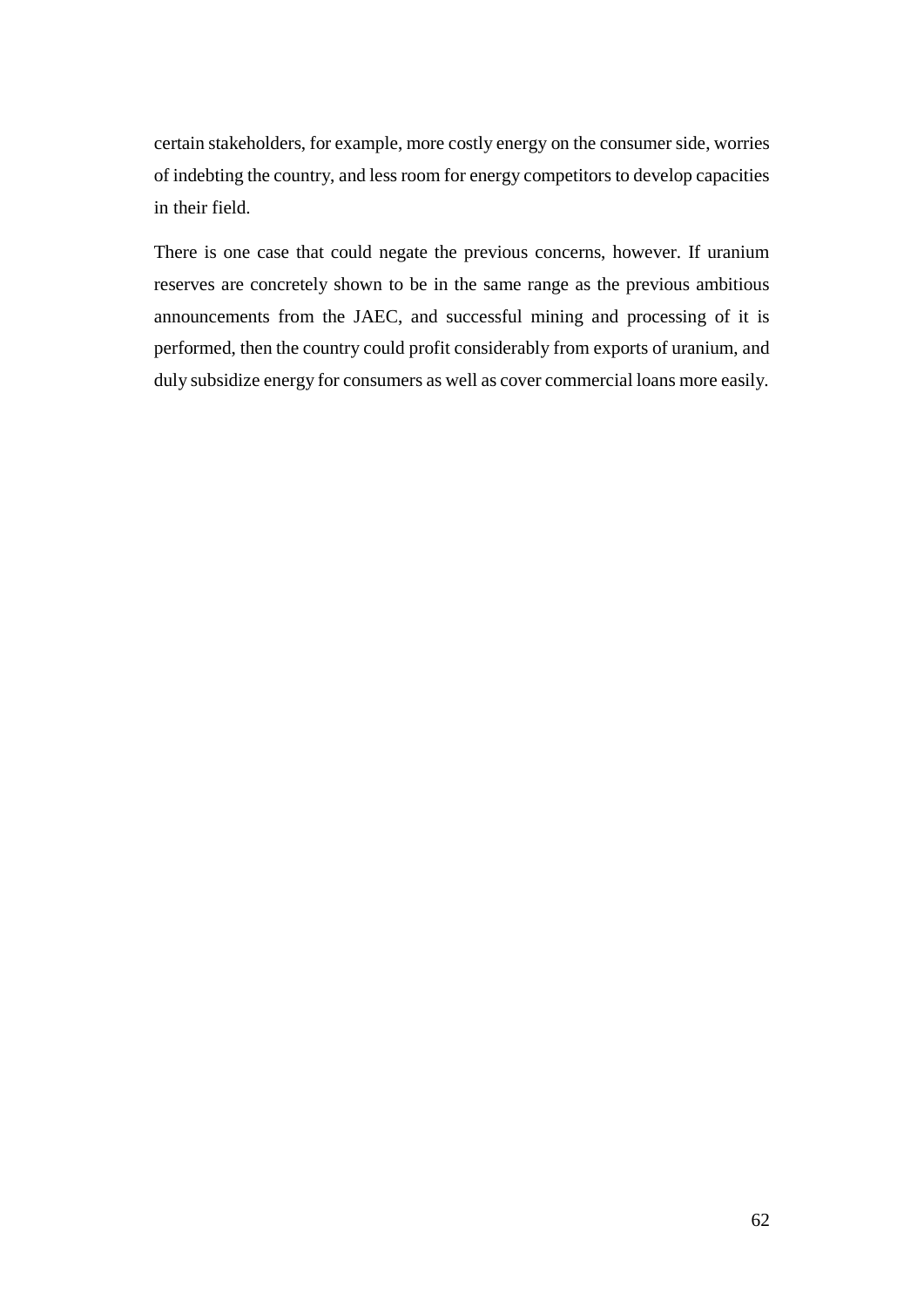# **Conclusion**

Jordan has been brought to a near-boiling point politically through constant internal and external pressure, caused by scarce resources, governmental mismanagement, and extreme turmoil in neighbouring countries. This has led to the current state of intense scrutiny by a frustrated population over policies with local impact. Therefore, the NPP, with its potential for major economic and environmental risks has been at the forefront of arguments proposed by critics of the government and its policies.

Evaluating the factors that lead to public acceptance or opposition of a major public policy is an arduous task. In a heterogeneous society such as Jordan's, with a multitude of different ideologies, religions, worldviews and life experiences, it is very difficult to pinpoint a single factor that could be used as a blanket reasoning for the opposition or acceptance of a project as impactful as the nuclear power project. Therefore, it is of utmost importance to examine all the different dimensions that affect public opinion in order to develop a strategy to sway opinions to one's side of the spectrum, whether that be anti-nuclear or pro-nuclear.

Supporters of the nuclear programme spearheaded by the JAEC have cited different potential benefits to the deployment of the NPP. First, nuclear power can secure Jordan's energy supply in a region where major disruptions can occur at any time, as was the case with the attack on Egypt's gas pipelines, and the suspension of cheap fossil fuel imports from Saddam Hussein's Iraq before that. A nuclear reactor that is powered by locally-mined uranium can decrease reliance on other states on a commodity as crucial as energy. Second, nuclear power generation is a zeroemission process. This implies that it would decrease net carbon emissions caused by power generation in Jordan and help the country reach global emission targets to fight climate change. Third, the NPP can provide much-needed jobs for Jordanian youth through building and operating the power plants, as well as through uranium mining and export. Fourth, the project could have economic benefit in the future through exporting uranium, as well as excess power to neighbouring countries. Lastly, nuclear could be considered key in diversifying Jordan's energy sources,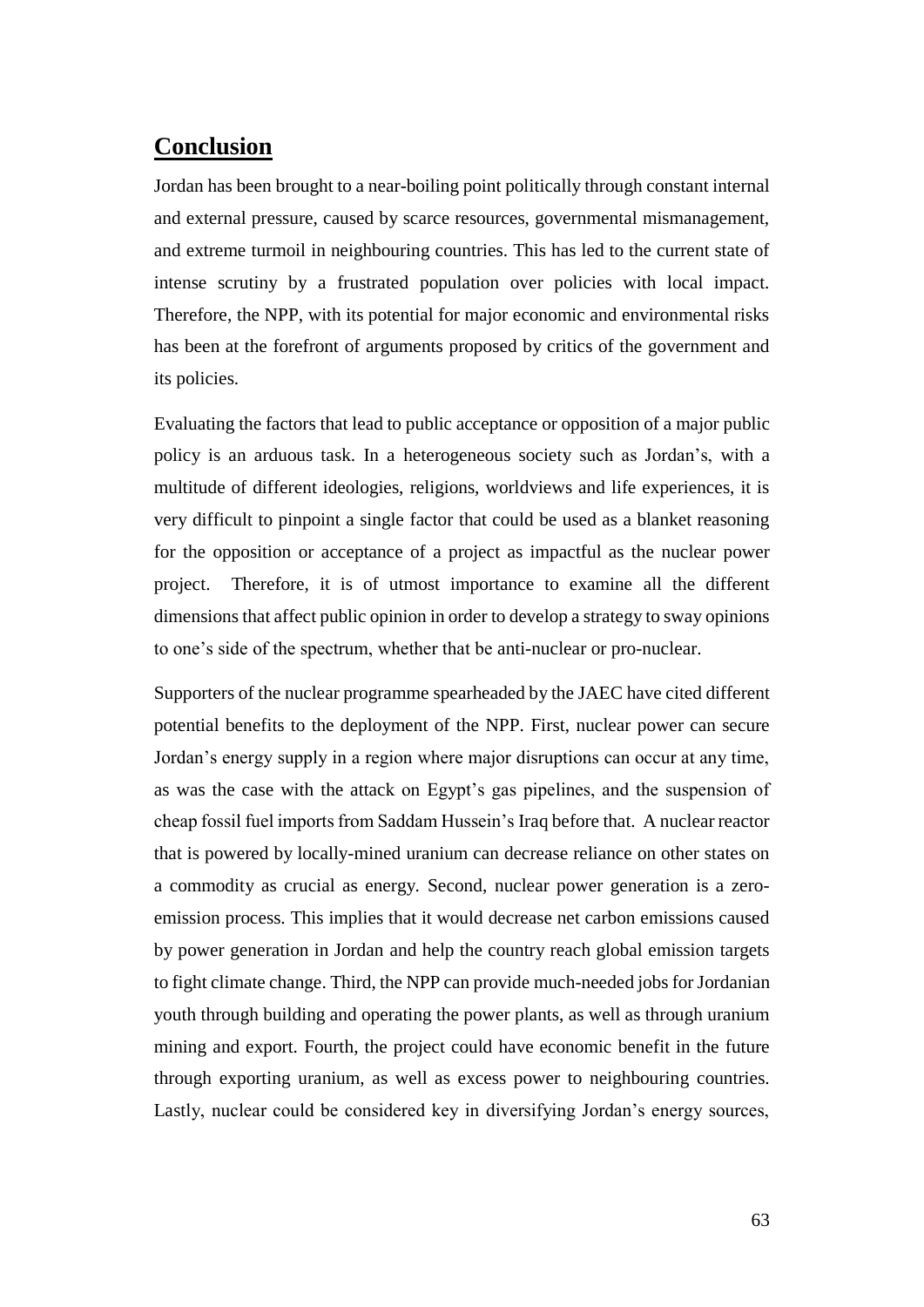alongside oil shale and renewables, in order to eventually reach full sovereignty over energy generation.

On the other hand, opposition of the NPP have concerns over risks that range from economic setbacks to a full-blown nuclear meltdown. Many arguments have been set forth by different stakeholders regarding why nuclear power should not be used for power generation in Jordan. First, fears of a catastrophe similar to the Fukushima disaster have not subsided, especially seeing as Jordan is located in a region with considerable seismic activity. Second, the economic burden such an expensive project could pose would set a significant blow to the country's treasury, more so if an unfavourable financing scheme with a foreign entity were to be used. Third, environmental concerns arose due to the uncertainty of fuel waste management and unsafe uranium mining hazards. Fourth, a power plant with such high capacity (i.e. the proposed 2 GW reactor) could negatively impact the growth of the renewable energy sector on the long run. Fifth, suspicions of a terrorist attack in an unstable region persist, which could lead to catastrophic risk if the proper safety measures were not to be taken. Lastly, fears of radiation leakages creating health and cancerous risks arose, especially due to similar reports being published regarding the neighbouring Israeli Dimona reactor.

A comprehensive analysis of certain factors and characteristics that affect the aforementioned reasons for acceptance and opposition was performed in the third and fourth chapter of this paper. In the third chapter, personal, cultural and socialpsychological dimensions were examined in order to evaluate their impact on risk and benefit perception, and consequently, public acceptance. Within the personal dimension, it was shown that privileged demographics, mostly being older males with above-average income and education, were more likely to perceive the benefits of the NPP as opposed to its risks, and thus, are more likely to accept the NPP. This was attributed to their increased capacity to evade any risks posed by a failure of the NPP (whether economic or health related) due to higher access to wealth and resources.

Some culturally-embedded aspects were shown to have a significant effect on the public acceptance of the NPP. Goodwill trust from different stakeholders towards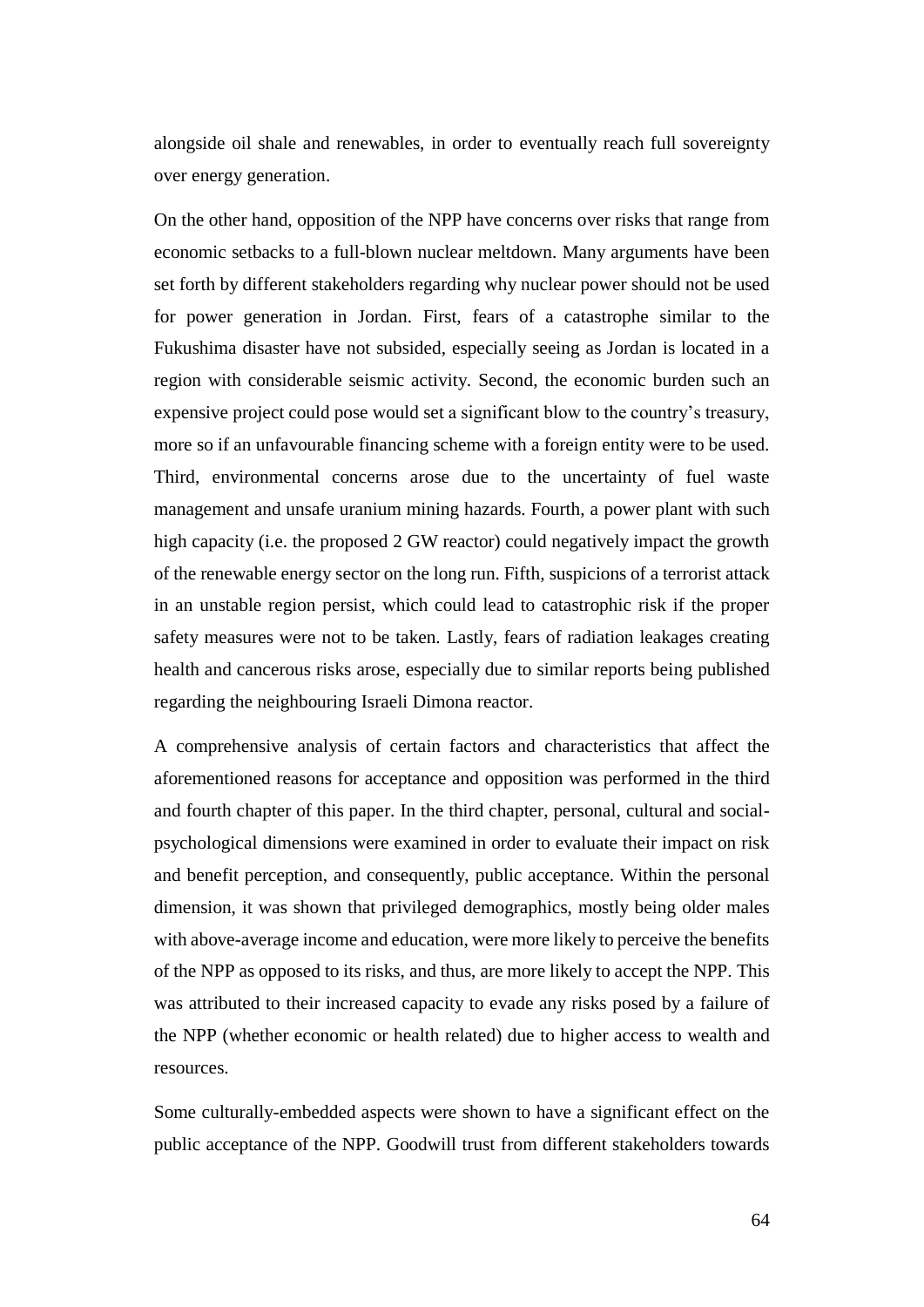the government and JAEC seemed to be considerably lacking, which decreases the perception of accrued benefits of the NPP and increases the perception of all risks it may pose. Competence trust was shown to be of less impact in this case, as there is a general belief that the technical resources can be allocated efficiently by the developers of the NPP, despite certain concerns regarding the expertise of the Jordanian labour force in building, maintaining and operating the power plants, which increases risk perception. Religion was found to not pose a significant impact on benefit or risk perception, as there was not a theological reasoning touted behind either the acceptance or opposition of nuclear power. Environmental awareness – that is relatively high in Jordan, as a result of a high level of general education was also shown as a strong driver behind the opposition to the NPP, especially around coastal areas due to water scarcity.

Following that, it was shown that education and awareness regarding the science and technicalities behind nuclear power generation correlated positively with acceptance of the NPP. However, challenging precepted risks is of stronger importance than general education regarding nuclear science as it can help lower opposition levels. Another social-psychological factor that had a noteworthy impact was place attachment, which was mostly seen within tribal groups. The NPP was cited as a risk to agricultural livelihoods and the traditional way of living, and thus, unwanted in regions where certain groups reside.

The economic impact of the NPP was discussed in the fourth chapter. It was shown that at current and foreseeable fossil fuel prices, as well as capital costs for renewable energy installations, nuclear power will not necessarily provide cheaper energy, which will reduce perception of its benefits and hence reduce acceptance. It was also shown that such a high-risk investment with unfavourable foreign financing schemes will only serve to increase opposition in a country in a dire economic situation, where the population will most likely want to see their taxes being spent on projects with immediate and low-risk results such as infrastructure, health and education. Furthermore, the choice of reactor technology and capacity was seen to have negative effects on competitors in the energy sectors that range from mild to major in the case that nuclear gets the lion's share of Jordan's installed energy capacity.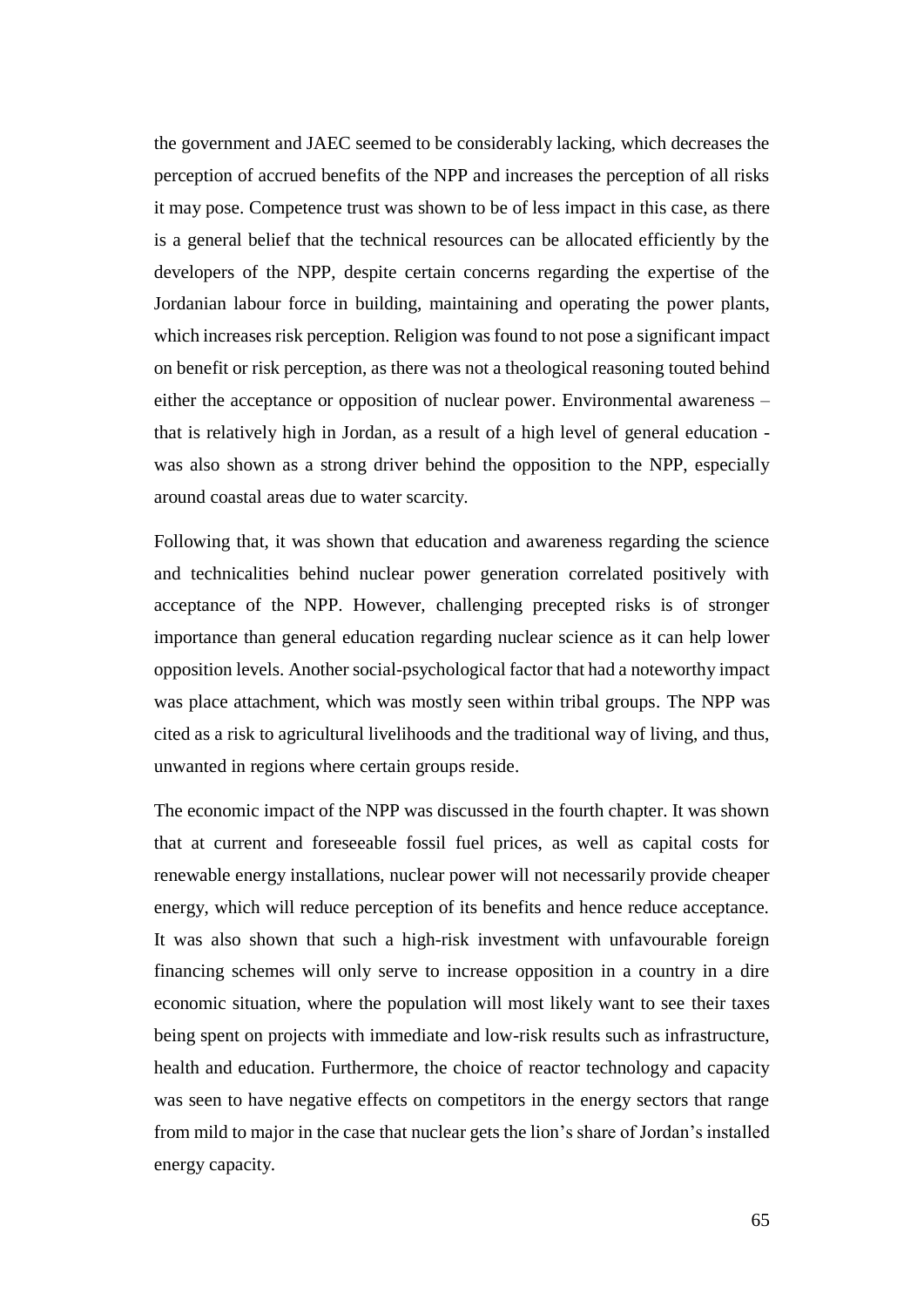Considering the findings of this paper, it can be seen that certain dimensions seem to have more severe impacts than others with regards to affecting social acceptance of the NPP. Most significantly, perception of corruption has been shown to diminish benefit perception for certain groups and individuals, and the lack of transparency and consistent information increases risk perception. The JAEC must seek to deal with these matters directly if they hope to gain more support for the NPP from the general public, as the current strategy of only identifying and challenging radiationrelated misinformation and risks has not been very successful. However, these are sensitive issues that need to be addressed carefully and in an intelligent manner in order to not incite any further opposition from a society that is currently wary of misleading political discourse and developments.

Economic risks must also be taken into account when addressing the general public, as other costly projects such as the Bus Rapid Transit in Amman have received a large amount of criticism due to their continuously rising costs and constant delays. A transparent economic feasibility study with a clear and fair financing scheme with a trusted partner would need to be published to reduce perceptions of economic risk on an individual and governmental level, in order to increase acceptance of the NPP.

Finally, environmental and health risks need to be attended to publicly and in detail, especially with regards to water scarcity. In a country with such scarce water resources, the major challenge of cooling a nuclear reactor is a huge talking point. If there proposed SMRs were to actually use a reasonable amount of cooling water from the wastewater treatment facility, then that information needs to be disseminated clearly and extensively in order to alleviate concerns that affect perceptions of risks of water supply damage.

Nuclear energy has been a controversial issue globally for decades. It has helped countries such as France become a major force in the energy field by securing their energy supply and creating profits by exporting energy to other EU countries. In other cases, such as Japan, it has had catastrophic effects that have damaged whole communities and cities indefinitely. Therefore, while the upsides to its usage for power generation can be tremendous, an extensive analysis of a country's profile, including its social, cultural, economic and political dimensions, needs to be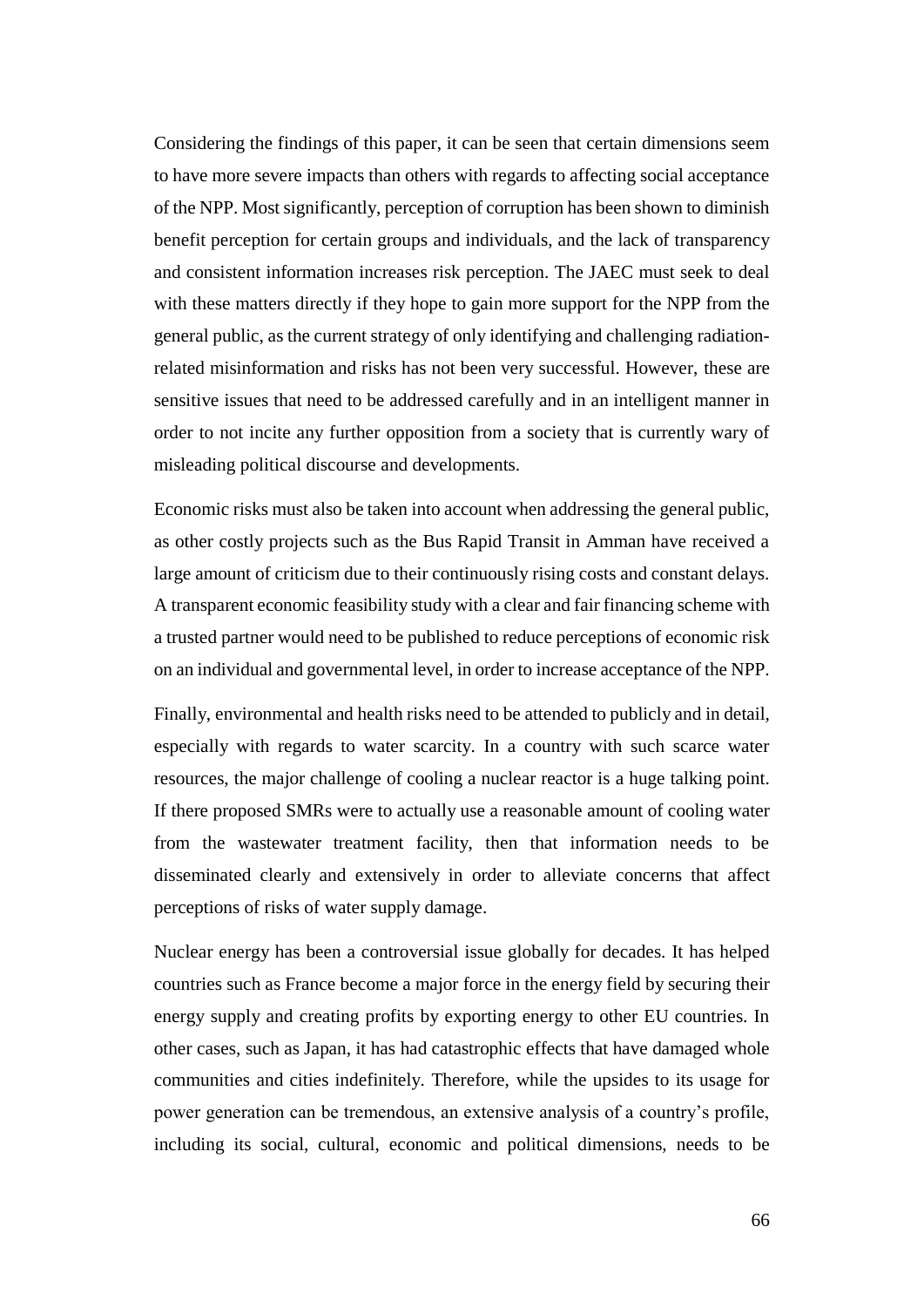performed in order to evaluate whether how its deployment will affect the country and its population on both the short and long-term. In the context of a Jordan under pressure, it is clear that issues both related and unrelated to the technology itself must be addressed before development of the NPP commences, as one step in the wrong direction can impact not only individuals, but the country's institutional and economic stability itself.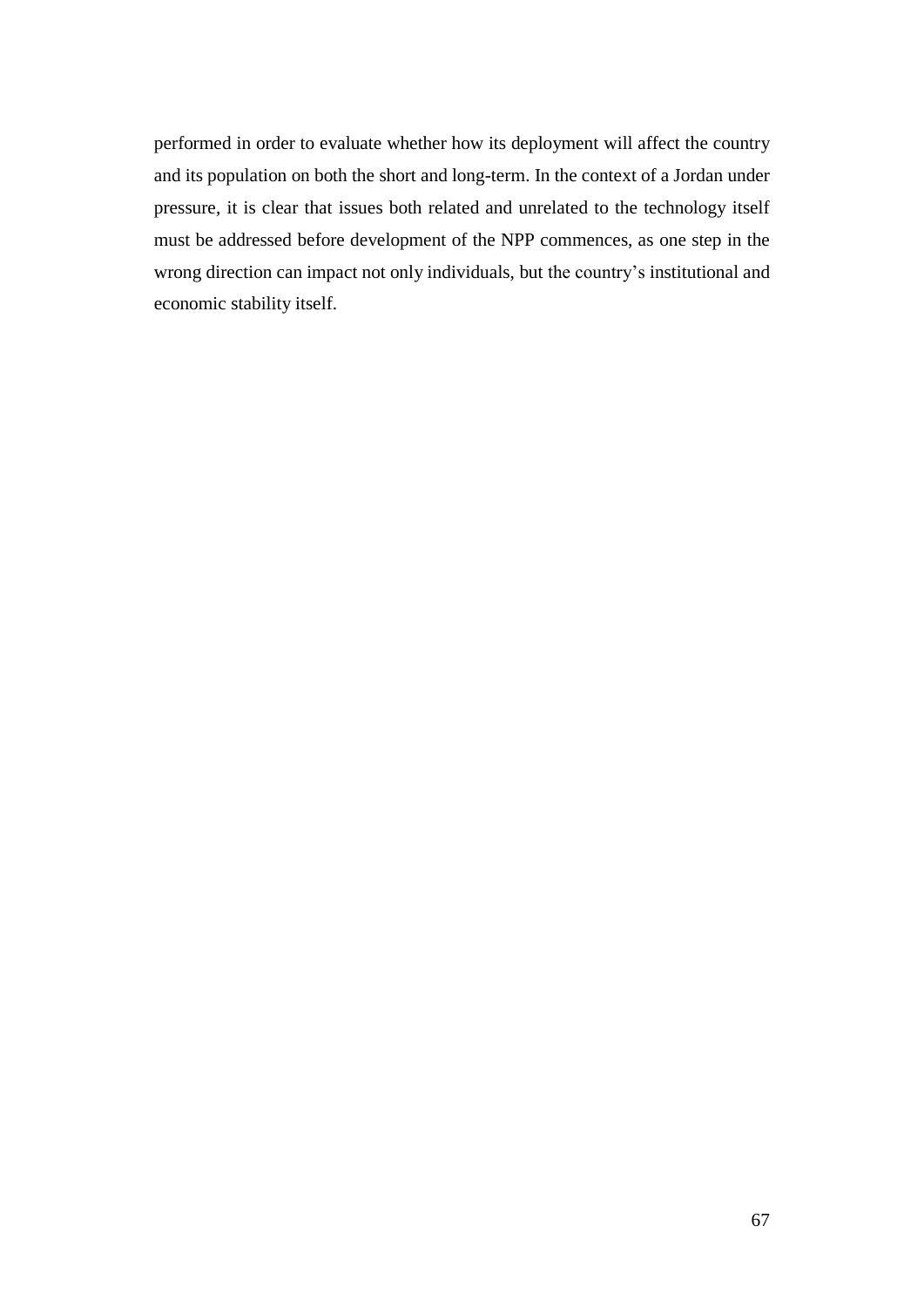# **Annex A: Interview Guidelines**

Interviewee: Basel Burgan

Occupation: Burgan Drugstores CEO, JFoE Chairman

Date: 24/12/2018

Duration: 1 hour

| <b>Main Questions</b>                    | <b>Key Findings</b>                        |  |  |
|------------------------------------------|--------------------------------------------|--|--|
| • Who is lobbying for nuclear?           | Naming of certain figures<br>$\bullet$     |  |  |
| Is there proof that nuclear              | lobbying for nuclear.                      |  |  |
| lobby has delayed other                  | Information on censorship<br>$\bullet$     |  |  |
| projects?                                | tactics used by nuclear lobby.             |  |  |
| What is the effect of the                | Big advocate of renewable<br>٠             |  |  |
| Dimona reactor on health in              | energy.                                    |  |  |
| Jordan (and proof)?                      | Prefers oil shale to nuclear.<br>$\bullet$ |  |  |
| Which energy sources do you<br>$\bullet$ |                                            |  |  |
| advocate for?                            |                                            |  |  |

Interviewee: Dr. Ahmad AlSabbagh

Occupation: JAEC Nuclear Fuel Cycle Commissioner

Date: 02/01/2019

Duration: 1 hour

| <b>Main Questions</b>                       | <b>Key Findings</b>              |
|---------------------------------------------|----------------------------------|
| are the most recent<br>What<br>$\bullet$    | SMRs will be<br>the<br>most      |
| updates on the NPP?                         | appropriate for the situation in |
| • How is media being handled                | Jordan.                          |
| (incl. strategies)?                         | Stakeholder<br>engagement        |
| How will financing be achieved<br>$\bullet$ | strategy explained.              |
| while lowering risk?                        |                                  |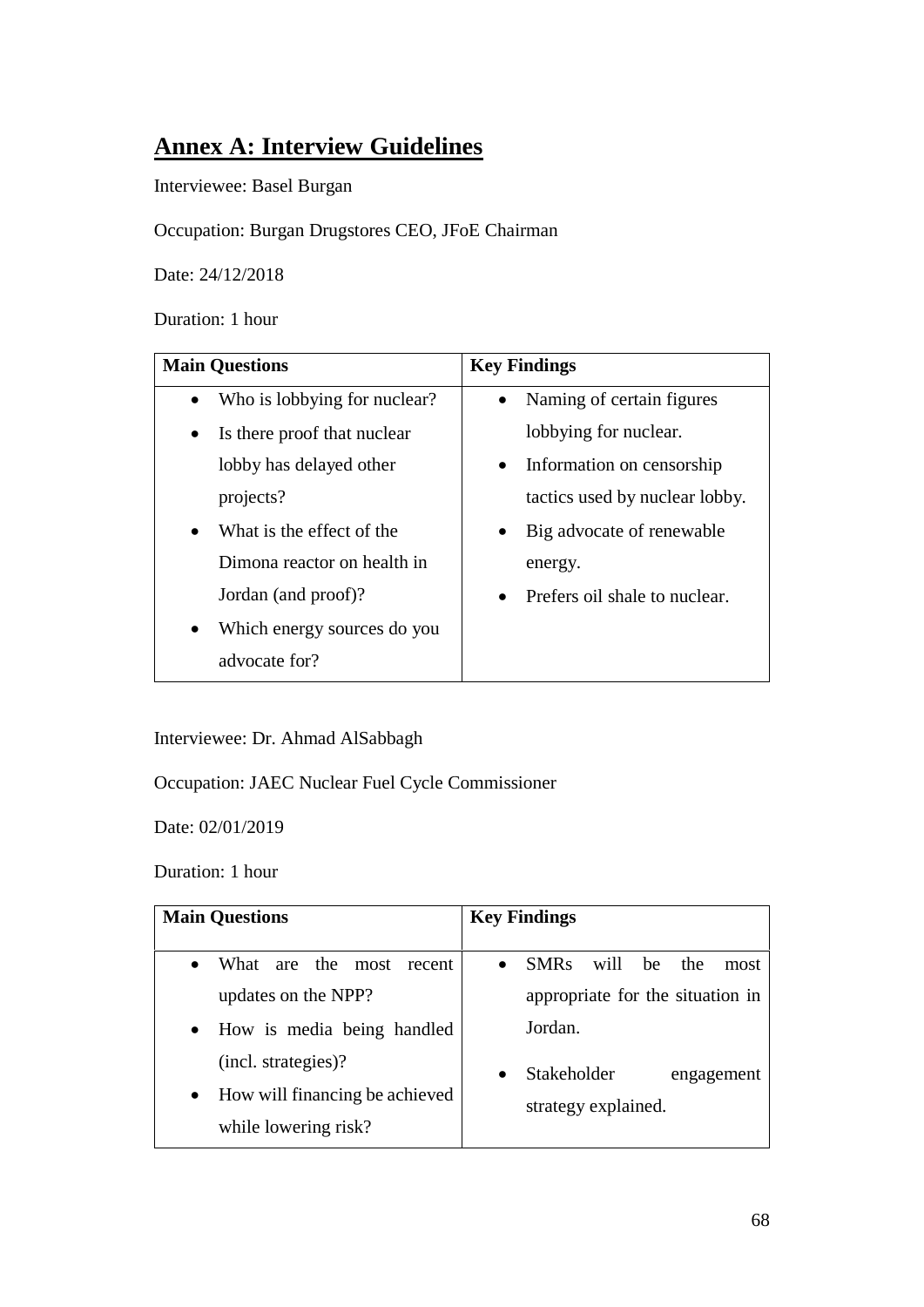• Thoughts on other energy sources? • Diversification is key for Jordan in his mind, and that includes nuclear, oil shale, renewables, etc.

Interviewee: Julien Jreissati

Occupation: Greenpeace Campaigner for Middle East

Date: 08/03/2019

Duration: 30 minutes

| <b>Main Questions</b>                                  | <b>Key Findings</b>                                   |  |
|--------------------------------------------------------|-------------------------------------------------------|--|
| • What was Greenpeace's role in                        | • Greenpeace organized protests                       |  |
| the first protests, and how did                        | and awareness concerts, etc.                          |  |
| they select their partners and                         | Petitions.                                            |  |
| participants?                                          | Against nuclear<br>due<br>to                          |  |
| • What is Greenpeace's current                         | health,<br>economic,                                  |  |
| stance on the NPP in Jordan?                           | environmental, waste risks.                           |  |
| significant<br>there<br><b>Was</b><br>any<br>$\bullet$ | 100%<br>support<br>Huge<br><sub>of</sub><br>$\bullet$ |  |
| pressure from the opposition?                          | renewables by 2050.                                   |  |

Interviewee: Anonymous Students

Occupation: JUST Nuclear Engineering Students

Date: 28/12/2018

Duration: 1 hour

| <b>Main Questions</b>               | <b>Key Findings</b>                                         |
|-------------------------------------|-------------------------------------------------------------|
| $\bullet$ Experience with the JRTR? | • JRTR is successful, but with<br>some unqualified figures. |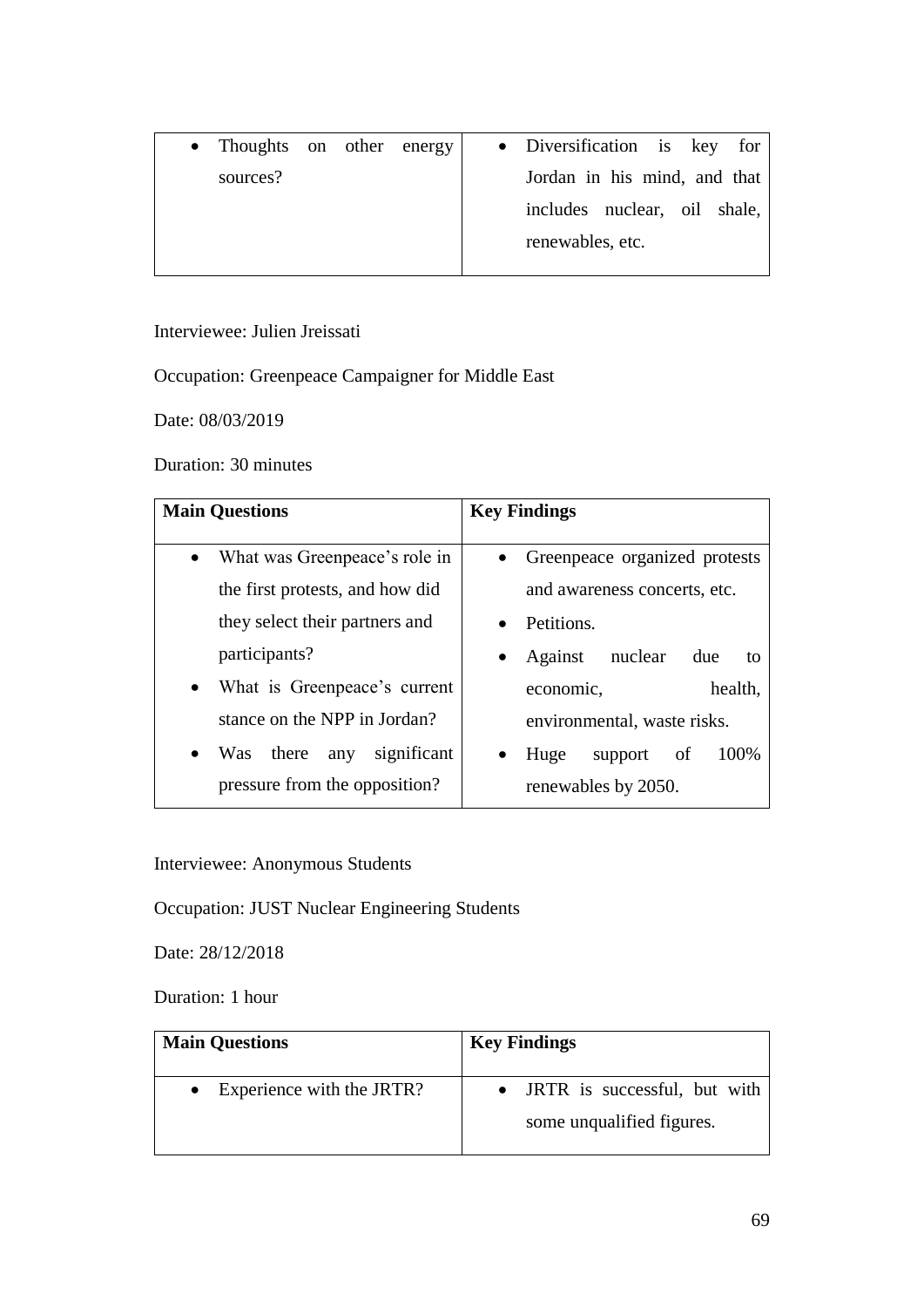- Any focus on social acceptance in their course?
- Their thoughts on success potential of NPP?
- Extent of lecturing about nuclear catastrophes?
- No focus on social acceptance.
- Jordan has the resources to do it successfully, but water scarcity is an issue.
- A lot of lectures about lessons learned from Fukushima, Chernobyl, Three Mile island.

Interviewee: Anonymous Researcher

Occupation: VisitingResearcher, Institute in Jordan

Date: 05/01/2019

Duration: 1 hour

| <b>Main Questions</b>                                                                        | <b>Key Findings</b>                                                                      |
|----------------------------------------------------------------------------------------------|------------------------------------------------------------------------------------------|
| What is the situation of nuclear<br>$\bullet$<br>diplomacy in Jordan?                        | Stance of JAEC on foreign<br>bodies.                                                     |
| What are the most valid risks<br>$\bullet$<br>and benefits of nuclear in your<br>experience? | Lack of public acceptance<br>studies within Jordan as<br>opposed to UAE.                 |
| Stance of Israeli acceptance of<br>$\bullet$<br>the NPP?                                     | Different financing schemes of<br>MENA countries with regards<br>to nuclear power plants |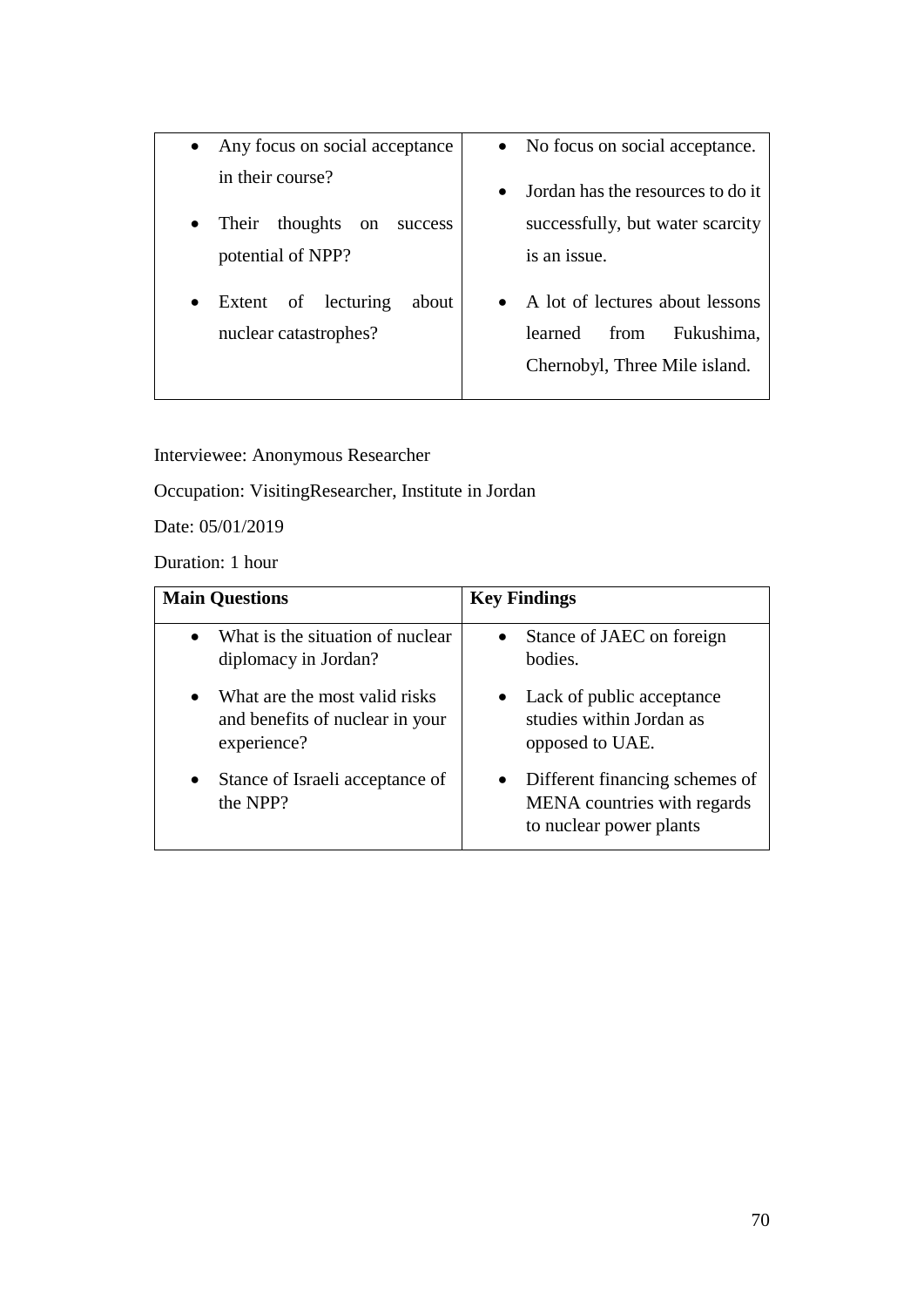# **Annex B: LCOE Calculations**

|                       |                | <b>Natural</b> | Oil          | Reference           |
|-----------------------|----------------|----------------|--------------|---------------------|
|                       | <b>Nuclear</b> | Gas            | <b>Shale</b> |                     |
| Unit Capital Cost     |                |                |              | (SMR Roadmap, 2018) |
| (\$/KW)               | 5000           | 1023           | 1550         |                     |
| O&M cost ratio        | 1              | 1              | 1            | (Ahmad, 2015)       |
|                       |                |                |              | (Ahmad, 2015; SMR   |
|                       |                |                |              | Roadmap, 2018; Ea   |
| Fixed O&M (\$/kW-y)   | 145            | 15.37          | 60           | Energy Analyses)    |
|                       |                |                |              | (SMR Roadmap, 2018; |
| Variable O&M (\$/KWh) | 0.00051        | 0.00327        | 0.00327      | Beattie, 2019)      |
|                       |                |                |              | (Ahmad, 2015; SMR   |
| Heat rate (BTU/kWh)   | 10450          | 6430           | 10000        | Roadmap, 2018)      |
| <b>Fueling costs</b>  |                |                |              | (SMR Roadmap, 2018; |
| (\$/mmBTU)            | 8.4            | 6.2            | 8            | Beattie, 2019)      |
| Economic life (years) | 40             | 40             | 40           | (Ahmad, 2015)       |
| Capacity factor       | 90%            | 90%            | 75%          | (Ahmad, 2015)       |
| Auxiliary consumption | 8%             | 8%             | 8%           | (Ahmad, 2015)       |
| Discount rate         | 10%            | 10%            | 10%          | (Ahmad, 2015)       |
|                       |                |                |              |                     |
| LCOE (\$/MWh)         | 87.8           | 39.9           | 80.0         |                     |

# Simplified LCOE equation:

sLCOE = {(overnight capital cost \* capital recovery factor + fixed O&M  $\cos t$ /(8760 \* capacity factor)} + (fuel cost \* heat rate) + variable O&M cost.

(NREL)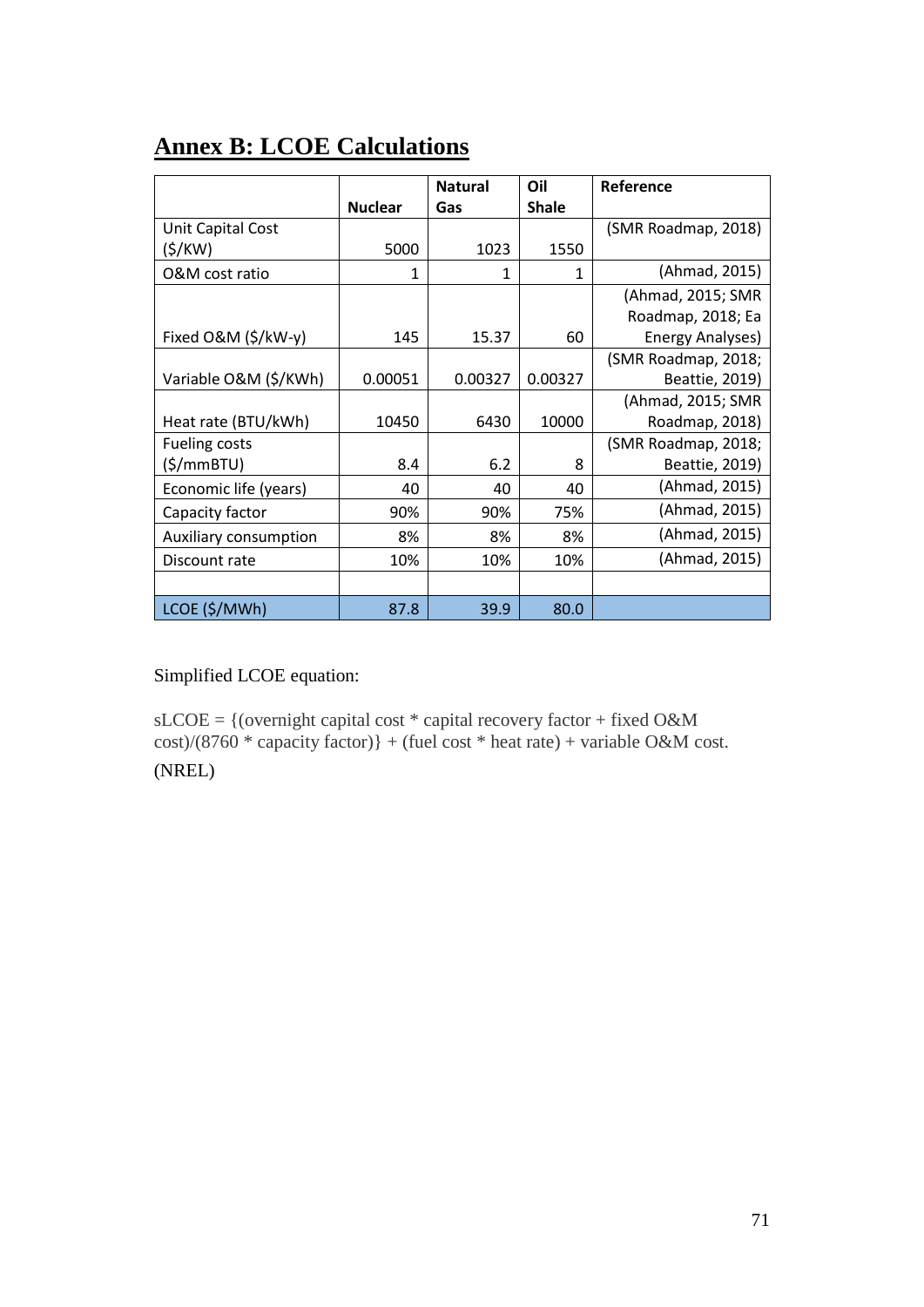## **Reference List**

A. H. Maslow (1943) A Theory of Human Motivation. (2019). *Psychclassics.yorku.ca.* Retrieved 11 MAy 2019, from https://psychclassics.yorku.ca/Maslow/motivation.htm

Abdul-Rahim, N., Eid, N. (2017, October). Energy Projects in Jordan. *Flanders Investment & Trade. Pg 24-25*

Ahmad, Ali. (2015). Economic risks of Jordan's nuclear program. *Energy for Sustainable Development. 29. 32-37.*

Al Jazeera. (2014, 14 April) Jordan nuclear battle heats up. *Al Jazeera*. Retrieved 5 June 2019, from [https://www.aljazeera.com/news/middleeast/2014/02/battle](https://www.aljazeera.com/news/middleeast/2014/02/battle-heats-up-over-jordanian-nuclear-power-201422685957126736.html)[heats-up-over-jordanian-nuclear-power-201422685957126736.html](https://www.aljazeera.com/news/middleeast/2014/02/battle-heats-up-over-jordanian-nuclear-power-201422685957126736.html)

مؤتمرالشؤون اإلسالمية يقر حق الدول في امتالك الطاقة النووية .(May 1 2009, (AlEqtisadiya السلمية لألغراض. *Aleqtisadiya.* Retrieved 11 June 2019, from [http://www.aleqt.com/2009/05/01/article\\_84791.html](http://www.aleqt.com/2009/05/01/article_84791.html)

النائب بني مصطفى: خالد طوقان "باع الوهم لألردنيين" الغد (December 23 2018, (Alghad from 2019, May 16 Retrieved .*Alghad* .األردن عمان مجلس النواب [https://alghad.com/%D8%A7%D9%84%D9%86%D8%A7%D8%A6%D8%A8-](https://alghad.com/%D8%A7%D9%84%D9%86%D8%A7%D8%A6%D8%A8-%D8%A8%D9%86%D9%8A-%D9%85%D8%B5%D8%B7%D9%81%D9%89-%D8%AE%D8%A7%D9%84%D8%AF-%D8%B7%D9%88%D9%82%D8%A7%D9%86-%D8%A8%D8%A7%D8%B9-%D8%A7%D9%84%D9%88%D9%87%D9) [%D8%A8%D9%86%D9%8A-%D9%85%D8%B5%D8%B7%D9%81%D9%89-](https://alghad.com/%D8%A7%D9%84%D9%86%D8%A7%D8%A6%D8%A8-%D8%A8%D9%86%D9%8A-%D9%85%D8%B5%D8%B7%D9%81%D9%89-%D8%AE%D8%A7%D9%84%D8%AF-%D8%B7%D9%88%D9%82%D8%A7%D9%86-%D8%A8%D8%A7%D8%B9-%D8%A7%D9%84%D9%88%D9%87%D9) [%D8%AE%D8%A7%D9%84%D8%AF-](https://alghad.com/%D8%A7%D9%84%D9%86%D8%A7%D8%A6%D8%A8-%D8%A8%D9%86%D9%8A-%D9%85%D8%B5%D8%B7%D9%81%D9%89-%D8%AE%D8%A7%D9%84%D8%AF-%D8%B7%D9%88%D9%82%D8%A7%D9%86-%D8%A8%D8%A7%D8%B9-%D8%A7%D9%84%D9%88%D9%87%D9)

[%D8%B7%D9%88%D9%82%D8%A7%D9%86-%D8%A8%D8%A7%D8%B9-](https://alghad.com/%D8%A7%D9%84%D9%86%D8%A7%D8%A6%D8%A8-%D8%A8%D9%86%D9%8A-%D9%85%D8%B5%D8%B7%D9%81%D9%89-%D8%AE%D8%A7%D9%84%D8%AF-%D8%B7%D9%88%D9%82%D8%A7%D9%86-%D8%A8%D8%A7%D8%B9-%D8%A7%D9%84%D9%88%D9%87%D9) [%D8%A7%D9%84%D9%88%D9%87%D9](https://alghad.com/%D8%A7%D9%84%D9%86%D8%A7%D8%A6%D8%A8-%D8%A8%D9%86%D9%8A-%D9%85%D8%B5%D8%B7%D9%81%D9%89-%D8%AE%D8%A7%D9%84%D8%AF-%D8%B7%D9%88%D9%82%D8%A7%D9%86-%D8%A8%D8%A7%D8%B9-%D8%A7%D9%84%D9%88%D9%87%D9)

 May 16 Retrieved .*Alghad* -" العمل اإلسالمي" يشترط 12 معيارا لـ "النووي .(2013) .Alghad 2019, from [https://alghad.com/%D8%A7%D9%84%D8%B9%D9%85%D9%84-](https://alghad.com/%D8%A7%D9%84%D8%B9%D9%85%D9%84-%D8%A7%D9%84%D8%A5%D8%B3%D9%84%D8%A7%D9%85%D9%8A-%D9%8A%D8%B4%D8%AA%D8%B1%D8%B7-12-%D9%85%D8%B9%D9%8A%D8%A7%D8%B1%D8%A7-%D9%84%D9%80-%D8%A7%D9%84%D9%86%D9%88%D9%88/) [%D8%A7%D9%84%D8%A5%D8%B3%D9%84%D8%A7%D9%85%D9%8A-](https://alghad.com/%D8%A7%D9%84%D8%B9%D9%85%D9%84-%D8%A7%D9%84%D8%A5%D8%B3%D9%84%D8%A7%D9%85%D9%8A-%D9%8A%D8%B4%D8%AA%D8%B1%D8%B7-12-%D9%85%D8%B9%D9%8A%D8%A7%D8%B1%D8%A7-%D9%84%D9%80-%D8%A7%D9%84%D9%86%D9%88%D9%88/) [%D9%8A%D8%B4%D8%AA%D8%B1%D8%B7-12-](https://alghad.com/%D8%A7%D9%84%D8%B9%D9%85%D9%84-%D8%A7%D9%84%D8%A5%D8%B3%D9%84%D8%A7%D9%85%D9%8A-%D9%8A%D8%B4%D8%AA%D8%B1%D8%B7-12-%D9%85%D8%B9%D9%8A%D8%A7%D8%B1%D8%A7-%D9%84%D9%80-%D8%A7%D9%84%D9%86%D9%88%D9%88/) [%D9%85%D8%B9%D9%8A%D8%A7%D8%B1%D8%A7-%D9%84%D9%80-](https://alghad.com/%D8%A7%D9%84%D8%B9%D9%85%D9%84-%D8%A7%D9%84%D8%A5%D8%B3%D9%84%D8%A7%D9%85%D9%8A-%D9%8A%D8%B4%D8%AA%D8%B1%D8%B7-12-%D9%85%D8%B9%D9%8A%D8%A7%D8%B1%D8%A7-%D9%84%D9%80-%D8%A7%D9%84%D9%86%D9%88%D9%88/) [%D8%A7%D9%84%D9%86%D9%88%D9%88/](https://alghad.com/%D8%A7%D9%84%D8%B9%D9%85%D9%84-%D8%A7%D9%84%D8%A5%D8%B3%D9%84%D8%A7%D9%85%D9%8A-%D9%8A%D8%B4%D8%AA%D8%B1%D8%B7-12-%D9%85%D8%B9%D9%8A%D8%A7%D8%B1%D8%A7-%D9%84%D9%80-%D8%A7%D9%84%D9%86%D9%88%D9%88/)

 *"* زواتي: استراتيجية قطاع الطاقة الجديدة ال تشمل توليد "الكهرباء النووية.(2018) .Alghad

*- Alghad*. Retrieved 10 June 2019, from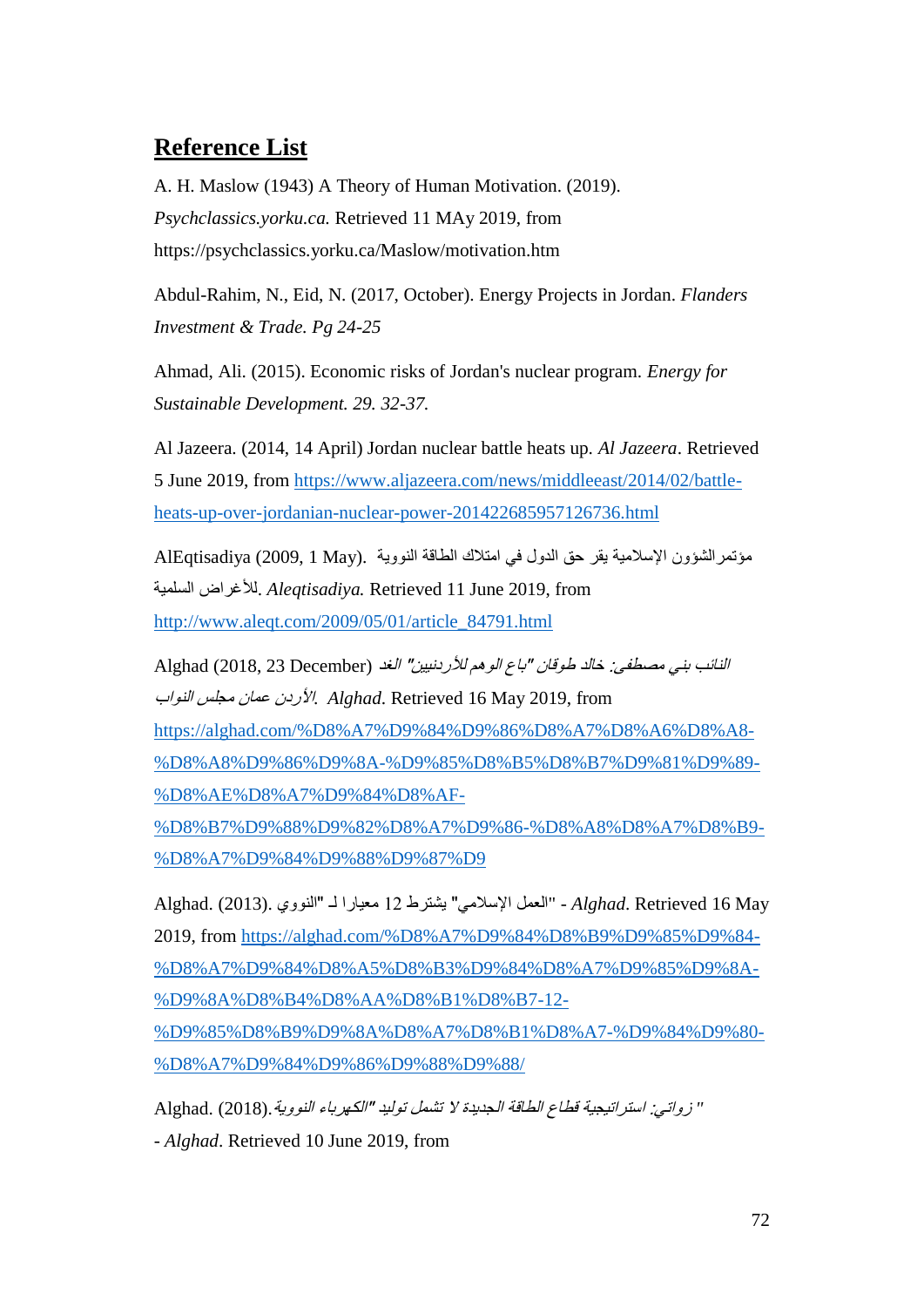[https://alghad.com/%D8%B2%D9%88%D8%A7%D8%AA%D9%8A-](https://alghad.com/%D8%B2%D9%88%D8%A7%D8%AA%D9%8A-%D8%A7%D8%B3%D8%AA%D8%B1%D8%A7%D8%AA%D9%8A%D8%AC%D9%8A%D8%A9-%D9%82%D8%B7%D8%A7%D8%B9-%D8%A7%D9%84%D8%B7%D8%A7%D9%82%D8%A9-%D8%A7%D9%84%D8%AC%D8%AF%D9%8A%D8%AF%D8%A9/) [%D8%A7%D8%B3%D8%AA%D8%B1%D8%A7%D8%AA%D9%8A%D8%A](https://alghad.com/%D8%B2%D9%88%D8%A7%D8%AA%D9%8A-%D8%A7%D8%B3%D8%AA%D8%B1%D8%A7%D8%AA%D9%8A%D8%AC%D9%8A%D8%A9-%D9%82%D8%B7%D8%A7%D8%B9-%D8%A7%D9%84%D8%B7%D8%A7%D9%82%D8%A9-%D8%A7%D9%84%D8%AC%D8%AF%D9%8A%D8%AF%D8%A9/) [C%D9%8A%D8%A9-%D9%82%D8%B7%D8%A7%D8%B9-](https://alghad.com/%D8%B2%D9%88%D8%A7%D8%AA%D9%8A-%D8%A7%D8%B3%D8%AA%D8%B1%D8%A7%D8%AA%D9%8A%D8%AC%D9%8A%D8%A9-%D9%82%D8%B7%D8%A7%D8%B9-%D8%A7%D9%84%D8%B7%D8%A7%D9%82%D8%A9-%D8%A7%D9%84%D8%AC%D8%AF%D9%8A%D8%AF%D8%A9/) [%D8%A7%D9%84%D8%B7%D8%A7%D9%82%D8%A9-](https://alghad.com/%D8%B2%D9%88%D8%A7%D8%AA%D9%8A-%D8%A7%D8%B3%D8%AA%D8%B1%D8%A7%D8%AA%D9%8A%D8%AC%D9%8A%D8%A9-%D9%82%D8%B7%D8%A7%D8%B9-%D8%A7%D9%84%D8%B7%D8%A7%D9%82%D8%A9-%D8%A7%D9%84%D8%AC%D8%AF%D9%8A%D8%AF%D8%A9/) [%D8%A7%D9%84%D8%AC%D8%AF%D9%8A%D8%AF%D8%A9/](https://alghad.com/%D8%B2%D9%88%D8%A7%D8%AA%D9%8A-%D8%A7%D8%B3%D8%AA%D8%B1%D8%A7%D8%AA%D9%8A%D8%AC%D9%8A%D8%A9-%D9%82%D8%B7%D8%A7%D8%B9-%D8%A7%D9%84%D8%B7%D8%A7%D9%82%D8%A9-%D8%A7%D9%84%D8%AC%D8%AF%D9%8A%D8%AF%D8%A9/)

Alhakami, A., & Slovic, P. (1994). A Psychological Study of the Inverse Relationship Between Perceived Risk and Perceived Benefit. *Risk Analysis*, *14*(6), 1085-1096.

 *.AllofJo* .وثيقة - خالد طوقان يقدم معلومات خاطئة لمجلس النواب .(January 17 2012, (AllofJo Retrieved 11 June 2019, from <http://www.allofjo.net/index.php?page=article&id=22434>

لمجلس إدارة لـ .(2015) AlRai June 10 Retrieved .*Alrai* .»الفايز رئيسا »الكهرباء النووية ً 2019, from<http://alrai.com/article/747435.html>

ALTC Jordan |. (n.d.). Retrieved from<http://altc-jo.com/>

تسجيالت صوتية لطوقان" تُثير جلسة "النواب" .. ومطالب *"* (May 15 2012, (News Ammon ًفورا باالقالة نيابية. *Ammon News*. Retrieved 10 June 2019, from <http://www.ammonnews.net/article/120040>

ATMEA SAS (2009) Nuclear Technology International.

Ayed, M. (2019). Jordan Corruption Report*. Business Anti-Corruption Portal.* Retrieved 11 June 2019, from [https://www.business-anti-corruption.com/country](https://www.business-anti-corruption.com/country-profiles/jordan/)[profiles/jordan/](https://www.business-anti-corruption.com/country-profiles/jordan/)

Baron, R. A., Byrne, D., & Suls, J. (1989). Attitudes: Evaluating the social world. Baron et al, *Social Psychology*. 3rd edn. MA: Allyn and Bacon, 79-101.

Beattie, Andrew (2019, 27 May). Shale Oil vs. Conventional Oil: What's the Difference?. *Investopedia.* Retrieved 10 June 2019, from [https://www.investopedia.com/articles/active-trading/051215/cost-shale-oil](https://www.investopedia.com/articles/active-trading/051215/cost-shale-oil-versus-conventional-oil.asp)[versus-conventional-oil.asp](https://www.investopedia.com/articles/active-trading/051215/cost-shale-oil-versus-conventional-oil.asp)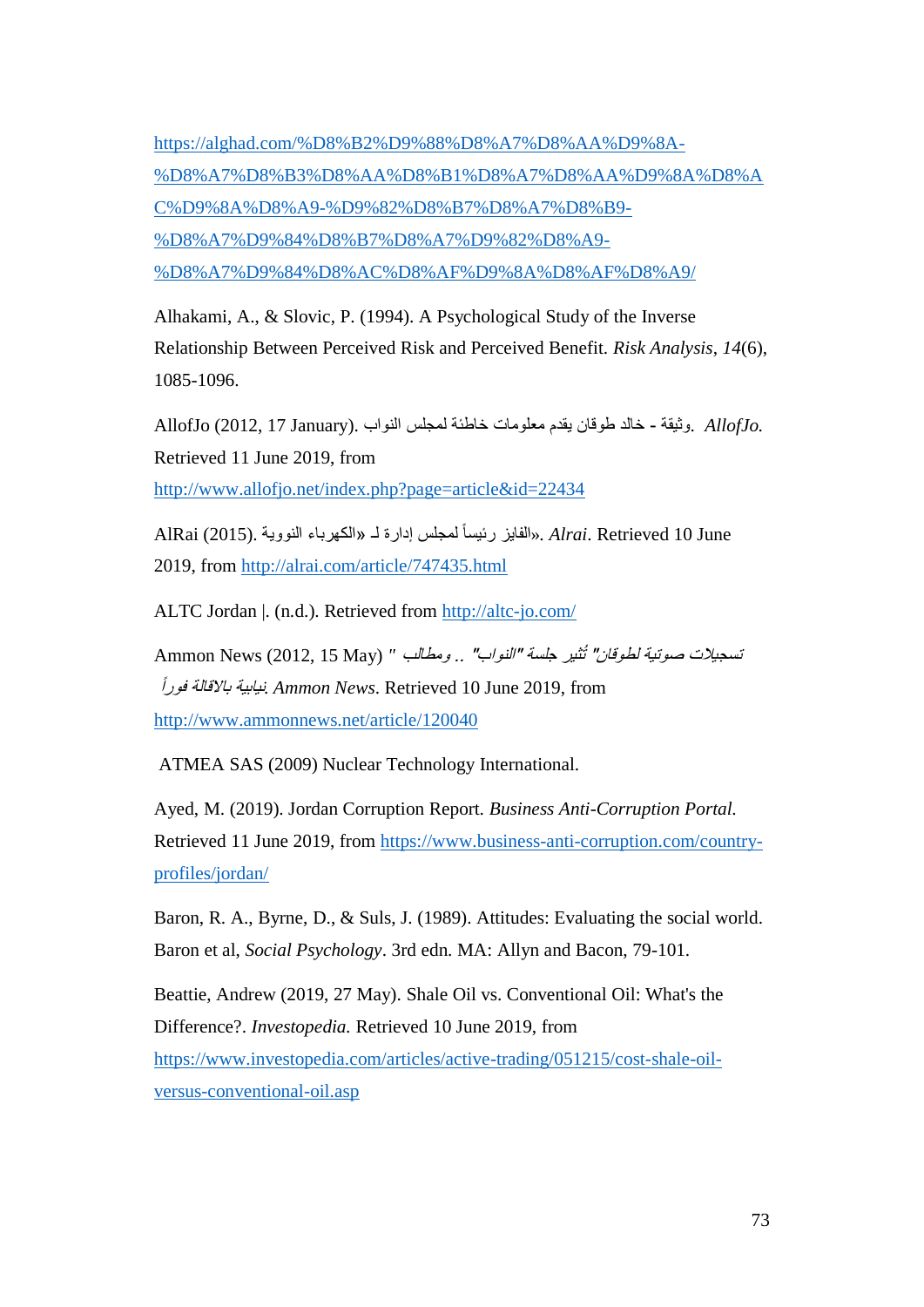BTI (2016). Jordan Country Report. *Bertelsmann Stiftung's Transformation Index (BTI).*

Buys, Valmai & Buys, Laurie. (2019). Sense of Community and Place Attachment: The Natural Environment Plays a Vital Role in Developing a Sense of Community. *ResearchGate*

Canadian Nuclear Association (2012, 9 June). National Nuclear Attitude Survey. *Innovative Research Group.*

واقع ومعرفة وتصورات المجتمع الأردني حول . (Center for Strategic Studies (2016, August *.Studies Strategic for Center* .برنامج الطاقة النووية األردني

Cheremisinoff, N., & Bendavid-val, A. (2001). Green Profits, The manager's handbook for ISO 14001 and pollution prevention (pp. 54–60). *Burlington: Butterworth-Heinemann.*

Ea Energy Analyses (2013). Estonian energy scenarios 2030 2050. *Eesti Elektro-Energeetika Selts.*

Electricity Forum (2008). AECL and SNC-Lavalin sign MOU with Jordan. Retrieved from [https://www.electricityforum.com/news](https://www.electricityforum.com/news-archive/aug08/AECLandSNCLavalinsignwithJordan)[archive/aug08/AECLandSNCLavalinsignwithJordan](https://www.electricityforum.com/news-archive/aug08/AECLandSNCLavalinsignwithJordan)

EPRS (2019, January). Understanding public responses to low carbon technologies. *European Parliamentary Research Service. PE 624.292.*

Farouki, Ihsan & S Hamdan, K & J Jun, B & M Alkhafaji, S. (2018). Initial Operation Experience and Near Future Itilization Plans at the Jordan Research and Training Reactor. *Research Reactor Fuel Management 2018, At Munich – Germany*

FES (2015, December). Empowering NGO's on nuclear power socioeconomic and environmental hazards versus renewables as energies of peace*. Friedrich Ebert Stiftung*.

Flynn, J., Slovic, P., & Mertz, C. (1994). Gender, Race, and Perception of Environmental Health Risks. *Risk Analysis*, *14*(6), 1101-1108.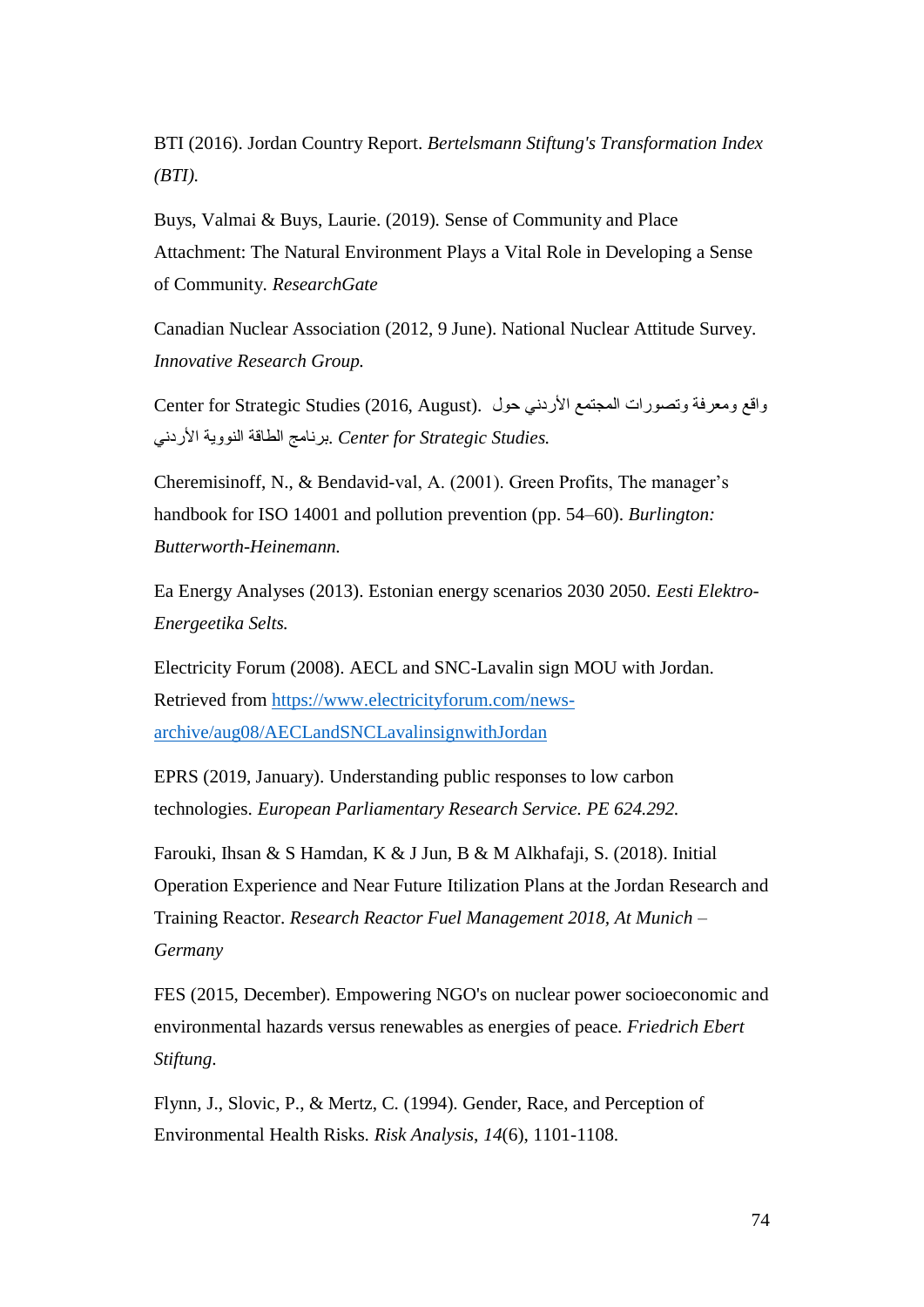FoE (2013, November). South Korea: Nuclear scandal widens. *Friends of Earth Australia.* Retrieved 11 June 2019, from [https://www.foe.org.au/south-korea](https://www.foe.org.au/south-korea-nuclear-scandal-widens)[nuclear-scandal-widens](https://www.foe.org.au/south-korea-nuclear-scandal-widens)

GCR (2018, 13 June). Jordan scraps \$10bn Russian nuclear scheme. *Globalconstructionreview.com*. Retrieved 10 June 2019, from [http://www.globalconstructionreview.com/news/jordan-scraps-10bn-russian](http://www.globalconstructionreview.com/news/jordan-scraps-10bn-russian-nuclear-scheme/)[nuclear-scheme/](http://www.globalconstructionreview.com/news/jordan-scraps-10bn-russian-nuclear-scheme/)

Giuliani, M., Ferrara, F., & Barabotti, S. (2003). One attachment or more? *Ashland, OH: Hogrefe & Huber.*

Gnana, J. (2018, February 19). Jordan awards oil shale concessions as it looks to energy independence. *The National.* Retrieved April 23, 2019, from [https://www.thenational.ae/business/energy/jordan-awards-oil-shale-concessions](https://www.thenational.ae/business/energy/jordan-awards-oil-shale-concessions-as-it-looks-to-energy-independence-1.705978)[as-it-looks-to-energy-independence-1.705978](https://www.thenational.ae/business/energy/jordan-awards-oil-shale-concessions-as-it-looks-to-energy-independence-1.705978)

Hallowell, A. I. (1955). Culture and experience. *Philadelphia: University of Pennsylvania Press.*

Hibbs, M. (2009). "South Korea PWR Bid to Jordan Getting Korean Diplomatic Support." *Nucleonics Week 50 (11): 4.*

IAEA. (2019). *Jordan 2016*. . Retrieved 10 April 2019, from [https://www](https://www-pub.iaea.org/MTCD/Publications/PDF/cnpp2016/countryprofiles/Jordan/Jordan.htm)[pub.iaea.org/MTCD/Publications/PDF/cnpp2016/countryprofiles/Jordan/Jordan.ht](https://www-pub.iaea.org/MTCD/Publications/PDF/cnpp2016/countryprofiles/Jordan/Jordan.htm) [m](https://www-pub.iaea.org/MTCD/Publications/PDF/cnpp2016/countryprofiles/Jordan/Jordan.htm)

IAEA. (2019). *IAEA Reviews Jordan's Progress in Developing Nuclear Power Programme.*. Retrieved 10 June 2019, from [https://www.iaea.org/newscenter/news/iaea-reviews-jordans-progress-developing](https://www.iaea.org/newscenter/news/iaea-reviews-jordans-progress-developing-nuclear-power-programme)[nuclear-power-programme](https://www.iaea.org/newscenter/news/iaea-reviews-jordans-progress-developing-nuclear-power-programme)

IEA (n.d.). What is energy security? Retrieved April 13, 2019, from <https://www.iea.org/topics/energysecurity/whatisenergysecurity/>

IFEES (2016). Sustainable Energy in Islam. *IFEES eco islam.*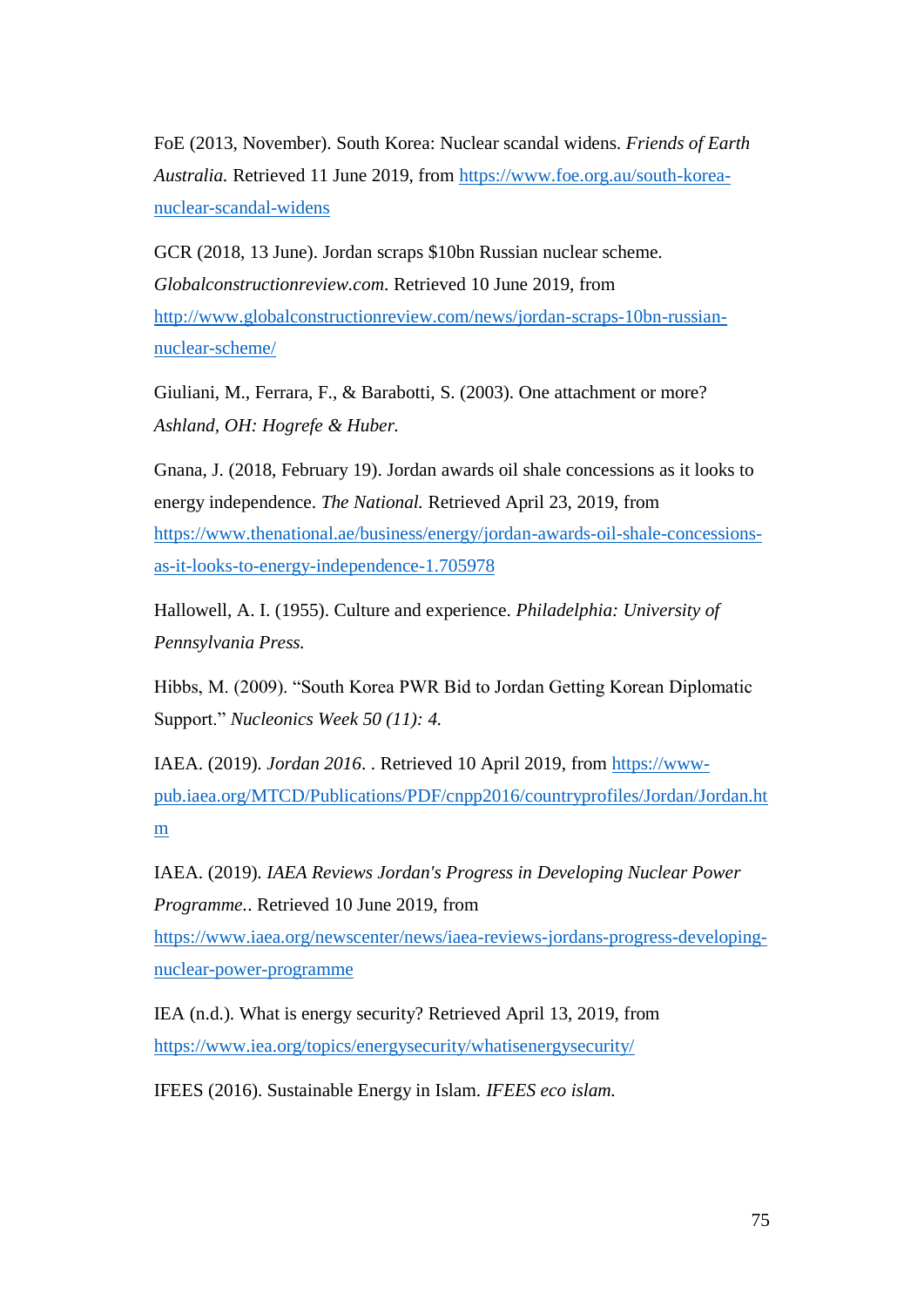IPG (2019). "This is madness "- Malek A. Kabariti on energy and nuclear power in the Middle East. *YouTube*. Retrieved 10 June 2019, from <https://www.youtube.com/watch?v=WBVYJnijKO0>

جفرا ..براءة خالد طوقان من جرائم الذم والقدح والتحقير (November 19 2015, (News Jafra نيوز. Retrieved 3 May 2019, from [http://www.jfranews.com.jo/more-127204-1-](http://www.jfranews.com.jo/more-127204-1-%D8%A8%D8%B1%D8%A7%D8%A1) [%D8%A8%D8%B1%D8%A7%D8%A1](http://www.jfranews.com.jo/more-127204-1-%D8%A8%D8%B1%D8%A7%D8%A1)

Jordan Atomic Energy Commission. (n.d.). About Us. Retrieved from <http://www.jaec.gov.jo/Pages/viewpage?pageID=1>

Jordan Google Map. (n.d.). Retrieved from <https://www.drivingdirectionsandmaps.com/jordan-google-map/>

Jordan Times (2018, May 05). 93 per cent of Jordan's electricity generated by natural gas. Retrieved from http://www.jordantimes.com/news/local/93-centjordan's-electricity-generated-natural-gas

JT (2019, 22 May). House panel demands scrapping nuclear project, citing 'waste of public fund'. *Jordan Times*. Retrieved 24 May 2019, from [http://www.jordantimes.com/news/local/house-panel-demands-scrapping-nuclear](http://www.jordantimes.com/news/local/house-panel-demands-scrapping-nuclear-project-citing-%E2%80%98waste-public-funds%E2%80%99)[project-citing-%E2%80%98waste-public-funds%E2%80%99](http://www.jordantimes.com/news/local/house-panel-demands-scrapping-nuclear-project-citing-%E2%80%98waste-public-funds%E2%80%99)

JT. (2010, 12 December). "King Discusses Cooperation with Head of Jordanian-Japanese Friendship Society." *Jordan Times*. Retrieved from [http://www.jordantimes.com/news/business/king-discusses-cooperation-head](http://www.jordantimes.com/news/business/king-discusses-cooperation-head-jordanian-japanesefriendship-society)[jordanian-japanesefriendship-society](http://www.jordantimes.com/news/business/king-discusses-cooperation-head-jordanian-japanesefriendship-society)

Kane, Chen. (2013, 16 December). Are Jordan's nuclear ambitions a mirage?. *Bulletin of the Atomic Scientists.* Retrieved 11 June 2019, from <https://thebulletin.org/2013/12/are-jordans-nuclear-ambitions-a-mirage/>

Kim, Younghwan & Kim, Wonjoon & Kim, Minki. (2013). An international comparative analysis of public acceptance of nuclear energy. *Energy Policy. 66.*

La Guardia, J. G., Ryan, R. M., Couchman, C. E., & Deci, E. L. (2000). Withinperson variation in security of attachment: a self-determination theory perspective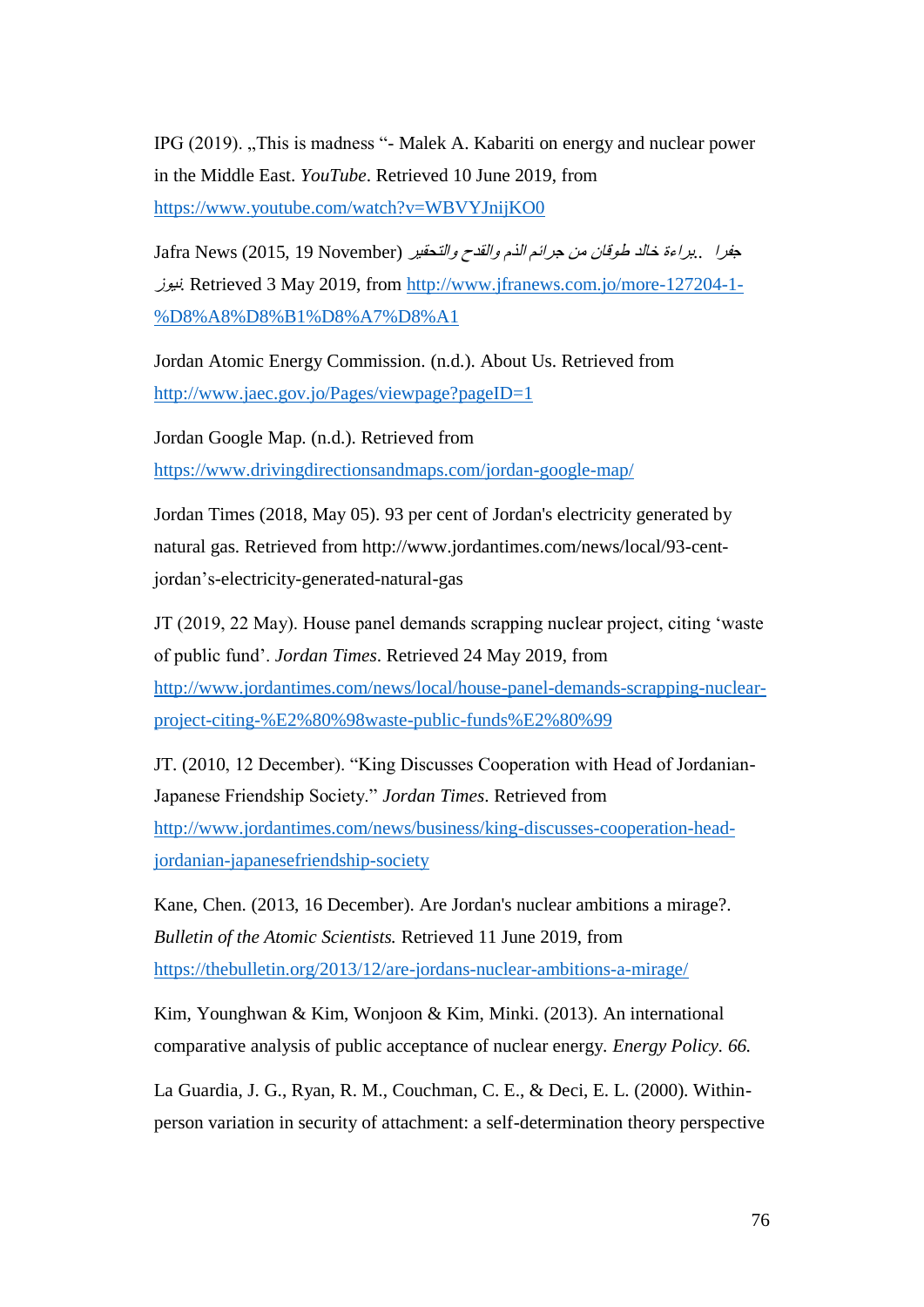on attachment, need fulfillment, and well-being. *Journal of Personality and Social Psychology, 79, 367–384.*

Leung Y. (2013) Perceived Benefits. In: Gellman M.D., Turner J.R. (eds) Encyclopedia of Behavioral Medicine. *Springer, New York, NY*

Low, S. M. (1990). Cross-cultural place attachment: a preliminary typology. In Y. Yoshitake, R. B. Bechtel, T. Takahashi, & M. Asai (Eds.), *Current issues in environment-behavior research. Tokyo: University of Tokyo.*

MEED (2009, November 25). WorleyParsons to advise Jordan on nuclear plant. *MEED.* Retrieved from [https://www.meed.com/worleyparsons-to-advise-jordan](https://www.meed.com/worleyparsons-to-advise-jordan-on-nuclear-plant/)[on-nuclear-plant/](https://www.meed.com/worleyparsons-to-advise-jordan-on-nuclear-plant/)

Milton-Edwards, B. (2016, October 27). Protests in Jordan over gas deal with Israel expose wider rifts. *Brookings.* Retrieved April 15, 2019, from [https://www.brookings.edu/blog/markaz/2016/10/26/protests-in-jordan-over-gas](https://www.brookings.edu/blog/markaz/2016/10/26/protests-in-jordan-over-gas-deal-with-israel-expose-wider-rifts/)[deal-with-israel-expose-wider-rifts/](https://www.brookings.edu/blog/markaz/2016/10/26/protests-in-jordan-over-gas-deal-with-israel-expose-wider-rifts/)

Ministry of Energy and Mineral Resources (2007). *Updated Master Strategy of Energy Sector in Jordan for the Period 2007-2020.*

Ministry of Energy and Mineral Resources (2018). *Annual Report 2018.*

Ministry of Energy and Mineral Resources (2018). *Energy Brochure 2018.*

Nahmias, Roee (2010, 16 February). Jordanian group to sue Israel over Dimona reactor. *Ynetnews.com*. Retrieved 11 June 2019, from <https://www.ynetnews.com/articles/0,7340,L-3849817,00.html>

NREL (2018). Annual Technology Baseline (ATB) Data. *National Renewable Energy Laboratory.* 

NREL (n.d.). Simple Levelized Cost of Energy (LCOE) Calculator Documentation. *National Renewable Energy Laboratory.* 

Nuke Resister (2019, 25 March). Jordanian anti-nuclear and environmental activist Basel Burgan released on bail after a week in detention. *Nuke Resister.*  Retrieved 10 May 2019, from [http://www.nukeresister.org/2019/03/25/jordanian-](http://www.nukeresister.org/2019/03/25/jordanian-anti-nuclear-and-environmental-activist-basel-burgan-released-on-bail-after-a-week-in-detention/)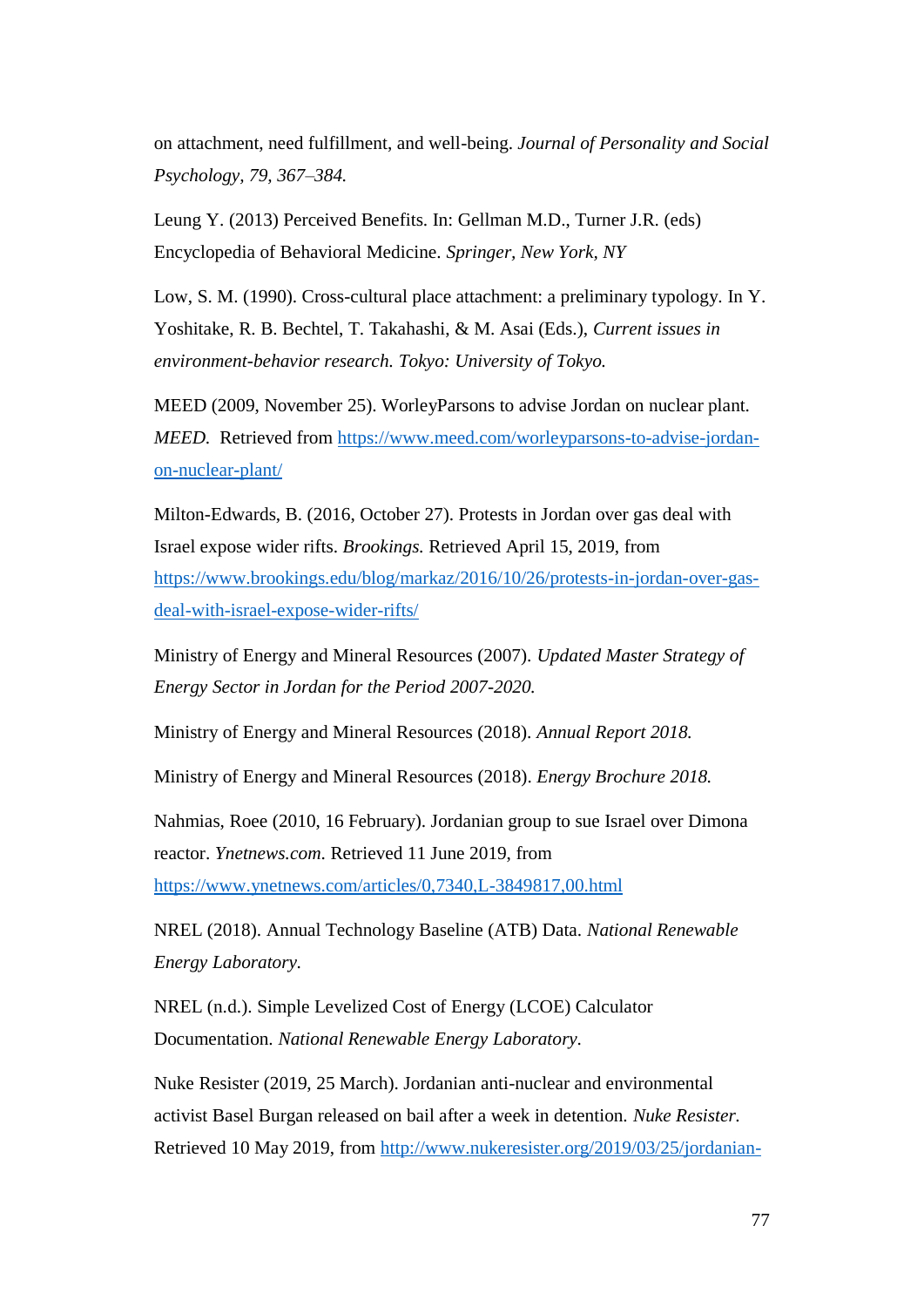[anti-nuclear-and-environmental-activist-basel-burgan-released-on-bail-after-a](http://www.nukeresister.org/2019/03/25/jordanian-anti-nuclear-and-environmental-activist-basel-burgan-released-on-bail-after-a-week-in-detention/)[week-in-detention/](http://www.nukeresister.org/2019/03/25/jordanian-anti-nuclear-and-environmental-activist-basel-burgan-released-on-bail-after-a-week-in-detention/)

OECD (2010), *Public Attitudes to Nuclear Power*, Nuclear Development. *OECD Publishing, Paris.*

OIC (2010, September). Research and Development in OIC Countries. *Organisation of the Islamic Conference.* 

PayScale. (2019, 7 May). *Racial Wage Gap for Men.* PayScale. Retrieved 07 June 2019, from https://www.payscale.com/data/racial-wage-gap-for-men

Peel, Michael (2013, 6 March). Jordan close to commissioning two nuclear reactors, declines to sign accord with U.S. *The Washington Post.* Retrieved 10 June 2019, from [https://www.washingtonpost.com/world/middle\\_east/jordan](https://www.washingtonpost.com/world/middle_east/jordan-close-to-commissioning-two-nuclear-reactors-declines-to-sign-accord-with-us/2013/03/06/82b99cf6-868e-11e2-98a3-b3db6b9ac586_story.html?utm_term=.9c36b81476b8)[close-to-commissioning-two-nuclear-reactors-declines-to-sign-accord-with](https://www.washingtonpost.com/world/middle_east/jordan-close-to-commissioning-two-nuclear-reactors-declines-to-sign-accord-with-us/2013/03/06/82b99cf6-868e-11e2-98a3-b3db6b9ac586_story.html?utm_term=.9c36b81476b8)[us/2013/03/06/82b99cf6-868e-11e2-98a3-](https://www.washingtonpost.com/world/middle_east/jordan-close-to-commissioning-two-nuclear-reactors-declines-to-sign-accord-with-us/2013/03/06/82b99cf6-868e-11e2-98a3-b3db6b9ac586_story.html?utm_term=.9c36b81476b8)

[b3db6b9ac586\\_story.html?utm\\_term=.9c36b81476b8](https://www.washingtonpost.com/world/middle_east/jordan-close-to-commissioning-two-nuclear-reactors-declines-to-sign-accord-with-us/2013/03/06/82b99cf6-868e-11e2-98a3-b3db6b9ac586_story.html?utm_term=.9c36b81476b8)

Perko, Tanja & Železnik, Nadja & Turcanu, Catrinel & Thijssen, Peter. (2012). Is Knowledge Important? Empirical Research on Nuclear Risk Communication in Two Countries. *Health physics. 102. 614-25.*

Peters, E., & Slovic, P. (1996). The Role of Affect and Worldviews as Orienting Dispositions in the Perception and Acceptance of Nuclear Power1. *Journal of Applied Social Psychology, 26*(16), 1427-1453.

Rankin, W.L., Melber, B.D., Overcast, T.D., & Nealey, S.M (1981). *Nuclear power and the public: an update of collected survey research on nuclear power*.

Reporters without Borders (2019) 2019 RSF Index: Middle East's journalists deliberately targeted. *RSF*. Retrieved 11 June 2019, from [https://rsf.org/en/2019](https://rsf.org/en/2019-rsf-index-middle-easts-journalists-deliberately-targeted) [rsf-index-middle-easts-journalists-deliberately-targeted](https://rsf.org/en/2019-rsf-index-middle-easts-journalists-deliberately-targeted)

Roberts, David (2015). There's a gender divide on nuclear power, but it doesn't mean what you think it means. *Vox*. Retrieved 11 June 2019, from https://www.vox.com/2015/5/27/8665401/nuclear-power-gender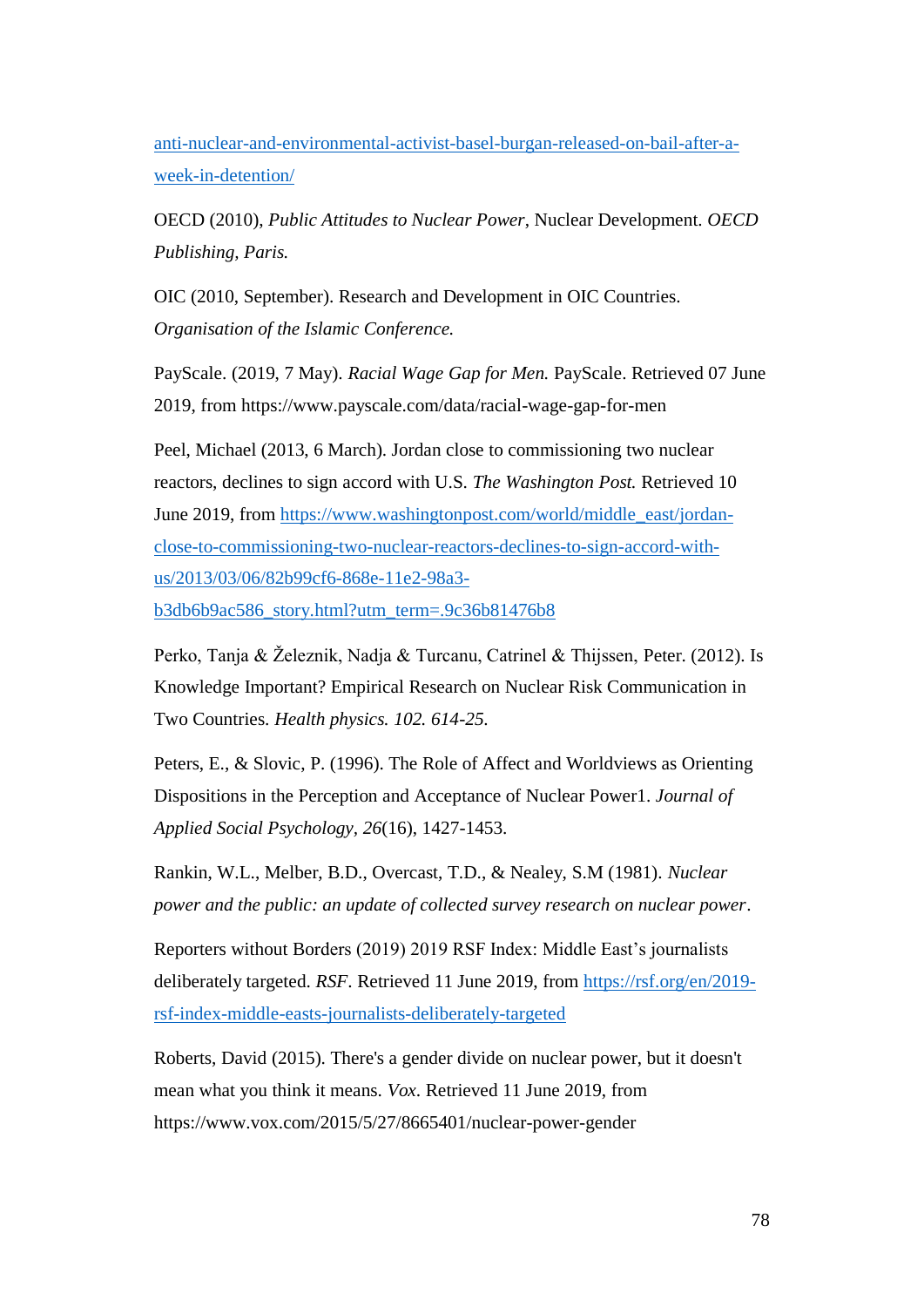ROSATOM. (2017, 13 December). Russia and Jordan started cooperation on SMR. *Rosatom.ru*. Retrieved 10 June 2019, from [https://rosatom.ru/en/press](https://rosatom.ru/en/press-centre/news/russia-and-jordan-started-cooperation-on-smr-/)[centre/news/russia-and-jordan-started-cooperation-on-smr-/](https://rosatom.ru/en/press-centre/news/russia-and-jordan-started-cooperation-on-smr-/)

S. Solomon, Lawrence & Tomaskovic-Devey, Donald & Risman, Barbara. (1989). The Gender Gap and Nuclear Power: Attitudes in a Politicized Environment. *Sex Roles. 21. 401-414.*

SAFCEI (2015, 30 June). Islam and nuclear power. *SAFCEI*. Retrieved 11 June 2019, from<https://safcei.org/tag/islam-and-nuclear-power/>

Saito, Y. (2012). Report from the Global Conference for a Nuclear-Free World Yokohama. *Semi.sotto.laneve*. Retrieved 10 May 2019, from <https://www.semisottolaneve.org/ssn/a/35434>

صراحة بسلامة حماد وخالد طوقان والشركة التي تجمعهما ؟؟؟. Saraha News. (2015, 22 May). نيوز. Retrieved 1 June 2019, from

[http://www.sarahanews.net/archive/%D8%B3%D9%84%D8%A7%D9%85%D8](http://www.sarahanews.net/archive/%D8%B3%D9%84%D8%A7%D9%85%D8%A9-%D8%AD%D9%85%D8%A7%D8%AF-%D9%88%D8%AE%D8%A7%D9%84%D8%AF-%D8%B7%D9%88%D9%82%D8%A7%D9%86-%D9%88%D8%A7%D9%84%D8%B4%D8%B1%D9%83%D8%A9-%D8%A7%D9%84%D8%AA%D9%8A-%D8%AA%D8%AC.html) [%A9-%D8%AD%D9%85%D8%A7%D8%AF-](http://www.sarahanews.net/archive/%D8%B3%D9%84%D8%A7%D9%85%D8%A9-%D8%AD%D9%85%D8%A7%D8%AF-%D9%88%D8%AE%D8%A7%D9%84%D8%AF-%D8%B7%D9%88%D9%82%D8%A7%D9%86-%D9%88%D8%A7%D9%84%D8%B4%D8%B1%D9%83%D8%A9-%D8%A7%D9%84%D8%AA%D9%8A-%D8%AA%D8%AC.html)

[%D9%88%D8%AE%D8%A7%D9%84%D8%AF-](http://www.sarahanews.net/archive/%D8%B3%D9%84%D8%A7%D9%85%D8%A9-%D8%AD%D9%85%D8%A7%D8%AF-%D9%88%D8%AE%D8%A7%D9%84%D8%AF-%D8%B7%D9%88%D9%82%D8%A7%D9%86-%D9%88%D8%A7%D9%84%D8%B4%D8%B1%D9%83%D8%A9-%D8%A7%D9%84%D8%AA%D9%8A-%D8%AA%D8%AC.html)

[%D8%B7%D9%88%D9%82%D8%A7%D9%86-](http://www.sarahanews.net/archive/%D8%B3%D9%84%D8%A7%D9%85%D8%A9-%D8%AD%D9%85%D8%A7%D8%AF-%D9%88%D8%AE%D8%A7%D9%84%D8%AF-%D8%B7%D9%88%D9%82%D8%A7%D9%86-%D9%88%D8%A7%D9%84%D8%B4%D8%B1%D9%83%D8%A9-%D8%A7%D9%84%D8%AA%D9%8A-%D8%AA%D8%AC.html)

[%D9%88%D8%A7%D9%84%D8%B4%D8%B1%D9%83%D8%A9-](http://www.sarahanews.net/archive/%D8%B3%D9%84%D8%A7%D9%85%D8%A9-%D8%AD%D9%85%D8%A7%D8%AF-%D9%88%D8%AE%D8%A7%D9%84%D8%AF-%D8%B7%D9%88%D9%82%D8%A7%D9%86-%D9%88%D8%A7%D9%84%D8%B4%D8%B1%D9%83%D8%A9-%D8%A7%D9%84%D8%AA%D9%8A-%D8%AA%D8%AC.html)

[%D8%A7%D9%84%D8%AA%D9%8A-%D8%AA%D8%AC.html](http://www.sarahanews.net/archive/%D8%B3%D9%84%D8%A7%D9%85%D8%A9-%D8%AD%D9%85%D8%A7%D8%AF-%D9%88%D8%AE%D8%A7%D9%84%D8%AF-%D8%B7%D9%88%D9%82%D8%A7%D9%86-%D9%88%D8%A7%D9%84%D8%B4%D8%B1%D9%83%D8%A9-%D8%A7%D9%84%D8%AA%D9%8A-%D8%AA%D8%AC.html)

النائب عرابي لـ «سرايا»: تصويت النواب لوقف النووي كان .(Saraya News. (2012, 30 May شخصيا ضد طوقا*ن* Retrieved 03 June 2019, from <https://www.sarayanews.com/article/142287>

Scannell, Leila & Gifford, Robert. (2010). Defining Place Attachment: A Tripartite Organizing Framework. *Journal of Environmental Psychology. 30. 1- 10.*

Schenker, David (2015, 28 January). The Middle East's Next Nuclear Power?. *Politico Magazine.* Retrieved 20 May 2019, from <https://www.politico.com/magazine/story/2015/01/jordan-nuclear-power-114712>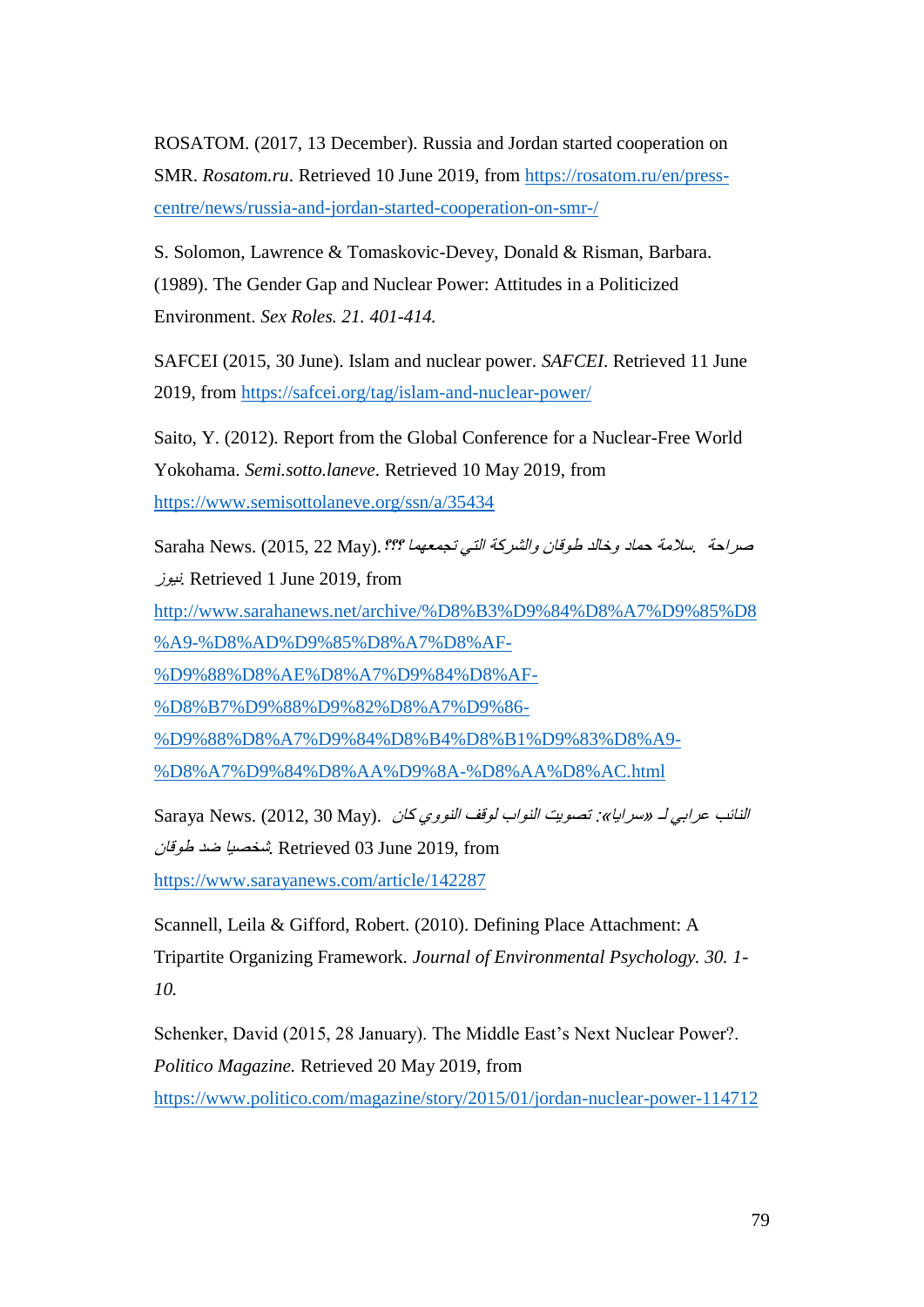Seeley, N. (2013). Why Jordan is still pursuing the nuclear (power) option. *The Christian Science Monitor*. Retrieved 18 April 2019, from [https://www.csmonitor.com/World/Middle-East/2013/1228/Why-Jordan-is-still](https://www.csmonitor.com/World/Middle-East/2013/1228/Why-Jordan-is-still-pursuing-the-nuclear-power-option)[pursuing-the-nuclear-power-option](https://www.csmonitor.com/World/Middle-East/2013/1228/Why-Jordan-is-still-pursuing-the-nuclear-power-option)

Seeley, N. (2014). The battle over nuclear Jordan. *MERIP*. 44.

Simon, H.A., (1972.) Theories of bounded rationality. In: McGuire, C.B., Radner, R. (Eds.), *Decision and Organization: A Volume in Honor of Jacob Marschak. North Holland Publishing Company, Amsterdam*

Sjöberg, L., Moen, B. E., & Rundmo, T. (2004). Explaining risk perception. *An evaluation of the psychometric paradigm in risk perception research*, *10*(2), 665- 612.

SMR Roadmap (2018, December). SMR Roadmap. *Economic and Finance Working Group.*

Solomon, L. S., Tomaskovic-Devey, D., & Risman, B. J. (1989). The gender gap and nuclear power: Attitudes in a politicized environment. *Sex Roles, 21*(5-6), 401-414.

Song, Y., Kim, D., & Han, D. (2013). Risk communication in South Korea: Social acceptance of nuclear power plants (NPPs). *Public Relations Review, 39*(1), 55- 56.

Stehlik, Daniela. (2010). Understanding the formation of attitudes to nuclear power in Australia. *Melbourne: National Academies Forum*

Stoutenborough, J. W., Sturgess, S. G., & Vedlitz, A. (2013). Knowledge, risk, and policy support: Public perceptions of nuclear power. *Energy Policy, 62*, 176- 184.

Tanter, R. (2007). Nuclear fatwa: Islamic jurisprudence and the Muria nuclear power station proposal. *Nautilus Institute for Security and Sustainability*. Retrieved 11 June 2019, from https://nautilus.org/apsnet/nuclear-fatwa-islamicjurisprudence-and-the-muria-nuclear-power-station-proposal/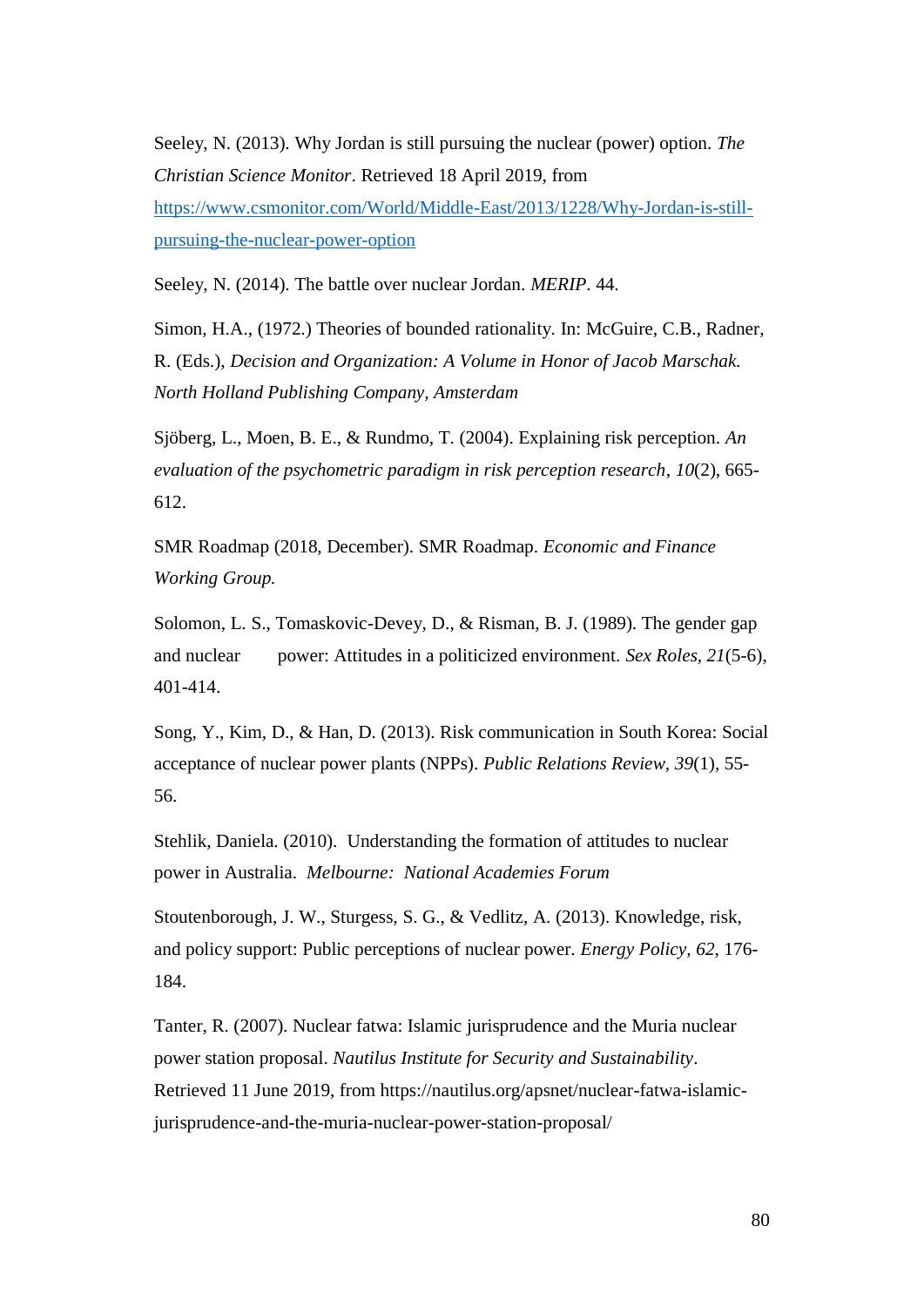Tayseer, M., & Benmeleh, Y. (2018, July 4). *Bloomberg*. Retrieved April 15, 2019, from [https://www.bloomberg.com/news/articles/2018-07-04/jordan](https://www.bloomberg.com/news/articles/2018-07-04/jordan-pipeline-for-israeli-gas-set-for-completion-by-end-2019)[pipeline-for-israeli-gas-set-for-completion-by-end-2019](https://www.bloomberg.com/news/articles/2018-07-04/jordan-pipeline-for-israeli-gas-set-for-completion-by-end-2019)

The Times. (2005). Energy balance of power. *Populus.* Retrieved from 1 June 2019, from<https://www.populus.co.uk/poll/energy-balance-of-power/>

Tiezzi, Shannon (2016, 14 January). Revealed: China's Blueprint for Building Middle East Relations. *The Diplomat*. Retrieved 11 June 2019, from https://thediplomat.com/2016/01/revealed-chinas-blueprint-for-building-middleeast-relations/

Turnbull, C. M. (1987). The forest people. *New York: Touchstone.*

Vaughan, A. (2017). Hinkley Point C is £1.5bn over budget and a year behind schedule, EDF admits. *the Guardian*. Retrieved 11 June 2019, from [https://www.theguardian.com/uk-news/2017/jul/03/hinkley-point-c-is-22bn-over](https://www.theguardian.com/uk-news/2017/jul/03/hinkley-point-c-is-22bn-over-budget-and-a-year-behind-schedule-edf-admits)[budget-and-a-year-behind-schedule-edf-admits](https://www.theguardian.com/uk-news/2017/jul/03/hinkley-point-c-is-22bn-over-budget-and-a-year-behind-schedule-edf-admits)

W Hogan, William. (2019). Revenue Sufficiency Guarantees and Cost Allocation. *Harvard University*

Wang, Jaesun & Kim, Seoyong. (2018). Comparative Analysis of Public Attitudes toward Nuclear Power Energy across 27 European Countries by Applying the Multilevel Model. *Sustainability. 10. 1518.*

*WFP* (2018, May). *Jordan Country Brief, May 2018 - Jordan*. *ReliefWeb*. Retrieved 11 June 2019, from [https://reliefweb.int/report/jordan/wfp-jordan](https://reliefweb.int/report/jordan/wfp-jordan-country-brief-may-2018)[country-brief-may-2018](https://reliefweb.int/report/jordan/wfp-jordan-country-brief-may-2018)

Wikimedia (2018). File:Jordanian House of Representatives.png. *Wikimedia Commons.*

Wise International (2009, 25 February) Nuclear power and water consumption. *Nuclear Monitor Issue*: *684*. Retrieved 20 May 2019, from [https://www.wiseinternational.org/nuclear-monitor/684/nuclear-power-and-water](https://www.wiseinternational.org/nuclear-monitor/684/nuclear-power-and-water-consumption)[consumption](https://www.wiseinternational.org/nuclear-monitor/684/nuclear-power-and-water-consumption)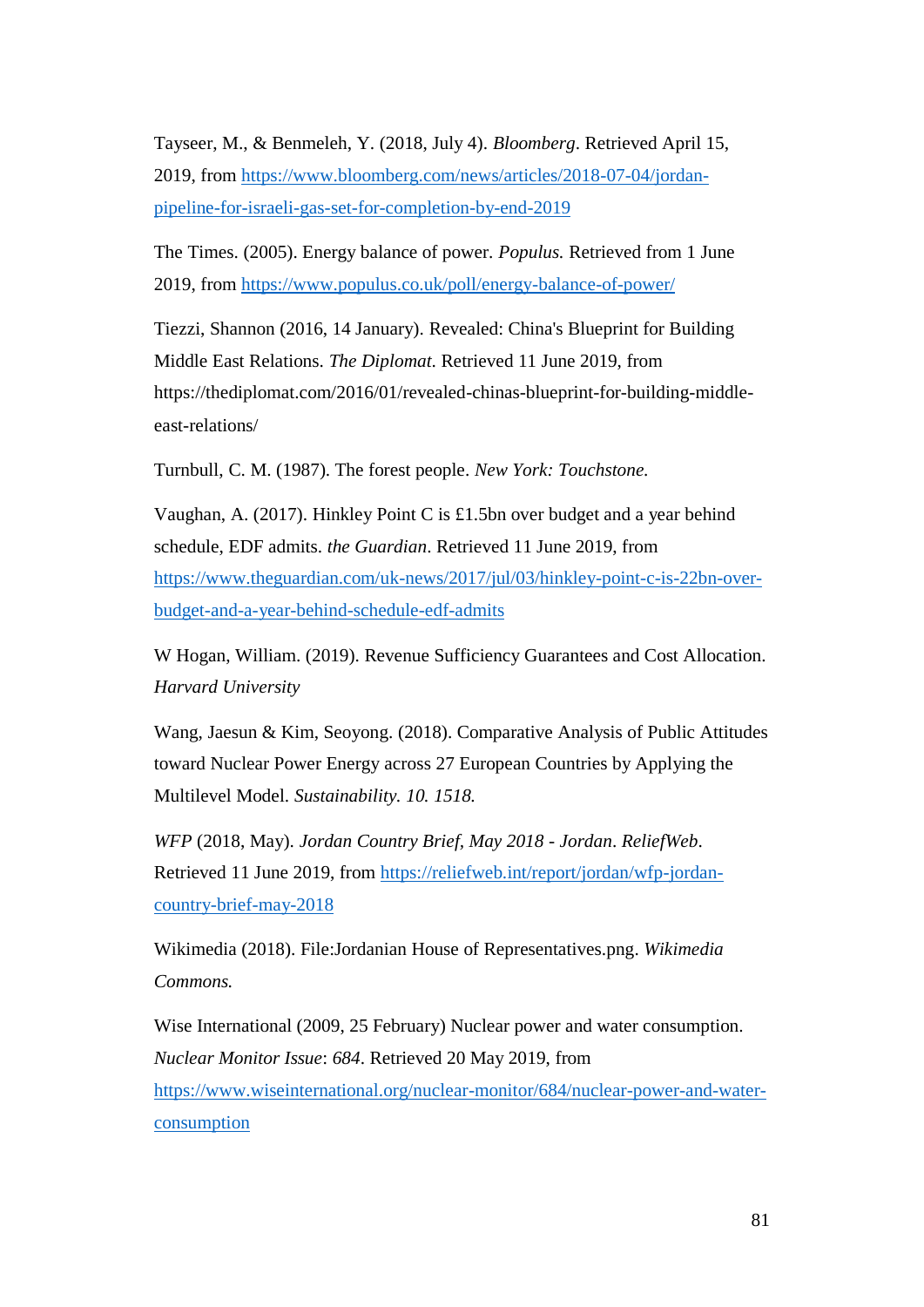Wise International (2011, 9 November) Anti-nuclear opposition growing in Jordan. *Nuclear Monitor Issue*: *732*. Retrieved 10 May 2019, from [https://www.wiseinternational.org/nuclear-monitor/732/anti-nuclear-opposition](https://www.wiseinternational.org/nuclear-monitor/732/anti-nuclear-opposition-growing-jordan)[growing-jordan](https://www.wiseinternational.org/nuclear-monitor/732/anti-nuclear-opposition-growing-jordan)

Wise Uranium (2019). New Uranium Mining Projects - Jordan. *Wiseuranium.org*. Retrieved 05 June 2019, from [http://www.wise](http://www.wise-uranium.org/upjo.html)[uranium.org/upjo.html](http://www.wise-uranium.org/upjo.html)

WNN. (2016, 2 September). Russia expects feasibility study for Jordan in early 2017/ *World-nuclear-news.org.* Retrieved 11 April 2019, from [http://www.world](http://www.world-nuclear-news.org/NN-Russia-expects-feasibility-study-for-Jordan-in-early-2017-02091601.html)[nuclear-news.org/NN-Russia-expects-feasibility-study-for-Jordan-in-early-2017-](http://www.world-nuclear-news.org/NN-Russia-expects-feasibility-study-for-Jordan-in-early-2017-02091601.html) [02091601.html](http://www.world-nuclear-news.org/NN-Russia-expects-feasibility-study-for-Jordan-in-early-2017-02091601.html)

WNN. (2017, 29 November). Jordan to consider deployment of X-energy SMR. *World-nuclear-news.org*. Retrieved 10 June 2019, from [http://www.world](http://www.world-nuclear-news.org/Articles/Jordan-to-consider-deployment-of-X-energy-SMR)[nuclear-news.org/Articles/Jordan-to-consider-deployment-of-X-energy-SMR](http://www.world-nuclear-news.org/Articles/Jordan-to-consider-deployment-of-X-energy-SMR)

WNN. (2019, 5 January). NuScale SMR to be considered for use in Jordan. *World-nuclear-news.org*. Retrieved 10 June 2019, from [http://world-nuclear](http://world-nuclear-news.org/Articles/NuScale-SMR-to-be-considered-for-use-in-Jordan)[news.org/Articles/NuScale-SMR-to-be-considered-for-use-in-Jordan](http://world-nuclear-news.org/Articles/NuScale-SMR-to-be-considered-for-use-in-Jordan)

World Nuclear (2019, February). Nuclear Power in Jordan. *World Nuclear.*  Retrieved from [http://www.world-nuclear.org/information-library/country](http://www.world-nuclear.org/information-library/country-profiles/countries-g-n/jordan.aspx)[profiles/countries-g-n/jordan.aspx](http://www.world-nuclear.org/information-library/country-profiles/countries-g-n/jordan.aspx)

Worldometer. World Population by Year. (n.d.). Retrieved April 15, 2019, from <http://www.worldometers.info/world-population/world-population-by-year/>

Wüstenhagen, R., Wolsink, M., & Bürer, M. J. (2007). Social acceptance of renewable energy innovation: An introduction to the concept. *Energy Policy, 35*(5), 2683-2691.

Xiao, Q., Liu, H., & Feldman, M. W. (2017). How does trust affect acceptance of a nuclear power plant (NPP): A survey among people living with Qinshan NPP in China. *Plos One, 12*(11).